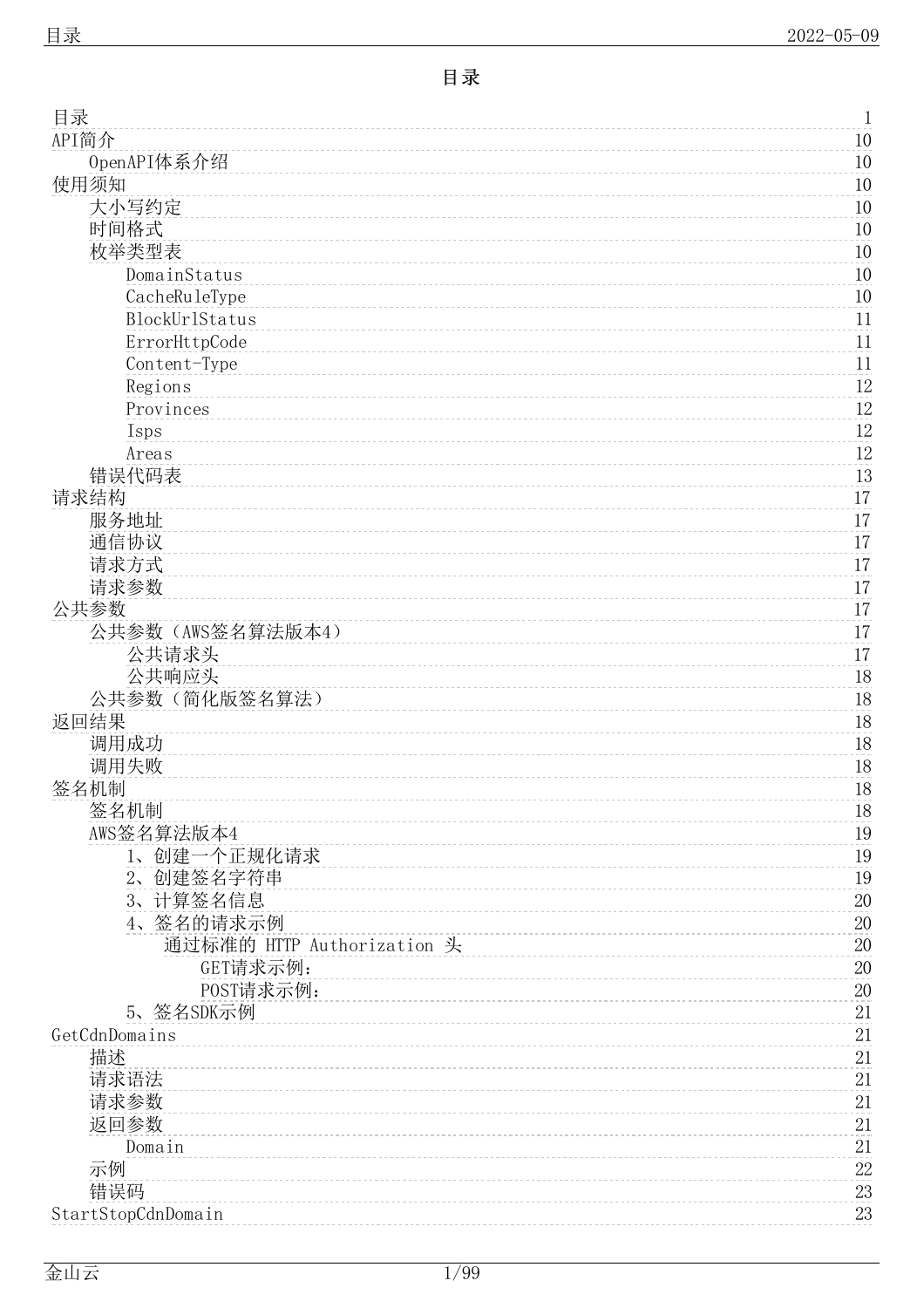| 请求参数                     | 23               |
|--------------------------|------------------|
| 示例                       | $23\,$           |
| 错误码                      | $24\,$           |
| DeleteCdnDomain          | $24\,$           |
| 描述                       | 24               |
| 请求语法                     | 24               |
| 请求参数                     | $24\,$           |
| 示例                       | $24\,$           |
| 错误码                      | $24\,$           |
| GetValidDomainList       | 24               |
| 描述                       | $24\,$           |
| 请求语法                     | $25\,$           |
| 请求参数                     | $25\,$           |
| 返回参数<br>Domainlist       | $25\,$<br>$25\,$ |
| 示例                       | $25\,$           |
| 请求示例                     | $25\,$           |
| 返回示例                     | $26\,$           |
| 错误码                      | $26\,$           |
| GetCdnDomainBasicInfo    | 26               |
| 描述                       | $26\,$           |
| 请求语法                     | $26\,$           |
| 请求参数                     | $26\,$           |
| 返回参数                     | $26\,$           |
| 示例                       | 27               |
| 错误码                      | 27               |
| AddCdnDomain             | 27               |
| 描述                       | $28\,$           |
| 请求语法                     | $28\,$           |
| 请求参数                     | $28\,$           |
| 有关泛域名的说明                 | 28               |
| 返回参数                     | $28\,$           |
| 示例                       | $28\,$           |
| 错误码                      | $29\,$           |
| ModifyCdnDomainBasicInfo | $29\,$           |
| 描述                       | $29\,$           |
| 请求语法                     | $29\,$           |
| 请求参数                     | $29\,$           |
| 示例                       | $30\,$           |
| 错误码                      | $30\,$           |
| GetDomainAuthContent     | $30\,$           |
| 描述                       | $30\,$           |
| 请求语法                     | $30\,$           |
| 请求头                      | $30\,$           |
| 请求参数<br>返回参数             | $31\,$<br>31     |
| 示例                       | 31               |
| 错误码                      | 31               |
| AuthDomainOwner          | 31               |
| 描述                       | 31               |
|                          |                  |

[描](#page-22-2) 述 [请](#page-22-3) 求 语 法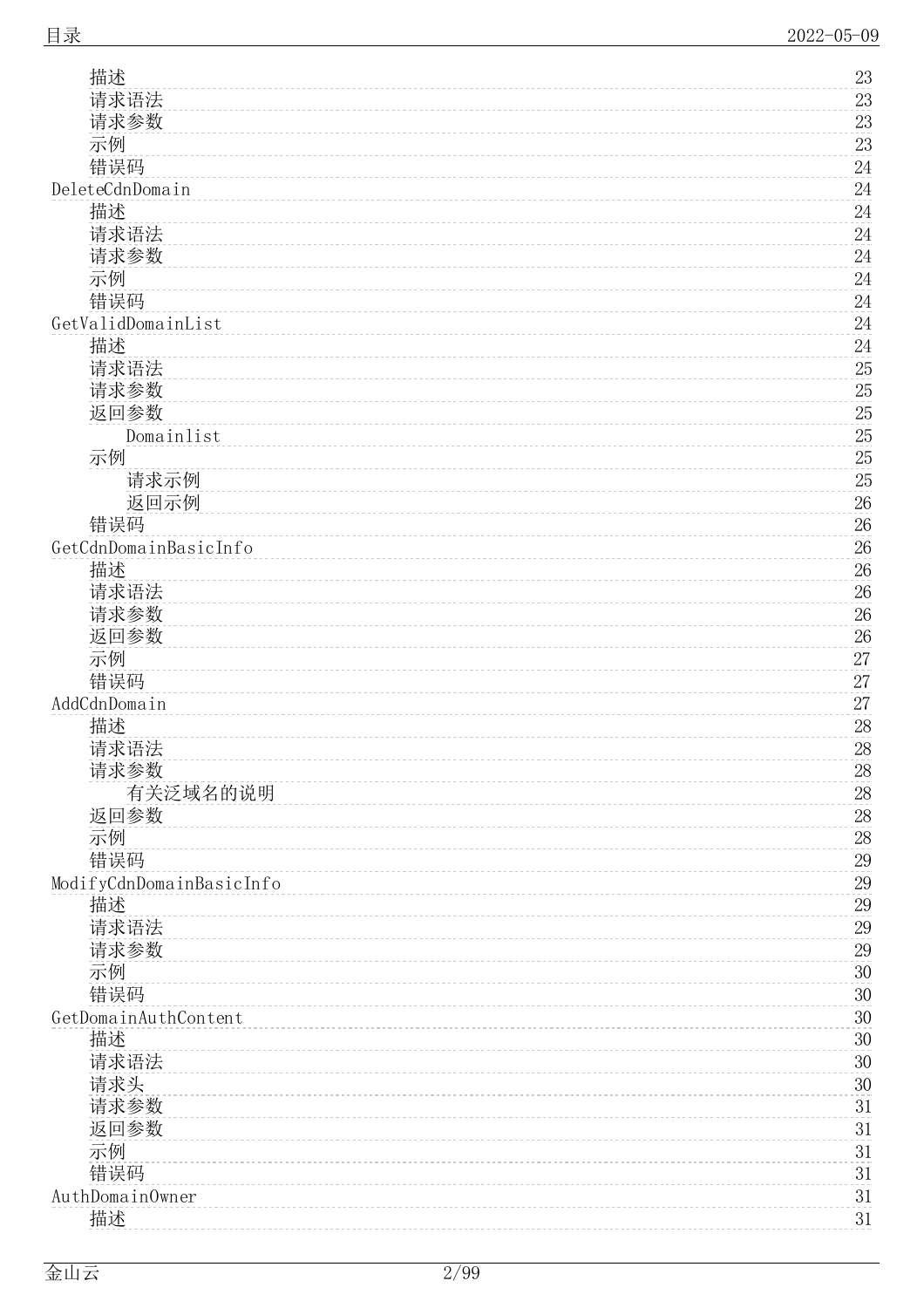3 1

| 请求头                        | 31     |
|----------------------------|--------|
| 请求参数                       | $32\,$ |
| 示例                         | $32\,$ |
| 错误码                        | $32\,$ |
| GetDomainConfigs           | $32\,$ |
| 描述                         | $32\,$ |
| 请求语法                       | $32\,$ |
| 请求参数                       | $32\,$ |
| ConfigList                 | $33\,$ |
|                            | $33\,$ |
| page_compress              |        |
| Br_compress                | $33\,$ |
| 返回参数                       | $33\,$ |
| 示例                         | $33\,$ |
| 错误码                        | $36\,$ |
| SetCacheRuleConfig         | 36     |
| 描述                         | $36\,$ |
| 请求语法                       | $36\,$ |
| 请求参数                       | $36\,$ |
| CacheRule                  | $36\,$ |
| 示例                         | 36     |
| 错误码                        | $37\,$ |
| SetIgnoreQueryStringConfig | 37     |
| 描述                         | $37\,$ |
| 请求语法                       | 37     |
| 请求参数                       | 37     |
| 示例                         | $37\,$ |
| 错误码                        | $38\,$ |
| SetBackOriginHostConfig    | $38\,$ |
| 描述                         | $38\,$ |
| 请求语法                       | $38\,$ |
| 请求参数                       | $38\,$ |
|                            | $38\,$ |
| 示例                         | $39\,$ |
| 错误码                        |        |
| SetReferProtectionConfig   | $39\,$ |
| 描述                         | $39\,$ |
| 请求语法                       | $39\,$ |
| 请求参数                       | $39\,$ |
| 示例                         | $39\,$ |
| 错误码                        | 40     |
| SetIpProtectionConfig      | 40     |
| 描述                         | 40     |
| 请求语法                       | 40     |
| 请求参数                       | $40\,$ |
| 示例                         | 40     |
| 错误码                        | 40     |
| SetVideoSeekConfig         | 40     |
| 描述                         | 40     |
| 请求语法                       | 41     |
| 请求参数                       | 41     |
| 示例                         | $41\,$ |
| 错误码                        | 41     |
|                            |        |

[请](#page-30-6) 求 语 法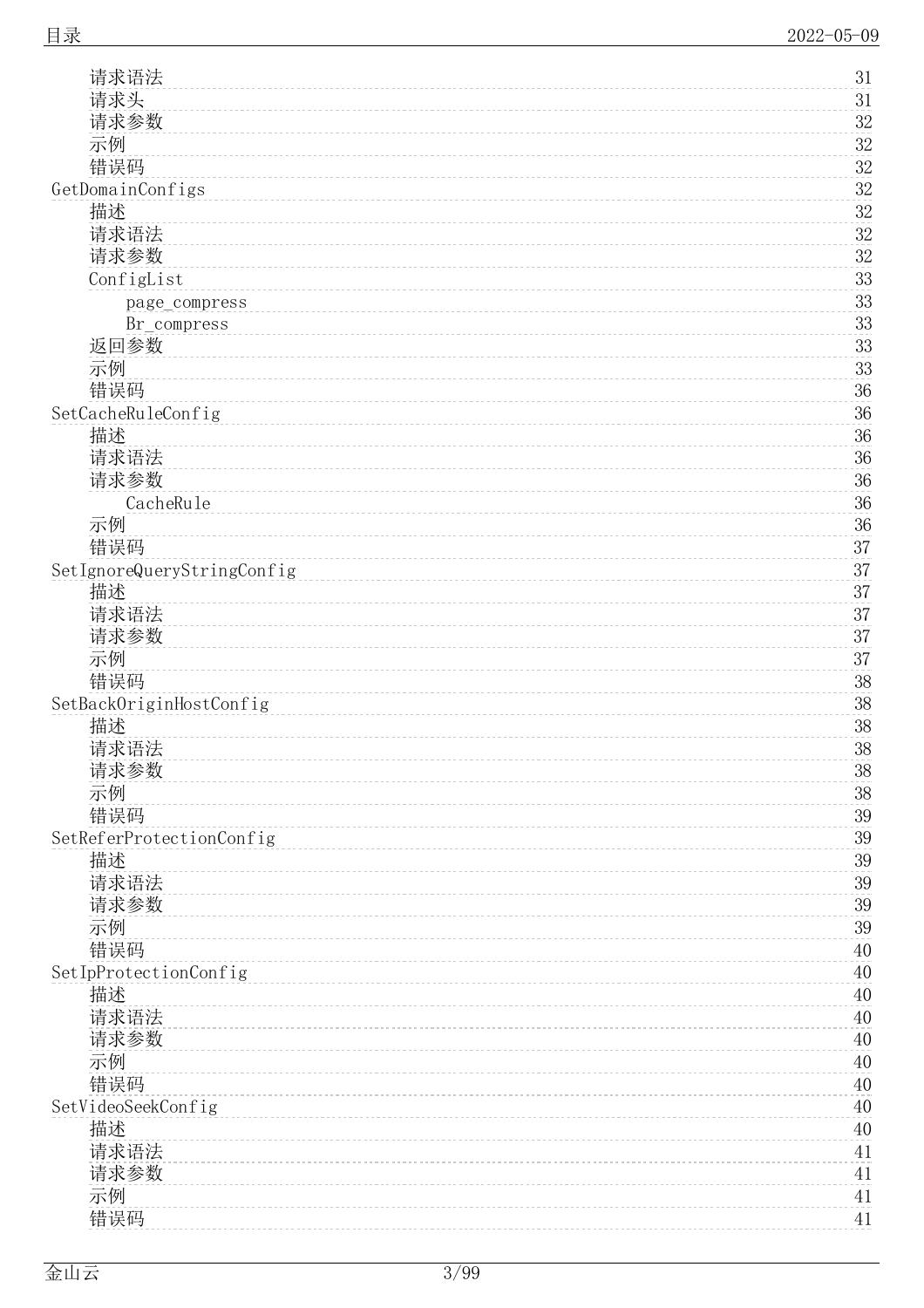| SetRequestAuthConfig   | 41          |
|------------------------|-------------|
| 描述                     | 41          |
| 请求语法                   | 41          |
| 请求参数                   | 42          |
| 两种防盗链类型说明如下:           | $42\,$      |
| 标准配置说明如下:              | $42\,$      |
| 示例                     | 42          |
| 错误码                    | $42\,$      |
| SetHttp20ptionConfig   | 43          |
| 描述                     | 43          |
| 请求语法                   | 43          |
| 请求参数                   | 43          |
| 示例                     | $43\,$      |
| 错误码                    | 43          |
| SetPageCompressConfig  | 43          |
| 描述                     | $43\,$      |
| 请求语法                   | 44          |
| 请求参数                   | 44          |
| 示例                     | $44\,$      |
| 错误码                    | 44          |
| SetBrCompressConfig    | $44\,$      |
| 描述                     | 44          |
| 请求语法                   | $\rm 44$    |
| 请求参数                   | 45          |
| 示例                     | 45          |
| 错误码                    | $45\,$      |
| SetForceRedirectConfig | $45\,$      |
| 描述                     | $45\,$      |
| 请求语法                   | 45          |
| 请求参数                   | 46          |
| 示例                     | $46\,$      |
| 错误码                    | 46          |
| SetErrorPageConfig     | 46          |
| 描述                     | 46          |
| 请求语法                   | 46          |
| 请求参数                   | 46          |
| 示例                     | 47          |
| 错误码                    | 47          |
| BlockDomainUrl         | 47          |
| 描述                     | 47          |
| 请求语法                   | 48          |
|                        |             |
| 请求参数                   | $48\,$      |
| 数据类型Url                | $48\,$      |
| 返回参数                   | 48          |
| 示例                     | $\sqrt{48}$ |
| 错误码                    | 48          |
| GetBlockUrlTask        | 48          |
| 描述                     | 49          |
| 请求语法                   | 49          |
| 请求参数                   | 49          |
| Url                    | 49          |
| 返回参数                   | 49          |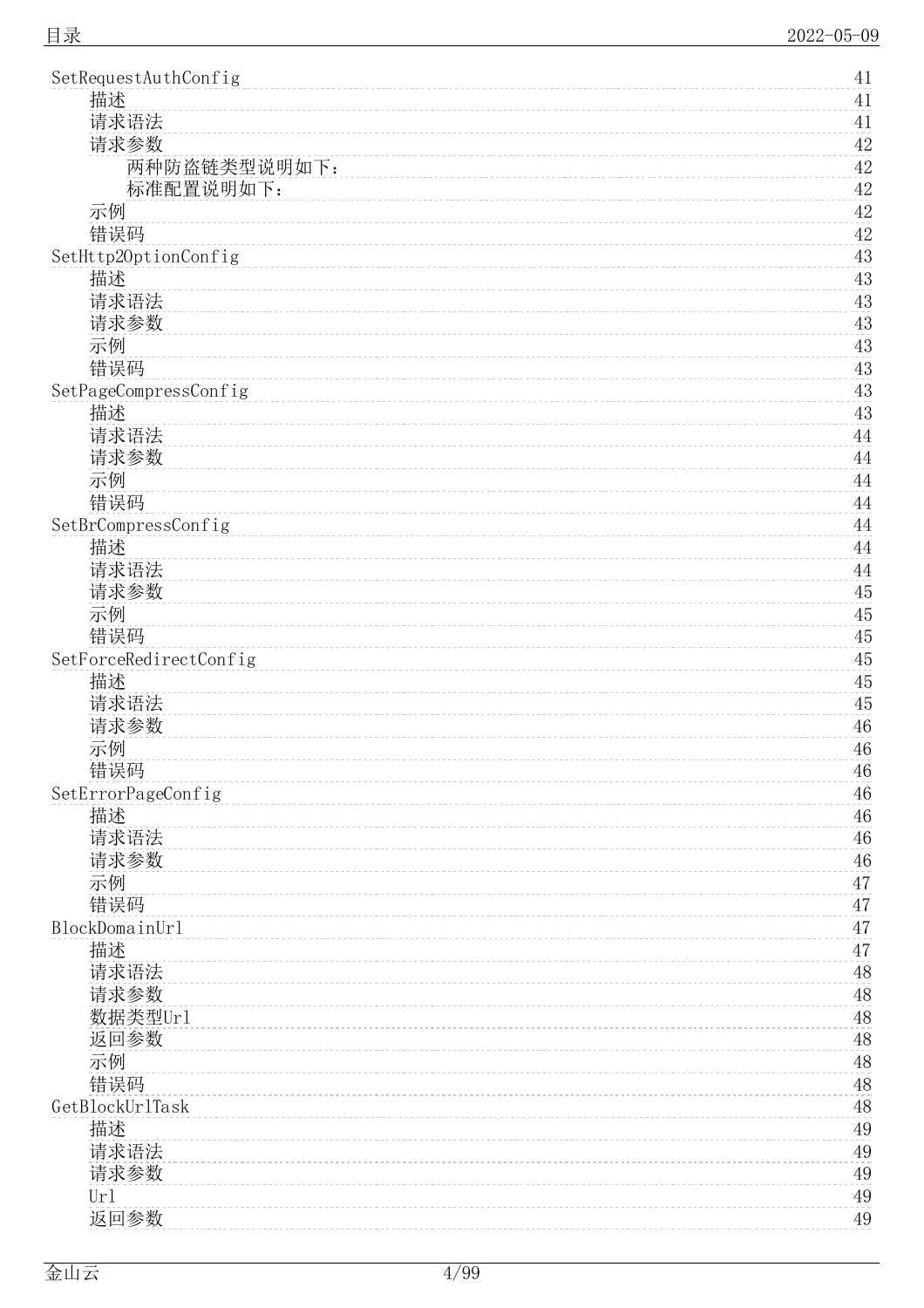| UrlData                   | 49     |
|---------------------------|--------|
| 示例                        | $50\,$ |
| 错误码                       | $50\,$ |
| GetBlockUrlQuota          | $50\,$ |
| 描述                        | $50\,$ |
| 请求语法                      | $50\,$ |
| 返回参数                      | 51     |
| 示例                        | $51\,$ |
| 错误码                       | 51     |
| RefreshCaches             | 51     |
| 描述                        | $51\,$ |
| 请求语法                      | 51     |
| 请求参数                      | 51     |
| Ur1                       | 51     |
| 返回参数                      | $52\,$ |
| 示例                        | $52\,$ |
| 错误码                       | $52\,$ |
| PreloadCaches             | $52\,$ |
| 描述                        | $52\,$ |
| 请求语法                      | $52\,$ |
| 请求参数                      | $53\,$ |
| Ur1                       | $53\,$ |
| 返回参数                      | $53\,$ |
| 示例                        | $53\,$ |
| 错误码                       | $53\,$ |
| GetRefreshOrPreloadTask   | $53\,$ |
| 描述                        | $53\,$ |
|                           | $54\,$ |
| 请求语法                      |        |
| 请求参数                      | $54\,$ |
| Ur1                       | 54     |
| 返回参数                      | $54\,$ |
| Url                       | 54     |
| UrlData                   | $54\,$ |
| 示例                        | $55\,$ |
| 错误码                       | $55\,$ |
| GetRefreshOrPreloadQuota  | $55\,$ |
| 描述                        | $55\,$ |
| 请求语法                      | $55\,$ |
| 返回参数                      | $56\,$ |
| 示例                        | $56\,$ |
| 错误码                       | $56\,$ |
| SetDomainLogService       | 56     |
| 描述                        | 56     |
| 请求语法                      | 56     |
| 请求参数                      | 56     |
| 示例                        | 57     |
| 错误码                       | 57     |
| GetDomainLogServiceStatus | 57     |
| 描述                        | 57     |
| 请求语法                      | 57     |
| 请求参数                      | 57     |
| 返回参数                      | 57     |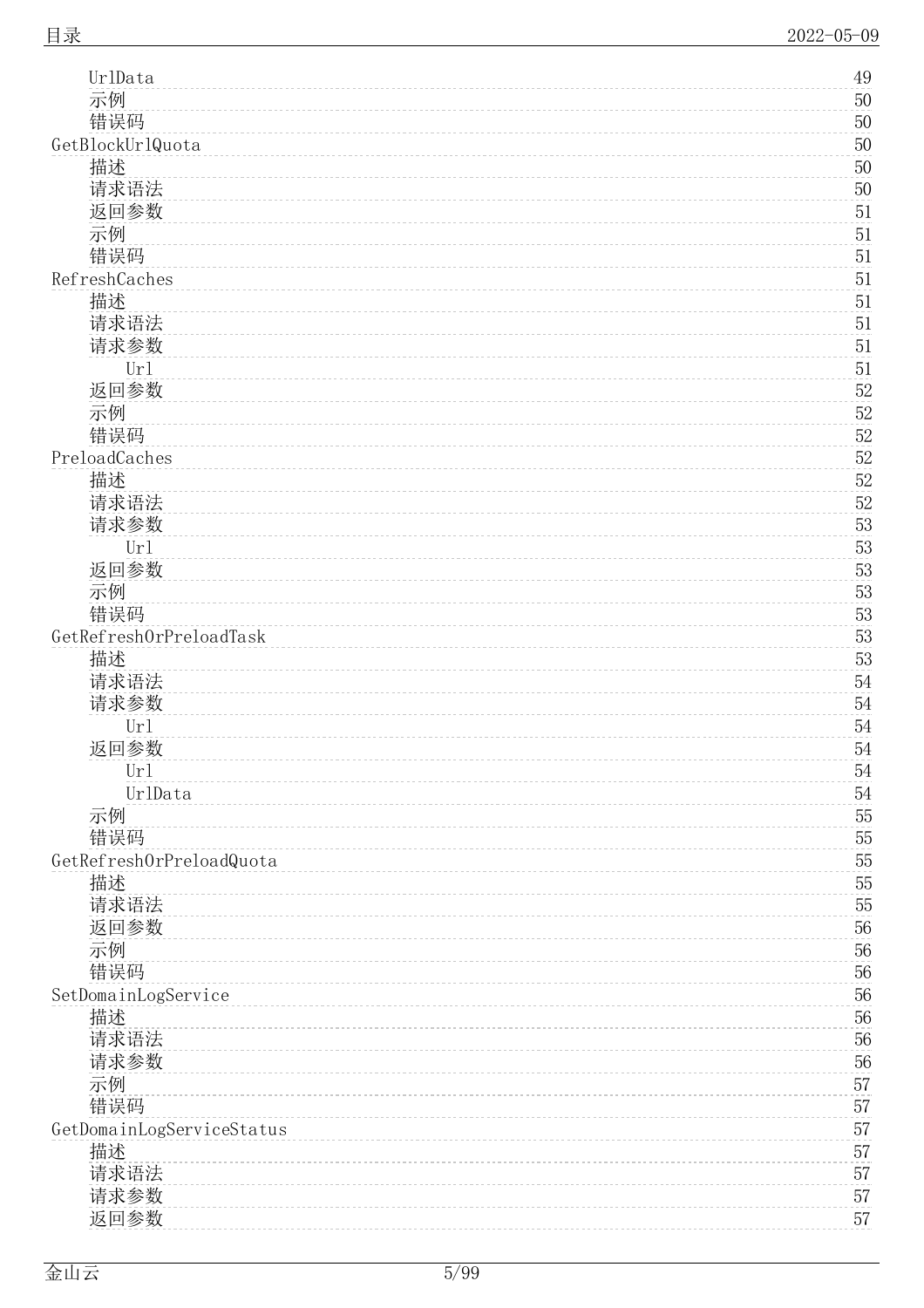5 7

| 示例                   | 58           |
|----------------------|--------------|
| 错误码                  | $58\,$       |
| GetDomainLogs        | $58\,$       |
| 描述                   | $58\,$       |
| 请求语法                 | $58\,$       |
| 请求参数                 | $59\,$       |
| 返回参数                 | $59\,$       |
| DomainLogData        | $59\,$       |
| 示例                   | $59\,$       |
| 错误码                  | 60           |
| GetCertificates      | 60           |
| 描述                   | 60           |
| 请求语法                 | 60           |
| 请求参数                 | 60           |
| 返回参数                 | 60           |
| Certificate          | 60           |
| 示例                   | 60           |
| 返回示例:                | 61           |
| 错误码                  | $62\,$       |
| SetCertificate       | $62\,$       |
| 描述                   | 62           |
| 请求语法                 | $62\,$       |
| 请求参数                 | $62\,$       |
| 返回参数                 | 62           |
| 示例                   | $62\,$       |
| 返回示例                 | 62           |
| 错误码                  |              |
| RemoveCertificates   | 62<br>$62\,$ |
|                      |              |
| 描述                   | 63           |
| 请求语法                 | 63           |
| 请求参数                 | 63           |
| 示例                   | 63           |
| 错误码                  | 63           |
| ConfigCertificate    | 63           |
| 描述                   | 63           |
| 请求语法                 | 63           |
| 请求参数                 | 63           |
| 错误码                  | 64           |
| 示例                   | 64           |
| 错误码                  | 65           |
| IpCheck              | 65           |
| 描述                   | 65           |
| 请求语法                 | 65           |
| 请求参数                 | 65           |
| 返回参数                 | 65           |
| 示例                   | 65           |
| 错误码                  | 66           |
| GetClientRequestData | 66           |
| 描述                   | 66           |
| 请求语法                 | 66           |
| 请求参数                 | 66           |
|                      |              |

[D](#page-56-7) a t a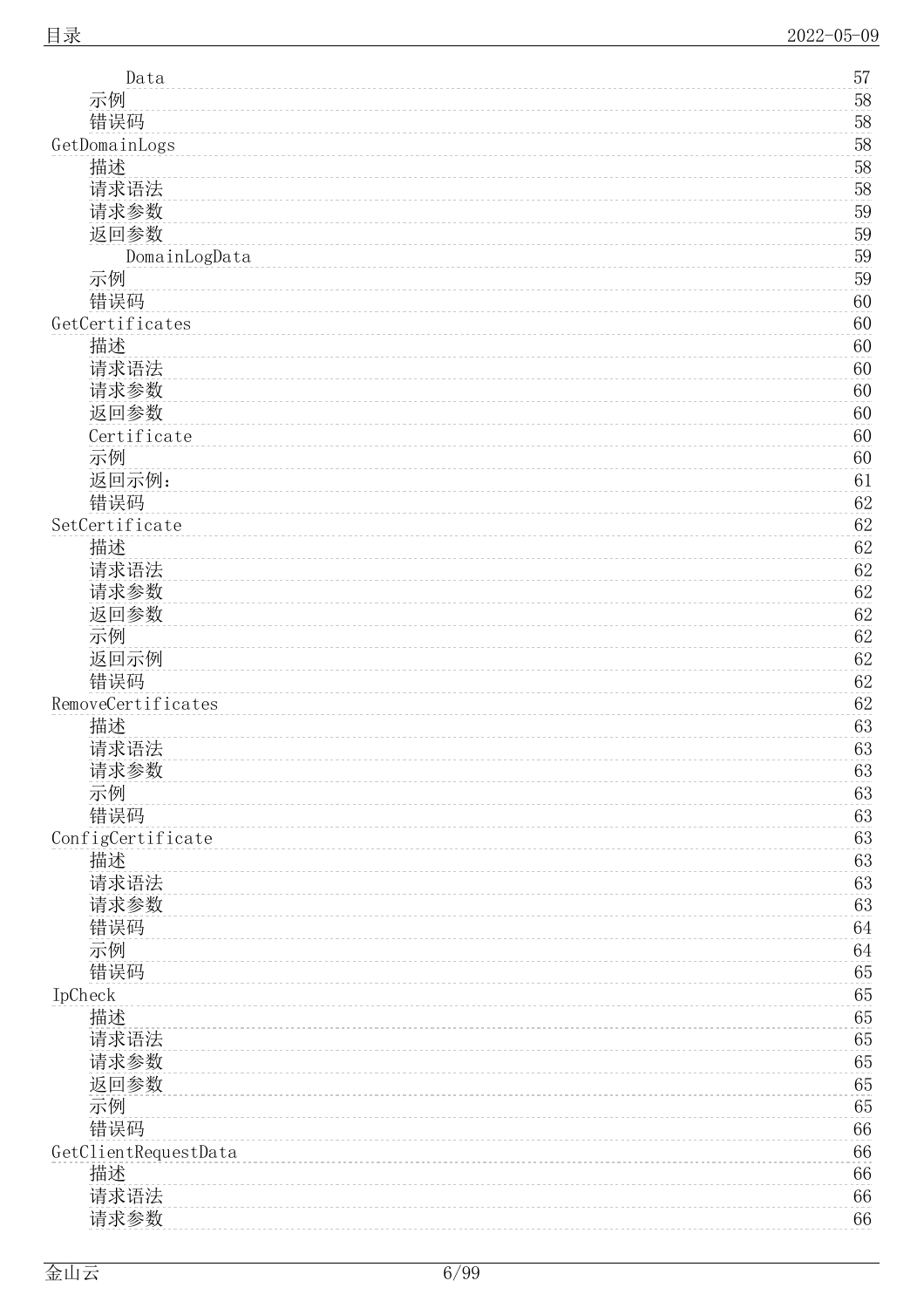| 返回参数                             | 67               |
|----------------------------------|------------------|
| Datas                            | 67               |
| Condition                        | 67               |
| Data                             | 67               |
| 示例                               | 67               |
| 错误码                              | 68               |
| GetServerData                    | 68               |
| 描述                               | $68\,$           |
| 请求语法                             | 68               |
| 请求参数                             | 68               |
| 返回参数                             | 69               |
| Datas                            | 69               |
| Condition                        | 69               |
| Data                             | 69               |
| 示例                               | 70               |
| 错误码                              | 70               |
| GetDomainHttpCodeData            | 71               |
| 描述                               | 71               |
| 请求语法                             | 71               |
| 请求参数                             | 71               |
| 返回参数                             | 71               |
| Datas                            | 71               |
| Condition                        | $7\sqrt{2}$      |
| HttpCodeData                     | $7\sqrt{2}$      |
| 示例                               | $7\sqrt{2}$      |
| 错误码                              | $7\sqrt{3}$      |
| GetDomainHttpCodeDetailedData    | 73               |
| 描述                               | $7\sqrt{3}$      |
| 请求语法                             | $7\sqrt{3}$      |
| 请求参数                             | $7\sqrt{3}$      |
| 返回参数                             | 74               |
| Datas                            | 74               |
| Condition                        | 74               |
| HttpCodeData                     | 74               |
| CodeType<br>CodeDetailDatas      | 74               |
|                                  | $7\,4$           |
| 示例<br>错误码                        | $74\,$<br>$76\,$ |
| GetSrcDomainHttpCodeData         | 76               |
| 描述                               | $76\,$           |
| 请求语法                             | $76\,$           |
| 请求参数                             | 76               |
| 返回参数                             | 76               |
| Datas                            | 76               |
| Condition                        | 77               |
| HttpCodeData                     | 77               |
| 示例                               | 77               |
| 错误码                              | $7\,8$           |
| GetSrcDomainHttpCodeDetailedData | 78               |
| 描述                               | $78\,$           |
| 请求语法                             | $78\,$           |
| 请求参数                             | $78\,$           |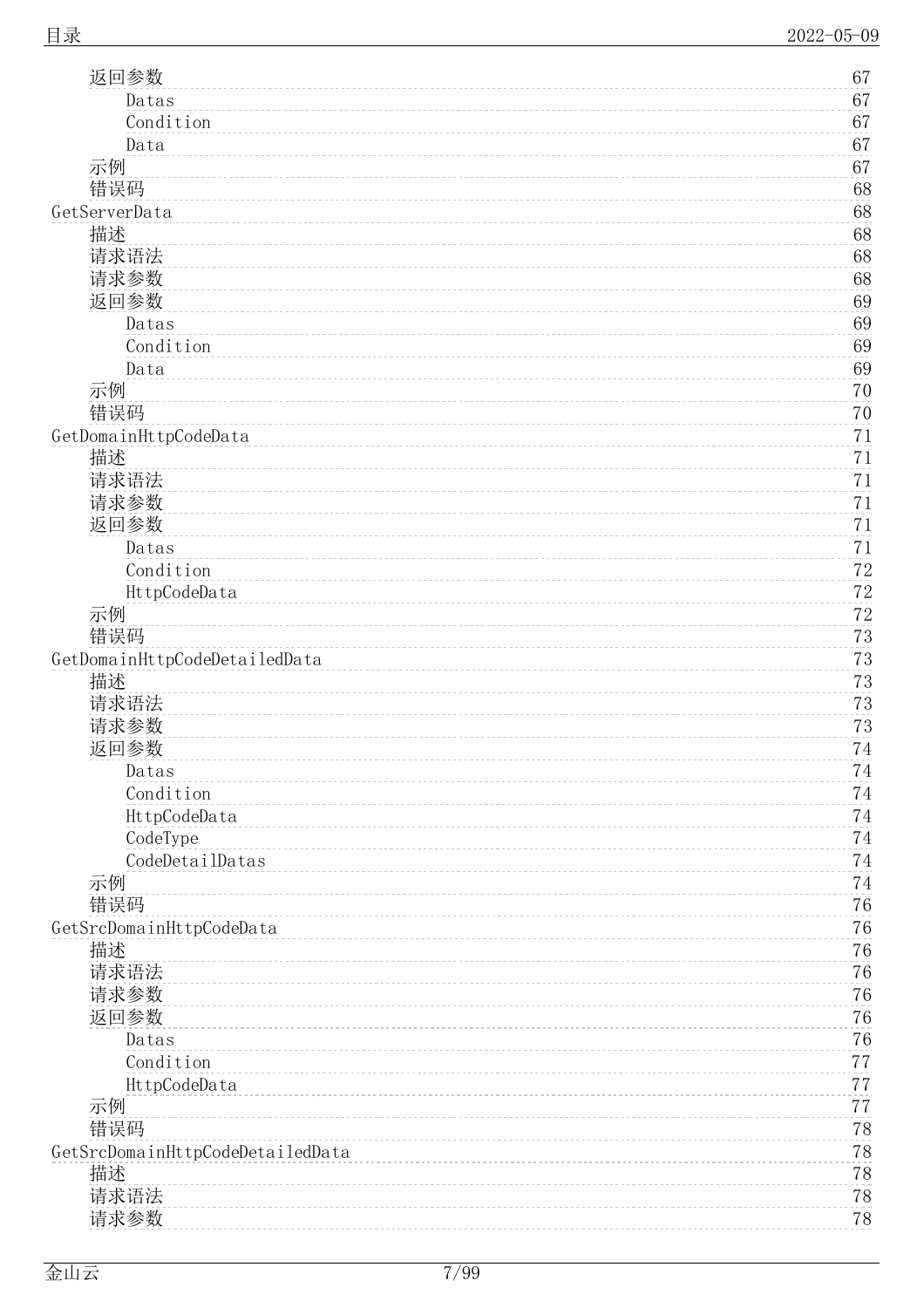| 返回参数                            | 78     |
|---------------------------------|--------|
| Datas                           | 79     |
| Condition                       | $79\,$ |
| HttpCodeData                    | 79     |
| CodeType                        | 79     |
| CodeDetailDatas                 | $79\,$ |
| 示例                              | 79     |
| 错误码                             | 80     |
| GetFlowHitRateData              | 80     |
| 描述                              | 80     |
| 请求语法                            | 80     |
| 请求参数                            | 80     |
| 返回参数                            | 81     |
| Datas                           | 81     |
| Condition                       | 81     |
| DetailData[]                    | 81     |
| 示例                              | 81     |
| 错误码                             | $82\,$ |
| GetReqHitRateData               | 82     |
| 描述                              | $82\,$ |
| 请求语法                            | $82\,$ |
| 请求参数                            | 82     |
| 返回参数                            | 83     |
| Datas                           | 83     |
| Condition                       | 83     |
| DetailData                      | 83     |
| 示例                              | 83     |
| 错误码                             | 84     |
| GetRealTimeHitRateData          | 84     |
| 描述                              | 84     |
| 请求语法                            | 84     |
| 请求参数                            | 84     |
| 返回参数                            | 85     |
| Datas                           | $85\,$ |
| Condition                       | $85\,$ |
| DetailData                      | 85     |
| 示例                              | 85     |
| 错误码                             | $86\,$ |
| GetDomainRequestPeriodRatioData | 86     |
| 描述                              | 86     |
| 请求语法                            | 86     |
| 请求参数                            | 86     |
| 返回参数                            | $87\,$ |
| Datas                           | $87\,$ |
| Condition                       | $87\,$ |
| Data                            | 87     |
| 示例                              | 88     |
| 错误码                             | 89     |
| GetDomainRankingListData        | 89     |
| 描述                              | 89     |
| 请求参数                            | 89     |
| 返回参数                            | 89     |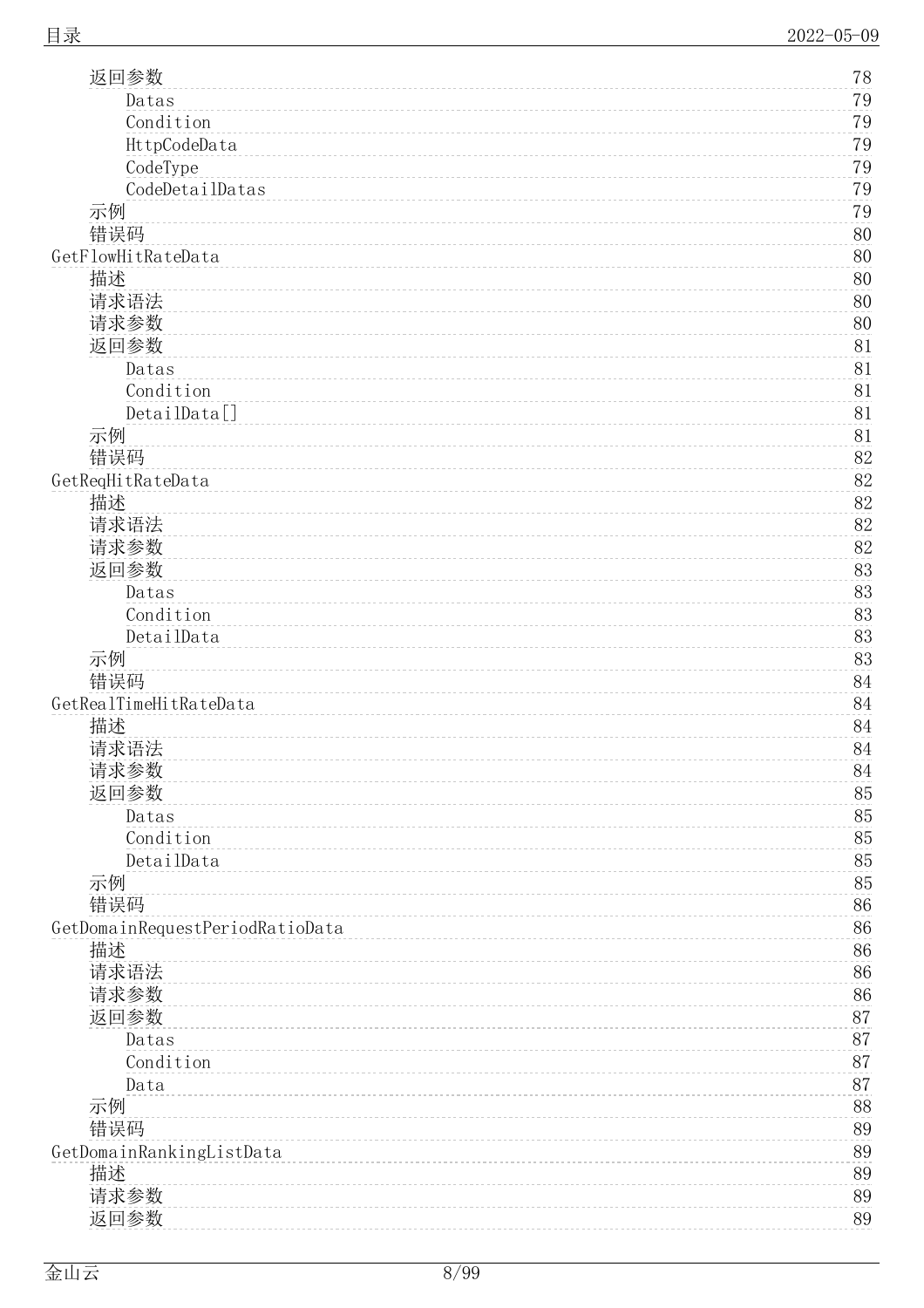| 示例<br>89<br>错误码<br>90<br>90<br>GetTopUrlData<br>描述<br>90<br>请求语法<br>90<br>请求参数<br>$90\,$<br>返回参数<br>91<br>UrlList<br>91<br>示例<br>91<br>错误码<br>$92\,$<br>GetTopReferData<br>92<br>92<br>描述<br>请求语法<br>92<br>请求参数<br>$92\,$<br>返回参数<br>$92\,$<br>ReferList<br>93<br>示例<br>93<br>错误码<br>$\boldsymbol{93}$<br>94<br>GetAreaIspData<br>描述<br>94<br>请求语法<br>94<br>请求参数<br>94<br>返回参数<br>$94\,$<br>94<br>AreaDataByArea<br>AreaDataByIsp<br>94<br>示例<br>95<br>错误码<br>$96\,$<br>$96\,$<br>GetTopIpData<br>描述<br>96<br>请求语法<br>96<br>请求参数<br>96<br>返回参数<br>$96\,$<br>IpList<br>$96\,$<br>96<br>示例<br>错误码<br>$\rm 97$<br>$\rm 97$<br>GetUvData<br>描述<br>$\rm 97$<br>请求语法<br>97<br>请求参数<br>97<br>返回参数<br>$98\,$<br>UvDataByTime<br>$98\,$<br>$98\,$<br>UvDataByDomain<br>示例<br>98<br>错误码<br>99 | DomainRankingList | 89 |
|-------------------------------------------------------------------------------------------------------------------------------------------------------------------------------------------------------------------------------------------------------------------------------------------------------------------------------------------------------------------------------------------------------------------------------------------------------------------------------------------------------------------------------------------------------------------------------------------------------------------------------------------------------------------------------------------------------------------------------------------------------------------------------------|-------------------|----|
|                                                                                                                                                                                                                                                                                                                                                                                                                                                                                                                                                                                                                                                                                                                                                                                     |                   |    |
|                                                                                                                                                                                                                                                                                                                                                                                                                                                                                                                                                                                                                                                                                                                                                                                     |                   |    |
|                                                                                                                                                                                                                                                                                                                                                                                                                                                                                                                                                                                                                                                                                                                                                                                     |                   |    |
|                                                                                                                                                                                                                                                                                                                                                                                                                                                                                                                                                                                                                                                                                                                                                                                     |                   |    |
|                                                                                                                                                                                                                                                                                                                                                                                                                                                                                                                                                                                                                                                                                                                                                                                     |                   |    |
|                                                                                                                                                                                                                                                                                                                                                                                                                                                                                                                                                                                                                                                                                                                                                                                     |                   |    |
|                                                                                                                                                                                                                                                                                                                                                                                                                                                                                                                                                                                                                                                                                                                                                                                     |                   |    |
|                                                                                                                                                                                                                                                                                                                                                                                                                                                                                                                                                                                                                                                                                                                                                                                     |                   |    |
|                                                                                                                                                                                                                                                                                                                                                                                                                                                                                                                                                                                                                                                                                                                                                                                     |                   |    |
|                                                                                                                                                                                                                                                                                                                                                                                                                                                                                                                                                                                                                                                                                                                                                                                     |                   |    |
|                                                                                                                                                                                                                                                                                                                                                                                                                                                                                                                                                                                                                                                                                                                                                                                     |                   |    |
|                                                                                                                                                                                                                                                                                                                                                                                                                                                                                                                                                                                                                                                                                                                                                                                     |                   |    |
|                                                                                                                                                                                                                                                                                                                                                                                                                                                                                                                                                                                                                                                                                                                                                                                     |                   |    |
|                                                                                                                                                                                                                                                                                                                                                                                                                                                                                                                                                                                                                                                                                                                                                                                     |                   |    |
|                                                                                                                                                                                                                                                                                                                                                                                                                                                                                                                                                                                                                                                                                                                                                                                     |                   |    |
|                                                                                                                                                                                                                                                                                                                                                                                                                                                                                                                                                                                                                                                                                                                                                                                     |                   |    |
|                                                                                                                                                                                                                                                                                                                                                                                                                                                                                                                                                                                                                                                                                                                                                                                     |                   |    |
|                                                                                                                                                                                                                                                                                                                                                                                                                                                                                                                                                                                                                                                                                                                                                                                     |                   |    |
|                                                                                                                                                                                                                                                                                                                                                                                                                                                                                                                                                                                                                                                                                                                                                                                     |                   |    |
|                                                                                                                                                                                                                                                                                                                                                                                                                                                                                                                                                                                                                                                                                                                                                                                     |                   |    |
|                                                                                                                                                                                                                                                                                                                                                                                                                                                                                                                                                                                                                                                                                                                                                                                     |                   |    |
|                                                                                                                                                                                                                                                                                                                                                                                                                                                                                                                                                                                                                                                                                                                                                                                     |                   |    |
|                                                                                                                                                                                                                                                                                                                                                                                                                                                                                                                                                                                                                                                                                                                                                                                     |                   |    |
|                                                                                                                                                                                                                                                                                                                                                                                                                                                                                                                                                                                                                                                                                                                                                                                     |                   |    |
|                                                                                                                                                                                                                                                                                                                                                                                                                                                                                                                                                                                                                                                                                                                                                                                     |                   |    |
|                                                                                                                                                                                                                                                                                                                                                                                                                                                                                                                                                                                                                                                                                                                                                                                     |                   |    |
|                                                                                                                                                                                                                                                                                                                                                                                                                                                                                                                                                                                                                                                                                                                                                                                     |                   |    |
|                                                                                                                                                                                                                                                                                                                                                                                                                                                                                                                                                                                                                                                                                                                                                                                     |                   |    |
|                                                                                                                                                                                                                                                                                                                                                                                                                                                                                                                                                                                                                                                                                                                                                                                     |                   |    |
|                                                                                                                                                                                                                                                                                                                                                                                                                                                                                                                                                                                                                                                                                                                                                                                     |                   |    |
|                                                                                                                                                                                                                                                                                                                                                                                                                                                                                                                                                                                                                                                                                                                                                                                     |                   |    |
|                                                                                                                                                                                                                                                                                                                                                                                                                                                                                                                                                                                                                                                                                                                                                                                     |                   |    |
|                                                                                                                                                                                                                                                                                                                                                                                                                                                                                                                                                                                                                                                                                                                                                                                     |                   |    |
|                                                                                                                                                                                                                                                                                                                                                                                                                                                                                                                                                                                                                                                                                                                                                                                     |                   |    |
|                                                                                                                                                                                                                                                                                                                                                                                                                                                                                                                                                                                                                                                                                                                                                                                     |                   |    |
|                                                                                                                                                                                                                                                                                                                                                                                                                                                                                                                                                                                                                                                                                                                                                                                     |                   |    |
|                                                                                                                                                                                                                                                                                                                                                                                                                                                                                                                                                                                                                                                                                                                                                                                     |                   |    |
|                                                                                                                                                                                                                                                                                                                                                                                                                                                                                                                                                                                                                                                                                                                                                                                     |                   |    |
|                                                                                                                                                                                                                                                                                                                                                                                                                                                                                                                                                                                                                                                                                                                                                                                     |                   |    |
|                                                                                                                                                                                                                                                                                                                                                                                                                                                                                                                                                                                                                                                                                                                                                                                     |                   |    |
|                                                                                                                                                                                                                                                                                                                                                                                                                                                                                                                                                                                                                                                                                                                                                                                     |                   |    |
|                                                                                                                                                                                                                                                                                                                                                                                                                                                                                                                                                                                                                                                                                                                                                                                     |                   |    |
|                                                                                                                                                                                                                                                                                                                                                                                                                                                                                                                                                                                                                                                                                                                                                                                     |                   |    |
|                                                                                                                                                                                                                                                                                                                                                                                                                                                                                                                                                                                                                                                                                                                                                                                     |                   |    |
|                                                                                                                                                                                                                                                                                                                                                                                                                                                                                                                                                                                                                                                                                                                                                                                     |                   |    |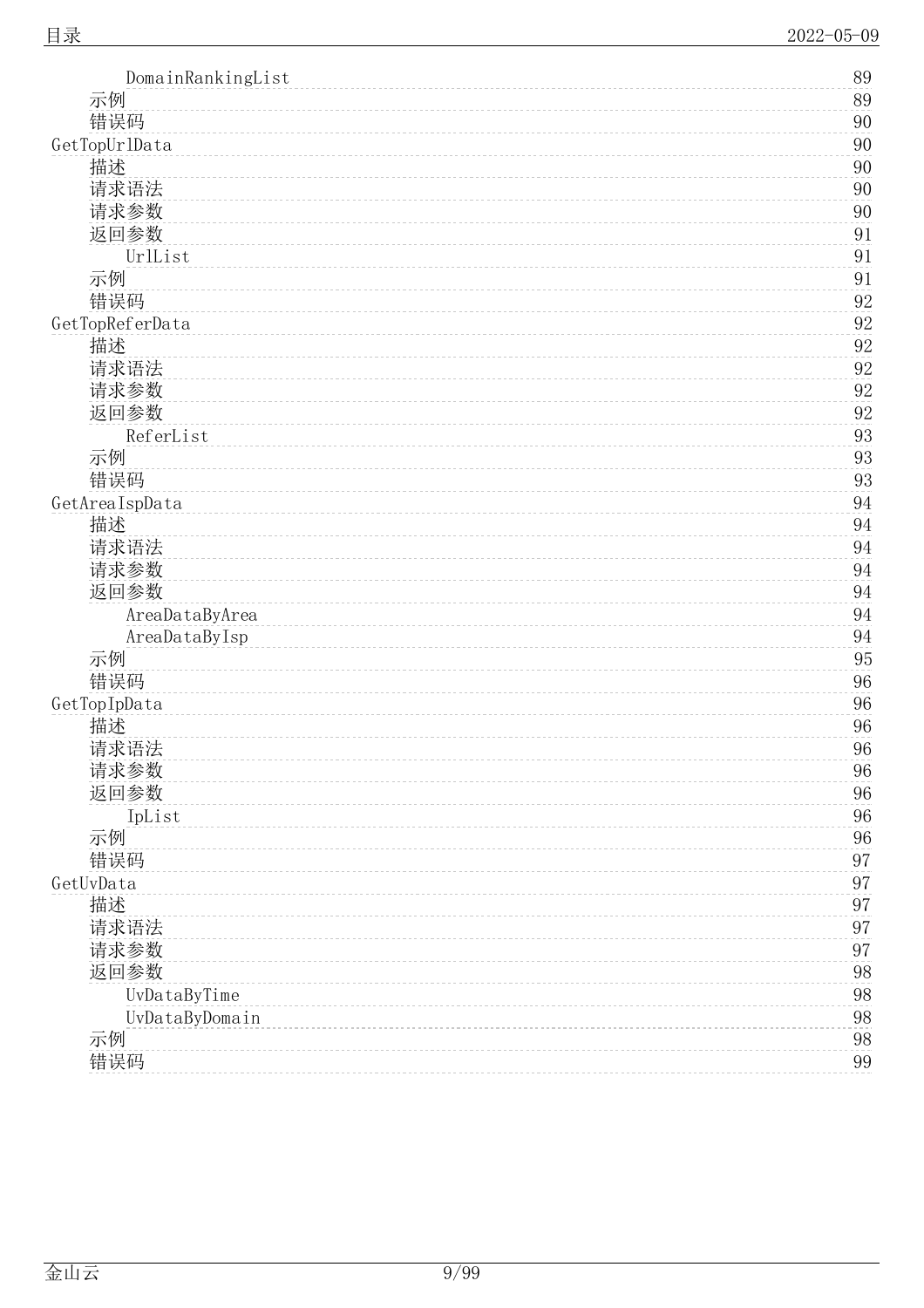# <span id="page-9-0"></span>API简介

欢迎使用金山云WCDN(全站加速)服务。您可以使用本文档介绍的 OpenAPI 对WCDN服务进行相关操作, 如添加域名、修改 域名配置、查询统计分析数据等等。

注意:每个API接口每分钟可以允许请求的并发上限量为60次。

### <span id="page-9-1"></span>O penAPI体系介绍

金山云WCDN OpenAPI体系按模块分类,目前可分为以下5大模块:

- <mark>服务配置类</mark> 提供添加域名、修改域名基本信息、设置回源host、设置Refer防盗链、设置测试URL等域名配置接口,您<br>- 能够对域名进行添加、配置、删除、启用或停用等操作; 【注: 目前仅支持静态类配置,动态类配置请联系售后支持】 【注: 目前仅支持静态类配置, 动态类配置请联系售后支持】
- 统计分析类 提供带宽、流量、命中率、请求数、状态码、运营商占比、域名排行等统计分析接口,您能够对域名的资 源消耗情况进行监控和统计,支持多种统计项下多种粒度的详细情况统计;
- 内容管理类 提供刷新缓存、预热缓存、刷新预热进度查询、查询操作剩余量等接口,您能够对域名进行内容管理, 如 刷新、预热、进度查询、操作余量查询等;
- 日志管理类 提供日志服务管理和日志下载接口,您能够对域名进行日志服务状态管理、查询及日志下载等操作;
- 辅助工具类 即将提供辅助工具接口,方便您通过调用金山云WCDN的OpenAPI进行业务分析。

# <span id="page-9-2"></span>使用须知

- [大小写约定](#page-9-3)  $\bullet$
- [时间格式](#page-9-4)  $\bullet$
- [枚举类型表](#page-9-5)
- [DomainStatus](#page-9-6) [CacheRuleType](#page-9-7)
- [BlockUrlStatus](#page-10-0)
- [ErrorHttpCode](#page-10-1)
- [Content-Type](#page-10-2)  $\bullet$
- [Regions](#page-11-0)  $\bullet$
- **[Provinces](#page-11-1)**  $\bullet$
- $\bullet$ [Isps](#page-11-2)
- [Areas](#page-11-3)  $\bullet$ [错误代码表](#page-12-0)

## <span id="page-9-3"></span>大小写约定

变量的名称、action的名称,都是首字母大写,并且用驼峰字。 枚举类型的值无规范,一般用纯小写、下划线间隔,或者用纯大写。

### <span id="page-9-4"></span>时间格式

ISO8601表示法,北京时间,格式为:YYYY-MM-DDThh:mm+0800,例如: 2016-08-01T21:14+0800

### <span id="page-9-5"></span>枚举类型表

#### <span id="page-9-6"></span>Domain Status

域名状态(DomainStatus)包括:

- 正在运行 online
- 已停止 offline
- 配置中 configuring
- 配置失败 configure\_failed
- 审核中 icp\_checking
- 审核失败 icp\_check\_failed
- 已封禁 locked
- 封禁中 locking

#### <span id="page-9-7"></span>CacheRuleType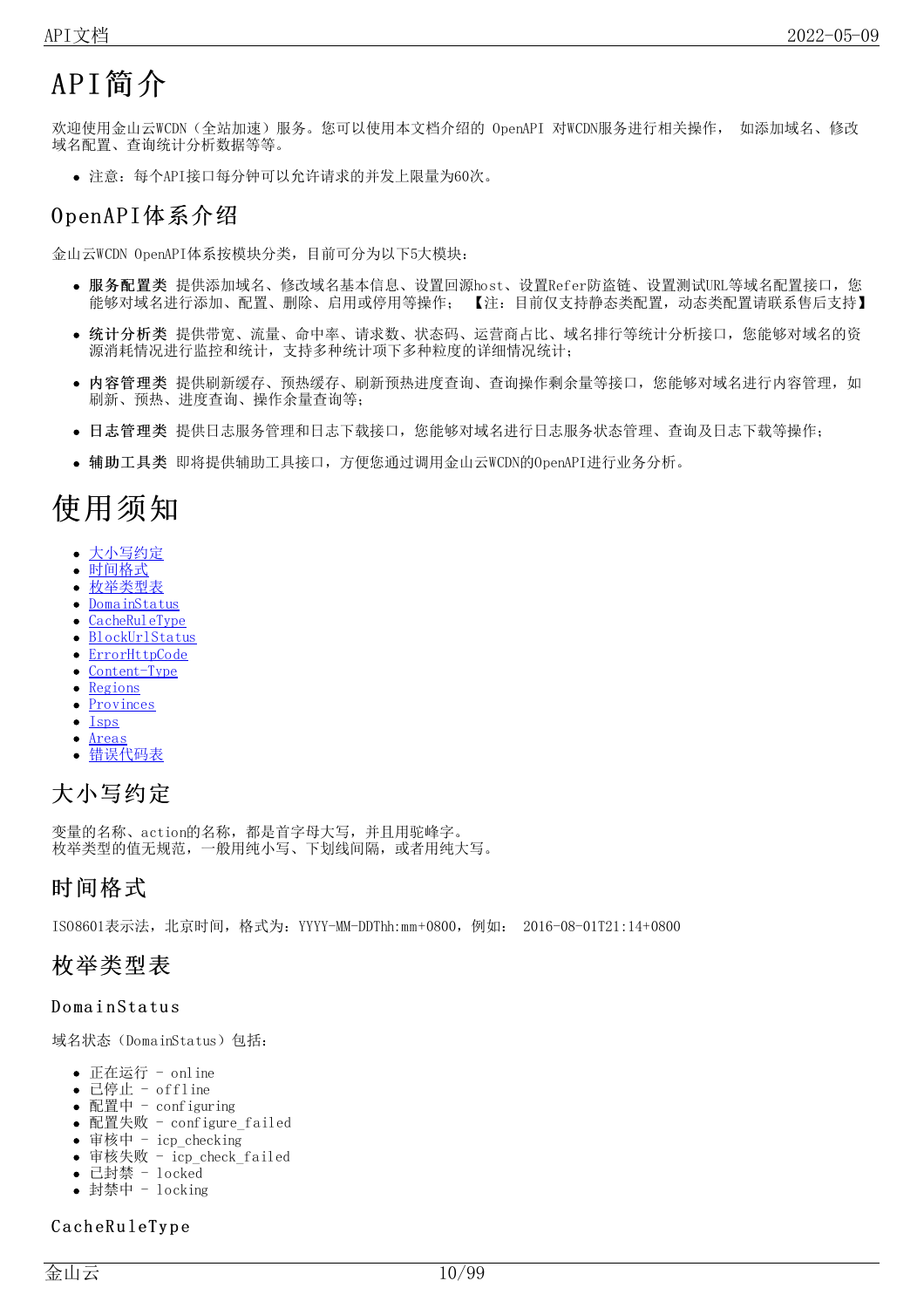缓存规则类型(CacheRuleType)包括:

- 文件后缀 file\_suffix: 文件后缀名, 如输入多个须以半角逗号分隔, 如:jpg,txt,mp4
- 目录 directory: 单条输入, 目录必须以/开头且以/结尾, 如: /www/dir/aaa/。若需要设置域名下全部目录, 则直 接输入/即可
- 全路径 exact: 单条输入,全路径须以 / 开头,如: /www/dir/aaa
- URI正则匹配 url\_regex: 单条输入,如: \^/[^/]\$

#### <span id="page-10-0"></span>B lo ck U r lSta tu s

屏蔽URL状态BlockUrlStatus包括:

- 屏蔽中  $b$ locking
- 屏蔽完成 block success
- 屏蔽失败 block fail
- 解除屏蔽中 unblocking
- 解除屏蔽完成(该API不返回)- unblock\_success
- 解除屏蔽失败 ublock fail
- 刷新中 refreshing
- 刷新完成(该API不返回) refresh\_success
- 刷新失败 refresh fail

#### <span id="page-10-1"></span>ErrorHttpCode

支持的错误码见下表:

#### 状态码 いっこう しゅうしょう おおやく 状态码描述

- 400 客户端请求的语法错误,服务器无法理解
- 403 服务器理解请求客户端的请求,但是拒绝执行此请求
- 404 服务器无法根据客户端的请求找到资源
- 405 客户端请求中的方法被禁止
- 406 服务器无法根据客户端请求的内容特性完成请求
- 414 请求的URI过长(URI通常为网址), 服务器无法处理
- 416 客户端请求的范围无效
- 500 服务器内部错误,无法完成请求
- 501 服务器不支持请求的功能,无法完成请求
- 502 作为网关或者代理工作的服务器尝试执行请求时,从远程服务器接收到了一个无效的响应
- 503 由于超载或系统维护,服务器暂时的无法处理客户端的请求
- 504 充当网关或代理的服务器,未及时从远端服务器获取请求

#### <span id="page-10-2"></span>Content-Type

智能压缩默认支持的Content-Type包括:

- application/atom+xml
- application/javascript
- $\bullet$  application/x-javascript
- application/xhtml+xml
- application/xml
- application/xml+rss
- application/xml-dtd
- $\bullet$  text/css
- text/htm
- text/html
- text/javascript
- text/js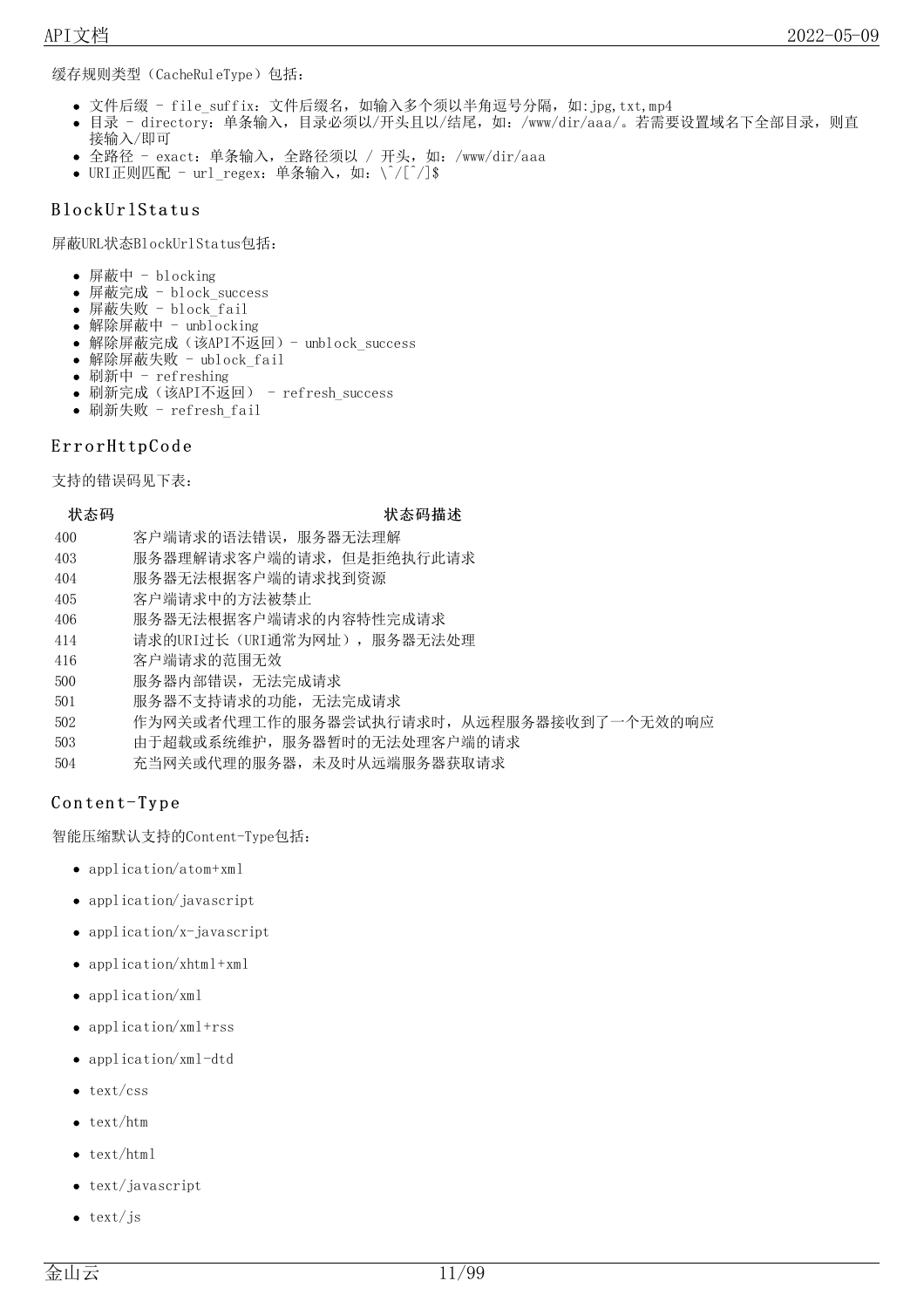- text/json
- text/plain
- $\bullet$  text/xml
- application/json
- application/x-font-ttf
- image/svg+xml

#### <span id="page-11-0"></span>**Regions**

2021年4月1日前 计费区域(Regions)为:

- $\bullet$  中国大陆 CN
- 中国香港 HK
- 亚洲其他 AS  $\bullet$
- 北美洲 NA  $\bullet$
- 欧洲 EU  $\bullet$
- 大洋洲 AU
- 非洲 AF 南美洲 - SA

2021年4月1日起 计费区域(Regions)为:

- 中国大陆 CN
- 亚太一区 AP1
- $$$ 亚太二区 AP2$
- 亚太三区 AP3
- 北美洲 NA  $\bullet$
- 欧洲 EU
- 非洲 AF  $\bullet$
- 南美洲 SA

#### <span id="page-11-1"></span>Provinces

省份(Provinces)包括:

- 北京: beijing, 内蒙古: neimenggu, 山西: shanxi, 河北: hebei, 天津: tianjin
- 宁夏: ningxia, 陕西: shaanxi, 甘肃: gansu, 青海: qinghai
- 黑龙江: heilongjiang, 吉林: jilin, 辽宁: liaoning
- 福建:fujian,江苏:jiangsu,安徽:anhui,山东:shandong,上海:shanghai,浙江:zhejiang
- 河南: henan, 湖北: hubei, 江西: jiangxi, 湖南: hunan
- 贵州: guizhou, 云南: yunnan, 重庆: chongqing, 四川: sichuan
- 广东: guangdong, 广西: guangxi, 海南: hainan

#### <span id="page-11-2"></span>Isp s

运营商(Isps)包括:

- 联通 UN
- 移动 CM
- 电信 CT
- 教育网 CE
- 国内其他 Other
- 海外ISP OverseaIsp

#### <span id="page-11-3"></span>A r ea s

老版本接口地区(Areas)包括:

- 北京: beijing, 内蒙古: neimenggu, 山西: shanxi, 河北: hebei, 天津: tianjin
- 宁夏: ningxia, 陕西: shaanxi, 甘肃: gansu, 青海: qinghai
- 黑龙江: heilongjiang, 吉林: jilin, 辽宁: liaoning
- 福建: fujian, 江苏: jiangsu, 安徽: anhui, 山东: shandong, 上海: shanghai, 浙江: zhejiang
- 河南: henan, 湖北: hubei, 江西: jiangxi, 湖南: hunan
- 贵州: guizhou, 云南: yunnan, 重庆: chongqing, 四川: sichuan, 西.藏: xizang
- 广东: guangdong, 广西: guangxi, 海南: hainan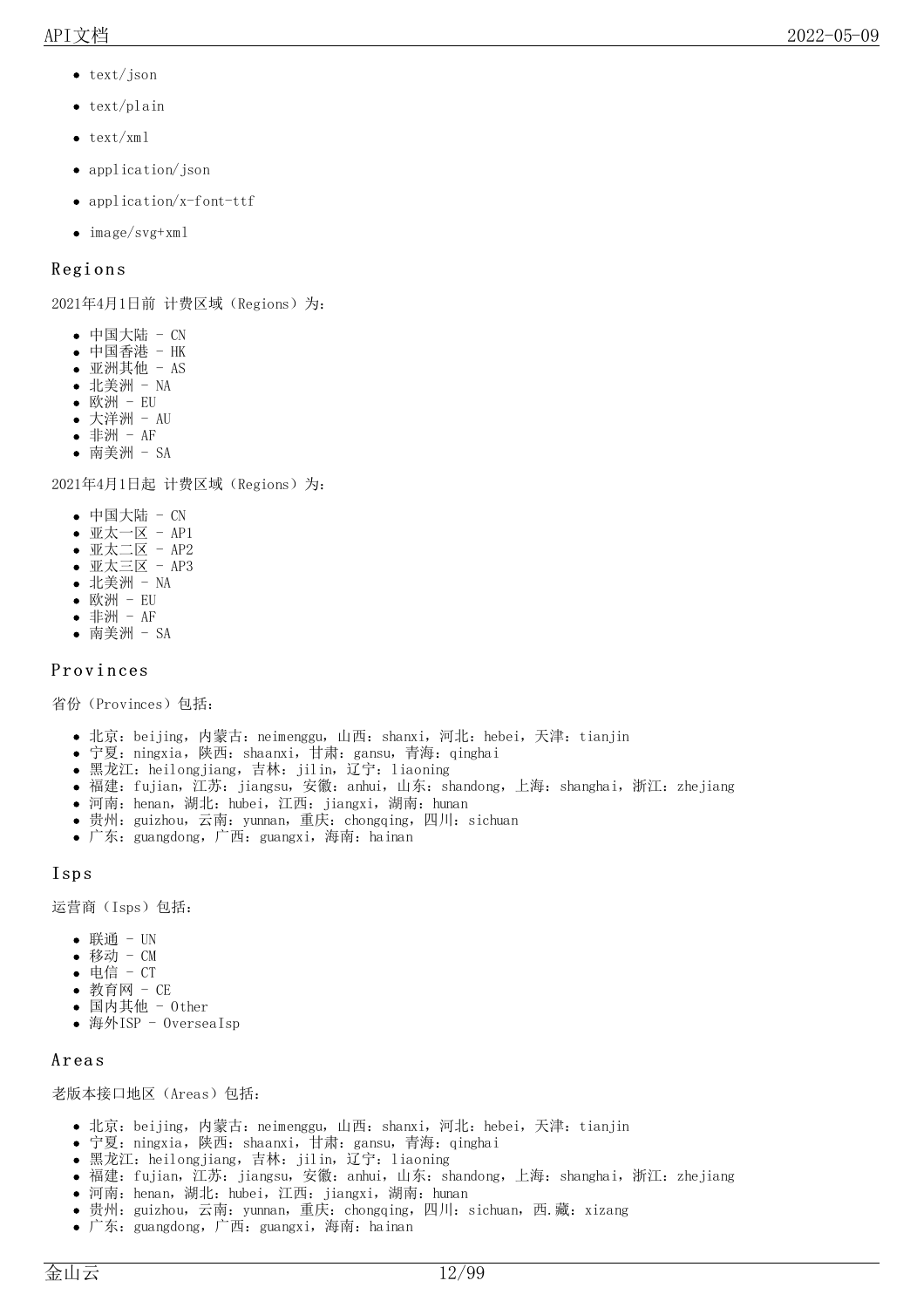- 中国香港:hongkong,中国澳门:macao
- 国内其他:other
- 海外:oversea

#### 新版本统计类接口地区(Areas)包括:

中国大陆 - CN 中国香港 - HK 中国澳门 - MO 美国 - US 日本 - JP 新加坡 - SG 印度 - IN 印度尼西亚 - ID 泰国 - TH 马来西亚 - MY 澳大利亚 - AU 越南 - VN 加拿大 - CA 英国 - GB 俄罗斯 - RU 德国 - DE 法国 - FR 巴西 - BR 南非 -ZA 阿联酋 - AE 菲律宾-PH 韩国-KR 其他- Other

### <span id="page-12-0"></span>错误代码表

错误代码表含四部分:HttpStatus状态码、ErroyCode 错误码、Message 错误信息、中文错误语义

| us状态码 | HttpStat ErroyCode<br>错误码            | Message 错误信息                                                                                                                                                                                                                                                                           | 语义                                 |
|-------|--------------------------------------|----------------------------------------------------------------------------------------------------------------------------------------------------------------------------------------------------------------------------------------------------------------------------------------|------------------------------------|
| 400   |                                      | InvalidClie The security token included in the request is invalid.                                                                                                                                                                                                                     | ak/sk不正确                           |
| 400   | UnSupportCd<br>nType                 | This api currently did not support such cdn type. Supported: file.                                                                                                                                                                                                                     | 不支持的Cdn<br>业务类型: 此<br>处只支持XX类<br>型 |
| 400   | InvalidCdnT<br>ype                   | Invalid cdn type.Expected:file\live\page\download, but receive:\${CdnType}                                                                                                                                                                                                             | 产品类型参数<br>错误                       |
| 400   | ularity                              | InvalidGran Invalid granularity. Option for granularity is 5, 10, 151440(min), recei 统计粒度参数<br>$ved:$ { $Granularity$ }                                                                                                                                                                | 错误                                 |
| 400   | InvalidData<br>igin                  | Type. EdgeOr Invalid data type. Expected: edge\origin, but receive: \${DataType}                                                                                                                                                                                                       | 数据类型参数<br>错误                       |
| 400   | InvalidData<br>rateFlowhit }<br>rate | Type.Reqhit Invalid data type.Expected:reqhitrate\flowhitrate, but receive:\${DataType 命中率数据类                                                                                                                                                                                          | 型参数错误                              |
| 400   | InvalidResu<br>1tType                | Invalid result type. Expected: 0\1, but receive: \${ResultType}                                                                                                                                                                                                                        | 返回结果参数<br>错误                       |
| 400   | InvalidRegi<br>on                    | Invalidregion. Expected: CN, NA, AS, EU, SA, AU, AF, but receive: \$ {Region}                                                                                                                                                                                                          | 加速区域参数<br>错误                       |
| 400   | ime. Mismatc<br>h                    | InvalidEndT<br>Specified end time should not be earlier than starttime."StartTime:\${Star EndTime: \FS<br>tTime}, EndTime: \$ {EndTime}                                                                                                                                                | tartTime                           |
| 400   | InvalidStar<br><sub>d</sub>          | tTime. Value The gap between start time and end time should be less then or equal to 9<br>NotSupporte 3 days."StartTime: \${StartTime}, EndTime: \${EndTime}                                                                                                                           | EndTime和Sta<br>rtTime差值超<br>过93天   |
| 400   | InvalidStar<br>ormed                 | tTime. Malf Specified start time is malformed. "StartTime: \${StartTime}"                                                                                                                                                                                                              | StartTime参<br>数错误                  |
| 400   | InvalidEndT<br>med                   | ime. Malfor Specified end time is malformed. "EndTime: \${EndTime}"                                                                                                                                                                                                                    | EndtTime参数<br>错误                   |
| 400   | InvalidDom<br><sub>d</sub>           | ain NotFoun The domain provided does not belong to you. Invalid domains: \$ {DomainId}                                                                                                                                                                                                 | 域名不属于当<br>前用户                      |
| 400   | InvalidDom<br>ain. Offline           | The domain provided is offline. Invalid domains: \$ {DomainId}                                                                                                                                                                                                                         | 域名处于非法<br>状态                       |
| 400   | ration                               | IllegalOpe Your account does not open CDN service yet;<br>Illegal domain operate is not permitted                                                                                                                                                                                      | 未开通CDN服<br>务;<br>没有权限执行<br>当前操作    |
| 400   | TooManyDat<br>aPoints                | "Domain number: $\{\text{DomainNumber}\}\$ , region number: $\{\text{RegionNumber}\}\$ , time poin<br>ts:\${TimePoints}, total points in this request(DomainNumber_RegionNumber 超出接口最大<br>TimePoints):\${TotalPoints}. Total points must be less than or equal to 10 吞吐量范围<br>$000.$ " |                                    |
| 400   | NoAvailabl<br>eDomain                | Your do not have any domain config yet                                                                                                                                                                                                                                                 | 没有可用的域<br>名信息                      |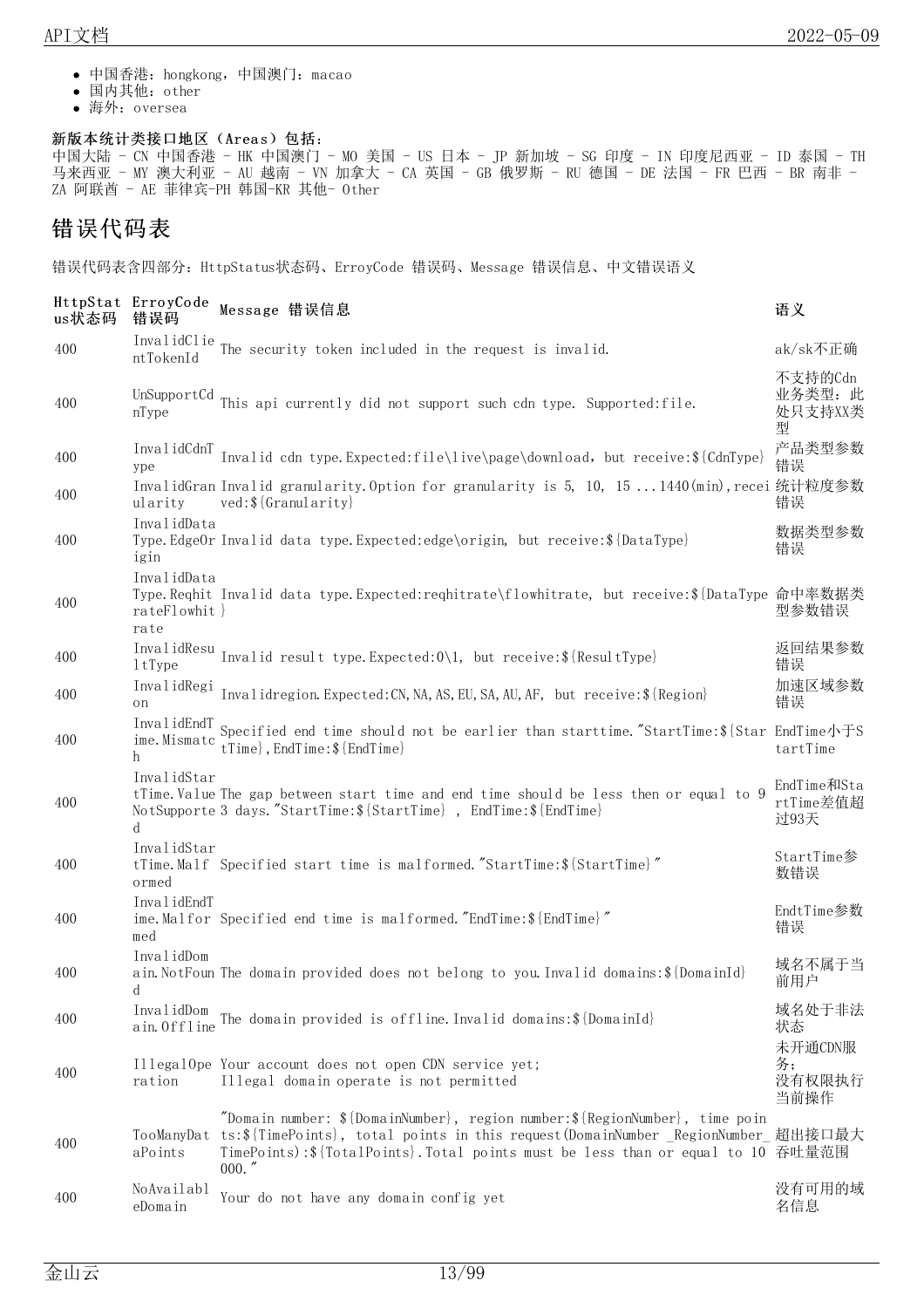| 400 | peNotMatch                              | $\underset{\mathbf{v}}{\text{Domain}} \text{CdnTy}$ Domains and cdn type did not match. Invalid domains: \$ {DomainId}                                                                                                                                                     | 域名与产品类<br>型不符 |
|-----|-----------------------------------------|----------------------------------------------------------------------------------------------------------------------------------------------------------------------------------------------------------------------------------------------------------------------------|---------------|
| 400 | BindExcepti<br>on                       | Rejected keys and values: $\{\gamma\}$ {params}; $\{\gamma\}$ {paramValues}                                                                                                                                                                                                | 参数类型错误        |
| 400 | InvalidCdnS<br>ubType                   | Sub type is malformed                                                                                                                                                                                                                                                      | 产品子类型参<br>数错误 |
| 400 | inProtocol                              | InvalidOrig Back to the source protocol is malformed                                                                                                                                                                                                                       | 回源协议参数<br>错误  |
| 400 | InvalidCdnP<br>rotocol                  | Edge node protocol is malformed                                                                                                                                                                                                                                            | 访问协议参数<br>错误  |
| 400 | inType                                  | InvalidOrig Source station type is malformed                                                                                                                                                                                                                               | 源站类型参数<br>错误  |
| 400 | InvalidOrig<br>inPort                   | Invalid origin port. Expected:80, but receive: \$(0riginPort)                                                                                                                                                                                                              | 无效的回源端<br>口号  |
| 400 | eRuleType                               | InvalidCach Invalid cache rule type. Expected:file_suffix\directory\exact\url_regex, b 无效的缓存规<br>ut receive: \$ (value)                                                                                                                                                    | 则类型           |
| 400 |                                         | InvalidCach Invalid cache rule value.Expected: \$(type) value, but receive: \$(value)                                                                                                                                                                                      | 无效缓存规则<br>值   |
| 400 | eTime                                   | InvalidCach Invalid cache time value. Expected: Must be lost as an integer must be grea<br>ter than 0, but receive: $$(value)$                                                                                                                                             | 无效的缓存时<br>间值  |
| 400 | InvalidSwit<br>chValue                  | Invalid switch value. Expected:on\off, but receive: \$ (value)                                                                                                                                                                                                             | 无效开关值         |
| 400 | CacheRuleLi<br>stIsEmpty                | Cache rule list is empty.                                                                                                                                                                                                                                                  | 缓存规则列表<br>是空的 |
| 400 | InvalidConf<br>igInfoQuery<br>Condition | Invalid configuration information query condition Expected: cache expired\<br>cc\error page\ http header\optimize\page_compress\ignore_query_string\ra 无效的配置信<br>nge\referer\req_auth\src_host\video_seek\ waf\notify_url\redirect_type, bu息的查询条件<br>t receive: $$(value)$ |               |
| 400 | utValue                                 | RequiresInp Requires input value. Expected: This value is required, but no found value f<br>rom: $$(value)$                                                                                                                                                                | 要求输入值         |
| 400 | InvalidSour<br>ceStationLi<br>ne        | Invalid source station line.Expected:default\un\ct\cm, but receive:\$(value 无效源站线路                                                                                                                                                                                         |               |
| 400 | InvalidSour<br>pe                       | ceStationTy Invalid source station type. Expected: ipaddr\domain, but receive: \$ (value)                                                                                                                                                                                  | 无效源站类型        |
| 400 | ainName                                 | InvalidDom This value does not conform to the rules of the domain name. Expected: Sub 该项值不符合<br>mit parameter values in the format, but receive: \$ (value)                                                                                                                | 域名的规则         |
| 400 | ubType. Live                            | InvalidCdnS Invalid live child type.Expected:live, but receive: \$(value)                                                                                                                                                                                                  | 无效的直播子<br>类型  |
| 400 | InvalidCdnS<br>ubType. Down<br>load     | Invalid download child type. Expected:web\download\video, but receive: \$(va 无效的下载子<br>$ ue\rangle$                                                                                                                                                                        | 类型            |
| 400 | InvalidCdnP<br>ve                       | rotocol. Li Invalid live protocol. Expected: http+flv\hls\rtmp, but receive: \$(value)                                                                                                                                                                                     | 无效的直播协<br>议   |
| 400 | InvalidCdnP<br>wnload                   | rotocol. Do Invalid download protocol. Expected: HTTP, but receive: \$ (value)                                                                                                                                                                                             | 无效下载协议        |
| 400 | inType                                  | InvalidOrig Invalid origin type.Expected:ipaddr\domain\ksvideo\KS3, but receive:\$(valu 无效源站类型<br>$_{\rm e}$ )                                                                                                                                                             |               |
| 400 | inType. Live ue)                        | InvalidOrig Invalid live origin type.Expected:ipaddr\domain\ksvideo, but receive:\$(val 无效直播源站                                                                                                                                                                             | 类型            |
| 400 | InvalidOrig<br>inType.Down<br>load      | Invalid Download origin type. Expected: ipaddr\domain\KS3, but receive: \$ (va 无效下载源站<br>1ue)                                                                                                                                                                              | 类型            |
| 400 | InvalidOrig<br>Live                     | inProtocol. Invalid live origin protocol. Expected: rtmp, but receive: \$ (value)                                                                                                                                                                                          | 无效的直播回<br>源协议 |
| 400 | InvalidOrig<br>Download                 | inProtocol. Invalid download origin protocol. Expected: http, but receive: \$ (value)                                                                                                                                                                                      | 无效的下载回<br>源协议 |
| 400 | InvalidOrig<br>inPort                   | Invalid origin port. Expected: 80, but receive: \$ (value)                                                                                                                                                                                                                 | 无效的回源端<br>口   |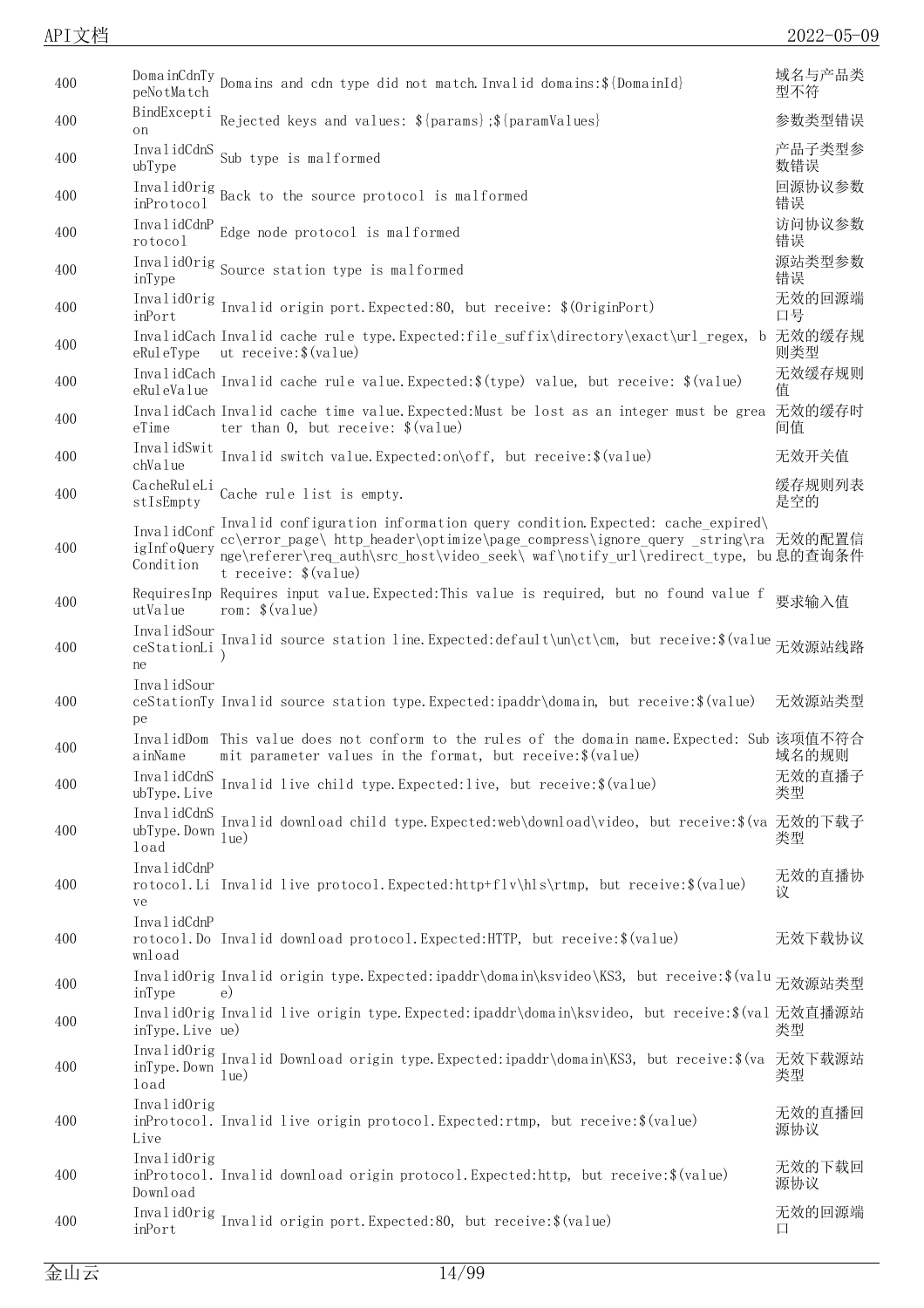| 400 | OfRange                             | PageSizeOut Page size out of range. Expected: Between 1 and 500, but receive: \$ (value)                                                           | 页面大小超出<br>范围                  |
|-----|-------------------------------------|----------------------------------------------------------------------------------------------------------------------------------------------------|-------------------------------|
| 400 | utOfRange                           | pageNumber0 Page number out of range. Expected: Between 1 and 10000, but receive: \$ (val<br>ue)                                                   | 超出范围的页<br>面编号                 |
| 400 | ainStatus                           | InvalidDom Invalid domain status. Expected: online\offline\configuring\configure fail<br>ed\icp_checking\icp_check_failed, but receive: \$ (value) | 无效域名状态                        |
| 400 | InvalidActi<br>onType               | Invalid domain action type. Expected: start\stop, but receive: \$(value)                                                                           | 无效域动作类<br>型                   |
| 400 | inAdress                            | InvalidOrig Origin adress is not standardized.                                                                                                     | 源地址不规范                        |
| 400 | OriginLineR<br>epeat                | Origin line can not be repeated.                                                                                                                   | 线路不能重复                        |
| 400 | OriginTypeN<br>otUnique             | Advanced source station must unique.                                                                                                               | 回源类型必须<br>唯一                  |
| 400 | InvalidOrig<br>$\mathbf{e}$         | inPolicyTyp Invalid polling type. Expected:rr\quality, but receive:\$(value)                                                                       | 无效轮询类型                        |
| 400 | ount0ut0fRa<br>nge                  | PolicyBestC Policy best count out of range. Expected: Between 1 and 10, but receive: \$(v<br>a1ue                                                  | 超出计数范围                        |
| 400 | RL.                                 | NotCorrectU <sub>URL</sub> is not correct.                                                                                                         | url不正确                        |
| 400 | rType                               | InvalidRefe Invalid refer type.Expected:block\allow, but receive: \$(value)                                                                        | 无效的refer<br>类型                |
| 400 | erList                              | TooManyRef Too many refer url in this request. Expected: Between 1 and 100, but receive<br>$:$ \$ (value)                                          | url太多                         |
| 400 | DomainName<br>HasBeUsed             | Domain name has been used.                                                                                                                         | 域名己存在                         |
| 400 | DomainNotF<br>ound                  | Through the domain name ID did not find the domain name information.                                                                               | 找不到域名信<br>息                   |
| 400 | Failed                              | RecordQuery Query record information failed.                                                                                                       | 域名未备案                         |
| 400 | StatusCanno<br>dified               | tOrNoneedMo Current domain status does not allow or need to be modified.                                                                           | 当前状态不能<br>或无需修改               |
| 400 | OriginType                          | CanNotSetBy Cannot set back the source host function Because of OringType value is KS3 3时,不能修                                                      | 源站类型为KS<br>改回源host            |
| 400 | heValue                             | RepeatedCac The value of the same CacheRuleType cannot be repeated.                                                                                | 同一个缓存类<br>型的值不能重<br>复         |
| 400 |                                     | [1] InvalidIsp Invalid isp. Expected: UN, CM, CT, CTT, PBS, CE, Other, but receive: {}                                                             | 运营商参数错<br>误                   |
| 400 | ince                                | InvalidProv Invalid province. Expected: beijing, neimenggu, shanxi and so on, but receive<br>$: \{\}$                                              | 省份参数错误                        |
| 400 | InvalidEnab<br>tSupported           | le. ValueNo The specified value of parameter Enable is not supported.                                                                              | Enable的值不<br>合法               |
| 400 | ServerCerti<br>r                    | ficate. Miss An input parameter ServerCertificate that is mandatory for processing the<br>ingParamete request is not supplied.                     | ServerCertif<br>icate参数缺<br>失 |
| 400 | PrivateKey.<br>MissingPara<br>meter | An input parameter PrivateKey that is mandatory for processing the reques PrivateKey参<br>t is not supplied.                                        | 数缺失                           |
| 400 | InvalidServ<br>te                   | erCertifica The ServerCertificate you provided is malformed!                                                                                       | 证书内容不合<br>法                   |
| 400 | InvalidPriv<br>ateKey               | The Private Key you provided is malformed!                                                                                                         | 私钥内容不合<br>法                   |
| 400 | ServerCerti<br>Match                | ficate. Miss The Private Key does not math the specified ServerCertificate!                                                                        | 证书和私钥不<br>匹配                  |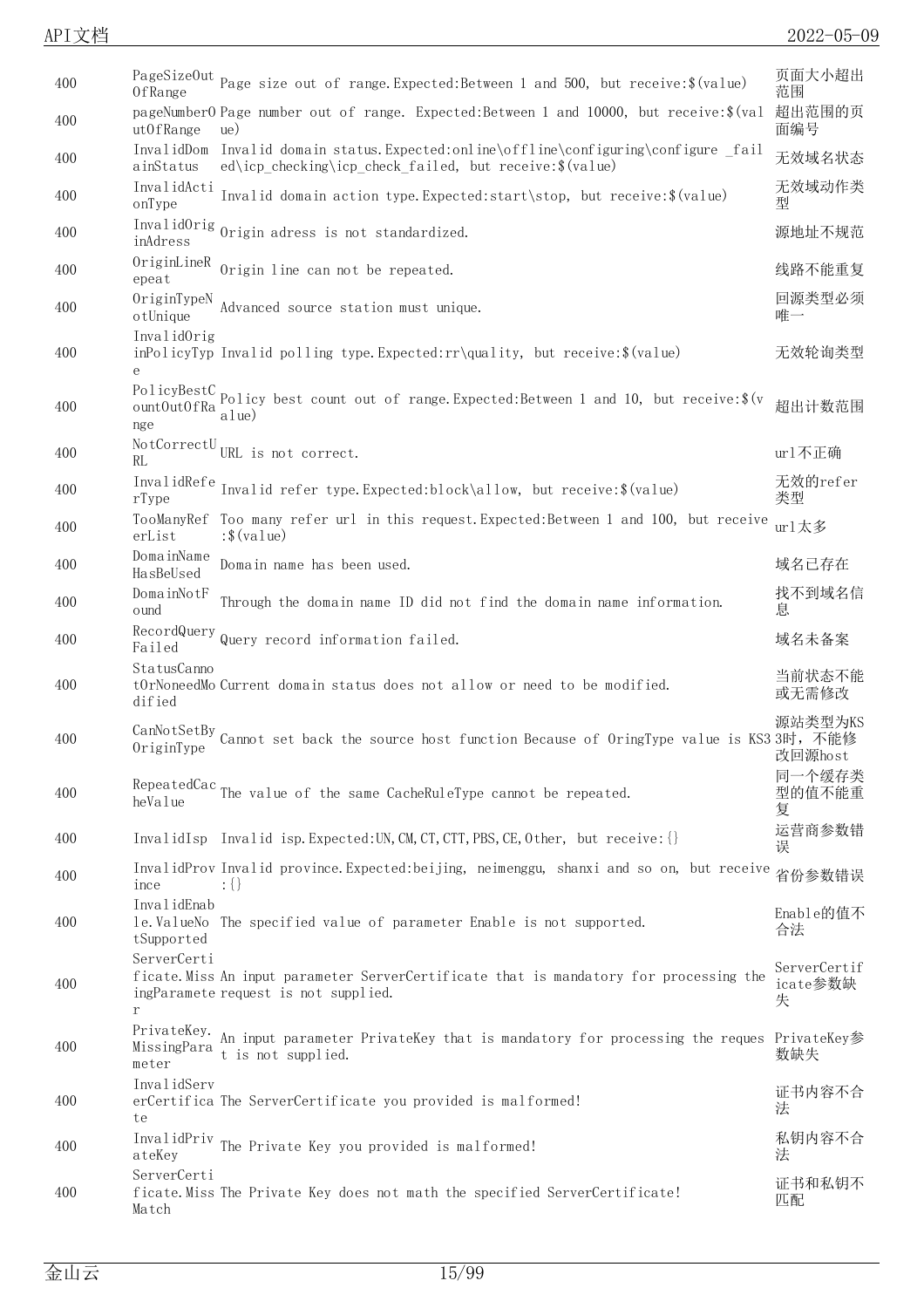| ,<br>` | NZ. |
|--------|-----|
|        |     |

| 400 | InvalidServ<br>te. TooLong       | erCertifica The ServerCertificate you provided is over the max length!                                                                                                                                                     | 证书私钥内容<br>超过长度限制                    |
|-----|----------------------------------|----------------------------------------------------------------------------------------------------------------------------------------------------------------------------------------------------------------------------|-------------------------------------|
| 400 | . CertNul 1                      | Certificate The Certificate is not null.                                                                                                                                                                                   | 证书不能为空                              |
| 400 | Certificate<br>or                | . FormatErr The Certificate format is error.                                                                                                                                                                               | 证书格式错误                              |
| 400 | . KeyNul 1                       | Certificate The private key is not null.                                                                                                                                                                                   | 私钥不能为空                              |
| 400 | Key.Malfor<br>med                | The private key format is error.                                                                                                                                                                                           | 私钥格式错误                              |
| 400 | rval                             | InvalidInte Invalid interval. Option for interval is 1, 5, 60, 1440 (min), received:61 时间粒度填写<br>$\overline{0}$                                                                                                            | 错误                                  |
| 400 | InvalidDom<br>ain. NotFoun<br>d  | The domain provided does not belong to you or does not match the cdntype.<br>Invalid domains: www.baidu.com                                                                                                                | 查询域名不属<br>于你/域名类<br>型填写错误           |
| 400 | NoAvailabl<br>eDomain            | No valid domain name was found according to the query criteria.                                                                                                                                                            | 根据查询条件<br>找不到有效的<br>域名              |
| 400 | InvalidMetr<br>icType            | Invalid metric type. Expected: flow/bandwidth/request/qps, but receive: 1                                                                                                                                                  | 查询类型错误                              |
| 400 | InvalidCdnT<br>ype               | Invalid cdn type. Expected: video/file/page/wcdn, but receive: as                                                                                                                                                          | CDN类型填写<br>错误                       |
| 400 | InvalidArea                      | Invalid area. Expected: CN, HK, TW, MO, US, JP, SG, IN, ID, TH, MY, AU, VN, CA, GB, RU, DE<br>, FR, BR, ZA, AE, PH, KR, Other, but receive: 1                                                                              | 区域填写错误                              |
| 400 |                                  | InvalidIsp Invalid isp. Invalid isp relation, Area: CN, Other, isps must be null.                                                                                                                                          | ISP填写错误                             |
| 400 |                                  | InvalidIsp Invalid isp.Expected:UN/CM/CT/CTT/PBS/CE/Other, but receive:12                                                                                                                                                  | ISP填写错误                             |
| 400 | InvalidStar<br>ormed             | tTime. Malf Specified start time is malformed. StartTime:2020-10-2 3T00:00+0800                                                                                                                                            | 指定的开始时<br>间为格式不正<br>确               |
|     |                                  |                                                                                                                                                                                                                            |                                     |
| 400 | InvalidEndT<br>med               | ime. Malfor Specified end time is malformed. 2020-10-2 3T20:00+0800                                                                                                                                                        | 指定的结束时<br>间格式不正确                    |
| 400 | InvalidEndT<br>ime. Mismatc<br>h | Specified end time should not be earlier than start time. StartTime:2020-1<br>$1-23T00:00+0800$ , EndTime: $2020-10-23T20:00+0800$                                                                                         | 指定的结束时<br>间不应早于开<br>始时间开始时<br>间     |
| 400 | ided                             | NoDataProv "We do not provide data more than 1 year."                                                                                                                                                                      | 查询数据超过<br>1年范围                      |
| 400 | pe                               | InvalidIpTy Invalid IpType.Expected:ipv4/ipv6, but receive:a                                                                                                                                                               | IpType输入错<br>误                      |
| 400 | 1tType                           | InvalidResu Invalid result type. Expected: expand, unexpand, domain, province, isp, ip, schema<br>, area, but receive: schemaa                                                                                             | 无效展开类型                              |
| 400 | TooManyDat<br>aPoints            | Too many data points in this request. area: 1, schema: 1, domain: 1157, ip: 1,<br>time points:21, total points in this request (areaschemadomainipTimePoints)<br>:24297. Total points must be less than or equal to 10000. | 数据总点数超<br>过10000点                   |
| 400 | InvalidResu<br>1tType            | Area is not CN. The resultType can not contains province and isp.                                                                                                                                                          | 非CN的区域不<br>支持查看细化<br>到省份和Isp<br>的数据 |
| 400 | Protocol                         | InvalidHttp The HttpProtocolType must be http/httpsExpected:http/https/quic,but receiv<br>e:1                                                                                                                              | 错误协议类型                              |
| 400 | ince                             | InvalidProv Invalid province. Invalid province relation, Area: CN, Other, Provinces must<br>be null.                                                                                                                       | 省份填写错误                              |
| 400 | ince                             | InvalidProv Invalid province. Expected: beijing, neimenggu, shanxi and so on, but receive<br>$\colon$ 1                                                                                                                    | 省份填写错误                              |
| 400 | InvalidData<br>Type              | Invalid data type. Expected: edge/origin, but receive: 1                                                                                                                                                                   | 类型填写错误                              |
| 400 | InvalidRegi<br>on                | Invalid region. Expected: AF/AS/AU/CN/EU/NA/SA/HK/TW, but receive: 1                                                                                                                                                       | 区域填写错误                              |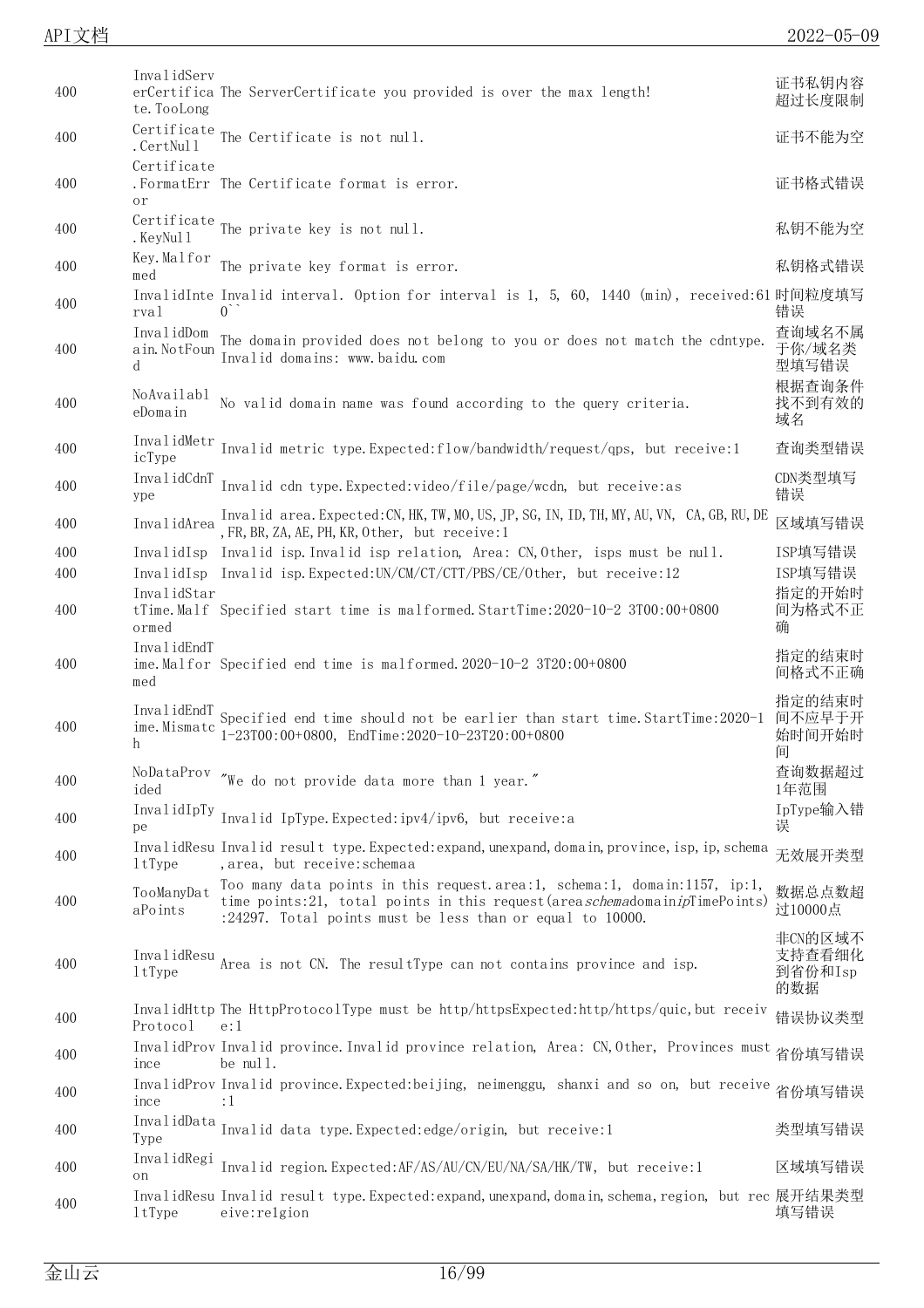| 400 | 1tType                   | InvalidResu Invalid result type.Expected:unexpand/domain/code/expand, but receive:clod展开结果类型<br>e | 填写错误           |
|-----|--------------------------|---------------------------------------------------------------------------------------------------|----------------|
| 400 | InvalidCode<br>Type      | Invalid code type.Expected:2xx/3xx/4xx/5xx, but receive:2xx, 31xx                                 | 状态码类型填<br>写错误  |
| 400 | InvalidResu<br>1tType    | Invalid result type. Expected: unexpand/domain, but receive: unelxpand                            | 展开结果类型<br>填写错误 |
| 400 | InvalidHitT<br>ype       | Invalid hit type. Expected:reqhitrate/flowhitrate, but receive:flowhitrlate 背错误                   | 命中率类型填         |
| 400 | DurationTim<br>eNotMatch | Current and prior intervals are inconsistent                                                      | 间隔不一致          |
| 400 | InvalidResu<br>1tType    | Invalid result type. Expected: unexpand/expand, but receive: unexpalnd                            | 展开结果类型<br>填写错误 |
| 400 | QuotaOverf<br>ul 1       |                                                                                                   | 超过配额           |

# <span id="page-16-0"></span>请求结构

- [服务地址](#page-9-3)
- [通信协议](#page-9-4)
- [请求方式](#page-9-5) [请求参数](#page-12-0)

#### <span id="page-16-1"></span>服务地址

金山云 WCDN API的服务接入地址为:http(s)://cdn.api.ksyun.com

#### <span id="page-16-2"></span>通信协议

支持通过HTTP或HTTPS协议进行请求通信。为保障您的服务安全性,请使用HTTPS协议进行请求通信。

#### <span id="page-16-3"></span>请求方式

支持POST(form-data|x-www-from-urlencode), POST( application/json), GET方法发送请求。

注:在使用HTTP GET请求方法时,参数需要进行urlencode。

#### <span id="page-16-4"></span>请求参数

每个请求都需要包含指定目录(详见各接口请求语法说明)、公共请求header和指定接口所特有的请求参数。

# <span id="page-16-5"></span>公共参数

- [公共参数\(AWS签名算法版本4\)](#page-9-3)
- [公共参数\(简化版签名算法\)](#page-9-4)

### <span id="page-16-6"></span>公共参数(AWS签名算法版本4)

#### <span id="page-16-7"></span>公共请求头

| 参数名                               | 必选 | 类型及范<br>闱 | 说明                                                         |
|-----------------------------------|----|-----------|------------------------------------------------------------|
| Authorizatio <sub>是</sub><br>n    |    | String    | 标准身份认证头部字段, 必要的请求验证信息, 详细信息参考签名机制                          |
| X-Amz-Date                        | 是  | String    | 当前请求的北京时间和日期, 例如: 20160118T062505Z                         |
| X-version                         | 是  | String    | API版本号,为日期形式: YYYY-MM-DD,各接口具体版本号参见接口请求语法中指定目<br>录内容       |
| X-action                          | 是  | String    | 操作的接口名称。取值参考API概览中的API名称。例如查询计费方式接口,取值为 Ge<br>tBillingMode |
| Content-Type 是                    |    | String    | 内容的 MIME 类型。例如: Content-Type: application\/xml             |
| Content-Leng $\overline{A}$<br>th |    | String    | Content-body的长度                                            |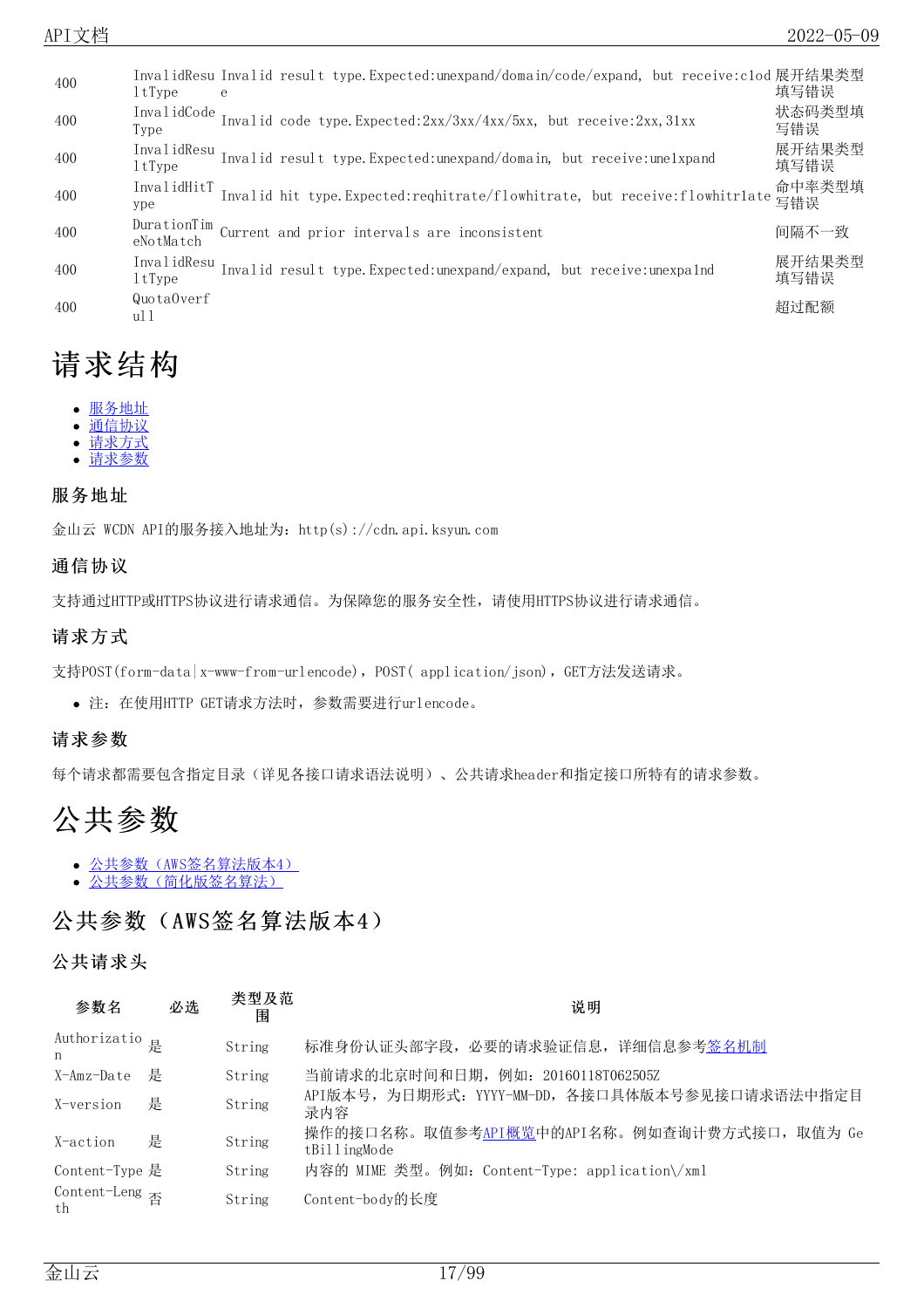#### <span id="page-17-0"></span>公共响应头

| 参数名                  | 类型及范围  | 说明                                                            |
|----------------------|--------|---------------------------------------------------------------|
| Content-Type String  |        | 内容的 MIME 类型。例如: Content-Type: application\/xml; charset=utf-8 |
| Connection           | Enum   | 指定服务器的连接的开放和关闭。有效值: open, close                               |
| Date                 | String | 响应时的时间和日期, 格式如: Wed, 01 Mar 2014 12:00:00 GMT                 |
| Server               | String | 响应服务器名称, 默认值: Tengine                                         |
| KS-REQUEST-ID String |        | 唯一请求 ID, 每次请求都会返回。定位问题时需要提供该次请求的 KS-REQUEST-ID                |

## <span id="page-17-1"></span>公共参数(简化版签名算法)

| 参数名                  | 类型及范<br>围 | 必选 | 说明                                                                                             |
|----------------------|-----------|----|------------------------------------------------------------------------------------------------|
| Accesskey            | String    | 是  | 用户在控制台创建的Accesskey, 获取方式请参考获取AK/SK                                                             |
| Service              | String    | 是  | 服务名称, 参考 <u>请求结构</u> 章节说明                                                                      |
| Action               | String    | 是  | 操作接口名, 与调用的具体openAPI相关                                                                         |
| Version              | String    | 是  | 接口版本号, 与具体的操作接口有关                                                                              |
| Timestamp            | String    | 是  | 时间,UTC格式,例如: 2019-08-13T17:18:36Z                                                              |
| SignatureVersi<br>on | String    | 是  | 签名版本号,固定值: 1.0                                                                                 |
| SignatureMetho<br>d  | String    | 是  | 签名算法,固定值: HMAC-SHA256                                                                          |
| Signature            | String    | 是  | 签名,具体请查看签名机制                                                                                   |
| Region               | String    | 否  | 区域, 不传默认cn-beijing-6。wcdn服务支持的region为cn-beijing-6<br>安全令牌,在使用临时AK/SK需要传该字段,如果使用GET方法,需要对该字段进行u |
| SecurityToken        | String    | 否  | rlencode<br>获取方式参考文档获取角色的临时身份                                                                  |
| DryRun               | String    | 否  | 检查当前调用者是否有权限执行相关操作, 而不是真的调用执行相关操作                                                              |
| Format               | String    | 否  | 指定响应格式, 固定值: json                                                                              |

# <span id="page-17-2"></span>返回结果

• [调用成功](#page-9-3)

[调用失败](#page-9-4)

调用金山云 WCDN openAPI 服务,调用成功,返回的HTTP状态码 (Status)为200;调用失败,返回400的HTTP状态码 (Status)。 金山云 WCDN openAPI 服务的调用返回的数据格式为JSON格式。 本文档中的返回示例为了便于用户查看,做了 格式化处理,实际返回结果是没有进行换行、缩进等处理的。

#### <span id="page-17-3"></span>调用成功

调用接口成功,会返回结果数据, 返回的HTTP状态码为200; 金山云 WCDN openAPI 服务调用成功后,返回的数据格式无统 一的返回示例,以每个接口返回的数据格式为准。

#### <span id="page-17-4"></span>调用失败

调用接口失败,不会返回结果数据;HTTP请求返回一个400的HTTP状态码,返回的HTTP消息体中包含具体的错误代码(code)及 错误信息(message)(具体错误代码表[见使用须知](https://docs.ksyun.com/documents/41619#4));且包含请求ID(RequestId), 在调用方找不到错误原因时, 可以联系金 山云客服,并提供RequestId,以便我们尽快帮您解决问题。 JSON格式:

{ "Error": { "Type": "Sender", "Code": "DomainNotFound", "Message": "Through the domain name ID did not find the domain name information.receive domainId:2D091RBQ" }, "RequestId": "4f2a7abe05524b3fbbbe0b89d0548329" }

# <span id="page-17-5"></span>签名机制

<span id="page-17-6"></span>签名机制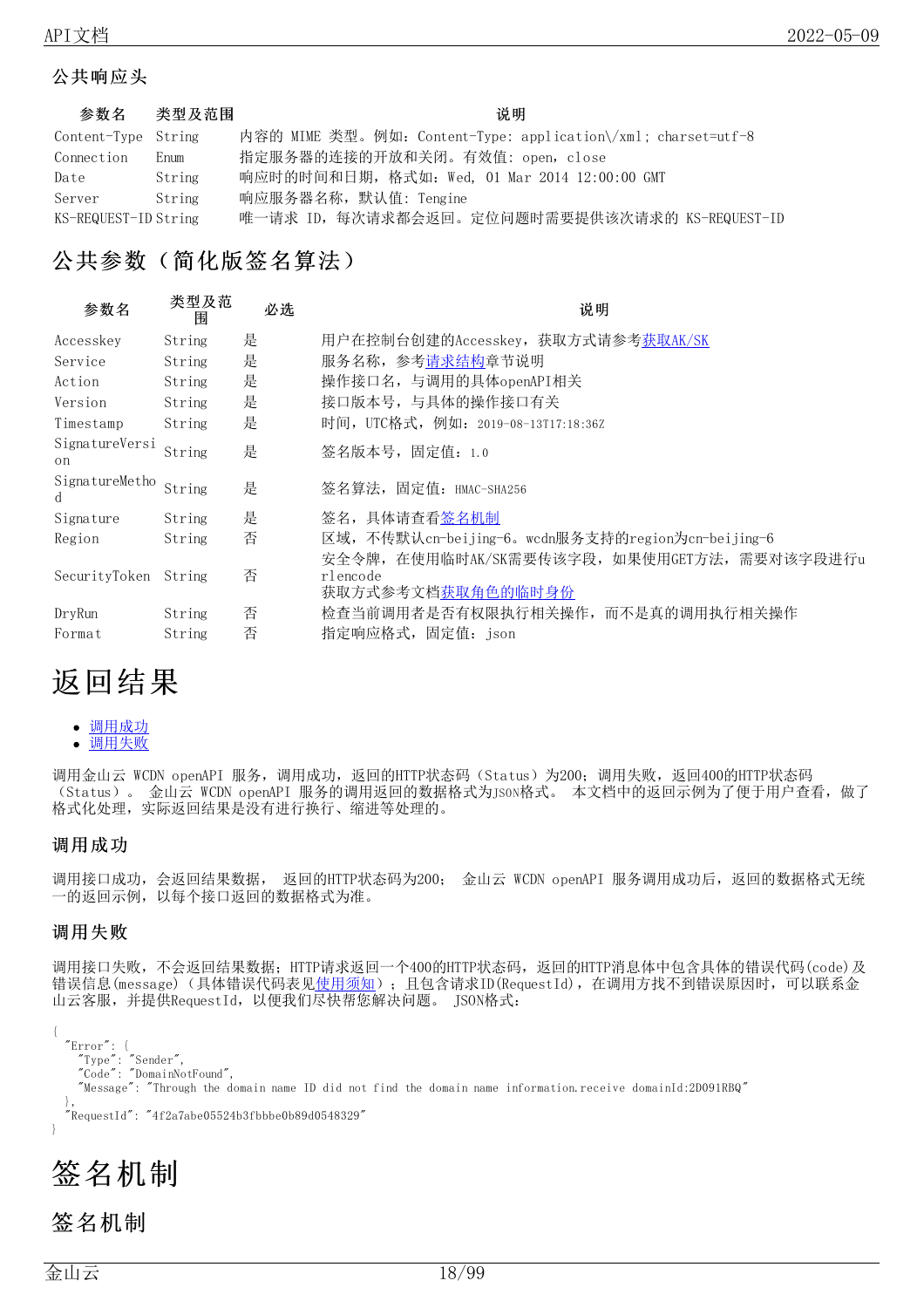金山云OpenAPI支持一种签名算法: AWS签名算法版本4,您可以根据业务需要选择所使用的签名算法,请注意两种签名算法所 使用[的公共参数](https://docs.ksyun.com/documents/41621)有所区别。

### <span id="page-18-0"></span>AWS签名算法版本4

支持GET和POST两种HTTP方法,GET方法所有请求参数包括signature放置在url中,POST方法则将signature以名为 Authorization header的形式放置在header中,其主要区别在于GET方式处理的请求url长度不能过长。

签名计算的主要流程如下:

#### <span id="page-18-1"></span>1、创建一个正规化请求

在签名前,首先将请求进行正规化格式化,目的是让签名计算过程无二意,其主要过程伪代码如下:

 $\text{ChannelRequest} = \text{HTTPRequestMethod} + \\\text{'\n' + \text{CannonicalURL} + \\\text{'\n' + \text{CannonicalQueryString} + \\\text{'\n' + \text{CanonicalHeaderS} + \\\text{'\n' + \text{Signe}}$  $dHeaders + \hat{i} \nightharpoonup \hat{H}$  + HexEncode (Hash(RequestPayload))

Hash指代计算哈希的算法,目前使用SHA-256,HexEncode是对哈希值进行用16进制编码(使用小写字母)。

具体步骤如下

- 1. 抽取HTTP请求方法(如GET、PUT、POST)结尾附加"换行符"
- 2. URI绝对路径进行URI编码得到正规化URI, 如果绝对路径为空, 那么使用前斜线"/", 结尾附加"换行符"
- 3. 构建正规化Querystring,结尾附加"换行符"
	- URI编码每一个querystring参数名称和参数值(注:GET方式需要包含哈希算法、信任状、签名日期和签名header 等全部参数)
		- 按照ASCII字节顺序对参数名称严格排序
	- 将排序好的参数名称和参数值用=连接, 按照排序结果将"参数对"用&连接
- 4. 构建正规化headers, 结尾附加"换行符", 伪代码如下:

CanonicalHeaders = CanonicalHeadersEntry0 + CanonicalHeadersEntry1 + ... + CanonicalHeadersEntryN

其中:

CanonicalHeadersEntry = Lowercase(HeaderName) + ':' + Trimall(HeaderValue) + '\n'

lowerca se表示将header名字转为小写字母, trima l l 表示去掉header值前和值后的白空格, 并将header值里面的连续白空 格变成单空格,但是不去掉双引号中间的任何空格,且最后的正规化headers是按照header名称排序后的结果。

建议采用的CanonicalHeaders 如下:

CanonicalHeaders = 'host:' + host + '\n' + 'x-amz-date:' + RequestDate + '\n'

其中, RequestDate是公共请求头X-Amz-Date的值,表示当前请求的时间和日期,格式YYYYMMDD'T'HHMMSS'Z', 例如: 20210726T111901Z

5. 添加签名headers,结尾附加"换行符"。签名header是包含在正规化headers中名称列表,其目的是指明哪些header参 与签名计算,从而忽略请求被proxy添加的额外header,其中host、x-amz-date两个header如果存在则必须添加进来, 伪代码如下

SignedHeaders = Lowercase(HeaderName0) + ';' + Lowercase(HeaderName1) + ";" + ... + Lowercase(HeaderNameN)

对应上面建议的CanonicalHeaders,需采用如下的SignedHeaders :

SignedHeaders = 'host;x-amz-date'

然后处理请求body, 如下

6. 对请求body使用哈希算法 (SHA256) 计算哈希值,并将二进制哈希值结果用16进制编码表示出来 (且不使用大写字 符), 伪代码如下:

HashedPayload = Lowercase(HexEncode(Hash(requestPayload)))

- 7. 此时,将上述1-6步骤的结果连接成一个字符串,即为正规化请求(Canonical Request)
- 8. 对第7步的正规化请求使用哈希算法(SHA256)计算哈希值,并将二进制哈希值结果用16进制编码表示出来(且不使用大 写字符), 伪代码如下:

HashedCanonicalRequest = Lowercase(HexEncode(Hash(CanonicalRequest)))

#### <span id="page-18-2"></span>2、创建签名字符串

签名字符串主要包含请求以及正规化请求的元数据信息,由签名算法、请求日期、信任状和正规化请求哈希值连接组成,伪代 码如下: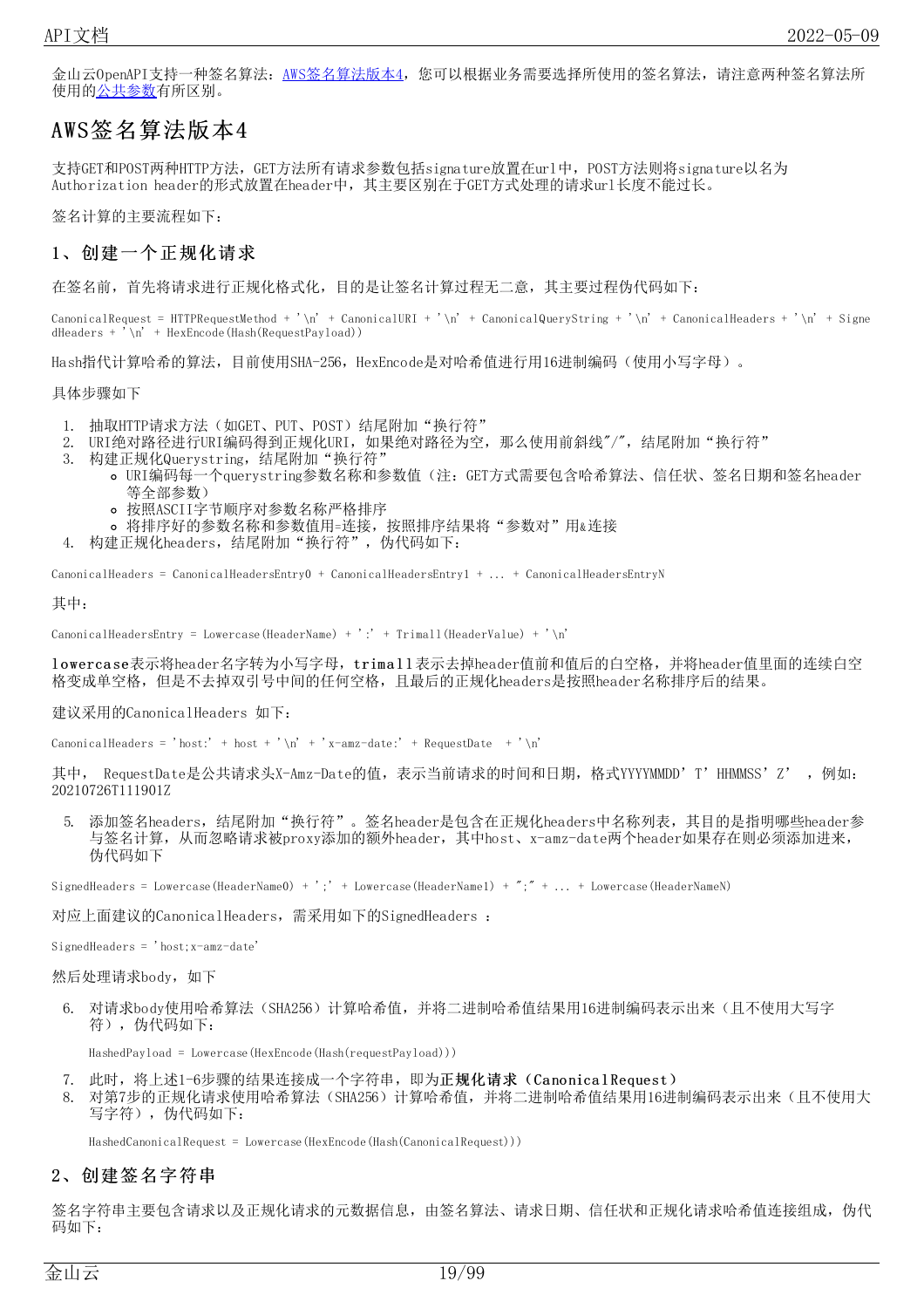StringToSign = Algorithm + '\n' + RequestDate + '\n' + CredentialScope + '\n' + HashedCanonicalRequest

其中, 签名算法(Algorithm)为AWS4-HMAC-SHA256; 请求日期(RequestDate)是公共请求头X-Amz-Date的值,表示当前请求 的日期和时间,格式YYYYMMDD'T'HHMMSS'Z' ,例如:20210726T111901Z; 信任状(CredentialScope)格式为; YYYYMMDD/Region/Service/aws4\_request; 正规化请求哈希值(HashedCanonicalRequest )为上述1中第8步的结果(注意结尾 不附加"换行符")。

注意: YYYYMMDD取自RequestDate中的日期,对应上面的示例为20210726 Region为cn-beijing-6 Service为cdn

#### <span id="page-19-0"></span>3、计算签名信息

在计算签名前,首先从私有访问密钥(secret AccessKey)派生出签名密钥(signing key),而不是直接使用私有访问密 钥;之后使用签名密钥和2中计算的签名字符串来计算签名值,具体计算过程如下

1. 生成签名密钥, 伪代码如下

```
kSecret = *Your KSC Secret Access Key*
kDate = HMAC("AWS4" + kSecret, Date)
kRegion = HMAC(kDate, Region)
kService = HMAC(kRegion, Service)
kSigning = HMAC(kService, "aws4_request")
```
其方式是通过HMAC算法依次生成下一个HMAC的key值(第一个为私有访问密钥字符串),而message值则依次为信任状中 的各项内容(Date、Region、Service、字符串"aws4\_request");HMAC算法采用HMAC-SHA256,返回值为哈希值二进制 形式(256bit,32字节),不需要做8/16进制编码显示。

- 注意: Date为YYYYMMDD,取自RequestDate中的日期,对应上面的示例为20210726 Region为cn-beijing-6 Service为cdn
	- 2. 计算签名,伪代码如下:

signature = HexEncode(HMAC(derived-signing-key, string-to-sign))

使用HMAC-SHA256算法,以签名密钥作为kev, 签名字符串作为data计算签名, 签名后的二进制哈希值结果以16进制编码 输出。

#### <span id="page-19-1"></span>4、签名的请求示例

通过 RESTful API 对 WCDN 发起的 HTTP 签名请求, 可以通过以下方式传递签名:

#### <span id="page-19-2"></span>通过标准的 HTTP Authorization 头

签名头格式如下:

Authorization: Algorithm + ' ' + 'Credential=' + AccessKeyID + '/' + CredentialScope + ', ' + 'SignedHeaders=' + SignedHeaders + 'Signature=' + signature

其中, Algorithm为AWS4-HMAC-SHA256; AccessKeyID为访问密钥ID; CredentialScope格式为 YYYYMMDD/Region/Service/aws4\_request; SignedHeaders为签名headers,取值如上所述 signature为签名值,取值如上所 述

注意: YYYYMMDD取自RequestDate中的日期, 对应上面的示例为20210726 Region为cn-beijing-6 Service为cdn

#### <span id="page-19-3"></span>GET请求示例:

GET /2016-09-01/domain/GetDomainConfigs?DomainId=2D08BTW HTTP/1.1 User-Agent: python-requests/2.23.0 acceptencoding: gzip accept: \*/\* connection: keep-alive host: cdn.api.ksyun.com x-action: GetDomainConfigs xversion: 2016-09-01 x-amz-date: 20210726T111902Z Authorization: AWS4-HMAC-SHA256 Credential=AKLTTx7VDwyJRNGkjODXPTCauQ/20210726/cn-beijing-6/cdn/aws4\_request, SignedHeaders=host;x-amz-date, Signature=def04483a4ad6fa8f0407f1ab132cd0aa7cd7ee1537baeedbd4dd495f8a8a3e4

#### <span id="page-19-4"></span>PO ST请求示例:

POST /2016-09-01/domain/GetDomainConfigs HTTP/1.1 Host: cdn.api.ksyun.com User-Agent: python-requests/2.23.0 Accept-Encoding: gzip, deflate Accept: application/json Connection: keep-alive content-type: application/json x-amz-date: 20210726T111901Z authorization: AWS4-HMAC-SHA256 Credential=AKLTTx7VDwyJRNGkjODXPTCauQ/20210726/cn-shanghai-1/cdn/aws4\_request, SignedHeaders=contenttype;host;x-amz-date, Signature=07b5b4121797bbd84e9971769508447268785f4e11212d9af86ae5656280fd8b X-version: 2016-09-01 X-action: GetDomainConfigs Content-Length: 22

{"DomainId":"2D08BTW"}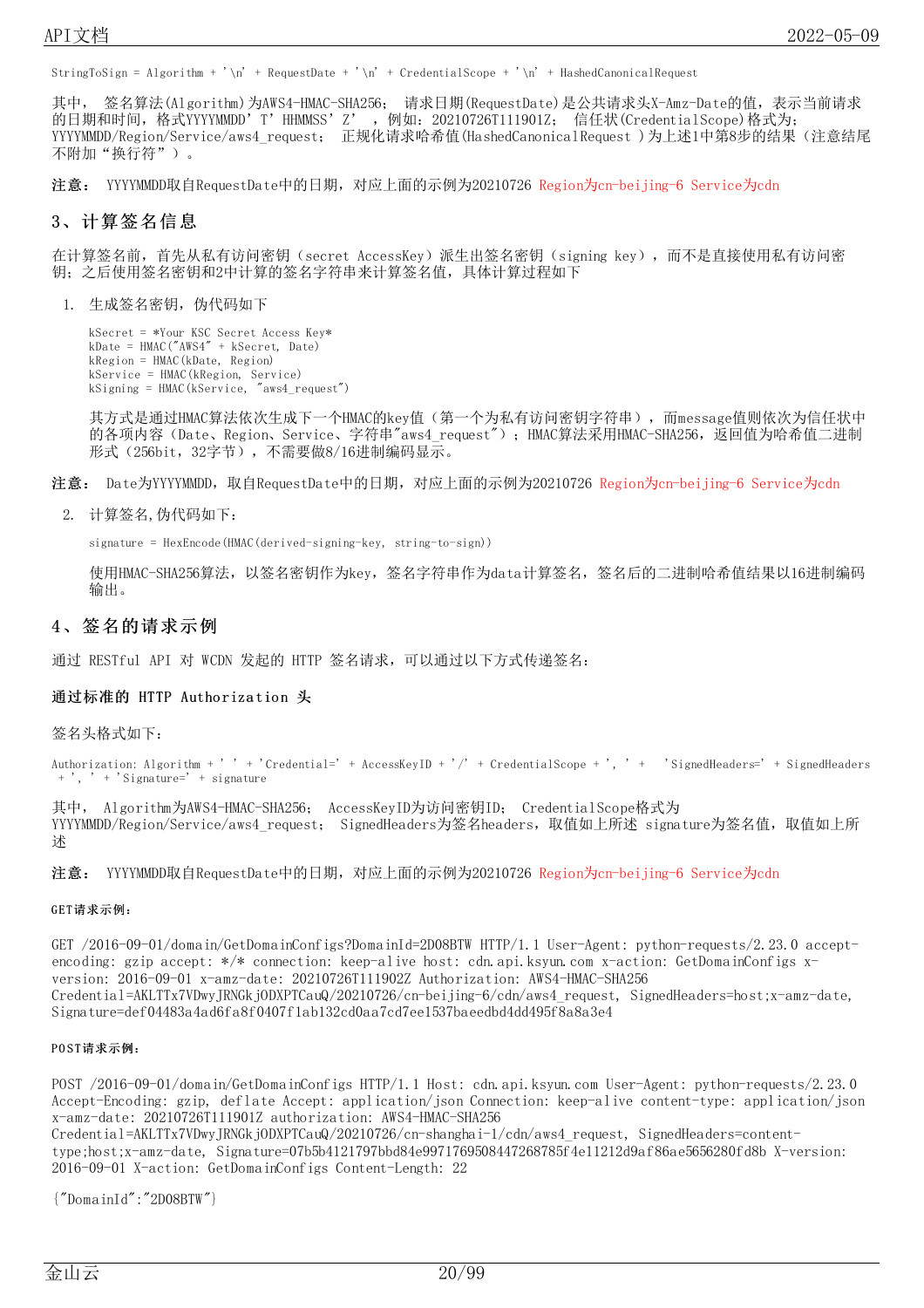#### <span id="page-20-0"></span>5、签名SDK示例

主要SDK:

[PHP](https://github.com/KscSDK/ksc-sdk-php/blob/master/examples/demo_cdn.php)

[JAVA](https://github.com/KscSDK/ksc-sdk-java)

**[PYTHON](https://github.com/KscSDK/ksc-sdk-python/blob/master/examples/cdn.py)** 

其他语言签名算法参考:

#### [GOLANG](https://github.com/aws/aws-sdk-go/blob/master/aws/signer/v4/v4.go)

[JS](https://github.com/aws/aws-sdk-js/blob/master/lib/signers/v4.js)

# <span id="page-20-1"></span>G et Cdn Domain s

### <span id="page-20-2"></span>描述

本接口用于查询当前用户下所有域名列表信息,包含加速域名、域名ID、域名运行状态、产品类型、产品子类型、CNAME域名

- 支持按域名模糊匹配过滤、域名状态过滤
- 支持根据域名运行状态、产品类型筛选查询
- 支持按照指定项目下的域名查询

### <span id="page-20-3"></span>请求语法

本接口请求需要包含指定目录/2016-09-01/domain/GetCdnDomains、公共请求header和该接口所特有的请求参数,具体请求 语句参照下文请求示例。

## <span id="page-20-4"></span>请求参数

| 参数名                               | 必选 | 类型及范<br>围 | 说明                                                        |
|-----------------------------------|----|-----------|-----------------------------------------------------------|
| PageSize                          | 否  | Long      | 分页大小,默认20,最大500,取值1~500间整数                                |
| PageNumber 否                      |    | Long      | 取第几页。默认为1,取值1~10000                                       |
| DomainName 否                      |    | String    | 按域名过滤, 默认为空, 为空时代表当前用户下所有域名, 域名长度最大255, 不支持多<br>个域名同时杳询   |
| ProjectId 否                       |    | String    | 查询指定的项目下面的域名, 不指定默认为全部                                    |
| DomainStat $\frac{\pi}{2}$<br>11S |    | String    | 按域名状态过滤,默认为空,为空时代表当前用户下所有域名的全部状态,具体枚举类<br>型表见使用须知         |
| CdnType                           | 否  | String    | 产品类型: wcdn, 对应全站加速。默认为空, 代表当前用户泛cdn下全部产品类型(含非<br>wcdn的类型) |
| FuzzyMatch 否                      |    | String    | 域名过滤是否使用模糊匹配,取值为on: 开启,off: 关闭,默认为on                      |

## <span id="page-20-5"></span>返回参数

| 参数名 | 类型及范围 | 说明 |
|-----|-------|----|
|-----|-------|----|

| PageNumber Long |        | 页码       |
|-----------------|--------|----------|
| PageSize Long   |        | 单页大小     |
| TotalCount Long |        | 总条数      |
| Domains         | Domain | Domain列表 |

#### <span id="page-20-6"></span>D o ma i n

| 参数名        | 类型及范<br>闱 |                |
|------------|-----------|----------------|
| DomainName | String    | 加速域名名称         |
| DomainId   | String    | 域名ID           |
| Cname      | String    | 加速域名对应的CNAME域名 |

说明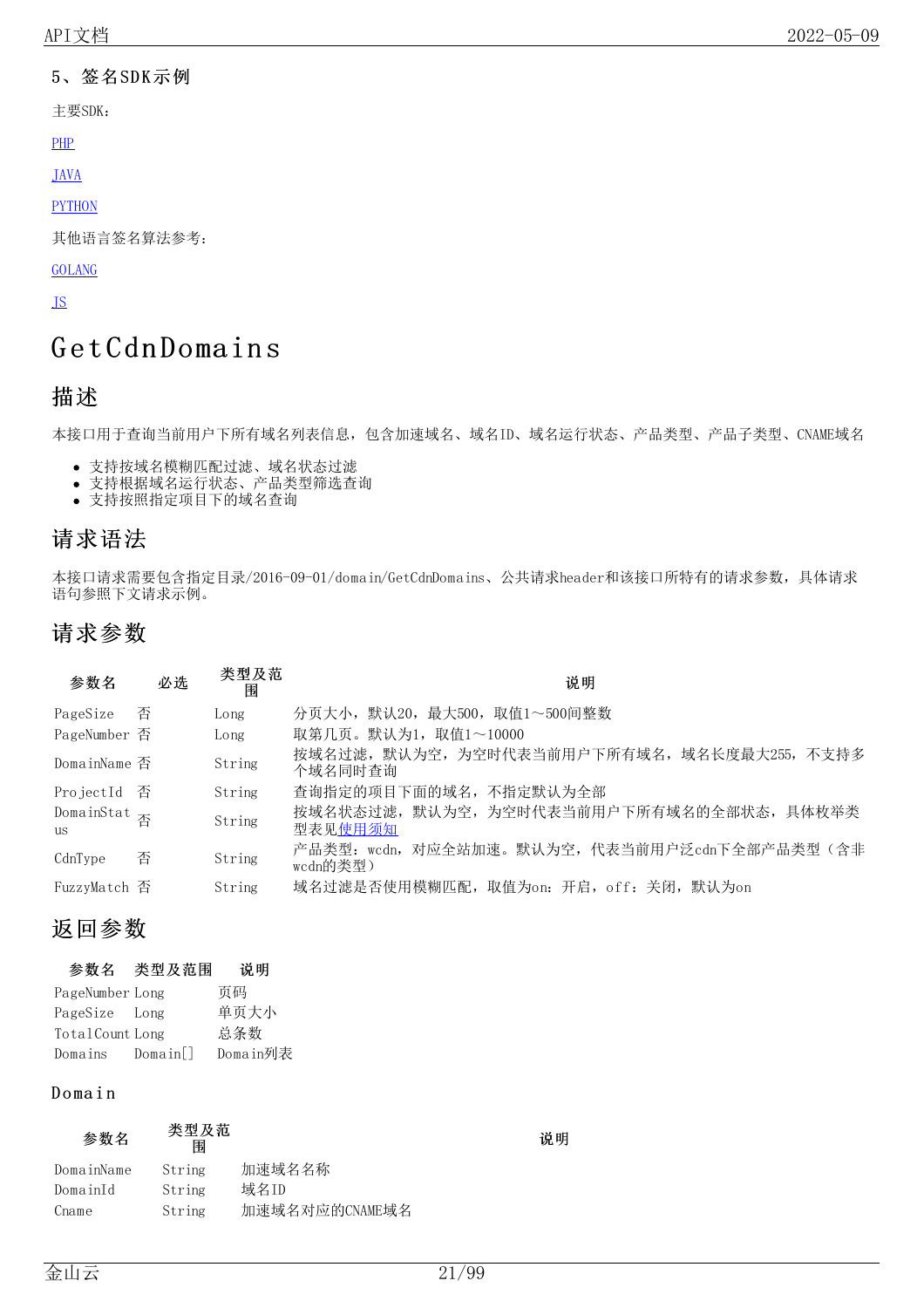| CdnType                     | String | 产品类型:wcdn,对应全站加速。默认为空,代表当前用户泛cdn下全部产品类型(含非wcdn的<br>类型) |
|-----------------------------|--------|--------------------------------------------------------|
| CdnSubType                  | String | 加速业务产品子类型,目前作为已废弃的历史遗留字段                               |
| IcpRegistratio String<br>n, |        | ICP备案号                                                 |
| DomainStatus                | String | 加速域名状态, 具体枚举类型表见使用须知                                   |
| CreatedTime                 | String | 加速域名创建时间                                               |
| ModifiedTime                | String | 加速域名最近修改时间                                             |
| Description                 | String | 审核失败原因, 正常情况下为空                                        |

### <span id="page-21-0"></span>示例

#### 请求示例

```
GET方式:
```
GET /2016-09-01/domain/GetCdnDomains?PageSize=20&PageNumber=1&DomainName=wcdn-&DomainStatus=online&CdnType=wcdn&FuzzyMatch=on 1. 1

Host: cdn.api.ksyun.com X-Amz-Date: date Authorization:authorization string x-action: GetCdnDomains x-version: 2016-09-01

#### POST方式:

POST /2016-09-01/domain/GetCdnDomains 1.1 Host: cdn.api.ksyun.com X-Amz-Date: date Authorization:authorization string x-action: GetCdnDomains x-version: 2016-09-01 Content-Type: application/json

```
"PageSize": 20,
"PageNumber": 1,
"DomainName": "wcdn-",
"DomainStatus": "online",
"CdnType": "wcdn",
"FuzzyMatch": "on"
```
#### 返回示例

{

}

```
{
   "PageNumber": 1,
    "PageSize": 20,
    "TotalCount": 3,
   "Domains": [
        {
            "DomainName": "wcdn-20220304-1.ksc-test.com",
            "DomainId": "2D07ANU",
            "Cname": "wcdn-20220304-1.ksc-test.com.download.ks-cdn.com",
            "CdnType": "wcdn",
            "CdnSubType": "wcdn",
            "IcpRegistration": "京ICP备12032080号-12",
            "DomainStatus": "online",
            "CreatedTime": "2022-03-04T15:01+0800",
            "ModifiedTime": "2022-03-07T17:32+0800",
            "Description": "",
            "ProjectId": 0,
            "ProjectName": "默认项目"
       },
        {
            "DomainName": "zhu-wcdn-test.ksc-test.com",
            "DomainId": "2D07SSS",
            "Cname": "zhu-wcdn-test.ksc-test.com.download.ks-cdn.com",
            "CdnType": "wcdn",
            "CdnSubType": "wcdn",
            "IcpRegistration": "京ICP备12032080号-12",
            "DomainStatus": "online",
            "CreatedTime": "2021-07-08T19:03+0800",
            "ModifiedTime": "2021-09-23T13:28+0800",
            "Description": "",
            "ProjectId": 0,
            "ProjectName": "默认项目"
```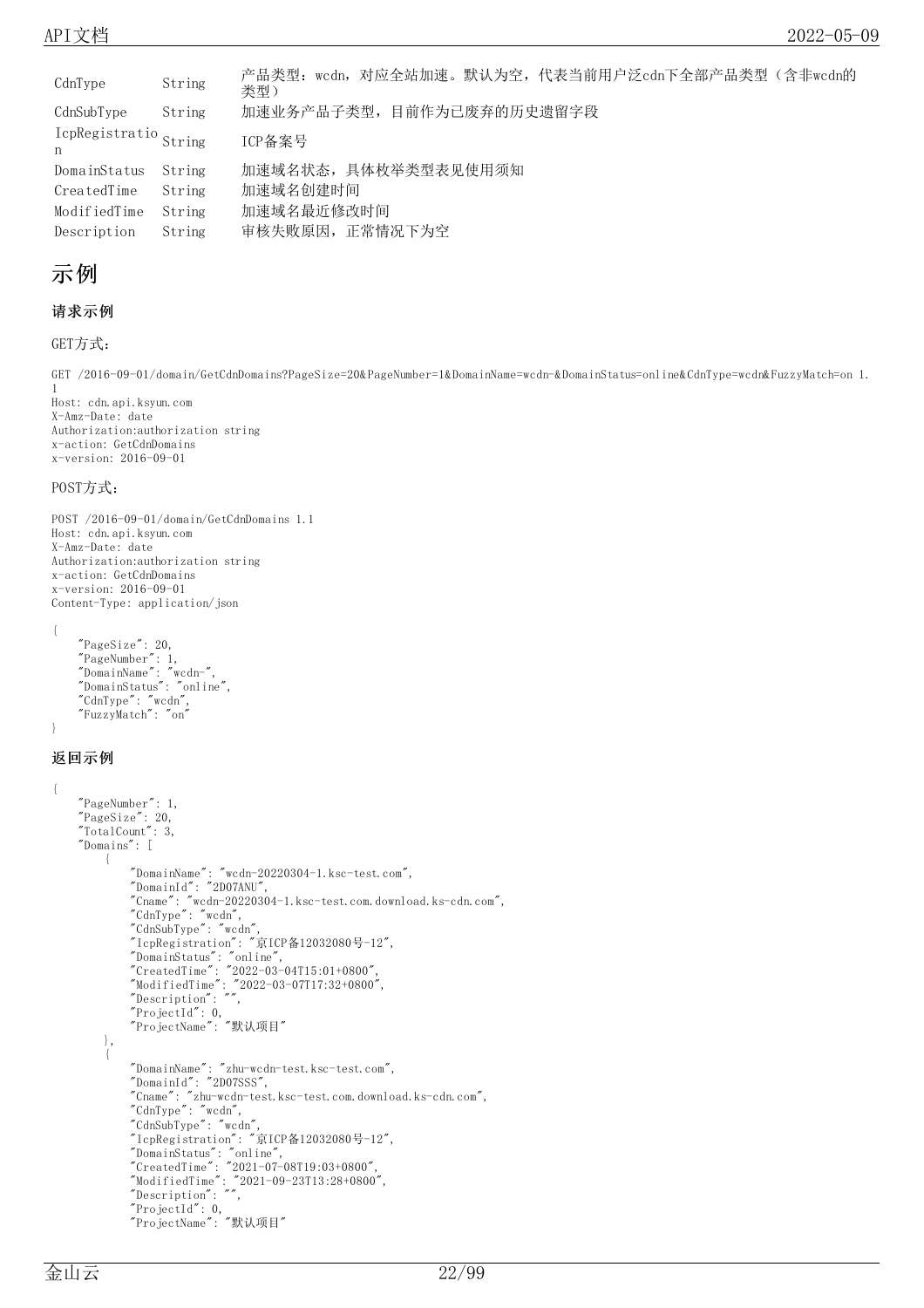},

```
{
        "DomainName": "wcdn-test3.ksc-test.com",
        "DomainId": "2D07U2P",
        "Cname": "wcdn-test3.ksc-test.com.download.ks-cdn.com",
        "CdnType": "wcdn",
        "CdnSubType": "wcdn",
        "IcpRegistration": "京ICP备12032080号-12",
        "DomainStatus": "online",
        "CreatedTime": "2021-06-11T11:22+0800",
        "ModifiedTime": "2021-10-18T14:06+0800",
        "Description": "",
        "ProjectId": 0,
        "ProjectName": "默认项目"
    }
]
```
### <span id="page-22-0"></span>错误码

}

为了帮您快速定位问题, WCDN将错误码集中归类, 请到【[使用须知](https://docs.ksyun.com/documents/41619#4)】查看详情。

# <span id="page-22-1"></span>StartStopCdnDomain

#### <span id="page-22-2"></span>描述

本接口用于启用、停用某个加速域名。

- 启用状态为"停用"的加速域名,将DomainStatus变更为online;
- 停用某个正常运行的加速域名,将DomainStatus变更为offline;

#### 注意:

- 域名对应账户如果由于欠费,或域名处于非法状态,无法正常调用该接口启用加速域名。
- 停用该加速域名后,该加速域名的相关配置信息仍保留,但无法提供服务。
- 无法停用状态为审核失败、审核中、配置中的域名,需要等待审核完成或配置完成后再进行停用操作。

### <span id="page-22-3"></span>请求语法

本接口请求需要包含指定目录/2016-09-01/domain/StartStopCdnDomain、公共请求header和该接口所特有的请求参数,具体 请求语句参照下文请求示例。

### <span id="page-22-4"></span>请求参数

| 参数名          | 必选 | 类型及范围  | 说明                             |
|--------------|----|--------|--------------------------------|
| ActionType 是 |    | String | 操作接口名,取值: start: 启用; stop: 停用  |
| DomainId - 是 |    | String | 需要启用或停用WCDN服务的域名ID,只允许输入一个域名ID |

### <span id="page-22-5"></span>示例

#### 请求示例

GET方式:

GET /2016-09-01/domain/StartStopCdnDomain?ActionType=stop&DomainId=2D07T5W 1.1 Host: cdn.api.ksyun.com X-Amz-Date: date Authorization:authorization string x-action: StartStopCdnDomain x-version: 2016-09-01

#### POST方式:

POST /2016-09-01/domain/StartStopCdnDomain 1.1 Host: cdn.api.ksyun.com X-Amz-Date: date Authorization:authorization string x-action: StartStopCdnDomain x-version: 2016-09-01 Content-Type: application/json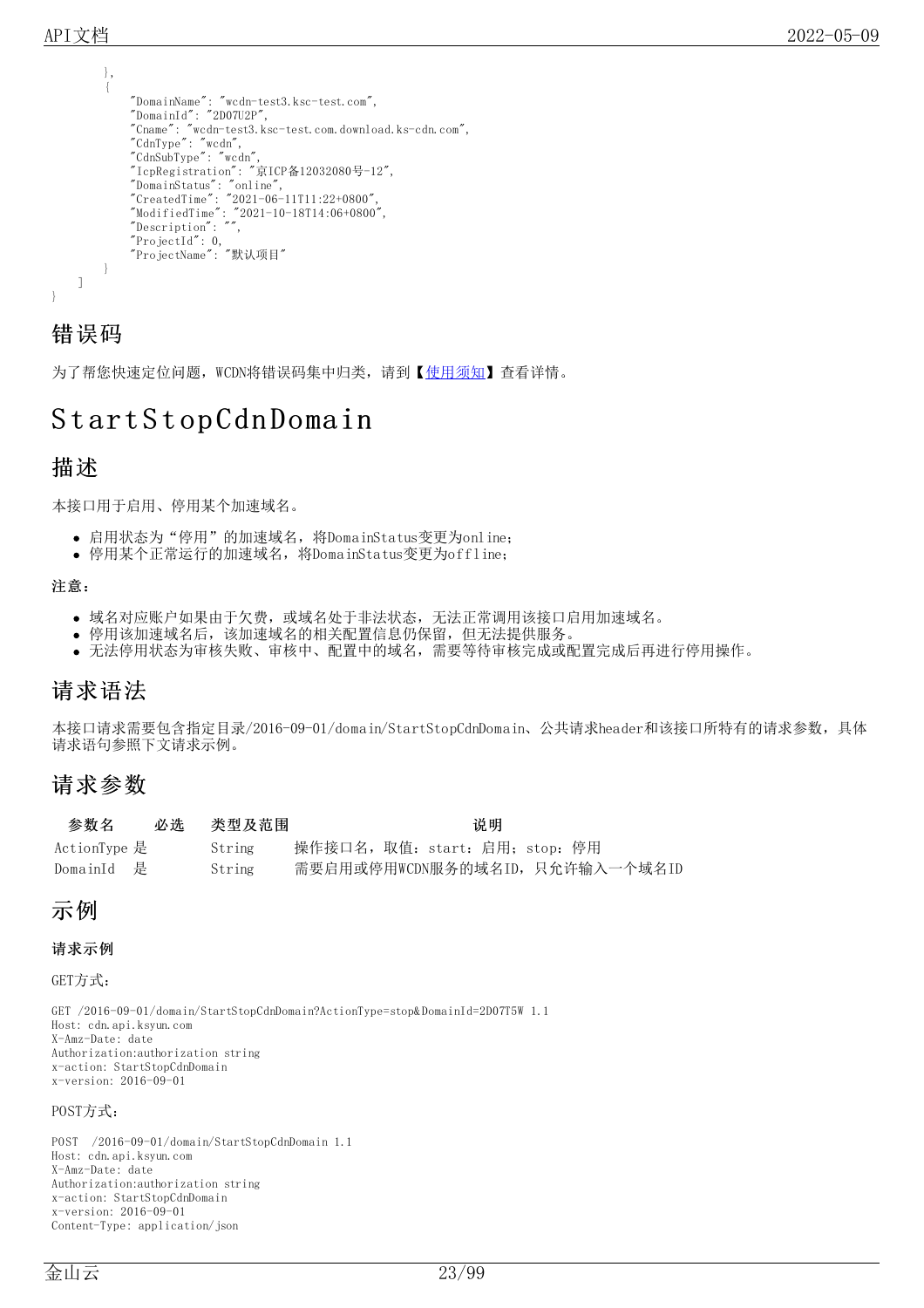```
{
    "ActionType":"stop",
    "DomainId":"2D07T5W"
}
```
# <span id="page-23-0"></span>错误码

为了帮您快速定位问题, WCDN将错误码集中归类, 请到【[使用须知](https://docs.ksyun.com/documents/41619#4)】杳看详情。

# <span id="page-23-1"></span>Delet eCdn Domain

### <span id="page-23-2"></span>描述

本接口用于删除用户下已添加的加速域名

#### 注意:

- 此操作只允许删除 DomainStatus 为已停止的域名;
- 此操作不可恢复,删除后域名将不可访问,请慎重操作;
- DeleteCdnDomain调用成功后,该加速域名的带宽、计费数据仍然会被保留,其他全部相关记录都将被删除。

### <span id="page-23-3"></span>请求语法

本接口请求需要包含指定目录/2016-09-01/domain/DeleteCdnDomain、公共请求header和该接口所特有的请求参数,具体请 求语句参照下文请求示例。

### <span id="page-23-4"></span>请求参数

| 参数名        | 必选 类型及范围 | 说明             |
|------------|----------|----------------|
| DomainId 是 | String   | 域名ID,仅允许输入单个域名 |

### <span id="page-23-5"></span>示例

#### 请求示例

GET方式:

GET /2016-09-01/domain/DeleteCdnDomain?DomainId=2D09XC0 1.1 Host: cdn.api.ksyun.com X-Amz-Date: date Authorization:authorization string x-action: DeleteCdnDomain x-version: 2016-09-01

POST方式:

POST /2016-09-01/domain/DeleteCdnDomain 1.1 Host: cdn.api.ksyun.com X-Amz-Date: date Authorization:authorization string x-action: DeleteCdnDomain x-version: 2016-09-01 Content-Type: application/x-www-form-urlencoded

DomainId=2D09XC0

## <span id="page-23-6"></span>错误码

为了帮您快速定位问题, WCDN将错误码集中归类, 请到【[使用须知](https://docs.ksyun.com/documents/41619#4)】查看详情。

# <span id="page-23-7"></span>GetValidDomainList

### <span id="page-23-8"></span>描述

获取查询时间段内有效域名列表。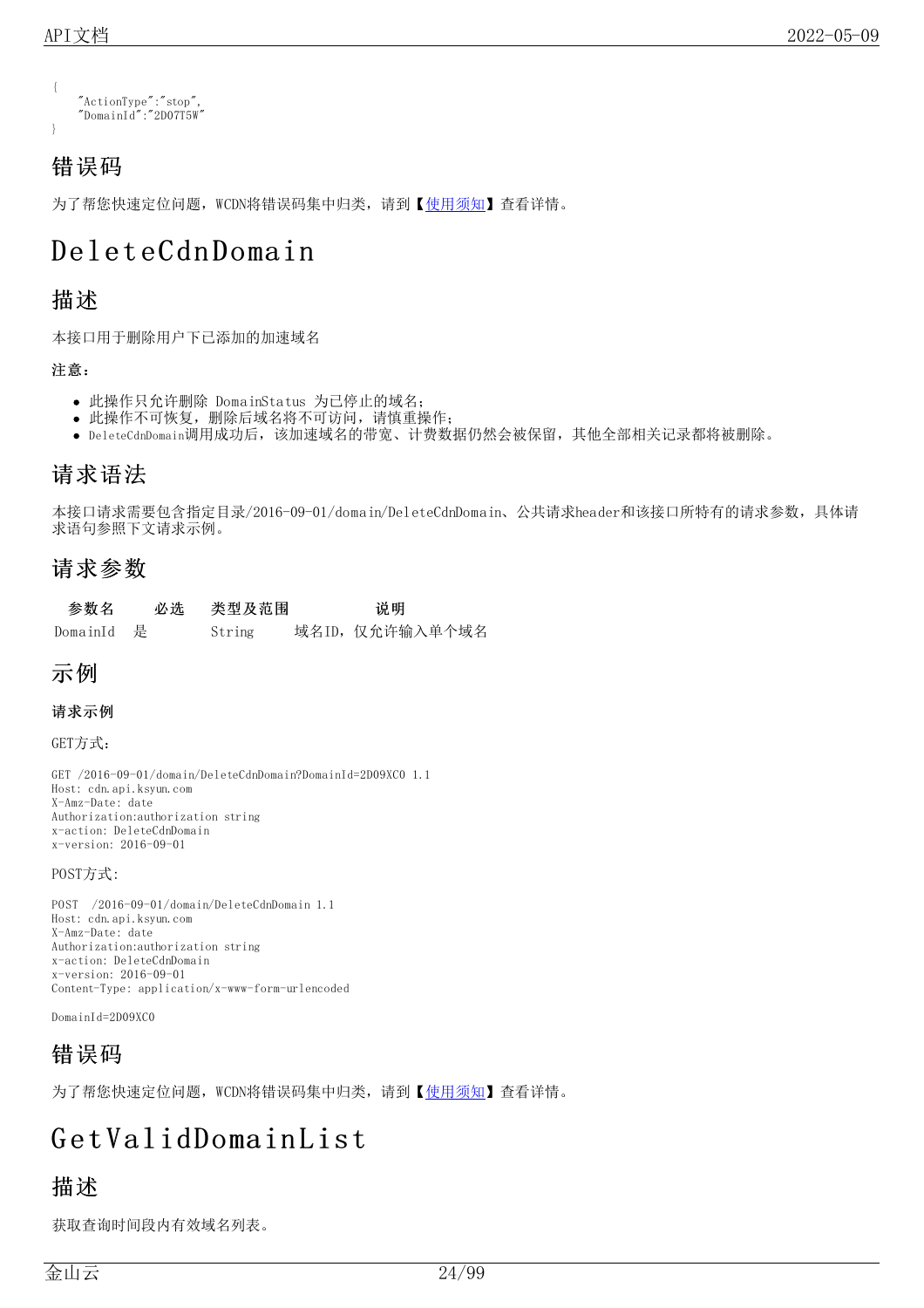- 有效域名包含:正常运行、已停止、配置中
- $\bullet$ 说明
	- GetValidDomainList和GetCdnDomains的区别为:GetCdnDomains仅可查询用户当前时间下有效域名的信息;
	- GetValidDomainList则可根据时间段查询该时间段内的有效域名。用户可以使用该接口查询时间段内的有效域名及域 名ID,用于查询历史已删除的域名在有效期时间范围内的带宽、流量等统计数据;

## <span id="page-24-0"></span>请求语法

本接口请求需要包含指定目录/2016-09-01/statistics/GetValidDomainList、公共请求header和该接口所特有的请求参数, 具体请求语句参照下文请求示例。

### <span id="page-24-1"></span>请求参数

| 参数名         | 必选 | 类型及范<br>围 | 说明                                                                                              |
|-------------|----|-----------|-------------------------------------------------------------------------------------------------|
| StartTime 是 |    | String    | 获取数据起始时间点,日期格式按IS08601表示法,北京时间,格式为: YYYY-MM-DDThh:<br>$mm+0800$ , 例如: 2016-08-01T21:14+0800     |
| EndTime     | 是  | String    | 结束时间需大于起始时间; 获取日期格式按照IS08601表示法, 北京时间, 格式为: YYYY<br>-MM-DDThh:mm+0800,例如: 2016-08-01T21:14+0800 |
| CdnType     | 是  | String    | 产品类型:wcdn,对应全站加速。默认为空,代表当前用户泛cdn下全部产品类型(含非w<br>cdn的类型)                                          |

### <span id="page-24-2"></span>返回参数

| 参数名 | 类型及范围 | 说明 |
|-----|-------|----|
|     |       |    |

Domainlist Domainlist[] 有效域名列表

#### <span id="page-24-3"></span>Domainlist

#### 参数名 类型及范 围

说明

|                  | .      |                                                          |
|------------------|--------|----------------------------------------------------------|
| Domain           | String | 域名                                                       |
| DomainId String  |        | 域名ID                                                     |
| ProjectId String |        | 域名所属项目ID                                                 |
| CdnType          | String | 产品类型:wcdn,对应全站加速;all:全部类型,即当前用户泛cdn下全部产品类型(含非wcdn的类<br>型 |

### <span id="page-24-4"></span>示例

```
请求示例
```
GET方式:

```
GET /2016-09-01/statistics/GetValidDomainList?StartTime=2022-03-01T21:14%2B0800&EndTime=2022-03-05T21:14%2B0800&CdnType=wcdn 1.
1
Host: cdn.api.ksyun.com
X-Amz-Date: date
Authorization:authorization string
x-action: GetValidDomainList
x-version: 2016-09-01
```
#### POST方式:

```
POST /2016-09-01/statistics/GetValidDomainList 1.1
Host: cdn.api.ksyun.com
X-Amz-Date: date
Authorization:authorization string
x-action: StartStopCdnDomain
x-version: 2016-09-01
Content-Type: application/json
{
    "StartTime":"2022-03-01T21:14+0800",
    "EndTime":"2022-03-05T21:14+0800",
    "CdnType":"wcdn"
}
```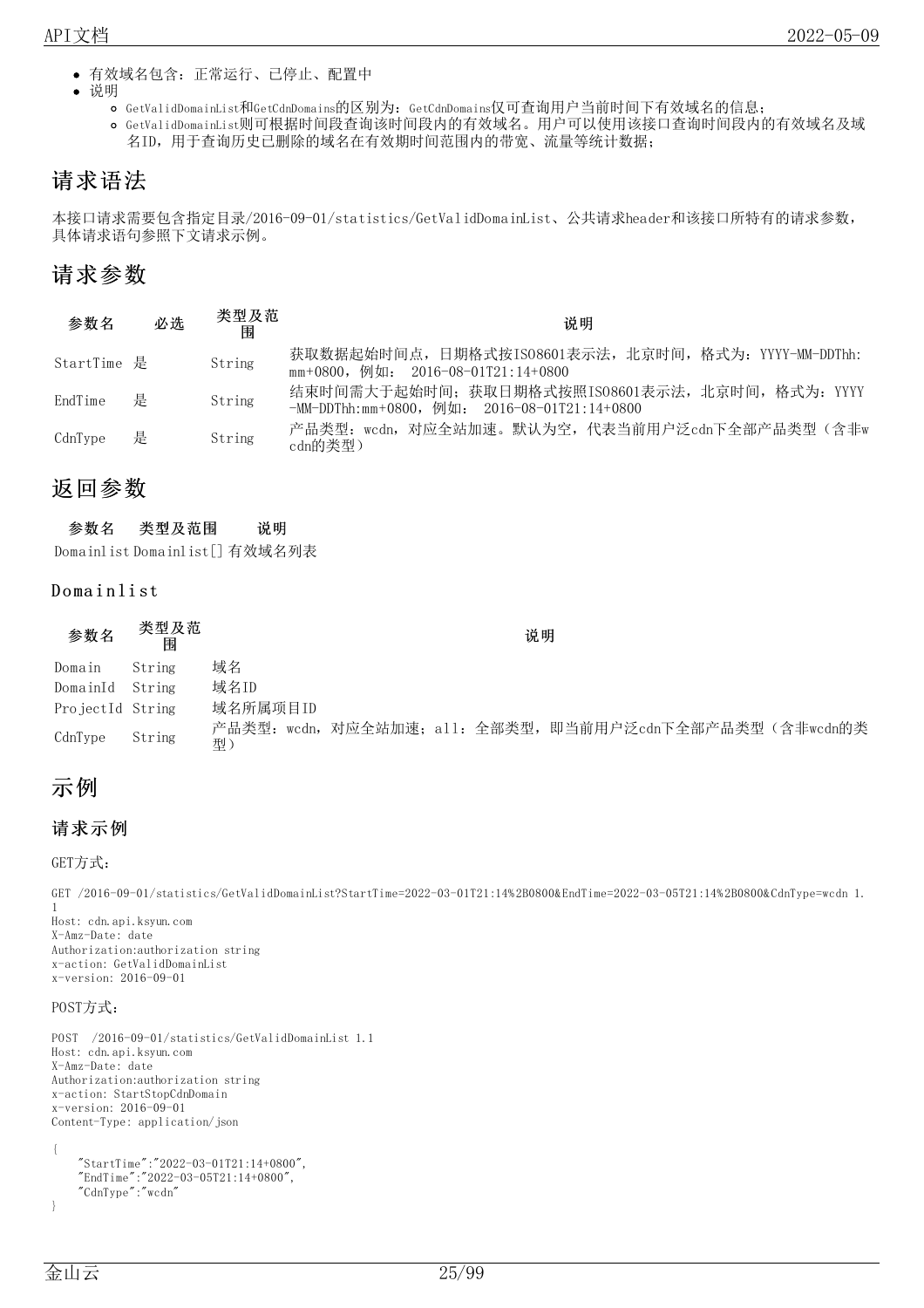#### <span id="page-25-0"></span>返回示例

```
{
    "Domainlist": [
        {
             "CdnType": "wcdn",
             "DomainId": "2D088WG",
             "Domain": "dynamic-test1.ksc-test.com",
             "ProjectId": 103537
        },
        {
             "CdnType": "wcdn",
             "DomainId": "2D0882D",
             "Domain": "apple-dynamictopo.ksc-test.com",
             "ProjectId": 0
        }
    ]
}
```
### <span id="page-25-1"></span>错误码

为了帮您快速定位问题, WCDN将错误码集中归类, 请到【[使用须知](https://docs.ksyun.com/documents/41619#4)】查看详情。

# <span id="page-25-2"></span>Get Cdn Domain Basic Info

### <span id="page-25-3"></span>描述

本接口用于获取指定加速域名配置的基本信息。

### <span id="page-25-4"></span>请求语法

本接口请求需要包含指定目录/2016-09-01/domain/GetCdnDomainBasicInfo、公共请求header和该接口所特有的请求参数, 具体请求语句参照下文请求示例。

### <span id="page-25-5"></span>请求参数

| 参数名        | 必选 类型及范围 | 说明                |
|------------|----------|-------------------|
| DomainId 是 | String   | 域名ID, 只允许输入单个域名ID |

### <span id="page-25-6"></span>返回参数

类型及范

| 参数名                 | 天全久役<br>围 | 说明                                                                                                                                  |
|---------------------|-----------|-------------------------------------------------------------------------------------------------------------------------------------|
| DomainNam<br>е      | String    | 接入WCDN进行加速的域名                                                                                                                       |
| DomainId            | String    | 域名ID                                                                                                                                |
| Cname               | String    | 为加速域名生成的一个CNAME域名,需要在域名解析服务商处将加速域名CNAME解析到该域名                                                                                       |
| DomainSta<br>tus    | String    | 加速域名运行状态, 具体枚举类型详见使用须知                                                                                                              |
| CdnType             | String    | 加速域名的产品类型                                                                                                                           |
| CdnSubType String   |           | 加速业务子类型,业务子类型是为了细分业务,默认不填写,目前作为已废弃的历史遗留字段                                                                                           |
| ProjectId           | - Int     | 域名所属项目ID                                                                                                                            |
| ProjectNa<br>me     | String    | 域名所属项目名称                                                                                                                            |
| IcpRegistr<br>ation | String    | ICP备案号                                                                                                                              |
| AuditFailR<br>eason | String    | 审核失败原因                                                                                                                              |
| CdnProtoc<br>οl     | String    | 客户访问服务节点的协议。默认http,流媒体直播必须填写: http+flv,hls,rtmp。当产品类型为<br>大文件下载、音视频点播、图片小文件时, 访问协议为http; 当产品类型为流媒体直播时, 访问协议<br>为http+flv, hls, rtmp |
| Regions             | String    | 【中国大陆】:OverSea:【全球(除中国大陆)】:Global:【全球】,缺省<br>加速区域,支持CN:<br>为 CN                                                                     |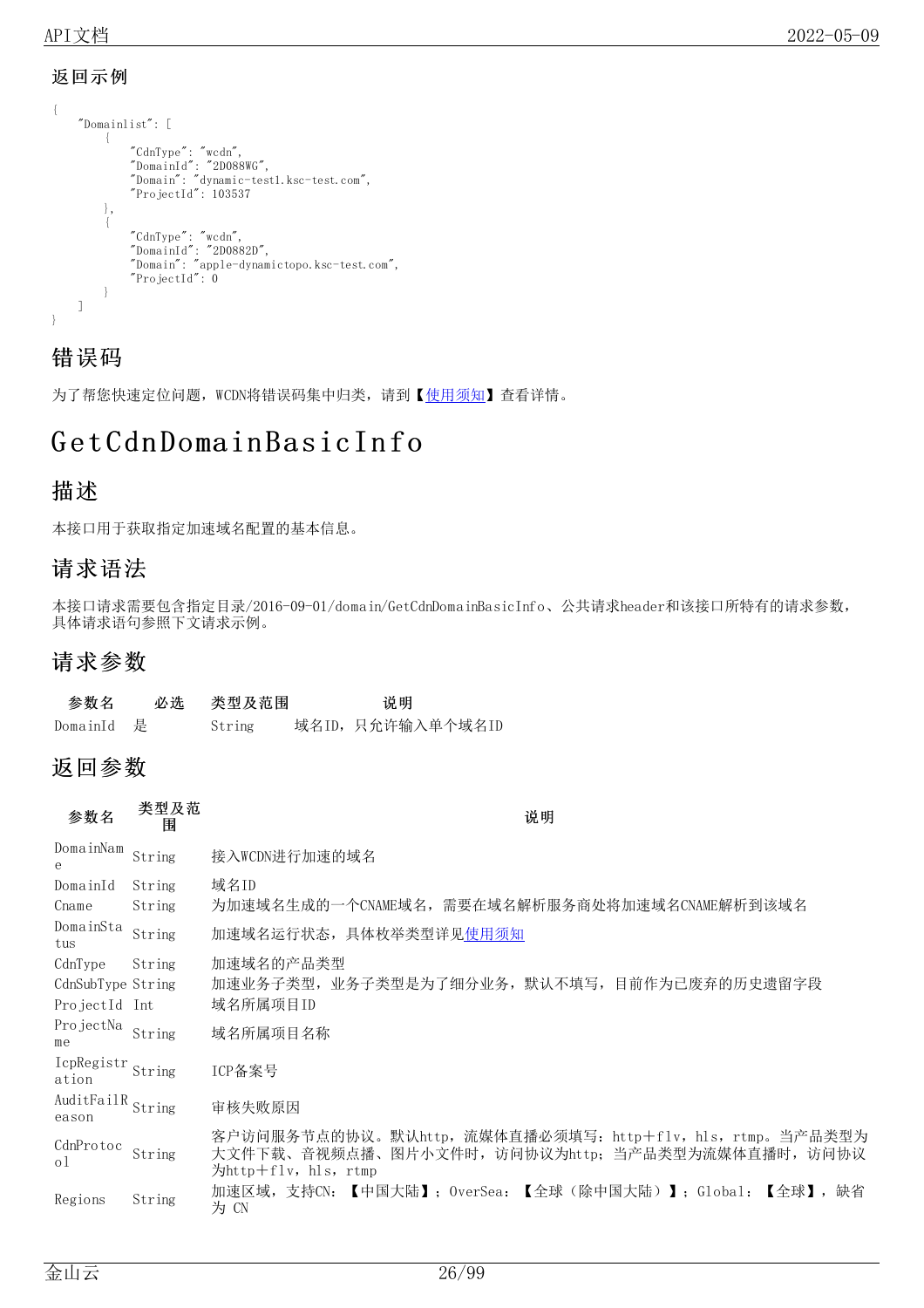| OriginType String                         |        | 源站类型 取值:ipaddr、 domain、KS3、ksvideo分别表示:IP源站、域名源站、KS3为源站、金山<br>云视频云源站                                                                                                                            |
|-------------------------------------------|--------|-------------------------------------------------------------------------------------------------------------------------------------------------------------------------------------------------|
| OriginProt String<br>$\alpha$ co $\alpha$ |        | 回源协议,取值: http, https, follow, rtmp, hls, 当产品类型为大文件下载、音视频点播、小<br>文件下载时,回源协议为http,https,follow(协议跟随),当产品类型为流媒体直播时,回源协<br>议为rtmp,hls(注: 访问协议为hls时,回源协议必须为hls; 访问协议为http+flv和rtmp时,回源<br>协议必须为rtmp) |
| Origin                                    | String | 回源地址,可以是IP或域名: IP支持最多20个,以逗号区分,域名只能输入一个。IP与域名不能同时<br>输入                                                                                                                                         |
| OriginHttp $_{\rm Int}$<br>Port           |        | Http协议回源端口                                                                                                                                                                                      |
| OriginHttp $_{\rm Int}$<br>sPort          |        | Https协议回源端口                                                                                                                                                                                     |
| CreatedTi<br>me                           | String | 加速域名创建时间,ISO8601表示法,北京时间,格式为: YYYY-MM-DDThh:mm+0800,<br>例如:<br>$2016 - 08$<br>$-01T21:14+0800$                                                                                                  |
| ModifiedTi String<br>me                   |        | 加速域名修改时间,ISO8601表示法,北京时间,格式为: YYYY-MM-DDThh:mm+0800,<br>例如:<br>$2016 - 08$<br>$-01T21:14+0800$                                                                                                  |

<span id="page-26-0"></span>示例

```
请求示例
```

```
GET方式:
```
GET /2016-09-01/domain/GetCdnDomainBasicInfo?DomainId=2D07ANU Host: cdn.api.ksyun.com X-Amz-Date: date Authorization:authorization string x-action: GetCdnDomainBasicInfo x-version: 2016-09-01

#### POST方式:

POST /2016-09-01/domain/GetCdnDomainBasicInfo 1.1 Host: cdn.api.ksyun.com X-Amz-Date: date Authorization:authorization string x-action: GetCdnDomainBasicInfo x-version: 2016-09-01 Content-Type: application/json

```
{
    "DomainId":"2D07ANU"
```
}

#### 返回示例

```
{
    "DomainName": "wcdn-20220304-1.ksc-test.com",
    "DomainId": "2D07ANU",
    "Cname": "wcdn-20220304-1.ksc-test.com.download.ks-cdn.com",
    "DomainStatus": "online",
    "CdnType": "wcdn",
    "CdnSubType": "wcdn",
    "IcpRegistration": "京ICP备12032080号-12",
    "AuditFailReason": "",
    "CdnProtocol": "http",
   "Regions": "OverSea",
   "OriginType": "ipaddr",
    "OriginHttpPort": "80",
    "OriginProtocol": "http",
    "Origin": "99.9.9.9",
    "CreatedTime": "2022-03-04T15:01+0800",
    "ModifiedTime": "2022-03-07T17:32+0800",
    "SearchUrl": "wcdn-20220304-1.ksc-test.com:80/kscdndetect.gif",
    "ProjectId": 0,
    "projectName": "默认项目"
```
### <span id="page-26-1"></span>错误码

 $\mathbf{1}$ 

为了帮您快速定位问题, WCDN将错误码集中归类, 请到【[使用须知](https://docs.ksyun.com/documents/41619#4)】查看详情。

# <span id="page-26-2"></span>AddCdn Domain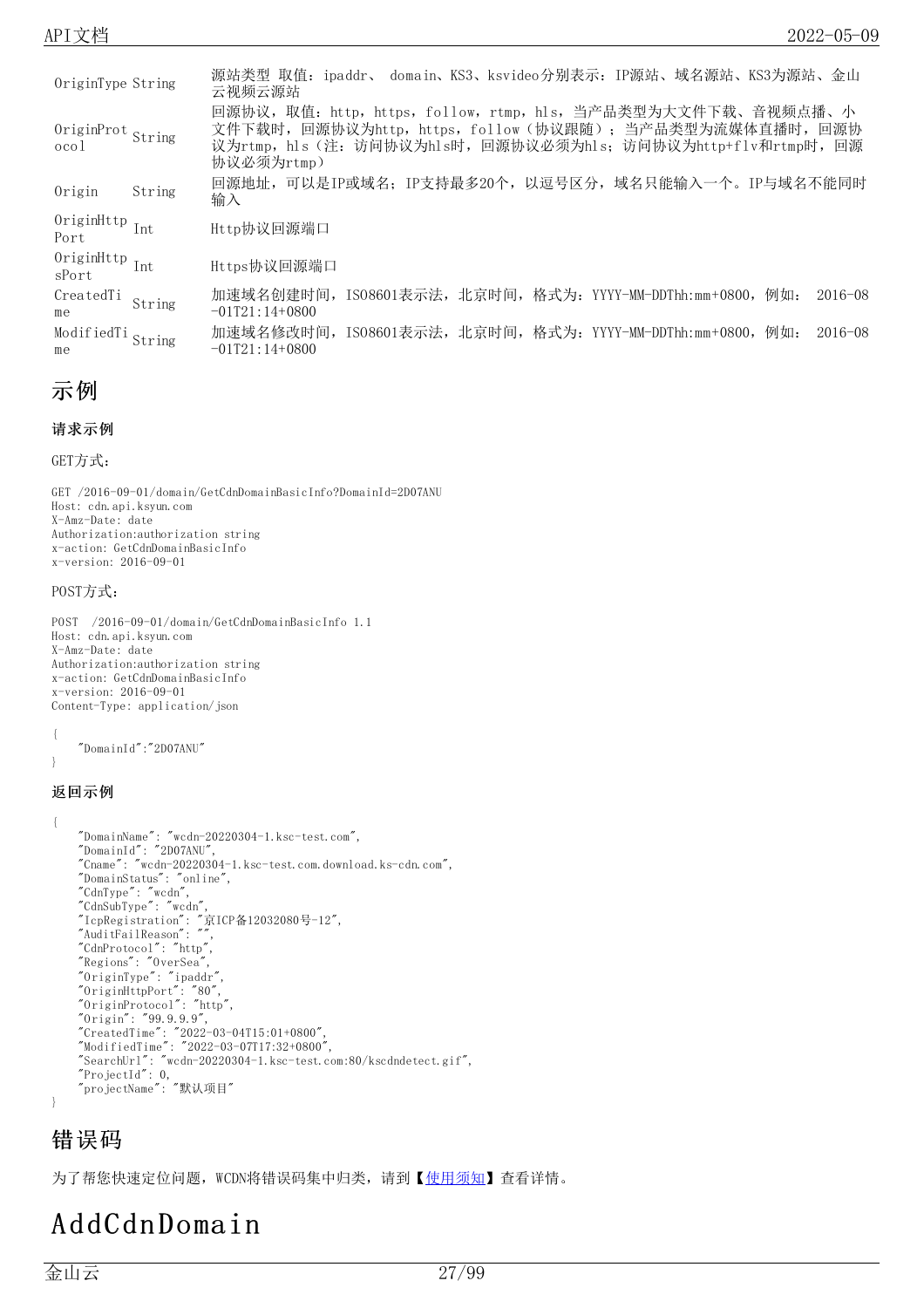### <span id="page-27-0"></span>描述

本接口用于添加加速域名,一次只能提交一个加速域名。本接口支持添加形如:\*.a.com的泛域名。

注意:

加速域名必须已备案完成。

说明:

- 客户输入加速域名及源站等基本信息
- 检测唯一性, 如唯一则通过进入下一步, 不唯一则接口直接返回"加速域名己存在"
- 回源类型为IP回源时, IP不能是内网IP或者是特殊IP, 如8.8.8.8等, 系统会报错

### <span id="page-27-1"></span>请求语法

本接口请求需要包含指定目录 /2016-09-01/domain/AddCdnDomain、公共请求header和该接口所特有的请求参数,具体请求 语句参照下文请求示例。

### <span id="page-27-2"></span>请求参数

| 参数名                                      | 必选 | 类型及范<br>闱 | 说明                                                                                                                                                                                           |
|------------------------------------------|----|-----------|----------------------------------------------------------------------------------------------------------------------------------------------------------------------------------------------|
| DomainNam $\underset{\sim}{\mathbb{E}}$  |    | String    | 需要接入WCDN的域名                                                                                                                                                                                  |
| CdnType                                  | 是  | String    | 加速域名的产品类型,只允许输入一种类型,取值为wcdn: 全站加速                                                                                                                                                            |
| ProjectId 否                              |    | String    | 加速域名所属的项目, 非必填项, 默认归属为【默认项目】, 若输入项目ID, 可指定域<br>名归属为已经创建好的项目ID下面                                                                                                                              |
| CdnProtoc<br>$\circ$                     | 是  | String    | 客户访问服务节点的协议。当产品类型为全站加速时, 访问协议为http                                                                                                                                                           |
| Regions                                  | 否  | String    | 加速区域,支持CN:【中国大陆】;OverSea:【全球(除中国大陆)】;Global:【全<br>球】, 缺省为 CN                                                                                                                                 |
| $0$ riginType 是                          |    | String    | 源站类型 取值:ipaddr、 domain、KS3、ksvideo分别表示:IP源站、域名源站、KS3为<br>源站、金山云视频云源站。当产品类型为下载时,源站类型为ipaddr、 domain、KS3;<br>当产品类型为直播时,源站类型为ipaddr、 domain、ksvideo; 当源站类型为KS3时,需<br>添加以ksvun.com结尾的域名          |
| OriginProt $\frac{1}{k}$<br>$\alpha$ col |    | String    | 回源协议,取值:http,https,follow,rtmp,hls,当产品类型为大文件下载、音视<br>频点播时, 回源协议为http, https, follow (协议跟随); 当产品类型为流媒体直播时<br>, 回源协议为rtmp, hls (注: 访问协议为hls时, 回源协议必须为hls; 访问协议为http<br>+flv和rtmp时,回源协议必须为rtmp) |
| Origin                                   | 是  | String    | 回源地址,可以是IP或域名;IP支持最多20个,以逗号区分,域名只能输入一个。IP与<br>域名不能同时输入。当源站类型选择ipaddr时,仅可输入IP地址,当源站类型选择 doma<br>in、KS3、ksvideo时, 仅可输入域名                                                                       |

#### <span id="page-27-3"></span>有关泛域名的说明

1) 允许添加3级及3级以上域名 2) 此规则仅适用于下载类型的域名, 直播类型的域名校验规则保持不变

### <span id="page-27-4"></span>返回参数

| 参数名                 | 类型及范围  | 说明       |
|---------------------|--------|----------|
| DomainId            | String | 该域名的域名ID |
| DomainStatus String |        | 域名状态     |

### <span id="page-27-5"></span>示例

#### 请求示例

GET方式:

GET /2016-09-01/domain/AddCdnDomain?DomainName=wcdn-20220304-1.ksc-test.com&CdnType=wcdn&CdnProtocol=http&OriginType=ipaddr&Ori ginProtocol=https&Origin=13.2.2.2 1.1 Host: cdn.api.ksyun.com X-Amz-Date: date Authorization:authorization string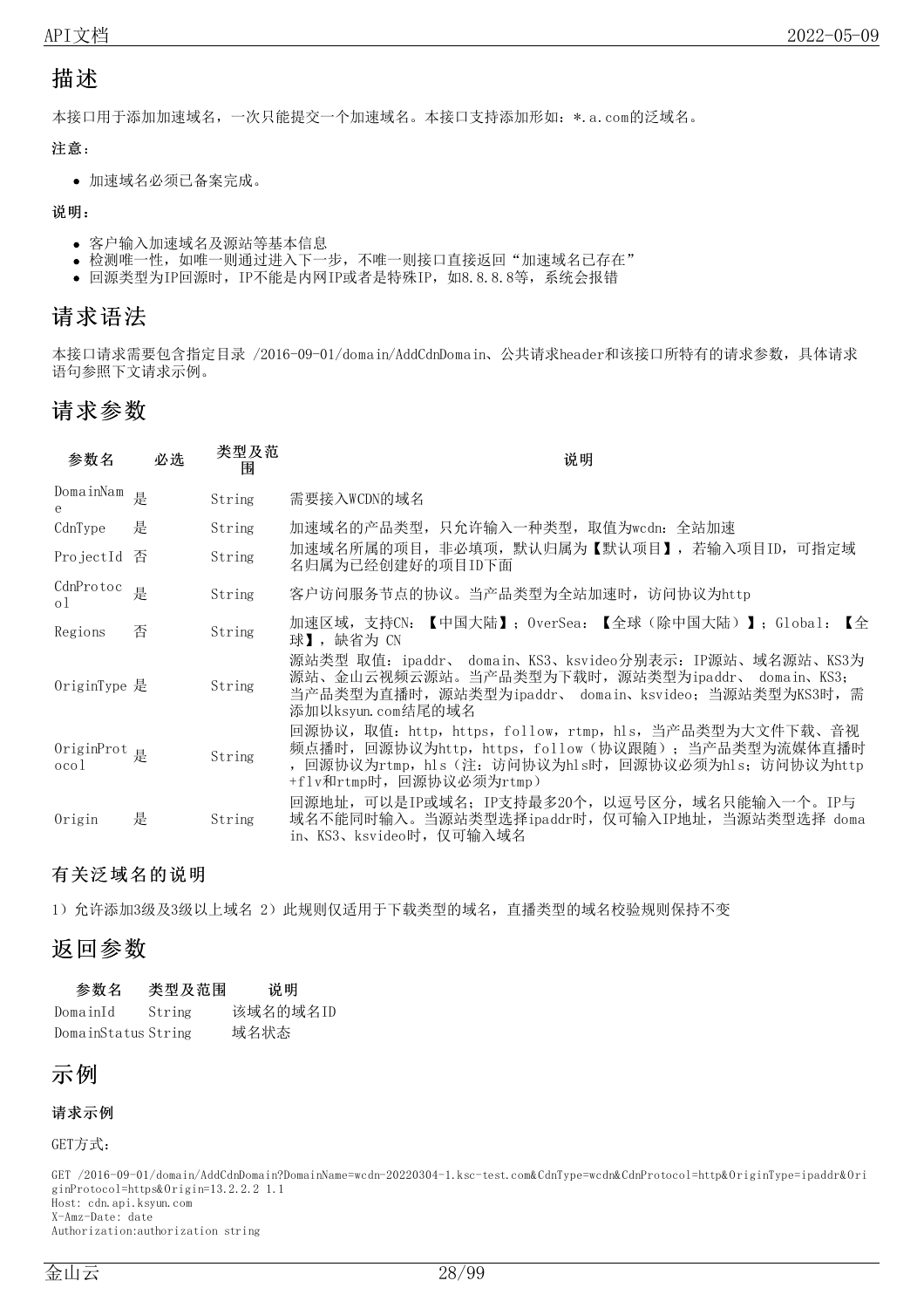x-action: AddCdnDomain x-version: 2016-09-01

```
POST方式(精确域名):
```

```
POST /2016-09-01/domain/AddCdnDomain 1.1
Host: cdn.api.ksyun.com
X-Amz-Date: date
Authorization:authorization string
x-action: AddCdnDomain
x-version: 2016-09-01
Content-Type: application/json
{
    "DomainName": "wcdn-20220304-1.ksc-test.com",
    "CdnType": "wcdn",
    "CdnProtocol": "http",
    "OriginType": "ipaddr",
    "OriginProtocol": "https",
    "Origin": "13.2.2.2"
}
POST方式(泛域名):
POST /2016-09-01/domain/AddCdnDomain 1.1
Host: cdn.api.ksyun.com
X-Amz-Date: date
Authorization:authorization string
x-action: AddCdnDomain
x-version: 2016-09-01
Content-Type: application/json
```

```
{
    "DomainName": "*.wcdn.ksc-test.com",
    "CdnType": "wcdn",
    "CdnProtocol": "http",
    "OriginType": "ipaddr",
    "OriginProtocol": "https",
    "Origin": "13.2.2.2"
}
```
#### 返回示例

```
{
"DomainId": "2D09XC0",
 "DomainStatus":"configuring"
}
```
### <span id="page-28-0"></span>错误码

为了帮您快速定位问题, WCDN将错误码集中归类, 请到【[使用须知](https://docs.ksyun.com/documents/41619#4)】查看详情。

# <span id="page-28-1"></span>ModifyCdn Domain BasicIn fo

### <span id="page-28-2"></span>描述

本接口用于修改加速域名的基础信息,支持对泛域名的修改。

#### 注意:

不支持业务类型修改,仅支持源站信息及加速区域的修改

## <span id="page-28-3"></span>请求语法

本接口请求需要包含指定目录/2016-09-01/domain/ ModifyCdnDomainBasicInfo、公共请求header和该接口所特有的请求参 数,具体请求语句参照下文请求示例。

### <span id="page-28-4"></span>请求参数

| 参数名 | 必选 | 类型及范 |
|-----|----|------|
|     |    | 围    |

DomainId 是 String 域名ID

说明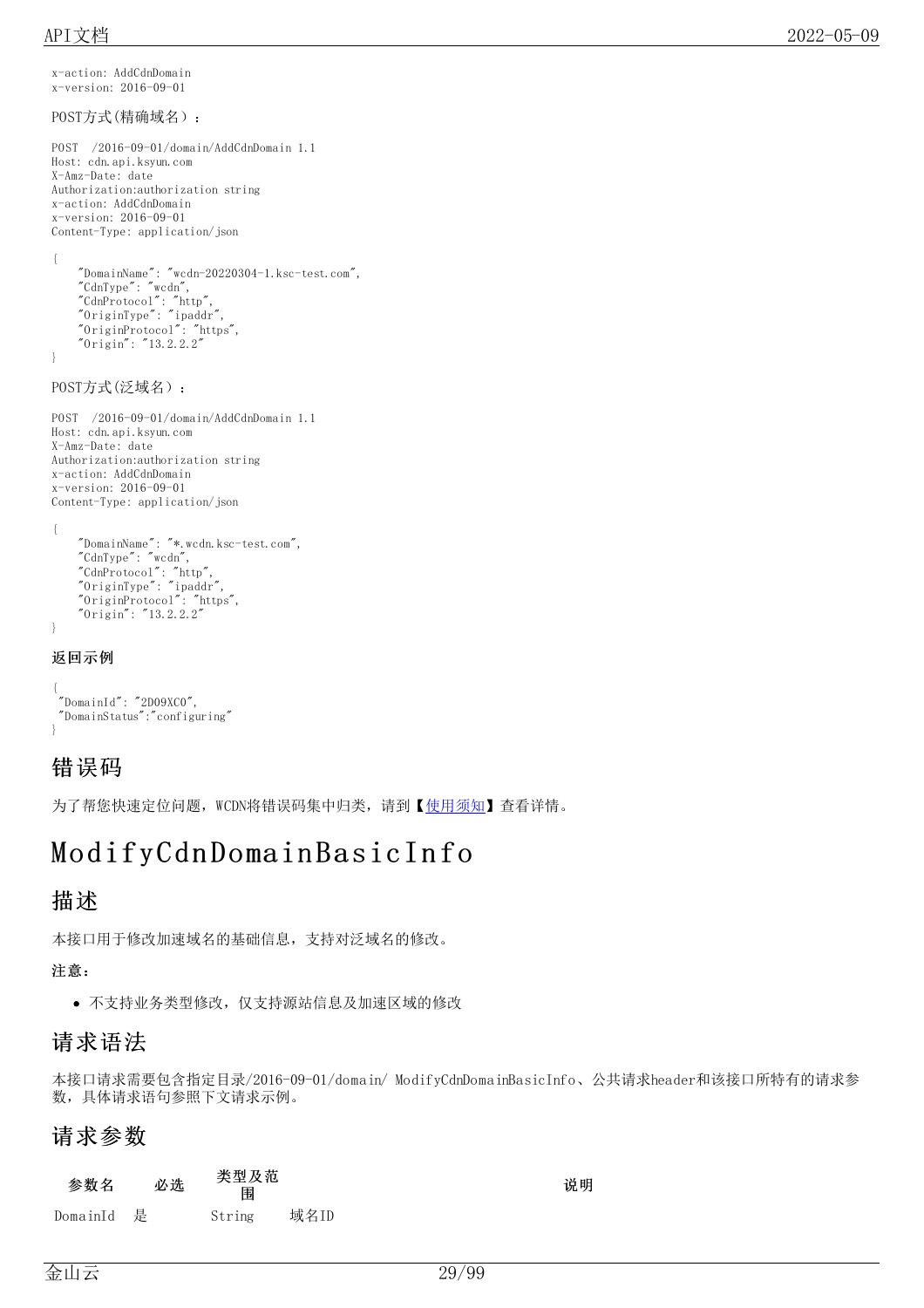| Regions                                      | 否 | String     | 加速区域,支持CN: 【中国大陆】; OverSea: 【全球(除中国大陆)】; Global: 【全<br>球】, 缺省为 CN                                                                                                                                                                                                                     |
|----------------------------------------------|---|------------|---------------------------------------------------------------------------------------------------------------------------------------------------------------------------------------------------------------------------------------------------------------------------------------|
| $0$ riginType $\overline{\mathbb{B}}$        |   | String     | 源站类型 取值: ipaddr、 domain、KS3分别表示: IP源站、域名源站、KS3为源站                                                                                                                                                                                                                                     |
| OriginProt <sub>否</sub><br>0 <sub>co</sub> 1 |   | String     | 回源协议, 取值: http, https, follow, 当产品类型为大文件下载、音视频点播、图片<br>小文件时,回源协议为http、https,follow(协议跟随); 不可修改流媒体直播回源协<br>iΫ                                                                                                                                                                          |
| Origin                                       | 否 | String     | 回源地址, 可以是IP或域名; IP支持最多20个, 以逗号 (半角) 间隔, 域名只能输入一<br>个。IP与域名不能同时输入                                                                                                                                                                                                                      |
| 0riginPort 否                                 |   | <b>Int</b> | 回源端口,值为0-65535的整数;与OriginProtocol配合使用;<br>当取值为http时默认为80,当取值为https时默认取值为443,当取值为follow时,默认<br>$\frac{1}{20}$ 50.443:<br>当取值为http或https时此参数只允许输入一个数值,当取值为follow时,此输入框取值<br>支持输入两个,两个数字用半角逗号隔开,一前一后分别对应http和https的回源端口,<br>若只输入一个数字,则只对http功能生效,https保持默认的443端口,http与https的端<br>口号不能一样: |
| SearchUrl                                    | 否 | String     | 用于探测的url, 有且只能输入一个。前提是当用户输入了泛域名, 精确域名忽略                                                                                                                                                                                                                                               |

```
示例
```

```
请求示例
```
GET方式:

GET /2016-09-01/domain/ModifyCdnDomainBasicInfo?DomainId=2D07ANU&Regions=OverSea&Origin=6.6.6.6 Host: cdn.api.ksyun.com X-Amz-Date: date Authorization:authorization string x-action: ModifyCdnDomainBasicInfo x-version: 2016-09-01

#### POST方式:

POST /2016-09-01/domain/ModifyCdnDomainBasicInfo Host: cdn.api.ksyun.com X-Amz-Date: date Authorization:authorization string x-action: ModifyCdnDomainBasicInfo x-version: 2016-09-01 Content-Type: application/json

```
"DomainId":"2D07ANU",
"Regions":"OverSea",
"Origin":"6.6.6.6"
```
返回示例

{

}

```
错误码
```
为了帮您快速定位问题, WCDN将错误码集中归类, 请到【[使用须知](https://docs.ksyun.com/documents/41619#4)】查看详情。

# <span id="page-29-2"></span>G et Domain Au t h Con t en t

#### <span id="page-29-3"></span>描述

本接口用于获取域名归属权校验内容

#### <span id="page-29-4"></span>请求语法

本接口请求需要包含指定目录/2020-06-30/domain/GetDomainAuthContent、公共请求header和该接口所特有的请求参数,具 体请求语句参照下文请求示例。

#### <span id="page-29-5"></span>请求头

请求头名称 必选 类型及范围 2000 2000 100 说明 X-Version 是 String 版本号,取值:2020-06-30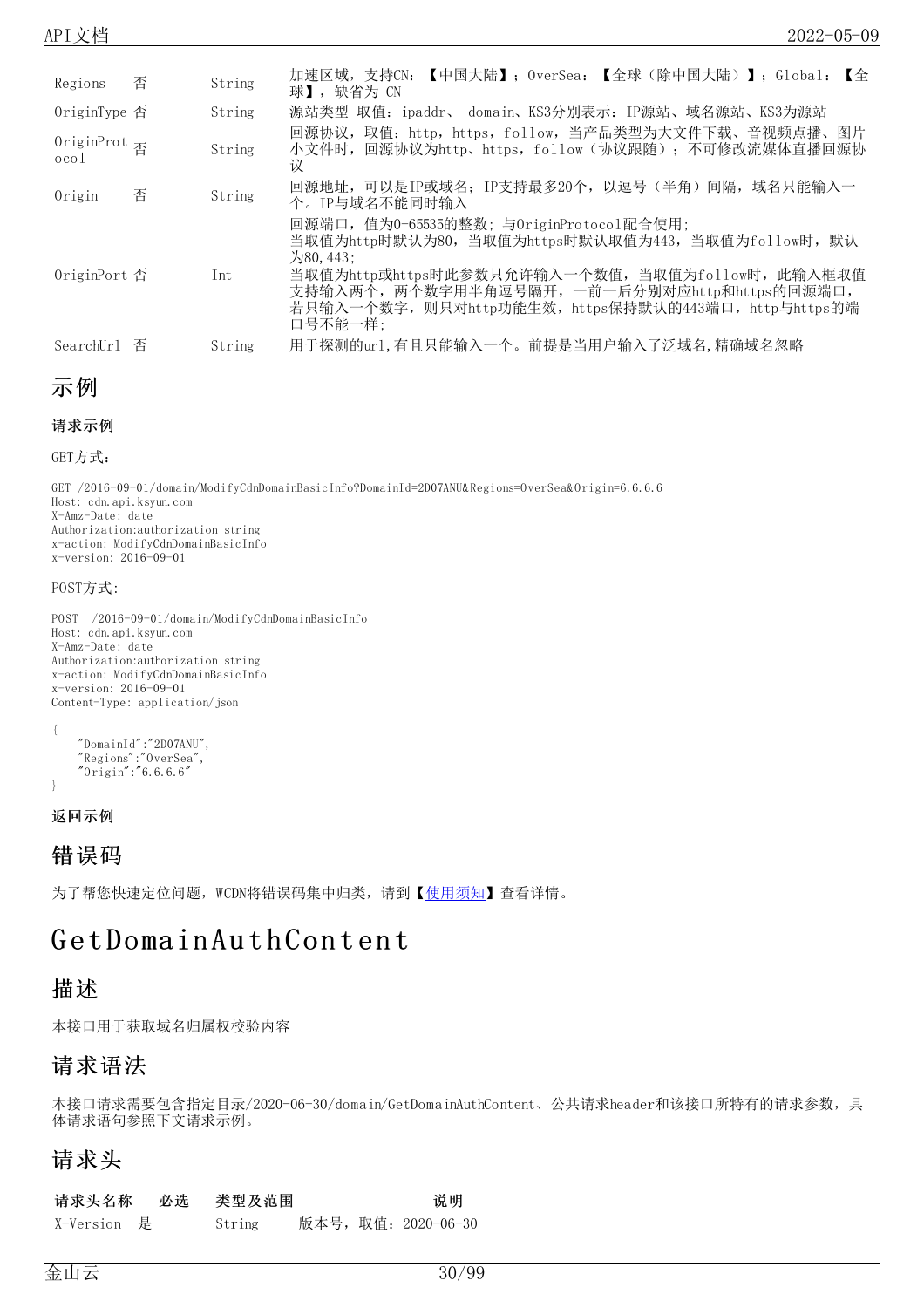X-Action 是 String 操作接口名, 取值: GetDomainAuthContent

### <span id="page-30-0"></span>请求参数

| 参数名          | 必选 类型及范围 |                              | 说明 |  |
|--------------|----------|------------------------------|----|--|
| DomainName 是 | String   | 本次需要验证的域名,只支持单个域名,如test.com。 |    |  |

## <span id="page-30-1"></span>返回参数

#### 参数名 类型及范围 说明

Content String 本次校验的内容, 如: cb4b37ef9e0fcbdce5dccf777452683a RequestId String 该任务请求ID

### <span id="page-30-2"></span>示例

### 请求示例

GET方式:

GET /2020-06-30/domain/GetDomainAuthContent?DomainName=test.com Host: cdn.api.ksyun.com X-Amz-Date: date Authorization:authorization string x-action: GetDomainAuthContent x-version: 2020-06-30

#### POST方式:

POST /2020-06-30/domain/GetDomainAuthContent Host:cdn.api.ksyun.com X-Amz-Date:date Authorization:authorization string x-action:GetDomainAuthContent x-version:2020-06-30 Content-Type:application/json

```
{
 "DomainName":"test.com"
}
```
#### 返回示例

```
{
 "Content":"b4033bfe76f5q664cf1da2d83d7e3365",
 "RequestId":"398se376b1f44419b980ae90e840cbe6"
}
```
### <span id="page-30-3"></span>错误码

为了帮您快速定位问题, WCDN将错误码集中归类, 请到【[使用须知](https://docs.ksyun.com/documents/41619#4)】查看详情。

# <span id="page-30-4"></span>Au t h Domain Own er

### <span id="page-30-5"></span>描述

本接口用于域名归属校验,支持两种校验方式。

### <span id="page-30-6"></span>请求语法

本接口请求需要包含指定目录/2020-06-30/domain/AuthDomainOwner、公共请求header和该接口所特有的请求参数,具体请求 语句参照下文请求示例。

### <span id="page-30-7"></span>请求头

请求头名称 必选 类型及范围 2000 100 说明 X-Version 是 String 版本号,取值:2020-06-30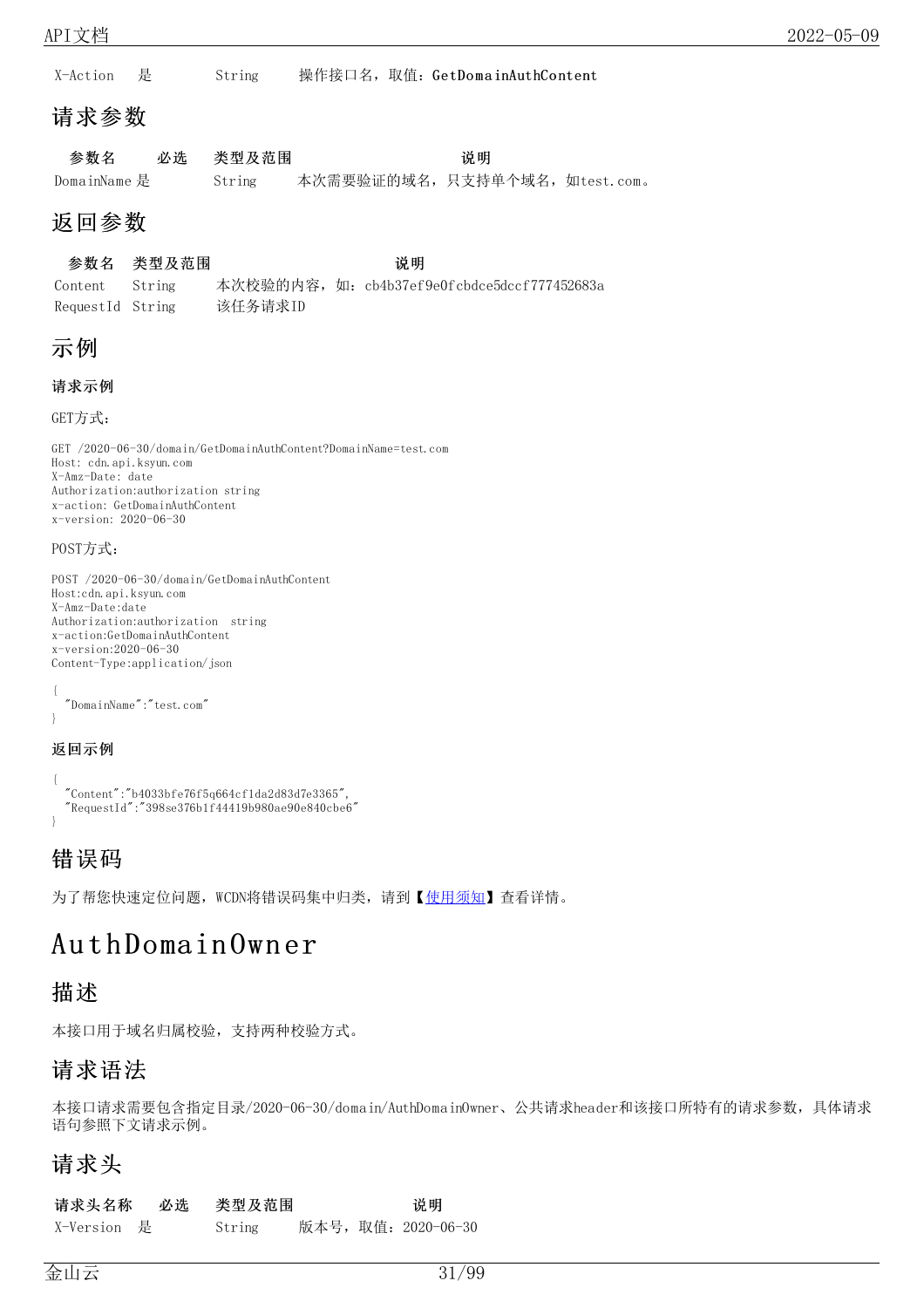X-Action 是 String 操作接口名, 取值: AuthDomainOwner

### <span id="page-31-0"></span>请求参数

| 参数名          | 必选 类型及范围 | 说明                                           |
|--------------|----------|----------------------------------------------|
| DomainName 是 | String   | 本次需要验证的域名,只支持单个域名,如test-cdn.com。             |
| AuthType  是  | String   | 验证方式,支持两种方式 DNS校验: dnsCheck; 文件校验: fileCheck |

#### 返回参数

```
参数名 类型及范围 说明
```

| Content          | String | 本次校验的内容, 如: cb4b37ef9e0fcbdce5dccf777452683a |
|------------------|--------|----------------------------------------------|
| Result String    |        | 校验结果, 校验通过则为pass, 校验失败则为failed               |
| RequestId String |        | 该任务请求ID                                      |

### <span id="page-31-1"></span>示例

#### 请求示例

POST方式:

```
POST /2020-06-30/domain/AuthDomainOwner
Host:cdn.api.ksyun.com
X-Amz-Date:date
Authorization:authorization string
x-action:AuthDomainOwner
x-version: 2020-06-30
Content-Type:application/json
{
  "DomainName":"test.com",
  "AuthType":"dnsCheck"
}
```
#### 返回示例

```
{
  "RequestId":"5ab09e5ea05a4eabaf9b17e2c6ceb773",
  "Result": "failed",
  "Content":"06da8f0584c058a52aeb3ee904e9b6cd"
}
```
### <span id="page-31-2"></span>错误码

为了帮您快速定位问题, WCDN将错误码集中归类, 请到【[使用须知](https://docs.ksyun.com/documents/41619#4)】查看详情。

# <span id="page-31-3"></span>GetDomainConfigs

### <span id="page-31-4"></span>描述

本接口用于获取指定加速域名的详细配置信息。

### <span id="page-31-5"></span>请求语法

本接口请求需要包含指定目录/2019-06-01/domain/GetDomainConfigs、公共请求header和该接口所特有的请求参数,具体请 求语句参照下文请求示例。

### <span id="page-31-6"></span>请求参数

| 参数名                                | 必选 | 类型及范<br>围 |      |  | 说明 |                                          |  |
|------------------------------------|----|-----------|------|--|----|------------------------------------------|--|
| DomainId 是                         |    | String    | 域名ID |  |    |                                          |  |
| ConfigList $\overline{\mathbb{A}}$ |    | String    | 下表   |  |    | 需要查询的配置, 多个配置用逗号(半角)分隔。不填代表查询所有, 具体参数说明见 |  |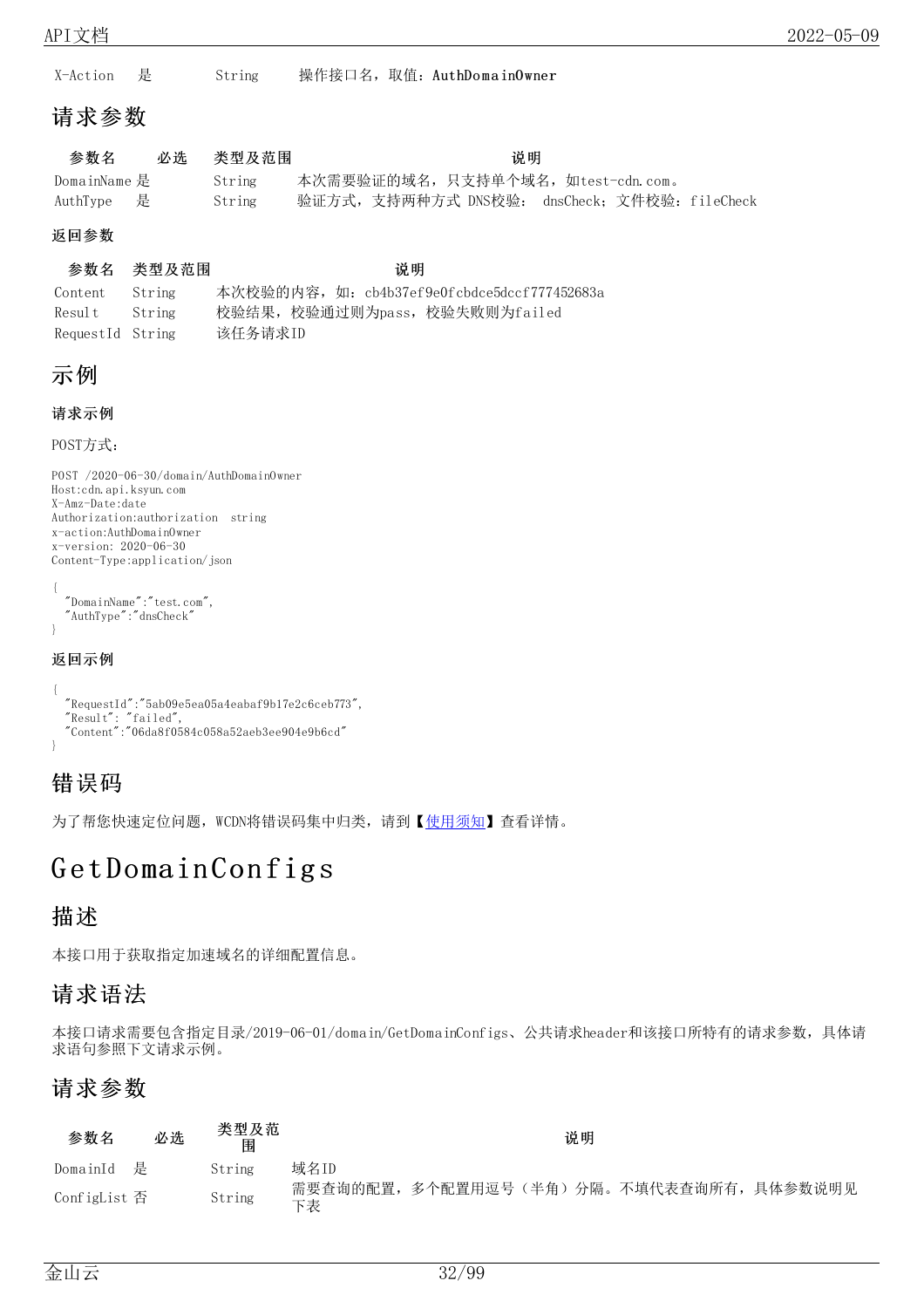### <span id="page-32-0"></span>ConfigList

| 参数名                        | 类型及范围  | 说明                              | 返回参数名                   |
|----------------------------|--------|---------------------------------|-------------------------|
| cache_expired              | String | 缓存策略                            | CacheRuleConfig         |
| 1 <sub>p</sub>             | String | IP防盗链配置                         | IpProtectionConfig      |
| http_header                | String | 设置http头                         | HttpHeadersConfig       |
| ignore query string String |        | 过滤参数                            | IgnoreQueryStringConfig |
| referer                    | String | Refer防盗链功能                      | ReferProtectionConfig   |
| src_host                   | String | 设置回源host                        | BackOriginHostConfig    |
| video_seek                 | String | 设置拖拽                            | VideoSeekConfig         |
| certificate                | String | 设置服务证书                          | CertificateConfig       |
| request_auth               | String | 时间戳+共享密钥防盗链配置 RequestAuthConfig |                         |
| http2_option               | String | 设置HTTP 2.0                      | Http20ptionConfig       |
| force redirect             | String | 设置强制跳转                          | ForceRedirectConfig     |
| page compress              | String | 设置Gzip压缩                        | PageCompressConfig      |
| Br_compress                | String | 设置Br压缩                          | BrCompressConfig        |
| error page                 | String | 自定义错误页面                         | ErrorPageConfig         |

#### <span id="page-32-1"></span>p a ge\_ co mp r ess

| 参数名                        | 必选 | 类型及范<br>闱 | 说明                                                                                                    |
|----------------------------|----|-----------|-------------------------------------------------------------------------------------------------------|
| CompressTyp $\overline{A}$ |    | String    | 压缩方式类型, 取值: GZIP: GZIP压缩; 默认为GZIP                                                                     |
| FileType                   | 否  | String    | Content-Type值; 支持传入多个, 多个取值间用, 分割; 默认为所有支持的18个Conten<br>t-Type值                                       |
| FileSize                   | 否  | String    | 压缩文件大小范围, 单位Byte, 输入格式实例: 1024-2048; 默认为1024-31457280<br>底层参数限制: 最小长度: 1024 byte, 最大长度: 31457280 byte |

#### <span id="page-32-2"></span>Br\_compress

| 参数名                                    | 必选 | 类型及范<br>闱 | 说明                                                                                                    |
|----------------------------------------|----|-----------|-------------------------------------------------------------------------------------------------------|
| CompressTyp $\overline{A}$<br>$\theta$ |    | String    | 压缩方式类型, 取值: BR: BR压缩; 默认为BR                                                                           |
| FileType                               | 否  | String    | Content-Type值; 支持传入多个, 多个取值间用, 分割; 默认为所有支持的18个Conten<br>t-Type值                                       |
| FileSize                               | 否  | String    | 压缩文件大小范围, 单位Byte, 输入格式实例: 1024-2048; 默认为1024-31457280<br>底层参数限制: 最小长度: 1024 byte, 最大长度: 31457280 byte |

### <span id="page-32-3"></span>返回参数

| 参数名                  | 类型及范围 | 说明                                        |  |
|----------------------|-------|-------------------------------------------|--|
| DomainConfigs String |       | 对应的配置数据, 参考上面Conf igList的请求参数名和返回参数名的对应关系 |  |

### <span id="page-32-4"></span>示例

#### 请求示例

#### GET方式:

GET /2019-06-01/domain/GetDomainConfigs?DomainId=2D07ANU 1.1 Host: cdn.api.ksyun.com X-Amz-Date: date Authorization:authorization string x-action: GetDomainConfigs x-version: 2019-06-01

#### POST方式:

POST /2019-06-01/domain/GetDomainConfigs 1.1 Host: cdn.api.ksyun.com X-Amz-Date: date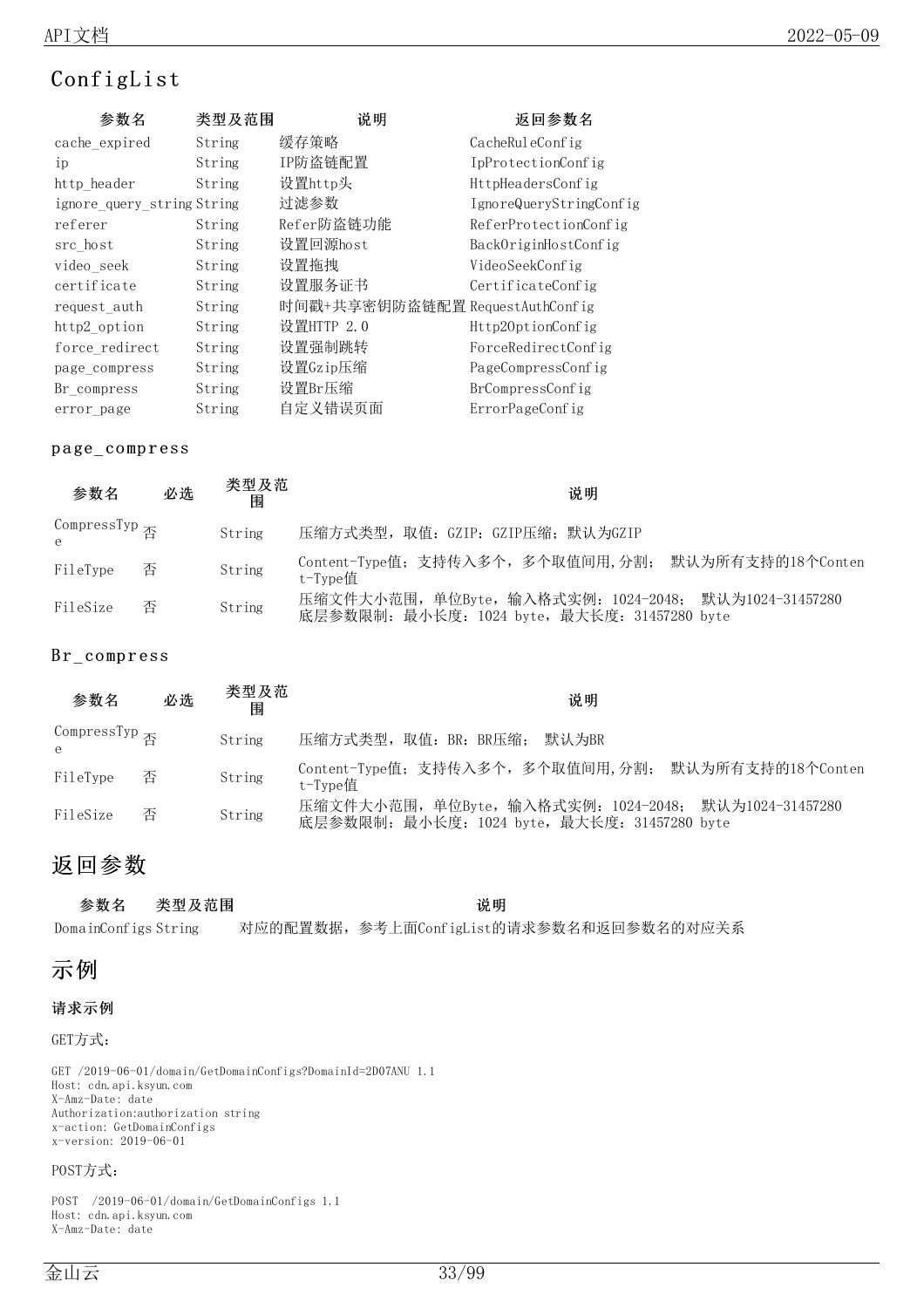Authorization:authorization string

```
x-action: GetDomainConfigs
x-version: 2019-06-01
Content-Type: application/json
{
    "DomainId":"2D07ANU"
}
返回示例
{
    "CacheRuleConfig": {
        "CacheRules": [
             {
                 "CacheRuleType": "directory",
                 "Value": "/XXX/",
                 "CacheTime": 11,
                 "RespectOrigin": "on",
                 "CacheEnable": "on"
            },
             {
                 "CacheRuleType": "exact",
                 "Value": "/XXX/XXX.TXT",
                 "CacheEnable": "off"
            },
             {
                 "CacheRuleType": "global",
                 "CacheTime": 2592000,
                 "RespectOrigin": "off",
                 "CacheEnable": "on"
            }
        ]
    },
    "IpProtectionConfig": {
        "Enable": "on",
        "IpType": "block",
        "IpList": "2.1.1.1,3.1.1.1,103.200.110.0-103.200.110.254,10.10.10.0/24,1::1,6001:8:0:23:8:800:200:417A/127"
    },
    "HttpHeadersConfig": {
        "HttpHeaderRules": [
            {
                 "HttpHeaderRuleType": "",
                 "HeaderKey": "haha",
                 "HeaderValue": "666"
            },
             {
                 "HttpHeaderRuleType": "",
                 "HeaderKey": "heihei",
                 "HeaderValue": "777"
            }
        ]
    },
    "PageCompressConfig": {
        "Enable": "on",
        "CompressType": "BR",
        "FileType": "application/atom+xml,application/javascript,application/x-javascript,application/xhtml+xml,application/xml,
application/xml+rss,application/xml-dtd,text/css,text/htm,text/html,text/javascript,text/js,text/json,text/plain,text/xml,applicati
on/json,application/x-font-ttf,image/svg+xml",
        "FileSize": "1024-31457280"
    },
     "IgnoreQueryStringConfig": {
        "Enable": "off"
    },
    "BackOriginConfig": {
        "Enable":
    },
    "ReferProtectionConfig": {
        "Enable": "on",
        "ReferType": "block",
        "ReferList": "www.test.com,www.baidu.com",
        "AllowEmpty": "on"
    },
    "BackOriginHostConfig": {
        "BackOriginHost": "www.test.com"
    },
     "VideoSeekConfig": {
        "Enable": "on"
    },
    "OriginAdvancedConfig": {
        "OriginPolicy": "rr",
        "OriginProtocol": "http",
        "OriginPort": "80",
```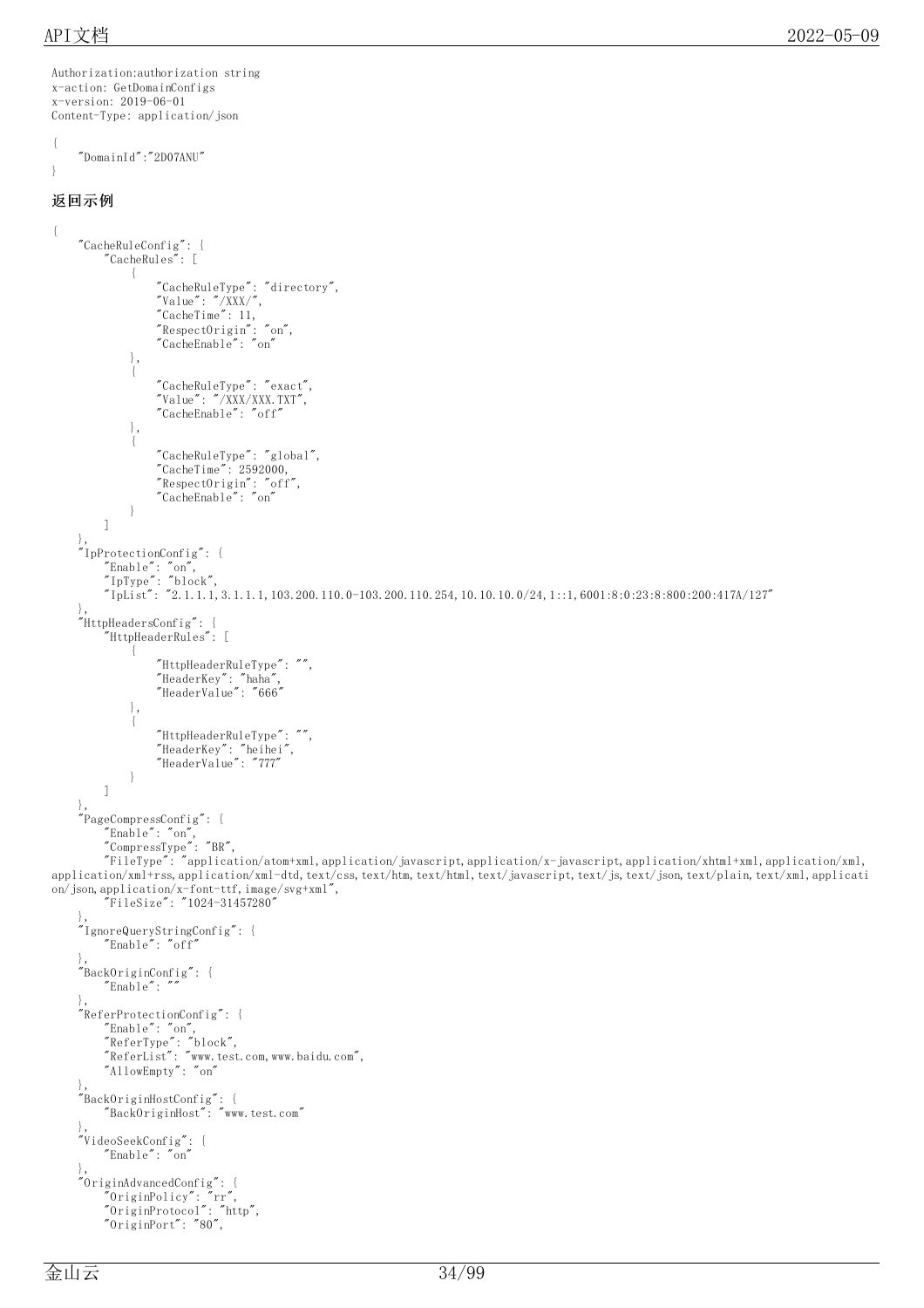```
"OriginHeaderRules": [],
    "EnableFollow302": "off", "EnableIgnoreQueryString": "
o
f
f
", "EnableFragmentBackSource": "off", "MainOriginRule": { "OriginType": "ipaddr", "Origin": "99.9.9.9", "OriginHost": "www.test.com" },"BackupOriginRule": { "BackupOriginType": "domain", "BackupOrigin": "wcdn-20220304.b
a
i
d
u.c
o
m
"
    },<br>"EnableBackupOrigin": "on",
    "OriginNormalAuthEnable": "
o
f
f
", "OriginTOSAuthEnable": "off"
},<br>"TestUrlConfig": {
    "TestUrl'": "
"
},<br>"CertificateConfig": {
    "Enable": "on","CertificateId": "
1
2
7
6
6
"
},<br>"RequestAuthConfig": {
    "Enable": "on","AuthType": "typeA",
    "Key1": "aohdsaodfhsahfsadyf",
    "ExpirationTime": 666, "ConditionalConfigs": []
},<br>"Http20ptionConfig": {
    "Enable": "off"
},<br>"ForceRedirectConfig": {
    "RedirectType": "off"
},<br>"ErrorPageConfig": {
    "ErrorPages": [
        {
             "ErrorHttpCode": "404",
             "CustomPageUrl": "https://www.test.com/error404.html"
        },{
             "ErrorHttpCode": "403",
             "CustomPageUrl": "https://www.test.com/error403.html"
        }
    ]
},<br>"BackOriginBaseConfig": {
    "OriginType": "ipaddr",
    "Origin": "99.9.9.9", "OriginProtocol": "http
"
},<br>"UaProtectionConfig": {
    "Enable": "off"
                   "
},<br>"CacheKeyConfig": {
    "Enable": "off"
},<br>"ErrorCodeCacheRuleConfig": {
    "ErrorCodeRules": []
},<br>"ConditionalHttpHeadersConfig": {
    "ConditionalRules": []
},<br>"GlobalAccessControlConfig": {
    "ControlRules": [
        {
             "ControlRangeType": "directory",
             "ControlRangeValue": "/api/", "ControlRuleType": "TypeA", "ControlRuleValue": "8/30,20/60", "ForbidDuration": 300, "AccessStatisticsDuration": 300
        },{
             "ControlRangeType": "exact",
             "ControlRangeValue": "/file/
1.j
p
g
", "ControlRuleType": "TypeB", "ControlRuleValue": "60", "ForbidDuration": 200, "AccessStatisticsDuration": 300
        }
```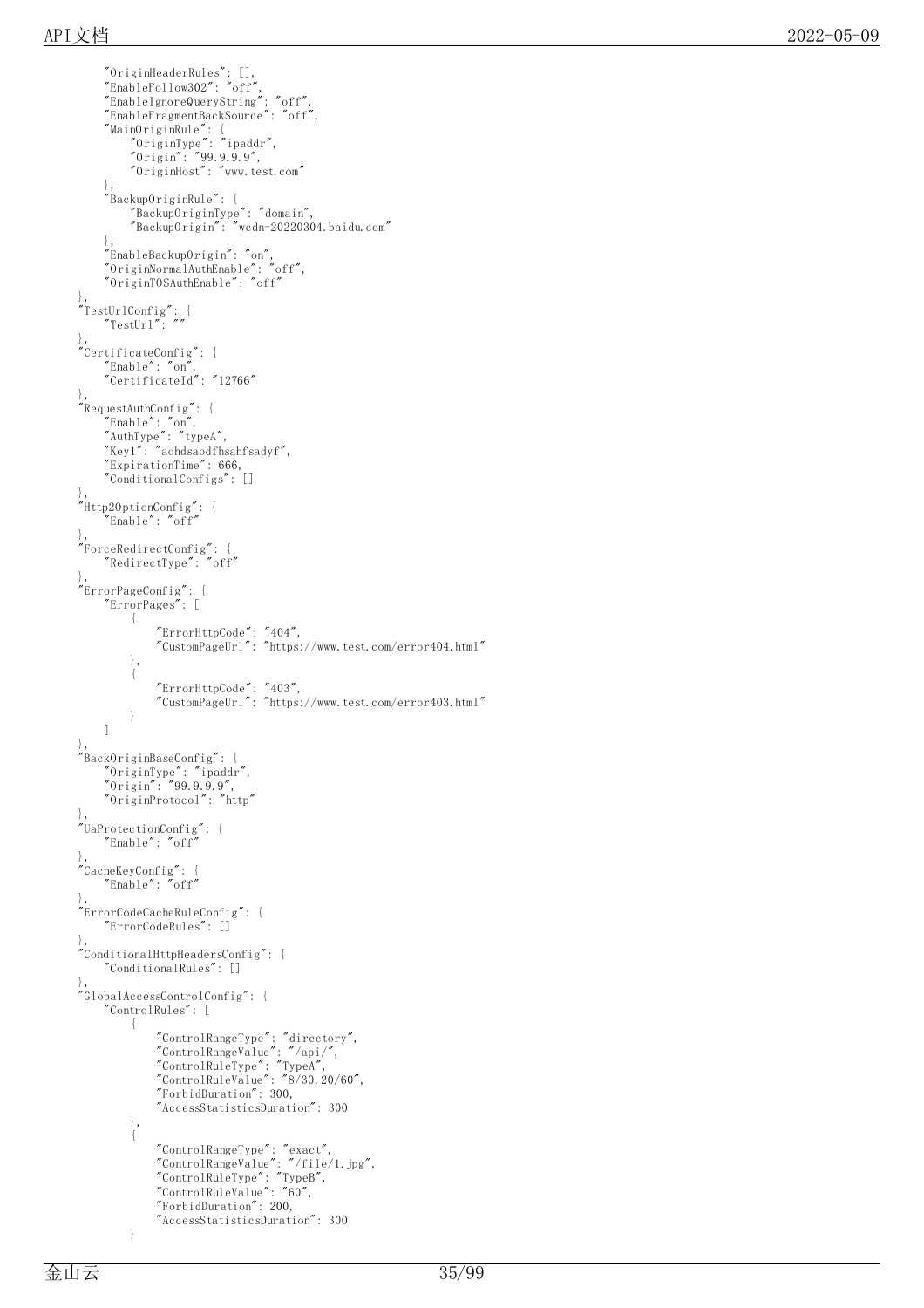

### <span id="page-35-0"></span>错误码

为了帮您快速定位问题, WCDN将错误码集中归类, 请到【[使用须知](https://docs.ksyun.com/documents/41619#4)】查看详情。

# <span id="page-35-1"></span>Set CacheRuleConfig

### <span id="page-35-2"></span>描述

本接口用于设置wcdn加速的静态内容的缓存规则。wcdn的加速域名创建后,默认都是静态内容,缓存规则为缓存一个月。

#### 注意:

- 更新加速域名的缓存规则为覆盖更新,需要对全部的规则进行修改,不能仅提交需要修改的部分。
- 区别于不缓存,若设置缓存0秒,wcdn会存储内容,在下一次收到用户访问时,wcdn会发起If-Modified-Since回源校  $\bullet$ 验,根据源站响应的 Last-Modified 来判断源站内容是否变化。 A、若检验内容有变化,则wcdn从源站拿到实际请求内 容,返回给用户; B、若检验内容没有变化,则源站响应304,wcdn将本地存储的内容返回给用户。(若您的源站不能 正确支持If-Modified-Since校验,则wcdn可能会将旧的内容返回用户)

### <span id="page-35-3"></span>请求语法

本接口请求需要包含指定目录/2016-09-01/domain/SetCacheRuleConfig、公共请求header和该接口所特有的请求参数,具体 请求语句参照下文请求示例。

### <span id="page-35-4"></span>请求参数

| 参数名          | 必选 | 类型及范<br>闱 | 说明                                                                                         |
|--------------|----|-----------|--------------------------------------------------------------------------------------------|
| DomainId 是   |    | String    | 域名ID                                                                                       |
| CacheRules 是 |    |           | CacheRul e [ 由CacheRul e组成的数组, 表示缓存规则列表。注意: 该数组是有序的, 优先级按照数组<br>的输入顺序排序, 即第一个输入的数组则为最高优先级。 |

#### <span id="page-35-5"></span>CacheRule

| 参数名                                       | 必选 | 类型及范<br>围 | 说明                                                                                                                                                                                                                                        |
|-------------------------------------------|----|-----------|-------------------------------------------------------------------------------------------------------------------------------------------------------------------------------------------------------------------------------------------|
| CacheRul eT $\text{g}$<br>ype             |    | String    | 缓存规则类型, 具体枚举类型表见使用须知                                                                                                                                                                                                                      |
| Value                                     | 是  | String    | 缓存规则的内容;<br>当缓存规则类型为目录时,目录必须以\/开头且以\/结尾,允许多个输入,多个目录以<br>逗号 (半角) 间隔;<br>当缓存规则类型为全路径时, 全路径需输入完整路径, 且必须以\/开头;<br>当缓存规则为文件后缀时,允许多个输入,文件后缀必须输入文件后缀名,多个文件后<br>缀名以逗号(半角)间隔:<br>当CacheRuleType的值为 exact(全路径 )时,Value可以直接输入 / 表示一个完整路<br>径,而非一个目录: |
| CacheEnab<br>l e                          | 否  | String    | 配置缓存功能的开启或关闭,对应缓存/不缓存 取值: on、off ,默认为on 。配置on时<br>, 下面 CacheTime 为必选项, RespectOrigin为可选项; 配置off时, 下面 CacheTime<br>、RespectOrigin都为不可选项                                                                                                    |
| CacheTime 否                               |    | Long      | 缓存时间,以秒为单位。当CacheEnable = on时,为必选项                                                                                                                                                                                                        |
| RespectOri $\overline{\mathbb{B}}$<br>gin |    | String    | 是否遵循源站, off表示不遵循, on表示遵循, 默认为遵循。                                                                                                                                                                                                          |

### <span id="page-35-6"></span>示例

#### 请求示例

POST方式:

POST /2016-09-01/domain/SetCacheRuleConfig Host: cdn.api.ksyun.com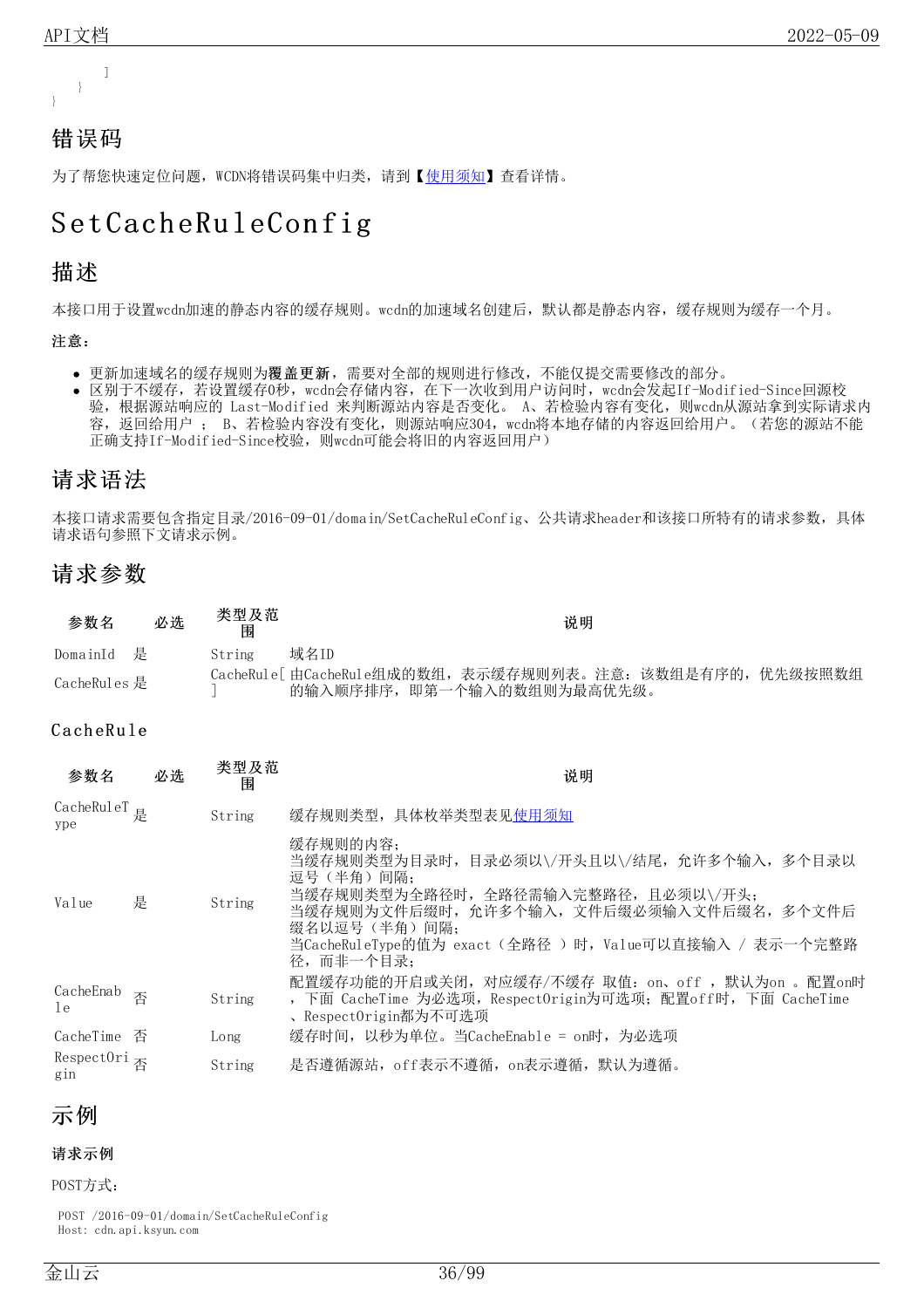X-Amz-Date: date Authorization:authorization string x-action: SetCacheRuleConfig x-version: 2016-09-01 Content-Type: application/json { "DomainId":"2D09XC0", "CacheRules": [{ "CacheRuleType":"directory", "Value":"/XXX/", "CacheTime":11, "RespectOrigin":"", "CacheEnable":"on" }, { "CacheRuleType":"exact", "Value":"/XXX/XXX.TXT",

"CacheEnable":"off"

}] }

返回示例

说明:本接口调用成功只会返回200的状态码,无返回值,若调用失败,则会返回错误码。

### 错误码

为了帮您快速定位问题, WCDN将错误码集中归类, 请到【[使用须知](https://docs.ksyun.com/documents/41619#4)】查看详情。

# Set IgnoreQueryStringConfig

### 描述

本接口用于设置过滤参数功能。 过滤参数:指忽略URL请求中?之后的参数,提高WCDN静态内容缓存的命中率

#### 注意:

加速域名创建后,默认开启过滤参数功能。

### 请求语法

本接口请求需要包含指定目录/2016-09-01/domain/SetIgnoreQueryStringConfig、公共请求header和该接口所特有的请求参 数,具体请求语句参照下文请求示例。

### 请求参数

| 参数名           | 必选 | 类型及范围  | 说明                                                                             |
|---------------|----|--------|--------------------------------------------------------------------------------|
| DomainId      | 是  | String | 域名ID                                                                           |
| Enable        | 是  | String | 配置过滤参数的开启或关闭 取值: on、off , 默认为on 。                                              |
| HashKeyArgs 否 |    | String | 保留参数,多个用逗号(英文、半角)分隔。                                                           |
| Type          | 否  | String | 过滤参数类型<br>取值: block: 删除部分参数; allow: 保留部分参数;<br>当type参数填写是, hashkeyargs必填, 否则报错 |

### 示例

```
请求示例
```
GET方式:

GET /2016-09-01/domain/SetIgnoreQueryStringConfig?DomainId=2D08M8V&Enable=on&HashKeyArgs=tklink Host: cdn.api.ksyun.com X-Amz-Date: date Authorization:authorization string x-action: SetIgnoreQueryStringConfig x-version: 2016-09-01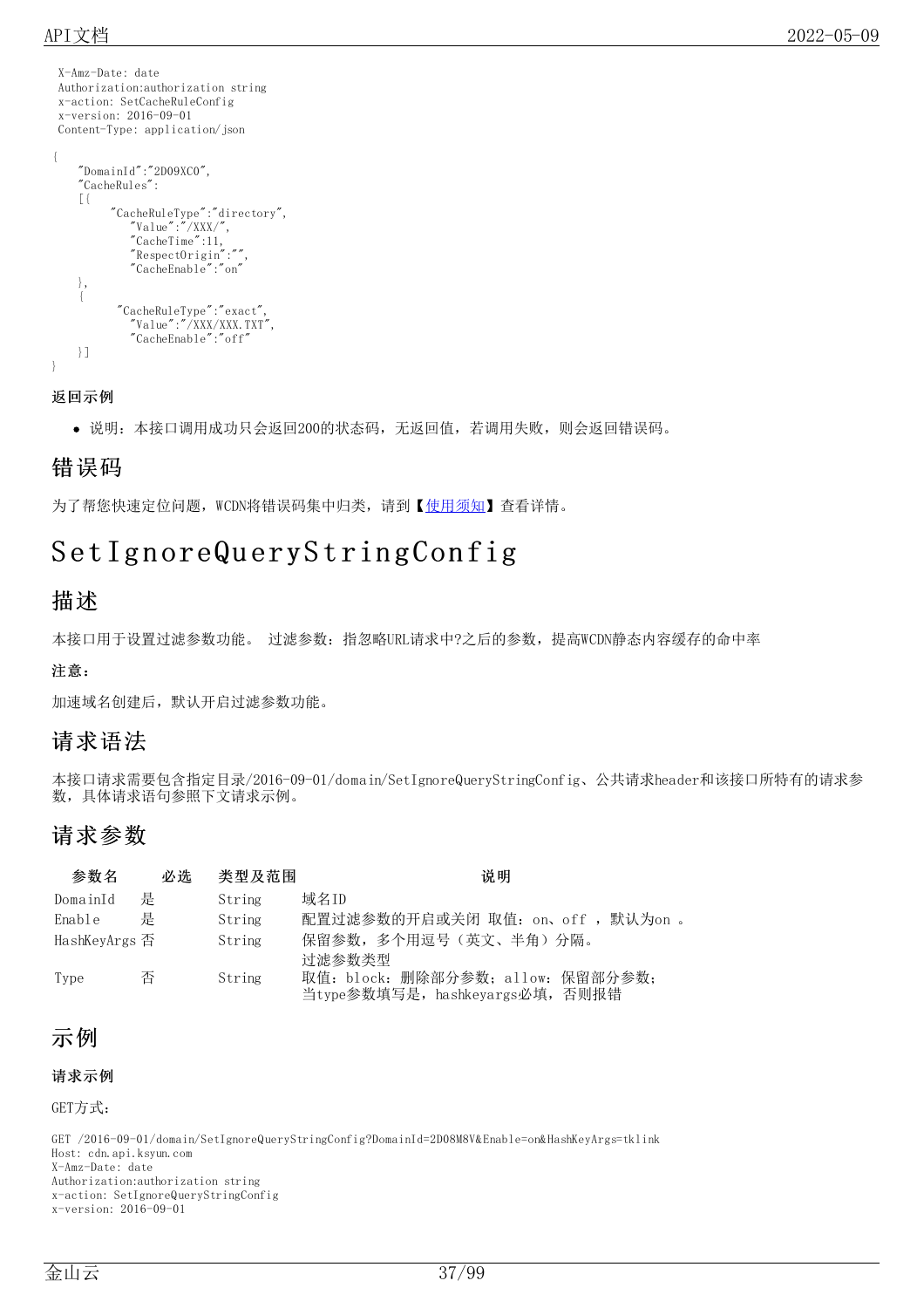#### POST方式:

```
POST /2016-09-01/domain/SetIgnoreQueryStringConfig
Host: cdn.api.ksyun.com
X-Amz-Date: date
Authorization:authorization string
x-action: SetIgnoreQueryStringConfig
x-version: 2016-09-01
Content-Type: application/json
{
    "DomainId": "2D08M8V",
```

```
"Enable": "on",
"HashKeyArgs":"tklink"
```
### 返回示例

}

说明:本接口调用成功只会返回200的状态码,无返回值,若调用失败,则会返回错误码。

## 错误码

为了帮您快速定位问题, WCDN将错误码集中归类, 请到【[使用须知](https://docs.ksyun.com/documents/41619#4)】查看详情。

# Set BackOrig in Host Config

### 描述

本接口用户设[置回源host功](https://docs.ksyun.com/documents/174#BTSH)能

#### 注意:

若源站为KS3域名,需将KS3域名设置为回源host(即源站域名),方可正常回源

### 请求语法

本接口请求需要包含指定目录/2016-09-01/domain/SetBackOriginHostConfig、公共请求header和该接口所特有的请求参 数,具体请求语句参照下文请求示例。

### 请求参数

| 参数名              | 必选 | 类型及范围  | 说明                            |
|------------------|----|--------|-------------------------------|
| DomainId         | 是  | String | 域名ID                          |
| BackOriginHost 是 |    | String | 自定义回源域名, 默认为空, 表示不需要修改回源Host。 |

### 示例

#### 请求示例

GET方式:

GET /2016-09-01/domain/SetBackOriginHostConfig?DomainId=2D08M8V&BackOriginHost=www.test.com Host: cdn.api.ksyun.com X-Amz-Date: date Authorization:authorization string x-action: SetBackOriginHostConfig x-version: 2016-09-01

#### POST方式:

POST /2016-09-01/domain/SetBackOriginHostConfig Host: cdn.api.ksyun.com X-Amz-Date: date Authorization:authorization string x-action: SetBackOriginHostConfig x-version: 2016-09-01 Content-Type: application/json

{

"DomainId": "2D08M8V",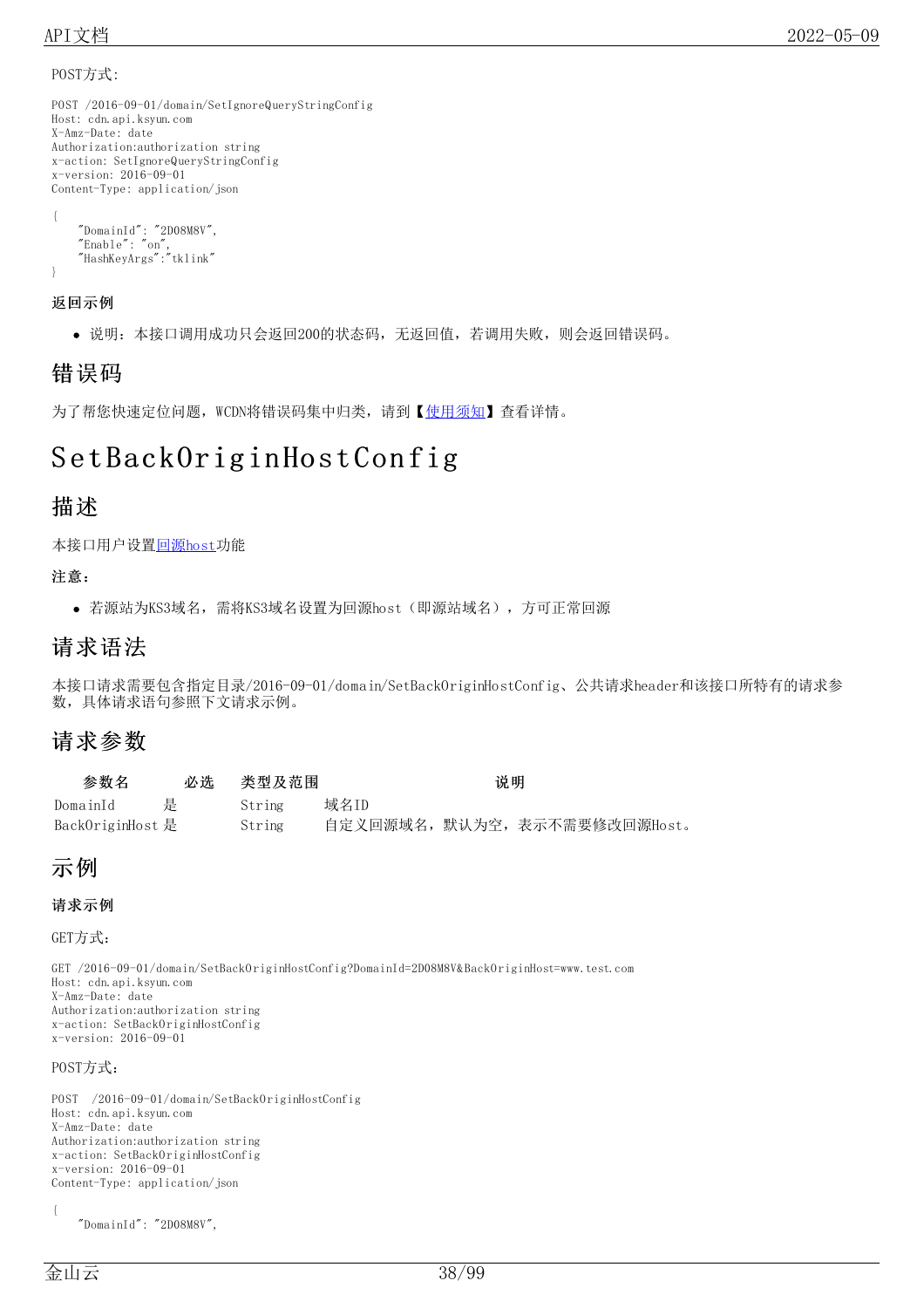"BackOriginHost":"www.test.com"

#### 返回示例

}

说明:本接口调用成功只会返回200的状态码,无返回值,若调用失败,则会返回错误码。

### 错误码

为了帮您快速定位问题, WCDN将错误码集中归类, 请到【[使用须知](https://docs.ksyun.com/documents/41619#4)】查看详情。

# Set ReferProtection Config

### 描述

本接口用于设置加速域名的Refer防盗链功能,加速域名创建后,默认不开启refer防盗链功能

### 请求语法

本接口请求需要包含指定目录/2016-09-01/domain/SetReferProtectionConfig、公共请求header和该接口所特有的请求参 数,具体请求语句参照下文请求示例。

### 请求参数

| 参数名          | 必选 | 类型及范围  | 说明                                                                 |
|--------------|----|--------|--------------------------------------------------------------------|
| DomainId     | 是  | String | 域名ID                                                               |
| Enable       | 是  | String | 配置是否开启或关闭, 取值: on、off, 默认值为off;<br>开启时, 参数ReferType和ReferList为必填项。 |
| ReferType 是  |    | String | refer类型, 取值: block: 黑名单; allow: 白名单, 开启后必填                         |
| ReferList 否  |    | String | 逗号(半角)分隔的refer列表;<br>Enable为on时为必填项;<br>支持多条输入,一次最多输入一百条。          |
| AllowEmpty 否 |    | String | 是否允许空refer访问, 取值: on: 允许; off: 不允许; 默认值: on。                       |

### 示例

#### 请求示例

GET方式:

GET /2016-09-01/domain/SetReferProtectionConfig?DomainId=2D08M8V&Enable=on&ReferType=block&ReferList=www.test.com Host: cdn.api.ksyun.com X-Amz-Date: date Authorization:authorization string x-action: SetReferProtectionConfig x-version: 2016-09-01

#### POST方式:

POST /2016-09-01/domain/SetReferProtectionConfig Host: cdn.api.ksyun.com X-Amz-Date: date Authorization:authorization string x-action: SetReferProtectionConfig x-version: 2016-09-01 Content-Type: application/json

```
{
    "DomainId": "2D08M8V",
    "Enable": "on,
    "ReferType": "block",
    "ReferList": "www.test.com"
}
```
#### 返回示例

说明:本接口调用成功只会返回200的状态码,无返回值,若调用失败,则会返回错误码。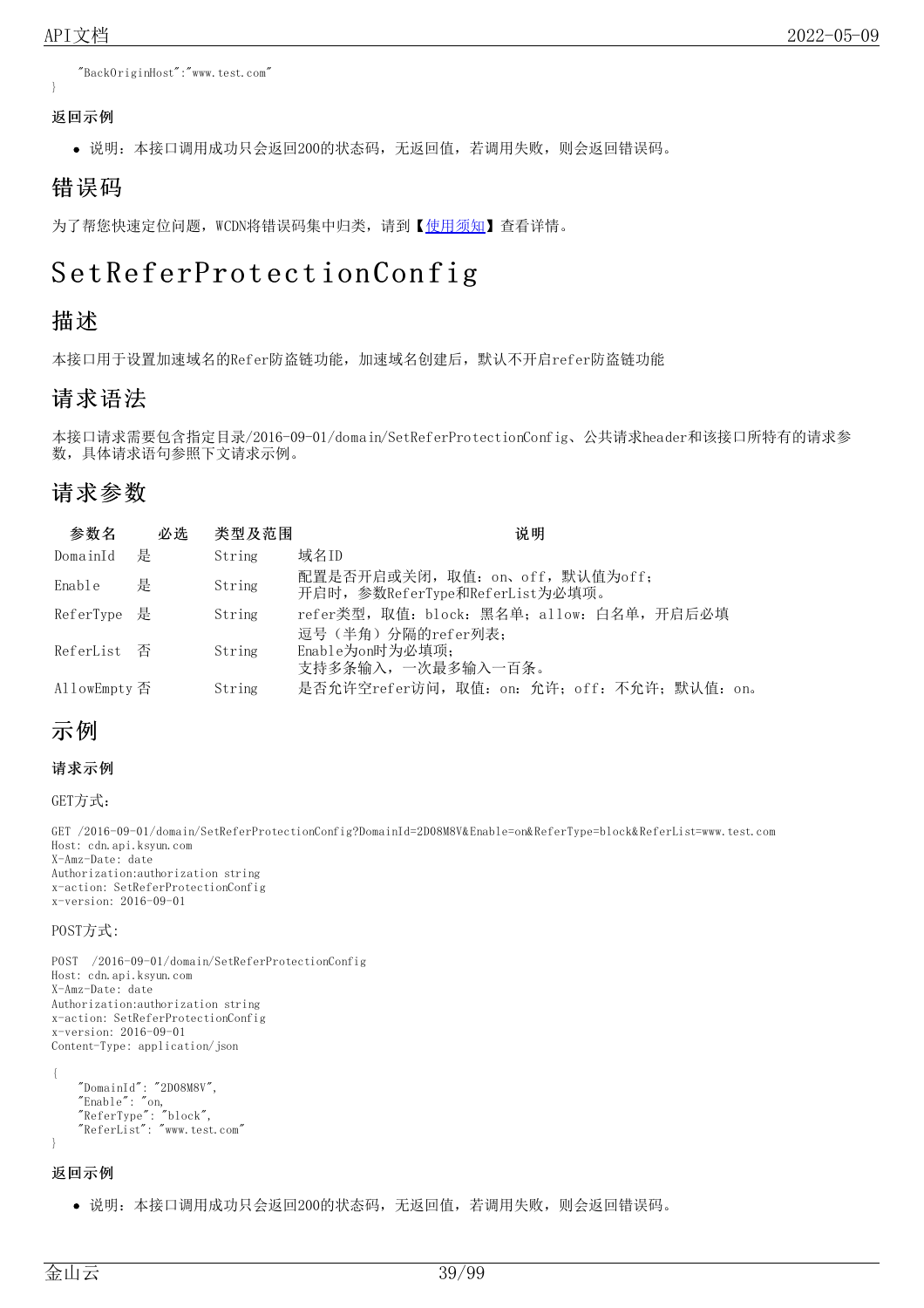### 错误码

为了帮您快速定位问题, WCDN将错误码集中归类, 请到【[使用须知](https://docs.ksyun.com/documents/41619#4)】查看详情。

# Set IpProtection Config

### 描述

设置加速域名的IP黑白名单功能,加速域名创建后,默认不开启IP黑白名单功能

### 请求语法

本接口请求需要包含指定目录/2016-09-01/domain/SetIpProtectionConfig、公共请求header和该接口所特有的请求参数, 具体请求语句参照下文请求示例。

### 请求参数

| 参数名      | 必选 | 类型及范<br>闱 | 说明                                                                                                                                                                                                                                                                                      |
|----------|----|-----------|-----------------------------------------------------------------------------------------------------------------------------------------------------------------------------------------------------------------------------------------------------------------------------------------|
| DomainId | 是  | String    | 域名ID                                                                                                                                                                                                                                                                                    |
| Enable   | 是  | String    | 配置是否开启或关闭 取值: on、off,默认值为off关闭。开启时,下述必须项为必填项<br>; 关闭时,只更改此标识,忽略后面的项目。                                                                                                                                                                                                                   |
| IpType   | 否  | String    | Ip黑白名单类型,取值: block: 黑名单; allow: 白名单,开启后必填                                                                                                                                                                                                                                               |
| IpList   | 否  | String    | 逗号(半角)分隔的IP列表; 支持IPv4、IPv6, 最长为100条;<br>支持单个IP或者IP段的配置方式; IPv6不支持IP段的配置方式。<br>示例 :<br>192.168.1.1<br>$103, 200, 110, 0-103, 200, 110, 254$<br>10.10.10.0/24 (24表示采用子网掩码中的前24位有效位, 即用32-24=8bit来表示主机号<br>, 该子网可以容纳2^8-2=254台主机, 故10.10.10.0/24表示IP网段范围是: 10.10.10.1^<br>10, 10, 10, 254. |

### 示例

#### 请求示例

POST方式

POST /2016-09-01/domain/SetIpProtectionConfig Host: cdn.api.ksyun.com X-Amz-Date: date Authorization:authorization string x-action: SetReferProtectionConfig x-version: 2016-09-01 Content-Type: application/json

{ "DomainId": "2D08M8V", "Enable": "on", "IpType": "allow", "IpList": "2.1.1.1,3.1.1.1" }

#### 返回示例

说明:本接口调用成功只会返回200的状态码,无返回值,若调用失败,则会返回错误码。

### 错误码

为了帮您快速定位问题, WCDN将错误码集中归类, 请到【[使用须知](https://docs.ksyun.com/documents/41619#4)】查看详情。

# S et VideoS eekCon fig

### 描述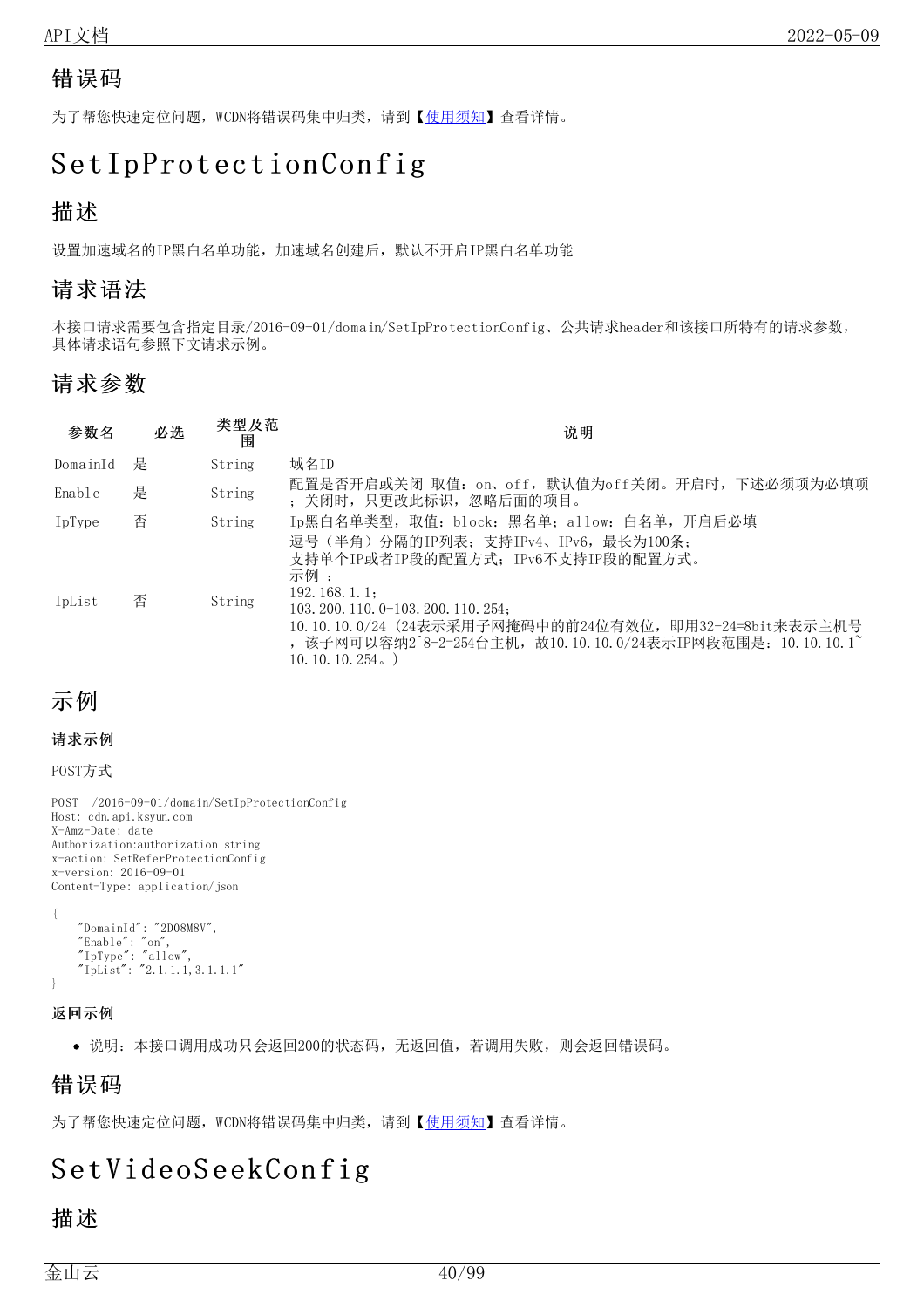本接口用于设置视频拖拽功能。

#### 注意:

- 需要源站支持范围请求
- 目前支持文件格式有:MP4 和FLV

### 请求语法

本接口请求需要包含指定目录/2016-09-01/domain/SetVideoSeekConfig、公共请求header和该接口所特有的请求参数,具体 请求语句参照下文请求示例。

### 请求参数

| 参数名        |   | 必选 类型及范围 | 说明                               |
|------------|---|----------|----------------------------------|
| DomainId 是 |   | String   | 域名ID                             |
| Enable     | 是 | String   | 配置是否开启或关闭 取值: on、off, 默认值为off关闭。 |

### 示例

#### 请求示例

GET方式:

GET /2016-09-01/domain/SetVideoSeekConfig?DomainId=2D08M8V&Enable=off Host: cdn.api.ksyun.com X-Amz-Date: date Authorization:authorization string x-action: SetVideoSeekConfig x-version: 2016-09-01

#### POST方式:

POST /2016-09-01/domain/SetVideoSeekConfig Host: cdn.api.ksyun.com X-Amz-Date: date Authorization:authorization string x-action: SetVideoSeekConfig x-version: 2016-09-01 Content-Type: application/json

```
{
    "DomainId": "2D08M8V",
    "Enable":"off"
```
#### }

#### 返回示例

说明:本接口调用成功只会返回200的状态码,无返回值,若调用失败,则会返回错误码。

### 错误码

为了帮您快速定位问题, WCDN将错误码集中归类, 请到【[使用须知](https://docs.ksyun.com/documents/41619#4)】杳看详情。

# Set Request Auth Config

### 描述

本接口用于设置加速域名的时间戳+共享密钥防盗链功能。

注意:

加速域名创建后,默认不开启时间戳+共享密钥防盗链功能。

### 请求语法

本接口请求需要包含指定目录/2016-09-01/domain/SetRequestAuthConfig、公共请求header和该接口所特有的请求参数,具 体请求语句参照下文请求示例。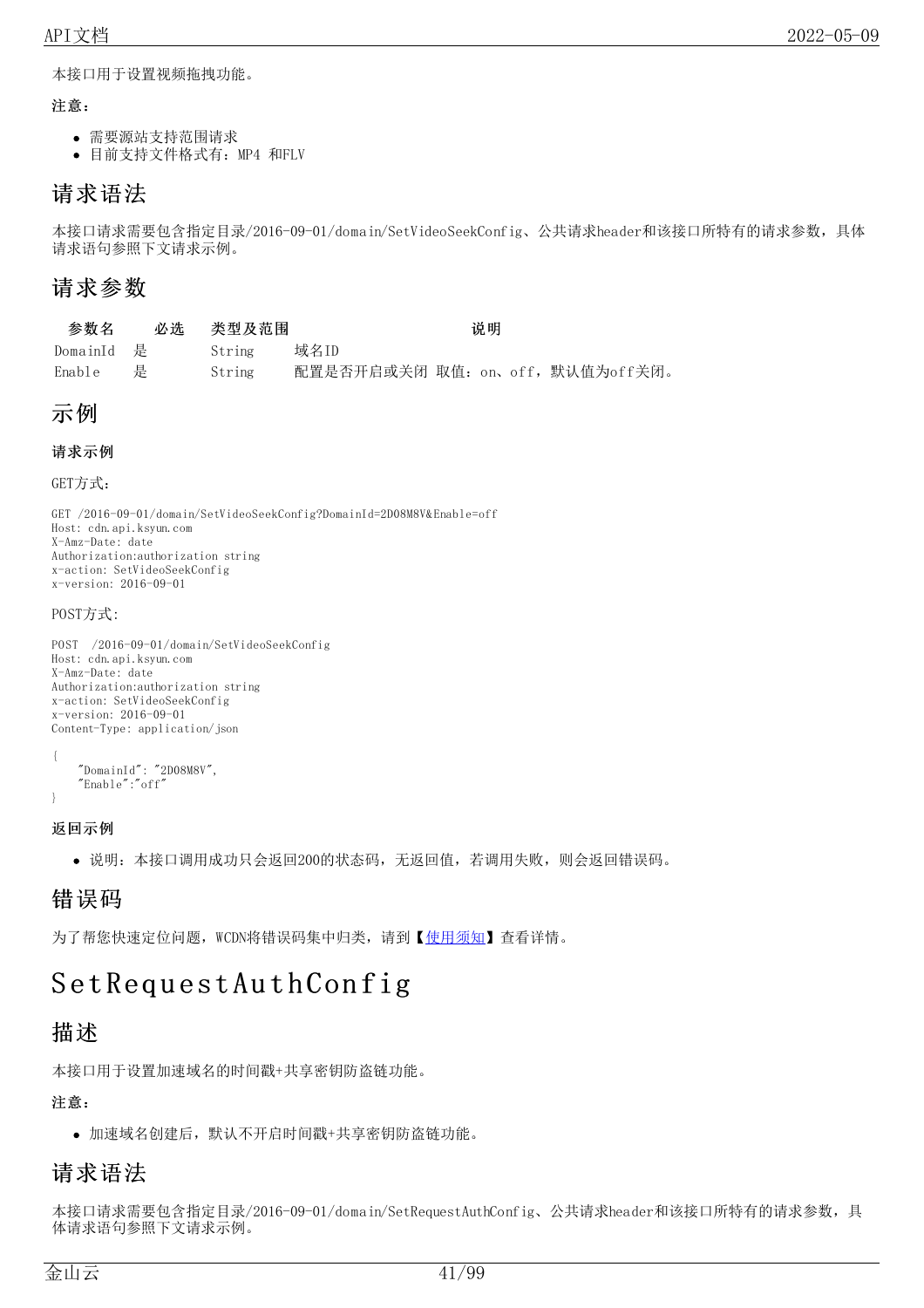### 请求参数

| 参数名                                         | 必选 | 类型及范<br>围 | 说明                                                                       |
|---------------------------------------------|----|-----------|--------------------------------------------------------------------------|
| DomainId                                    | 是  | String    | 域名ID                                                                     |
| Enable                                      | 是  | String    | 配置是否开启或关闭取值: on、off, 默认值为off关闭。开启时, 下述必须项为必填项<br>; 关闭时, 只更改此标识, 忽略后面的项目。 |
| AuthType                                    | 是  | String    | 防盗链类型, 取值: typeA 、typeB; 开启后必填(两种类型说明见下)                                 |
| Kev1                                        | 是  | String    | 主享密钥, 必须由大小写字母 (a-Z) 或者数字 (0-9) 组成, 长度在6-128个字符之间。                       |
| Key2                                        | 否  | String    | 备享密钥, 必须由大小写字母 (a-Z) 或者数字 (0-9) 组成, 长度在6-128个字符之间。                       |
| Expiration $\underline{\mathbb{R}}$<br>Time |    | Long      | 过期时间,单位为"秒",输入大于等于0的正整数,最大不要超过31536000。                                  |

#### 两种防盗链类型说明如下:

- 1. typeA (加密字符串 md5hash 和 时间戳 timestamp 都在URL的参数中): [http://DomainName/FileName?t=timestamp&k=md5hash](http://domainname/FileName?t=timestamp&k=md5hash)
- 2. typeB(加密字符串 md5hash 和 时间戳 timestamp 都在URL的路径中,md5hash 在前时间戳在 后): http://DomainName/md5hash/timestamp/FileName

#### 标准配置说明如下:

- 对于标准配置来说, 防盗链的 timestamp 为十进制unix时间戳, 单位是秒, 如: 1566299655; 计算 md5hash 值的方法 都为:md5(秘钥+URI+时间戳)
- 以 URL <http://selftest.com/main2.css> 为例 若配置 typeA的防盗链, key是 aaaaaaaaaaa , timestamp 是 1566299655, 其 URI是 /main2.css 那么 md5hash = md5 (aaaaaaaaaaa/main2.css1566299655) = 2f24a0858b44959f095c7c7eb41c114d
- 上述条件下,该URL 鉴权后正常访问的URL是 http://selftest.com/main2.css? [t=1566299655&k=2f24a0858b44959f095c7c7eb41c114d](http://selftest.com/main2.css?t=1566299655&k=2f24a0858b44959f095c7c7eb41c114d)

### 示例

#### 请求示例

GET方式:

GET /2016-09-01/domain/SetRequestAuthConfig?DomainId=2D09XC0&Enable=on& AuthType=typeA& Key1=qwerqyt& ExpirationTime=3600 Host: cdn.api.ksyun.com X-Amz-Date: date Authorization:authorization string x-action: SetRequestAuthConfig x-version: 2016-09-01

#### POST方式:

POST /2016-09-01/domain/SetRequestAuthConfig Host: cdn.api.ksyun.com X-Amz-Date: date Authorization:authorization string x-action: SetRequestAuthConfig x-version: 2016-09-01 Content-Type: application/json

```
{
 "DomainId":"2D08M8V",
  "Enable":"on",
  "AuthType":"typeA",
  "Key1":"qwerqyt",
  "ExpirationTime":"3600"
}
```
#### 返回示例

说明:本接口调用成功只会返回200的状态码,无返回值,若调用失败,则会返回错误码。

### 错误码

为了帮您快速定位问题, WCDN将错误码集中归类, 请到【[使用须知](https://docs.ksyun.com/documents/41619#4)】查看详情。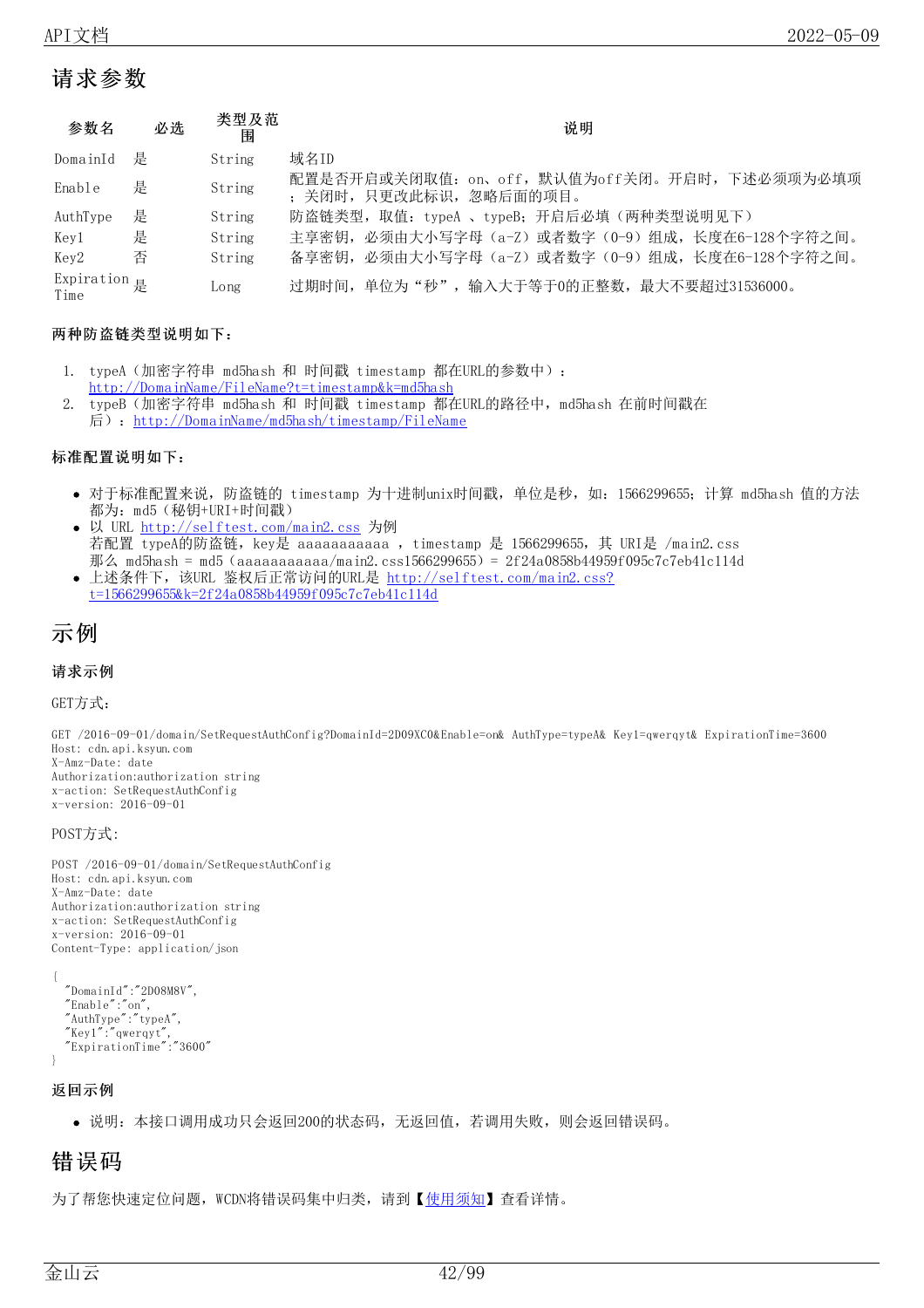# SetHttp20ptionConfig

### 描述

本接口用于设置设置域名的HTTP 2.0。

#### 注意:

加速域名创建后,默认不开启HTTP 2.0。

### 请求语法

本接口请求需要包含指定目录/2016-09-01/domain/SetHttp2OptionConfig、公共请求header和该接口所特有的请求参数,具 体请求语句参照下文请求示例。

### 请求参数

| 参数名        | 必选 | 类型及范<br>闱 | 说明                                                         |
|------------|----|-----------|------------------------------------------------------------|
| DomainId 是 |    | String    | 域名ID                                                       |
| Enable     | 是  | String    | 配置HTTP 2.0功能的开启或关闭 取值: on、off , 默认为off ; 开启需保证域名已配置<br>证书。 |

### 示例

#### 请求示例

GET方式:

GET /2016-09-01/domain/SetHttp2OptionConfig?DomainId=2D08M8V&Enable=off Host: cdn.api.ksyun.com X-Amz-Date: date Authorization:authorization string x-action:SetHttp2OptionConfig x-version:2016-09-01

#### POST方式:

```
POST /2016-09-01/domain/SetHttp2OptionConfig
Host: cdn.api.ksyun.com
X-Amz-Date: date
Authorization:authorization string
x-action: SetHttp2OptionConfig
x-version: 2016-09-01
Content-Type: application/json
{
```

```
"DomainId": "2D08M8V",
    "Enable": "off"
}
```
返回示例

说明:本接口调用成功只会返回200的状态码,无返回值,若调用失败,则会返回错误码。

### 错误码

为了帮您快速定位问题, WCDN将错误码集中归类, 请到【[使用须知](https://docs.ksyun.com/documents/41619#4)】查看详情。

# Set Page Compress Config

### 描述

本接口用于设置智能压缩(Gzip压缩),默认智能压缩支持的Content-Type见[使用须知](https://docs.ksyun.com/documents/196#35)。

注意: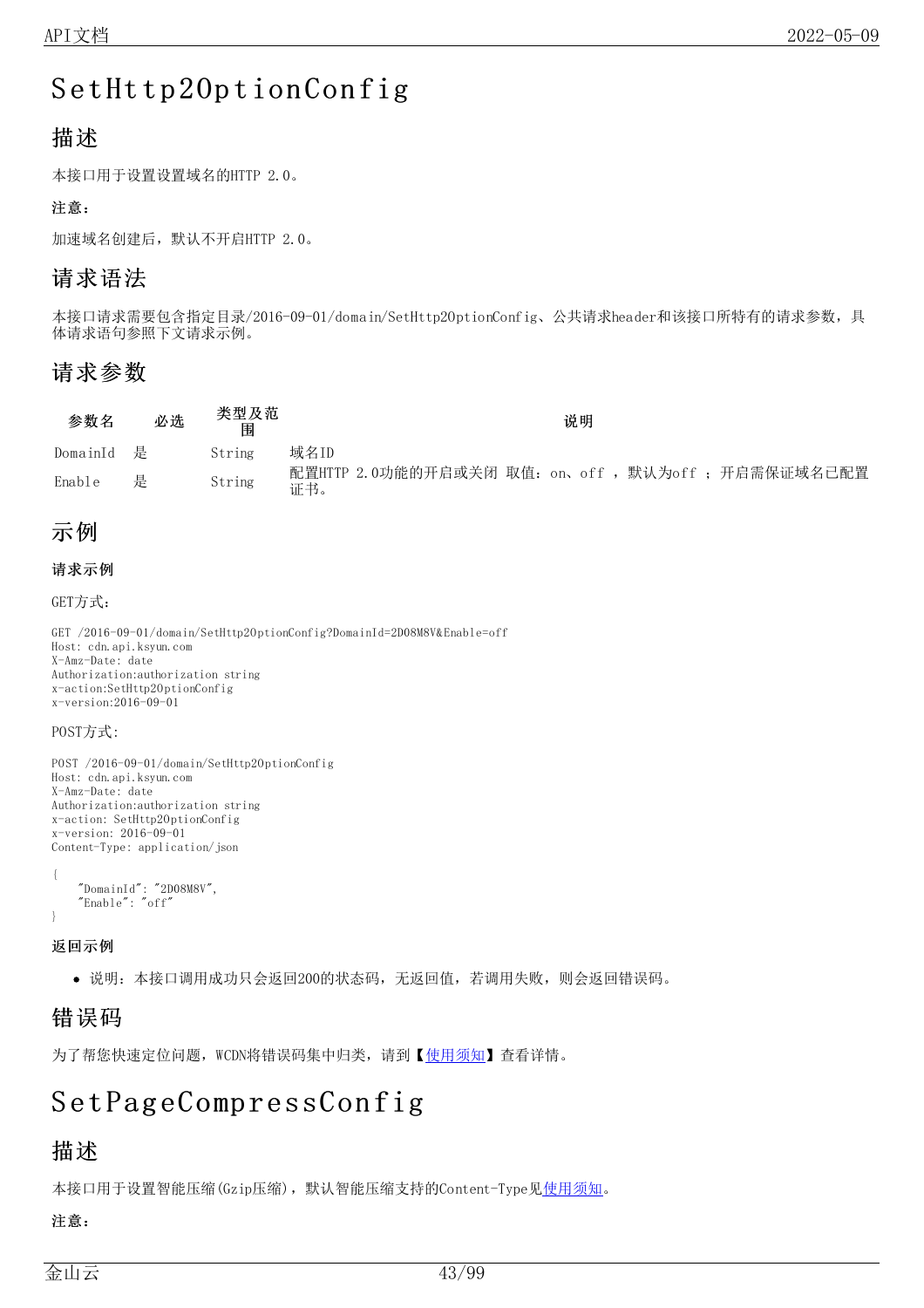加速域名创建后,默认不开启智能压缩功能。

### 请求语法

本接口请求需要包含指定目录/2016-09-01/domain/SetPageCompressConfig、公共请求header和该接口所特有的请求参数, 具体请求语句参照下文请求示例。

### 请求参数

| 参数名                                              | 必选 | 类型及范<br>闱 | 说明                                                                                                    |
|--------------------------------------------------|----|-----------|-------------------------------------------------------------------------------------------------------|
| DomainId                                         | 是  | String    | 域名ID                                                                                                  |
| Enable                                           | 是  | String    | 配置智能压缩的开启或关闭 取值: on、off , 默认为off                                                                      |
| CompressTyp $\overline{\mathcal{B}}$<br>$\theta$ |    | String    | 压缩方式类型,取值: GZIP: GZIP压缩;<br>默认为GZIP                                                                   |
| FileType                                         | 否  | String    | Content-Type值; 支持传入多个,多个取值间用,分割; 默认为所有支持的18个Conten<br>t-Type值                                         |
| FileSize                                         | 否  | String    | 压缩文件大小范围, 单位Byte, 输入格式实例: 1024-2048; 默认为1024-31457280<br>底层参数限制: 最小长度: 1024 byte, 最大长度: 31457280 byte |

### 示例

```
请求示例
```
GET方式:

GET /2016-09-01/domain/SetPageCompressConfig?DomainId=2D08M8V&Enable=off Host: cdn.api.ksyun.com X-Amz-Date: date Authorization:authorization string X-Action: SetPageCompressConfig X-Version: 2016-09-01

POST方式:

```
POST /2016-09-01/domain/SetPageCompressConfig
Host: cdn.api.ksyun.com
X-Amz-Date: date
Authorization:authorization string
X-Action: SetPageCompressConfig
X-Version: 2016-09-01
Content-Type: application/json
{
```

```
"DomainId": "2D08M8V",
    "Enable": "off"
}
```
返回示例

说明:本接口调用成功只会返回200的状态码,无返回值,若调用失败,则会返回错误码。

### 错误码

为了帮您快速定位问题, WCDN将错误码集中归类, 请到【[使用须知](https://docs.ksyun.com/documents/41619#4)】查看详情。

# S et BrComp ressCon fig

### 描述

本接口用于设置智能压缩(Br压缩),默认智能压缩支持的Content-Type[见使用须知。](https://docs.ksyun.com/documents/196#35)

注意:

加速域名创建后,默认不开启智能压缩功能。

### 请求语法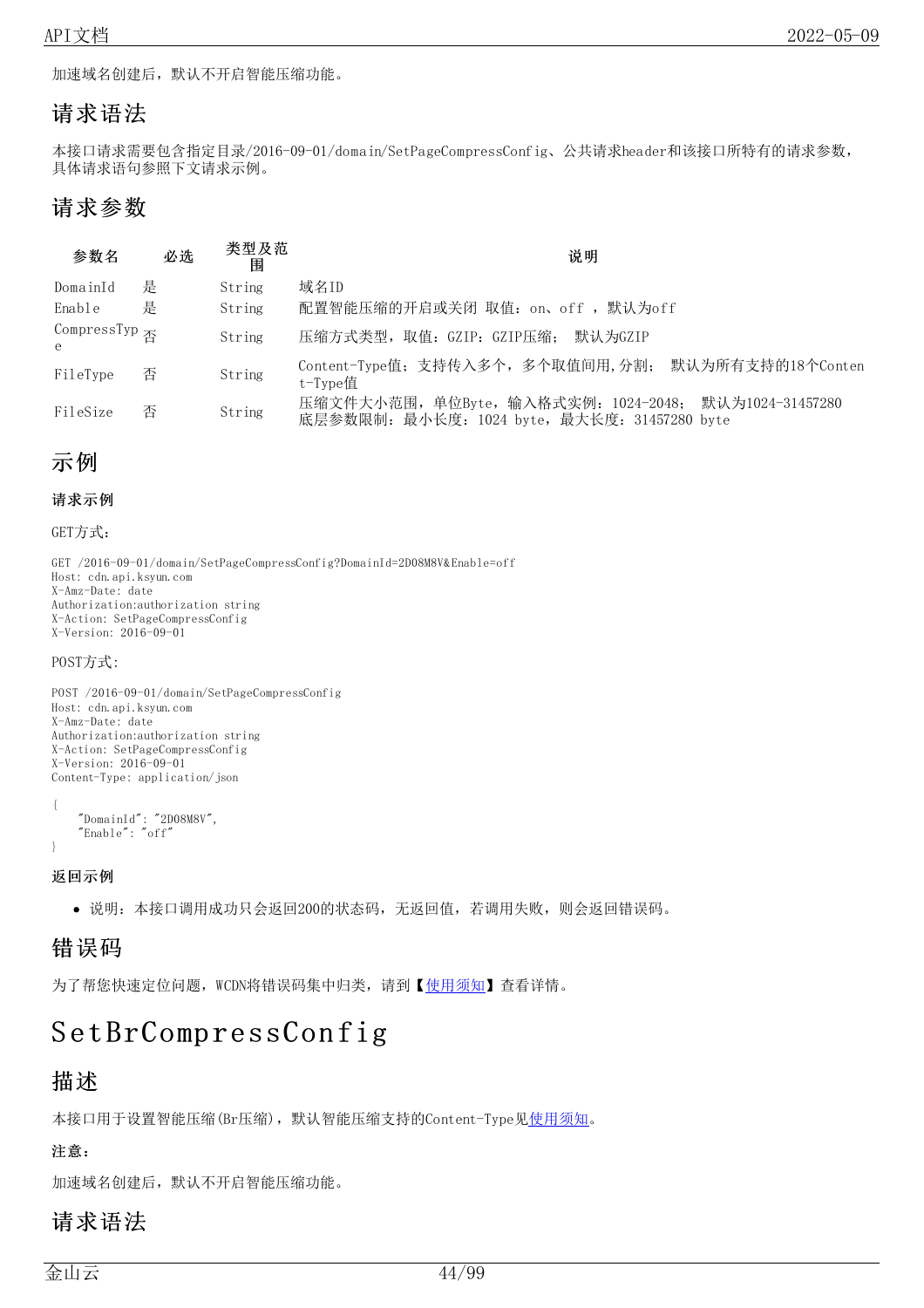本接口请求需要包含指定目录/2021-12-01/domain/SetBrCompressConfig、公共请求header和该接口所特有的请求参数,具 体请求语句参照下文请求示例。

## 请求参数

| 参数名                                      | 必选 | 类型及范<br>闱 | 说明                                                                                                    |
|------------------------------------------|----|-----------|-------------------------------------------------------------------------------------------------------|
| DomainId                                 | 是  | String    | 域名ID                                                                                                  |
| Enable                                   | 是  | String    | 配置智能压缩的开启或关闭 取值: on、off , 默认为off                                                                      |
| CompressTyp $\overline{A}$<br>$\epsilon$ |    | String    | 压缩方式类型, 取值: BR: BR压缩;<br>默认 为BR                                                                       |
| FileType                                 | 否  | String    | Content-Type值; 支持传入多个, 多个取值间用, 分割; 默认为所有支持的18个Conten<br>t-Tvpe值                                       |
| FileSize                                 | 否  | String    | 压缩文件大小范围, 单位Byte, 输入格式实例: 1024-2048; 默认为1024-31457280<br>底层参数限制: 最小长度: 1024 byte, 最大长度: 31457280 byte |



```
请求示例
```
GET方式:

GET /2021-12-01/domain/SetBrCompressConfig?DomainId=2D08M8V&Enable=off Host: cdn.api.ksyun.com X-Amz-Date: date Authorization:authorization string X-Action: SetBrCompressConfig X-Version: 2021-12-01

#### POST方式:

POST /2021-12-01/domain/SetBrCompressConfig Host: cdn.api.ksyun.com X-Amz-Date: date Authorization:authorization string X-Action: SetBrCompressConfig X-Version: 2021-12-01 Content-Type: application/json

{

}

```
"DomainId": "2D08M8V",
"Enable": "off"
```
#### 返回示例

说明:本接口调用成功只会返回200的状态码,无返回值,若调用失败,则会返回错误码。

### 错误码

为了帮您快速定位问题, WCDN将错误码集中归类, 请到【[使用须知](https://docs.ksyun.com/documents/41619#4)】查看详情。

# SetForceRedirectConfig

### 描述

本接口用于设置强制HTTPS跳转,当采用HTTP访问时,会将客户端到边缘节点的请求方式强制重定向为HTTPS请求。

注意:

加速域名创建后,默认不开启强制跳转功能。

### 请求语法

本接口请求需要包含指定目录/2016-09-01/domain/SetForceRedirectConfig、公共请求header和该接口所特有的请求参数, 具体请求语句参照下文请求示例。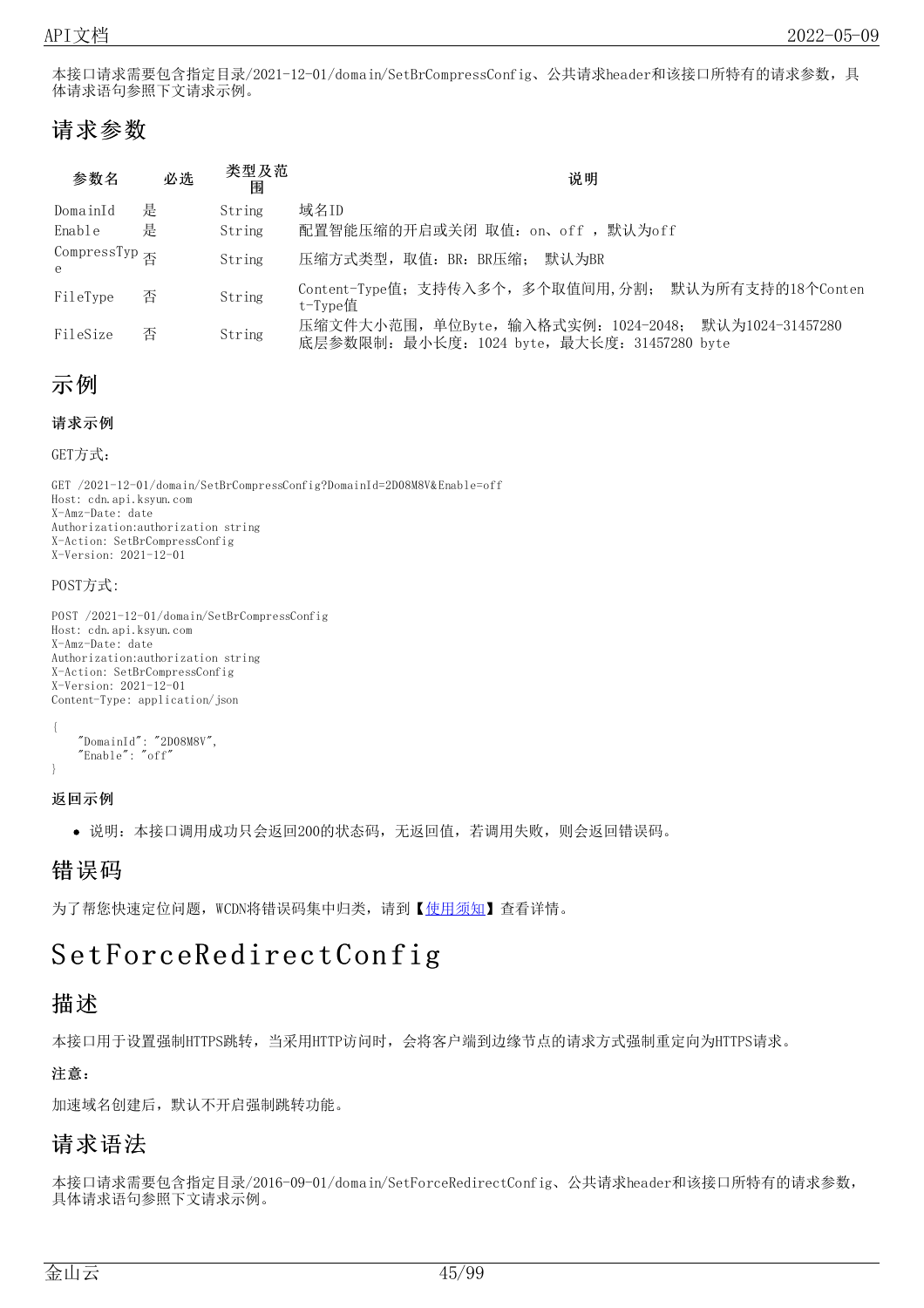### 请求参数

| 参数名                                    | 必选 | 类型及范<br>闱 | 说明                                                               |
|----------------------------------------|----|-----------|------------------------------------------------------------------|
| DomainId 是<br>RedirectTy $\frac{1}{k}$ |    | String    | 域名ID<br>配置强制跳转类型, 取值: off、 https, 默认为off 。其中https表示http → https, |
| pe                                     |    | String    | 当选择https时需保证域名已配置证书。                                             |

### 示例

#### 请求示例

GET方式:

GET /2016-09-01/domain/SetForceRedirectConfig?DomainId=2D08M8V&RedirectType=off Host: cdn.api.ksyun.com X-Amz-Date: date Authorization:authorization string x-action: SetForceRedirectConfig x-version: 2016-09-01

#### POST方式:

```
POST /2016-09-01/domain/SetForceRedirectConfig
Host: cdn.api.ksyun.com
X-Amz-Date: date
Authorization:authorization string
x-action: SetForceRedirectConfig
x-version: 2016-09-01
Content-Type: application/json
{
```

```
"DomainId":"2D08M8V",
    "RedirectType":"off"
}
```
#### 返回示例

说明:本接口调用成功只会返回200的状态码,无返回值,若调用失败,则会返回错误码。

### 错误码

为了帮您快速定位问题, WCDN将错误码集中归类, 请到【[使用须知](https://docs.ksyun.com/documents/41619#4)】查看详情。

# Set ErrorPage Config

### 描述

本接口用于设置自定义错误页面,支持的错误码[见使用须知。](https://docs.ksyun.com/documents/196#34)

注意:

加速域名创建后,默认自定义错误页面为空。

### 请求语法

本接口请求需要包含指定目录/2016-09-01/domain/SetErrorPageConfig、公共请求header和该接口所特有的请求参数,具体 请求语句参照下文请求示例。

### 请求参数

| 参数名                    | 必选 | 类型及范<br>围 | 说明                                                                                      |  |
|------------------------|----|-----------|-----------------------------------------------------------------------------------------|--|
| DomainId 是             |    | String    | 域名ID                                                                                    |  |
| ErrorPage <sub>是</sub> |    |           | ErrorPage 由ErrorPage组成的数组, 表示自定义错误页面列表。注意: 该数组是有序的, 如果一个<br>相同状态码在数组里有配置子集, 则以最后面的子集为准。 |  |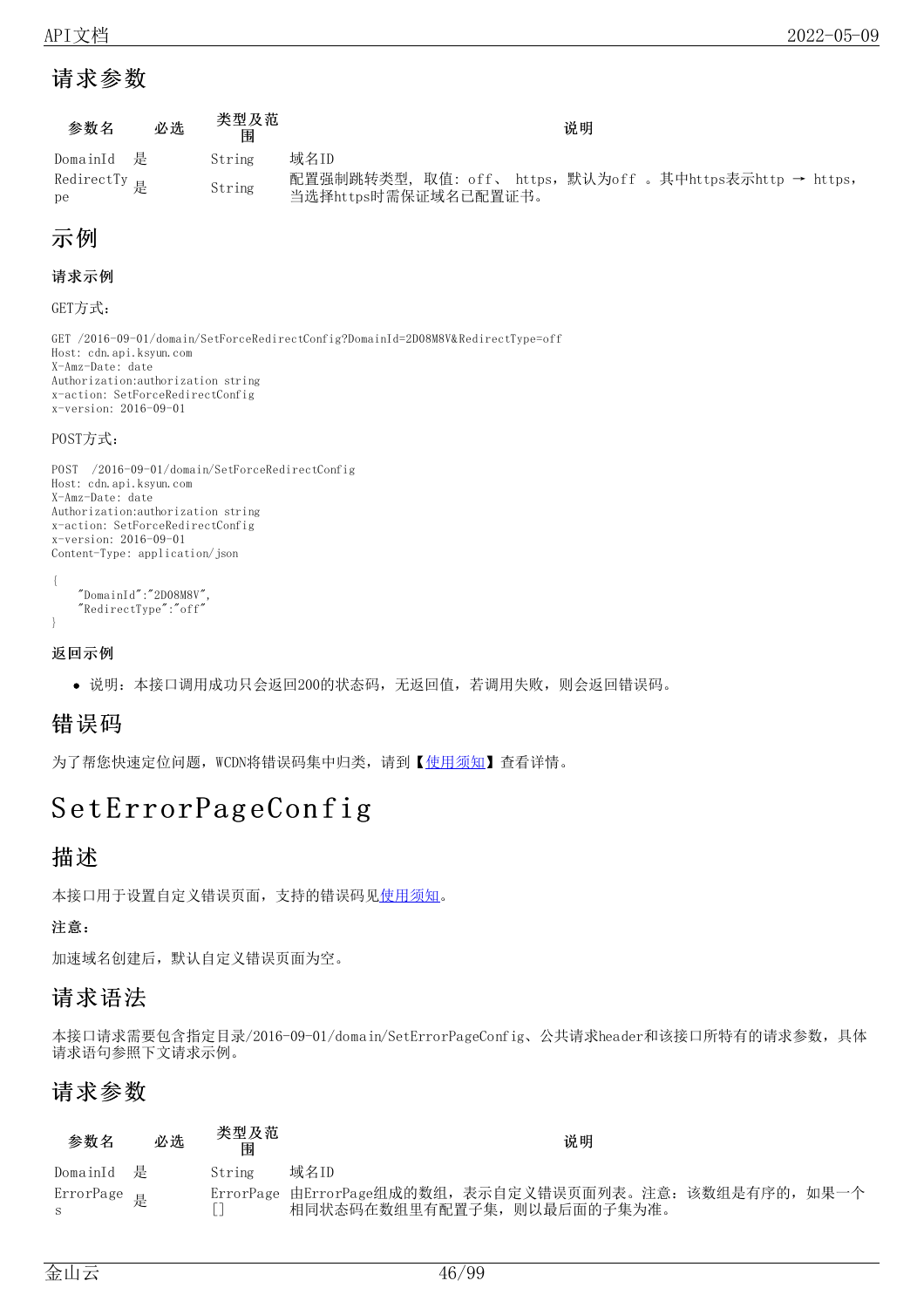#### ErrorPage(配置子集)

| 参数名                 | 必选 | 类型及范<br>闱 | 说明                                                                                |
|---------------------|----|-----------|-----------------------------------------------------------------------------------|
| ErrorHttp 是<br>Code |    | String    | 错误的状态码。支持状态码400,403,404,405,406,414,416,500,501,502,503,504,不支<br>持多条输入           |
| CustomPag 是<br>eUr1 |    | String    | 自定义发生错误后跳转的页面URL。注: 需要检验URL的合法性, 如果URL不是以https://<br>或者http://开头, 则报错, 提示输入url有误。 |

### 示例

#### 请求示例

POST方式:

```
POST /2016-09-01/domain/SetErrorPageConfig
Host: cdn.api.ksyun.com
X-Amz-Date: date
Authorization:authorization string
x-action: SetErrorPageConfig
x-version: 2016-09-01
Content-Type: application/json
{
    "DomainId": "2D08M8V",
    "ErrorPages":
    [{
    "ErrorHttpCode":"404",
    "CustomPageUrl":"https://www.test.com/error404.html"
    },
    {
         "ErrorHttpCode":"403",
         "CustomPageUrl":"https://www.test.com/error403.html"
    }]
```
#### 返回示例

}

说明:本接口调用成功只会返回200的状态码,无返回值,若调用失败,则会返回错误码。

### 错误码

为了帮您快速定位问题, WCDN将错误码集中归类, 请到【[使用须知](https://docs.ksyun.com/documents/41619#4)】查看详情。

# BlockDomain Url

### 描述

本接口用于屏蔽、解除屏蔽URL。

说明:

- 同一个 ID 设有总屏蔽条数的限制额度, 默认限制额度5000条, 超过上限后屏蔽失败
- 屏蔽URL:
	- 该URL后续访问都是403
- 解除屏蔽:解除屏蔽后,对该URL的访问回复正常

#### 注意:

- 解除屏蔽时,如果该url不存在或已经解除屏蔽,返回成功。
- 每个 URL 必须以http://开头,但后台同时屏蔽http和https的访问
- 每个 URL 最大长度 1000 字符
- 每个 URL 所在的域名必须是该用户在金山云加速的域名。
- URL 如果包含中文字符,请使用urlencode方式提交。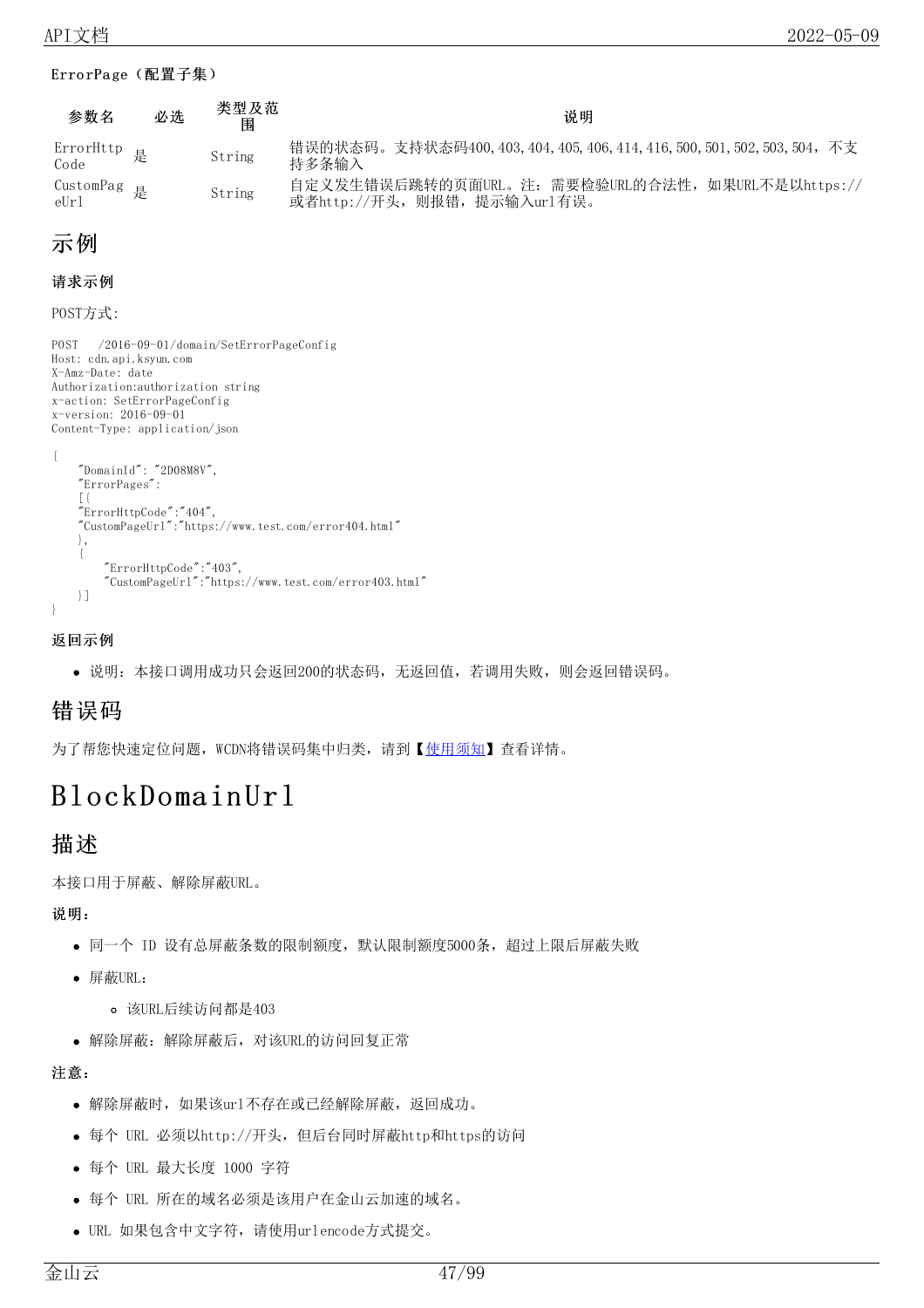- 单次调用URL上限为1000条
- 接口仅支持POST请求格式

### 请求语法

本接口请求需要包含指定目录/2019-06-01/content/BlockDomainUrl、公共请求header和该接口所特有的请求参数,具体请 求语句参照下文请求示例。

### 请求参数

| 参数               | 类型                     | 必要 | 描述                                                                    |
|------------------|------------------------|----|-----------------------------------------------------------------------|
| BlockType String |                        | 是  | 操作接口名,系统规定参数 取值: block: 屏蔽URL; unblock: 解除屏蔽                          |
| Urls             | $\text{Irr}$ l $\perp$ | 是  | URL列表:                                                                |
| BlockTime Long   |                        | 否  | (仅在屏蔽URL时生效), 屏蔽的时间, 以秒为单位。默认为604800 (7天), 最大7天, 最<br>小1小时。过期后自动解除屏蔽。 |

### 数据类型Url

| 参数  | 类型     |  | 描述                                         |  |
|-----|--------|--|--------------------------------------------|--|
| Url | String |  | 具体的URL, 以http://开头, 屏蔽功能同时屏蔽http和https的访问; |  |

### 返回参数

| 参数名    | 类型及范围  | 说明   |
|--------|--------|------|
| TaskId | String | 任务Id |

### 示例

#### 请求示例

POST方式:

```
POST /2019-06-01/content/BlockDomainUrl
Host: cdn.api.ksyun.com
X-Amz-Date: date
Authorization:authorization string
x-action: BlockDomainUrl
x-version: 2019-06-01
Content-Type: application/json
{
    "BlockType": "block",
    "Urls": [
        {
             "Ur1": "http://wcdn-20220304-1.ksc-test.com/abc.txt"
        },
         {
             "Ur1": "http://wcdn-20220304-1.ksc-test.com/txa.txt"
         }
    ],
    "BlockTime":3600
}
```
#### 返回示例

{ "TaskId": "f960d3f6-d075-43ad-8726-9a3e1f73ae48" }

### 错误码

为了帮您快速定位问题, WCDN将错误码集中归类, 请到【[使用须知](https://docs.ksyun.com/documents/41619#4)】查看详情。

# G et BlockUrlTask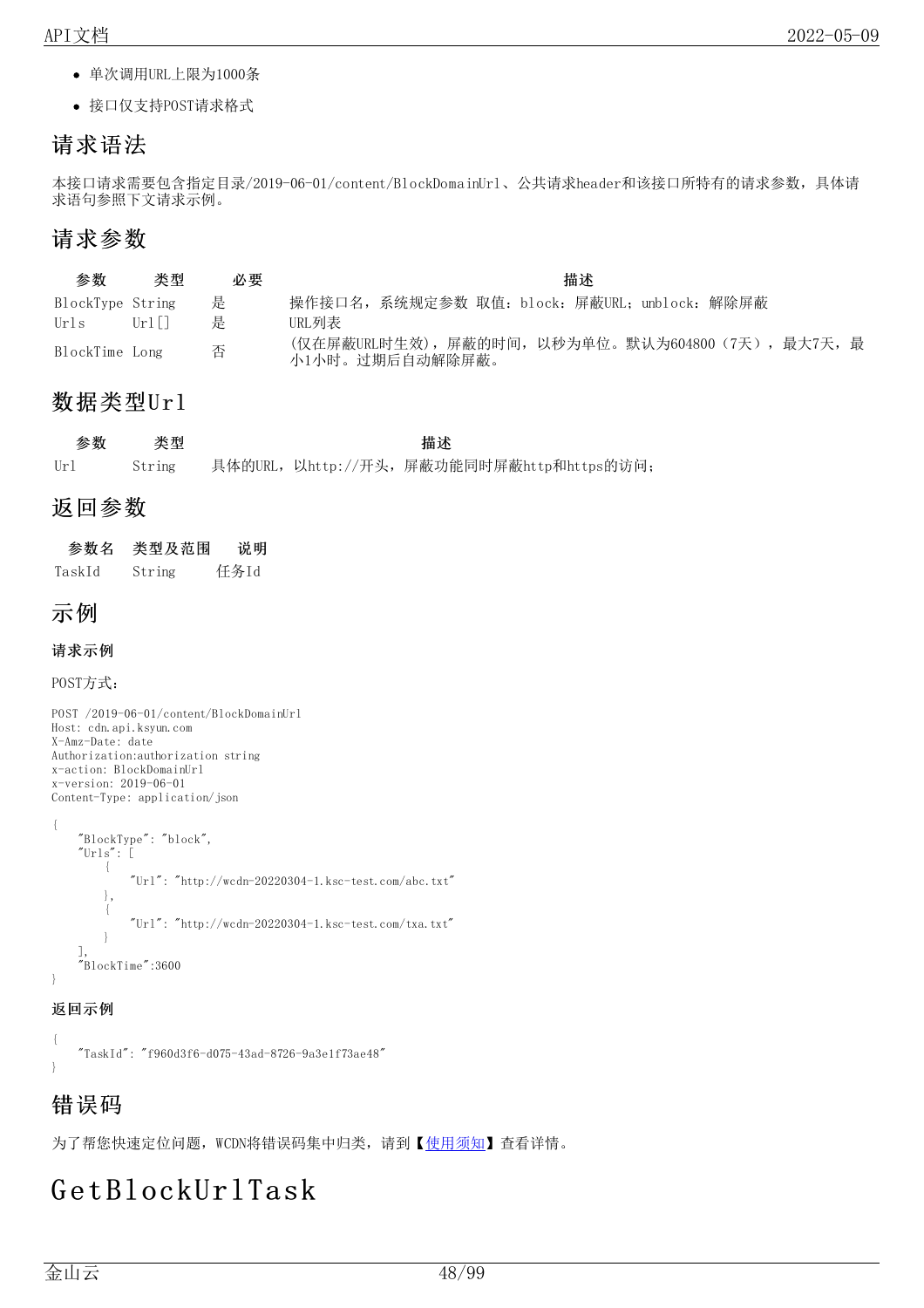## 描述

本接口用于获取屏蔽URL任务进度百分比及状态,查看任务是否在全网生效。

- 支持根据 TaskId、URL、StartTime、EndTime 、域名、BlockType 获取数据
- 支持按指定的起止时间查询,两者需要同时指定
- 所有参数都不指定,则默认查最近24小时,第一页的数据(20条)
- 起止时间、TaskId、Url、域名、BlockType可以同时指定,逻辑与的关系
- 最多可获取7天内的数据

#### 注意:

接口仅支持POST请求格式

### 请求语法

本接口请求需要包含指定目录/2016-09-01/content/GetBlockUrlTask、公共请求header和该接口所特有的请求参数,具体请 求语句参照下文请求示例。

### 请求参数

| 参数名            | 必选 | 类型及范<br>围 | 说明                                                                                                       |
|----------------|----|-----------|----------------------------------------------------------------------------------------------------------|
| StartTime      | 否  | String    | 获取数据起始时间点,日期格式按ISO8601表示法,北京时间,格式为: YYYY-MM-DDThh:<br>mm+0800, 例如: 2016-08-01T21:14+0800。默认是一天前时间        |
| EndTime        | 否  | String    | 结束时间需大于起始时间; 获取日期格式按照ISO8601表示法, 北京时间, 格式为: YYYY<br>-MM-DDThh:mm+0800, 例如: 2016-08-01T21:14+0800。默认是当前时间 |
| TaskId         | 否  | String    | 支持按任务ID查询,只允许输入单个任务ID                                                                                    |
| BlockType      | 否  | String    | 屏蔽类型, 取值, block: 屏蔽; unblock: 解屏蔽。 不传, 默认同时查询屏蔽和解屏<br>蔽                                                  |
| DomainNam<br>е | 否  | String    | 支持按域名查询,只允许输入单个域名                                                                                        |
| Urls           | 否  | $Ur1$ []  | Url组成的数组, 支持按Url路径查询, 准确匹配                                                                               |
| PageSize       | 否  | Long      | 分页大小,取值为1-50,最大50,默认20                                                                                   |
| PageNumbe      | 否  | Long      | 取得第几页, 取值为: 1-100000, 最大100000, 默认1                                                                      |

### $Ur1$

| 参数名   | 必选 | 类型及范围 | 说明         |
|-------|----|-------|------------|
| [ r ] | 是  |       | 需要查询的Url路径 |

### 返回参数

|                 | 参数名 类型及范围 | 说明                     |
|-----------------|-----------|------------------------|
| StartTime Long  |           | 开始时间                   |
| EndTime         | Long      | 结束时间                   |
| PageSize Long   |           | 整页大小                   |
| PageNumber Long |           | 页码                     |
| TotalCount Long |           | Ur1总条数                 |
| Datas           |           | UrlData[] 任务进度百分比及状态信息 |

### U rlDa ta

| 参数名              | 类型及范<br>闱 |                                       |  | 说明 |
|------------------|-----------|---------------------------------------|--|----|
| TaskId           | String    | 任务Id                                  |  |    |
| BlockType String |           | 屏蔽类型, 取值, block: 屏蔽URL; unblock: 解除屏蔽 |  |    |
| Url.             | String    | 屏蔽的Url地址                              |  |    |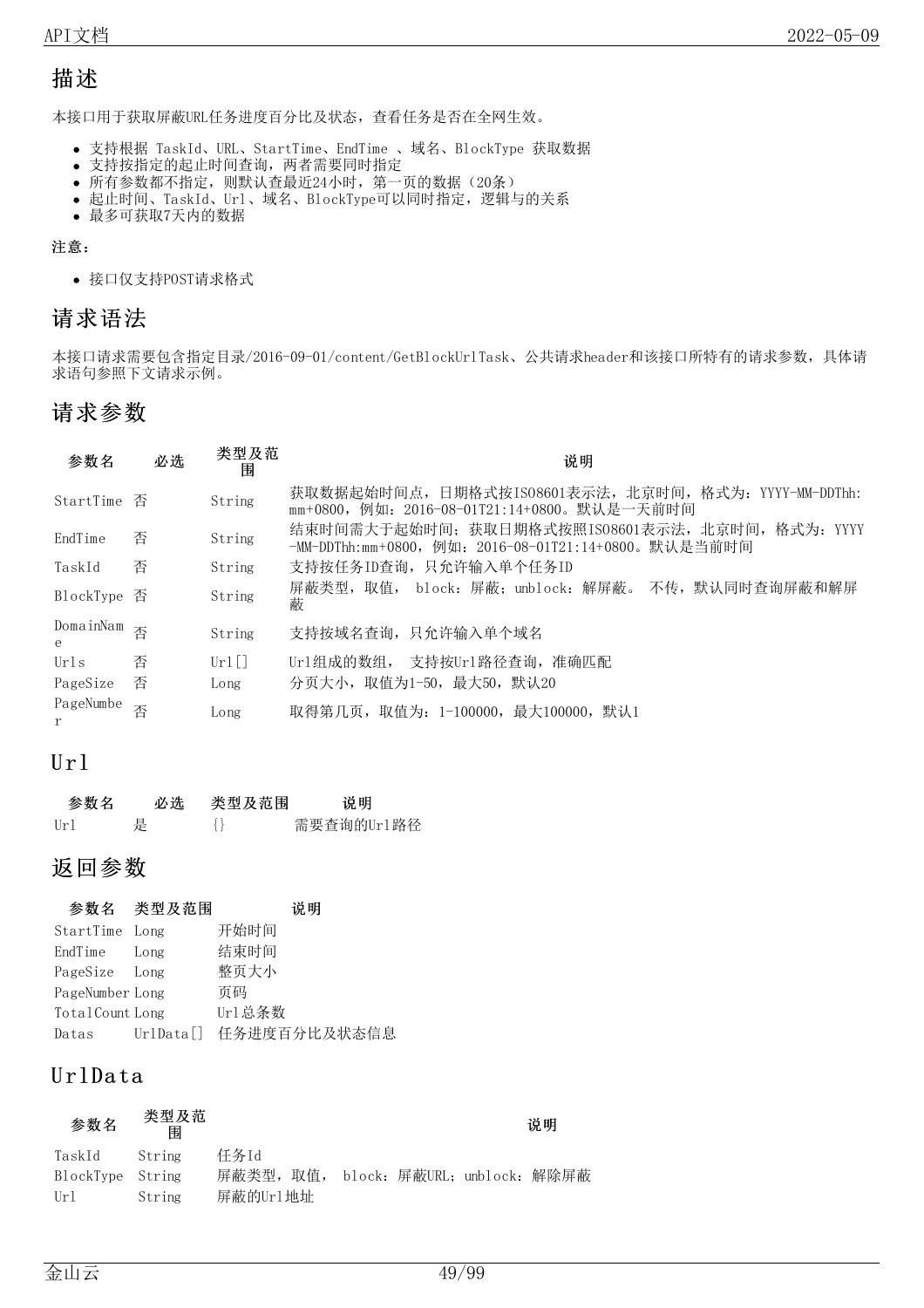| Progress                  | Double | 任务进度百分比数值。状态为屏蔽中时, 为屏蔽的进度; 状态为解除屏蔽中时, 为解除屏蔽的进度<br>; 状态为刷新中时, 为刷新的进度。 |
|---------------------------|--------|----------------------------------------------------------------------|
| BlockUrlSt String<br>atus |        | 状态信息, 取值见使用须知中的枚举类型表                                                 |
| BlockTime String          |        | Url屏蔽/解屏蔽的操作时间                                                       |
| ExpireTime String         |        | 过期自动解除屏蔽的时间。当 BlockType = unblock ,为空值                               |
| Submitter String          |        | 屏蔽提交者,取值为: customer: 客户提交; ksyun: 金山云封禁; ISMS: 信息安全管理系统封禁            |

### 示例

#### 请求示例

post方式

POST /2016-09-01/content/GetBlockUrlTask Host: cdn.api.ksyun.com X-Amz-Date: date Authorization:authorization string x-action: GetBlockUrlTask x-version: 2016-09-01 Content-Type: application/json {

"TaskId": "444e575c-6661-4baf-939a-0a657f8444f9" }

#### 返回示例

```
{
    "StartTime": "2022-03-14T16:48+0800",
    "EndTime": "2022-03-15T16:48+0800",
    "PageSize": 50,
    "PageNumber": 1,
    "TotalCount": 2,
    "Datas": [
        {
            "TaskId": "444e575c-6661-4baf-939a-0a657f8444f9",
            "BlockType": "block",
            "Url": "http://wcdn-20220304-1.ksc-test.com/abc.txt",
            "Progress": 0.0,
            "BlockUrlStatus": "blocking",
            "BlockTime": "2022-03-15T16:47+0800",
            "ExpireTime": "2022-03-15T17:47+0800",
            "Submitter": "ksyun"
        },
        {
            "TaskId": "444e575c-6661-4baf-939a-0a657f8444f9",
            "BlockType": "block",
            "Url": "http://wcdn-20220304-1.ksc-test.com/txa.txt",
            "Progress": 0.0,
            "BlockUrlStatus": "blocking",
            "BlockTime": "2022-03-15T16:47+0800",
            "ExpireTime": "2022-03-15T17:47+0800",
            "Submitter": "ksyun"
        }
   ]
}
```
### 错误码

为了帮您快速定位问题, WCDN将错误码集中归类, 请到【[使用须知](https://docs.ksyun.com/documents/41619#4)】查看详情。

# GetBlockUrlQuota

### 描述

获取屏蔽URL最大限制数量,及剩余的条数

### 请求语法

本接口请求需要包含指定目录/2016-09-01/content/GetBlockUrlQuota、公共请求header和该接口所特有的请求参数,具体 请求语句参照下文请求示例。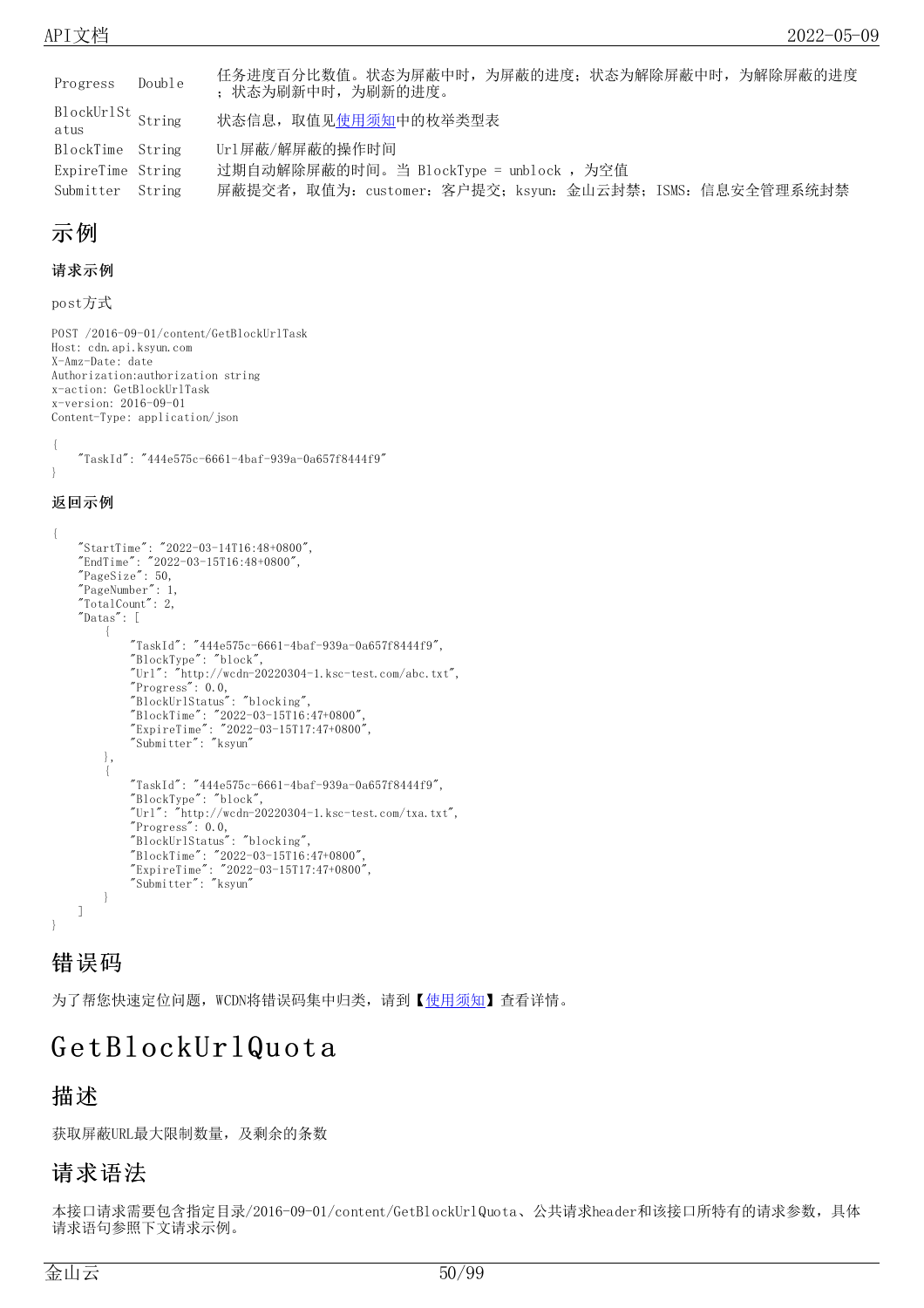### 返回参数

| 参数 | 类型 | 说明 |
|----|----|----|
|----|----|----|

| BlockUrlQuota        | Long | 屏蔽URL的上限条数   |  |
|----------------------|------|--------------|--|
| BlockUrlSurplus Long |      | 剩余屏蔽 Url的 条数 |  |

### 示例

#### 请求示例

GET|POST 方式:

```
GET|POST /2016-09-01/content/GetBlockUrlQuota 1.1
Host: cdn.api.ksyun.com
X-Amz-Date: date
Authorization:authorization string
X-Action: GetBlockUrlQuota
X-Version: 2016-09-01
```
#### 返回示例

```
{
   "BlockUrlQuota": 10000,
    "BlockUrlSurplus": 9984
}
```
### 错误码

为了帮您快速定位问题, WCDN将错误码集中归类, 请到【[使用须知](https://docs.ksyun.com/documents/41619#4)】查看详情。

# Refresh Cach es

### 描述

本接口用于刷新节点上的文件内容。刷新指定URL内容至Cache节点,支持URL、目录批量刷新。

- 说明:
	- o 每个ID每日设有提交刷新类请求条数限制额度, 与金山云WCDN控制台、CDN控制台共享此额度, 具体额度可查看控 制台或调用GetRefreshOrPreloadQuota接口获取
	- 刷新预热类接口包含 RefreshCaches刷新接口和PreloadCaches 预热接口
	- o Files与Dirs必须至少指定一种,可同时指定,即文件刷新和目录刷新可同时进行
- 注意:
	- 每个 Url 必须以http:// 或者https:// 开头
	- 每个 Url 最大长度 1000 字符
	- 每个 Url 所在的域名必须是该用户在金山云加速的域名。
	- Url 如果包含中文字符,请使用urlencode方式提交。
	- 单次调用文件类刷新 Url上限为1000条,目录类刷新 Url 上限为30条
	- 支持Url及目录精确匹配,不支持正则匹配
	- 接口仅支持POST请求格式

### 请求语法

本接口请求需要包含指定目录/2016-09-01/content/RefreshCaches、公共请求header和该接口所特有的请求参数,具体请求 语句参照下文请求示例。

### 请求参数

| 参数名   | 必选 | 类型及范围     | 说明             |
|-------|----|-----------|----------------|
| Files | 否  | $[ r +1]$ | 需要文件类型刷新的Url列表 |
| Dirs  | 否  | $[ r +1]$ | 需要目录类型刷新的Url列表 |

#### $Ur1$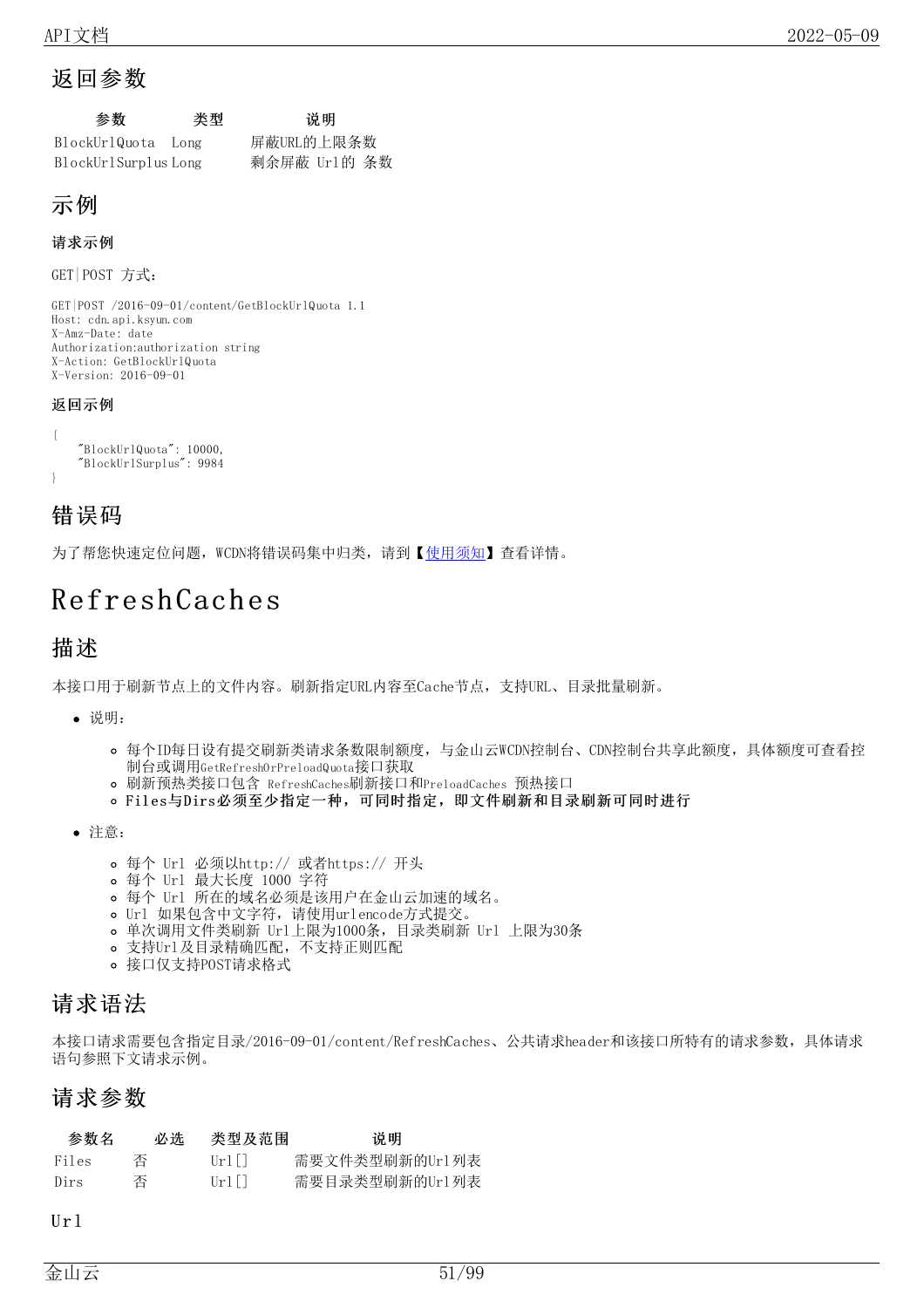参数名 必选 类型及范围 说明 Url 是 String 需要提交刷新的Url,单条输入

### 返回参数

参数名 类型及范围 说明 RefreshTaskId String 刷新返回的任务ID

## 示例

### 请求示例

POST方式:

POST /2016-09-01/content/RefreshCaches 1.1 Host: cdn.api.ksyun.com X-Amz-Date: date Authorization:authorization string x-action: RefreshCaches x-version: 2016-09-01 Content-Type: application/json

```
{
    "Files": [
        {
             "Ur1": "http://wcdn-20220304-1.ksc-test.com/abc.txt"
        },
        {
             "Url": "http://wcdn-20220304-1.ksc-test.com/test"
         }
    ],
    "Dirs": [
         {
             "Url": "http://wcdn-20220304-1.ksc-test.com/abc"
        },
        {
             "Ur1": "http://wcdn-20220304-1.ksc-test.com/def"
        }
    ]
}
```
### 返回示例

{ "RefreshTaskId": "7414be58-ff9f-408e-b4ad-31fa08847a33" }

# 错误码

为了帮您快速定位问题, WCDN将错误码集中归类, 请到【[使用须知](https://docs.ksyun.com/documents/41619#4)】查看详情。

# PreloadCach es

### 描述

本接口用于将源站的内容主动预热到Cache节点上,用户首次访问可直接命中缓存,缓解源站压力。

注意:

- 每个 Url 必须以http:// 或者https:// 开头
- 每个 Url 最大长度 1000 字符
- 每个 Url 所在的域名必须是该用户在金山云加速的域名。
- Url 如果包含中文字符,请使用urlencode方式提交。
- 单次调用 Url 上限为1000条
- 预热仅支持Url精确匹配,不支持目录预热,不支持正则匹配
- 接口仅支持POST请求格式

### 请求语法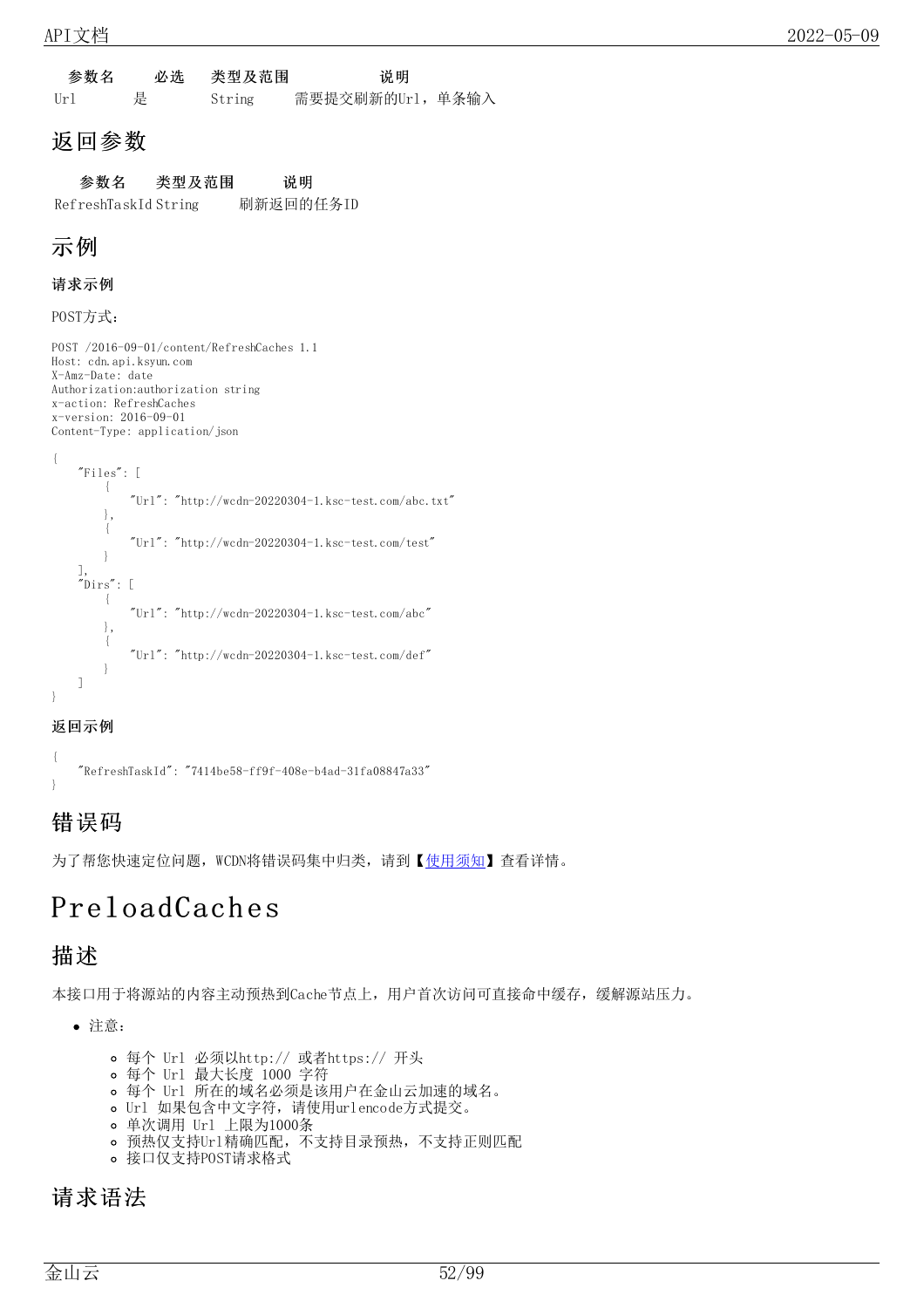本接口请求需要包含指定目录/2016-09-01/content/PreloadCaches、公共请求header和该接口所特有的请求参数,具体请求 语句参照下文请求示例。

### 请求参数

| 参数名                   | 必选 | 类型及范围   | 说明         |
|-----------------------|----|---------|------------|
| $[\lceil r \rceil]$ s | 是  | Url I I | 需要预热的Url列表 |

#### $U$ r 1

参数名 必选 类型及范围 对 Url 是 String 需要提交预热的Url,单条输入

### 返回参数

参数名 类型及范围 说明 PreloadTaskId String 预热返回的任务ID

### 示例

#### 请求示例

POST方式:

```
POST /2016-09-01/content/PreloadCaches 1.1
Host: cdn.api.ksyun.com
X-Amz-Date: date
Authorization: authorization string
Content-Type: application/json
X-Action: PreloadCaches
X-Version: 2016-09-01
{
    ^{\prime\prime} Urls": [
         \mathcal{A}"Ur1": "http://wcdn-20220304-1.ksc-test.com/abc.txt"
         },
         {
              "Url": "http://wcdn-20220304-1.ksc-test.com/test"
         }
    ]
}
```
#### 返回示例

{ "PreloadTaskId": "8108f920-088d-468d-b093-dbbe94dc1c7c" }

### 错误码

为了帮您快速定位问题, WCDN将错误码集中归类, 请到【[使用须知](https://docs.ksyun.com/documents/41619#4)】查看详情。

# G et Refresh OrPreloadTask

### 描述

本接口用于获取URL刷新、目录刷新和预热任务进度百分比及状态,查看任务是否在全网生效。

- 支持根据任务ID、域名、URL获取数据
- 支持按指定的起止时间查询,两者需要同时指定
- 所有参数都不指定,默认查今天第一页的数据(20条)
- 单次查询任务最大返回500w条,超过10w条, TotalCount返回为100000, 但可通过指定PageNumber去查看10w条以外的数 据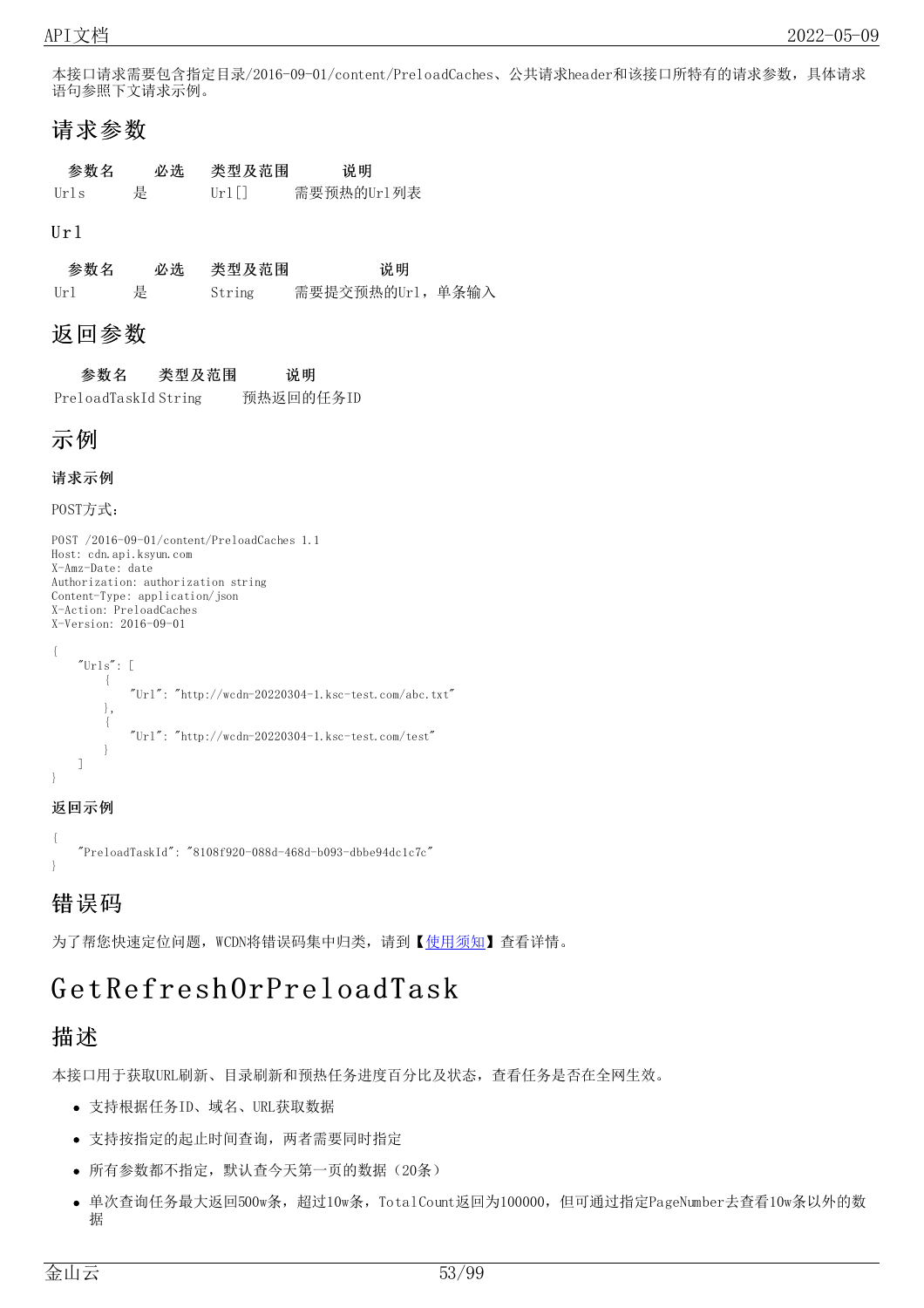- 起止时间、TaskId、域名、Url可以同时指定,逻辑与的关系
- 最多可获取4天内的数据,例如您当前的查询时间为2016-08-04-16:00,则您获取的数据起始时间最早为2016-08-01- 00:00
- 使用场景
	- 查询用户URL刷新、目录刷新或预热URL进度百分比及状态,查看是否在全网生效,用于在控制台展示
	- 客户通过API获取URL刷新、目录刷新或预热任务或URL进度百分比及状态,查看是否在全网生效
- 注意:
	- 接口仅支持POST请求格式

### 请求语法

本接口请求需要包含指定目录/2016-09-01/content/GetRefreshOrPreloadTask、公共请求header和该接口所特有的请求参 数,具体请求语句参照下文请求示例。

### 请求参数

| 参数名            | 必选 | 类型及范<br>围 | 说明                                                                                                          |
|----------------|----|-----------|-------------------------------------------------------------------------------------------------------------|
| StartTime 否    |    | String    | 获取数据起始时间点, 不能超出可查询范围的起始时间点, 日期格式按IS08601表示法,<br>北京时间, 格式为: YYYY-MM-DDThh:mm+0800, 例如: 2016-08-01T21:14+0800 |
| EndTime        | 否  | String    | 结束时间需大于起始时间; 获取日期格式按照IS08601表示法, 北京时间, 格式为: YYYY<br>$-MM-DDThh:mm+0800$ , 例如: 2016-08-01T21:14+0800         |
| TaskId         | 是  | String    | 支持按任务ID查询, 只允许输入单个任务ID                                                                                      |
| DomainNam<br>e | 否  | String    | 支持按域名查询,只允许输入单个域名                                                                                           |
| Urls           | 否  | $Ur1$ []  | Url组成的数组, 支持按Url路径查询, 准确匹配                                                                                  |
| PageSize       | 否  | Long      | 分页大小,取值为1-50,最大50,默认20                                                                                      |
| PageNumbe      | 否  | Long      | 取得第几页, 取值为: 1-100000, 最大100000, 默认1                                                                         |

#### U r l

| 参数名 | 必选 | 类型及范围  | 说明         |
|-----|----|--------|------------|
| Ur1 | 是  | String | 需要查询的Url路径 |

### 返回参数

| 参数名              | 类型及范围               | 说明                |
|------------------|---------------------|-------------------|
| StartTime String |                     | 开始时间              |
| EndTime          | String              | 结束时间              |
| Urls             | $Ur1$ []            | 查询的URL列表          |
| PageSize         | Long                | 整页大小              |
| PageNumber Long  |                     | 页码                |
| TotalCount Long  |                     | Ur1总条数            |
| Datas            | $Ur1$ Data $\lceil$ | 刷新或预热任务进度百分比及状态信息 |

#### U r l

| 参数名 | 类型及范围  | 说明         |
|-----|--------|------------|
| Url | String | 需要查询进度的url |

#### UrlData

|      | 参数名 类型及范围 |             |  | 说明                                         |  |
|------|-----------|-------------|--|--------------------------------------------|--|
| Type | String    |             |  | 任务类别,取值为: refresh, 刷新任务; 取值为:preload, 预热任务 |  |
| Url  | String    | 刷新或预热的Url地址 |  |                                            |  |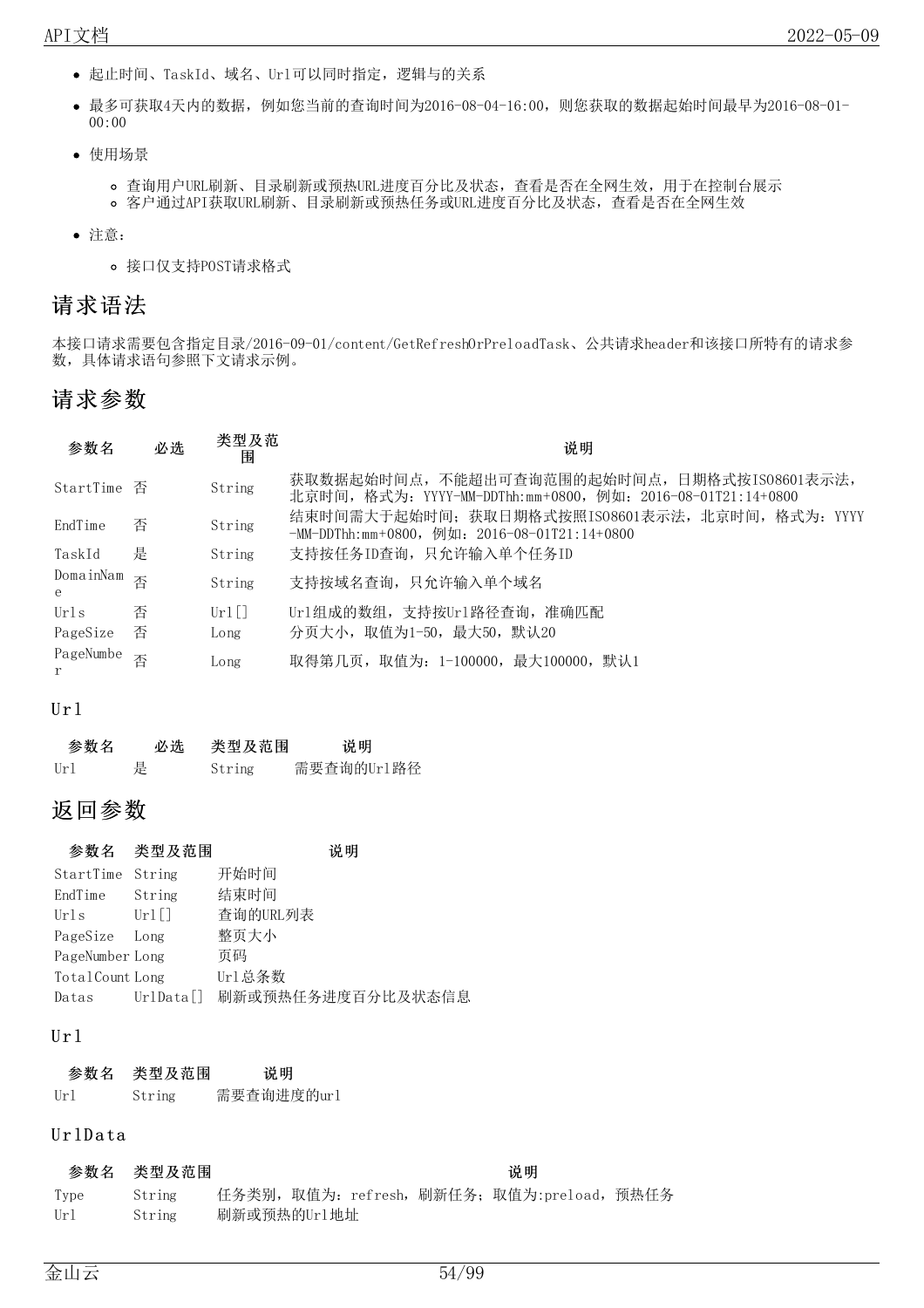Progress Double 刷新或预热任务进度百分比数值 Status String 刷新或预热状态信息,取值分别是success(成功)、progressing(进行中)、failed(刷新失败) TaskId String 任务ID,按照任务ID查询刷新或预热任务进度百分比及状态信息 CreateTime String 任务创建时间

### 示例

#### 请求示例

POST方式

POST /2016-09-01/content/GetRefreshOrPreloadTask Host: cdn.api.ksyun.com X-Amz-Date: date Authorization:authorization string x-action: RefreshCaches x-version: 2016-09-01 Content-Type: application/json {

"TaskId": "8108f920-088d-468d-b093-dbbe94dc1c7c" }

#### 返回示例

```
{
    "StartTime": "2022-03-14T17:09+0800",
    "EndTime": "2022-03-15T17:09+0800",
    "PageSize": 20,
    "PageNumber": 1,
    "TotalCount": 2,
    "Datas": [
        {
             "Type": "preload",
             "SubType": "PRELOAD_FILE",
            "Ur1": "http://wcdn-20220304-1.ksc-test.com/abc.txt",
             "Progress": 100.0,
             "Status": "success",
             "TaskId": "8108f920-088d-468d-b093-dbbe94dc1c7c",
            "CreateTime": "2022-03-15T17:05+0800"
        },
        {
             "Type": "preload",
             "SubType": "PRELOAD_FILE",
             "Url": "http://wcdn-20220304-1.ksc-test.com/test",
             "Progress": 0.0,
             "Status": "failed",
             "TaskId": "8108f920-088d-468d-b093-dbbe94dc1c7c",
            "CreateTime": "2022-03-15T17:05+0800"
        }
    ]
}
```
### 错误码

为了帮您快速定位问题, WCDN将错误码集中归类, 请到【[使用须知](https://docs.ksyun.com/documents/41619#4)】查看详情。

# GetRefresh OrPreload Quota

### 描述

本接口用于获取刷新、预热URL及目录的最大限制数量,及当日剩余刷新、预热URL及目录的条数

- 说明:刷新预热类接口包含 RefreshCaches刷新接口和PreloadCaches 预热接口
- 注意:接口仅支持POST请求格式

### 请求语法

本接口请求需要包含指定目录/2016-09-01/content/GetRefreshOrPreloadQuota、公共请求header和该接口所特有的请求参 数,具体请求语句参照下文请求示例。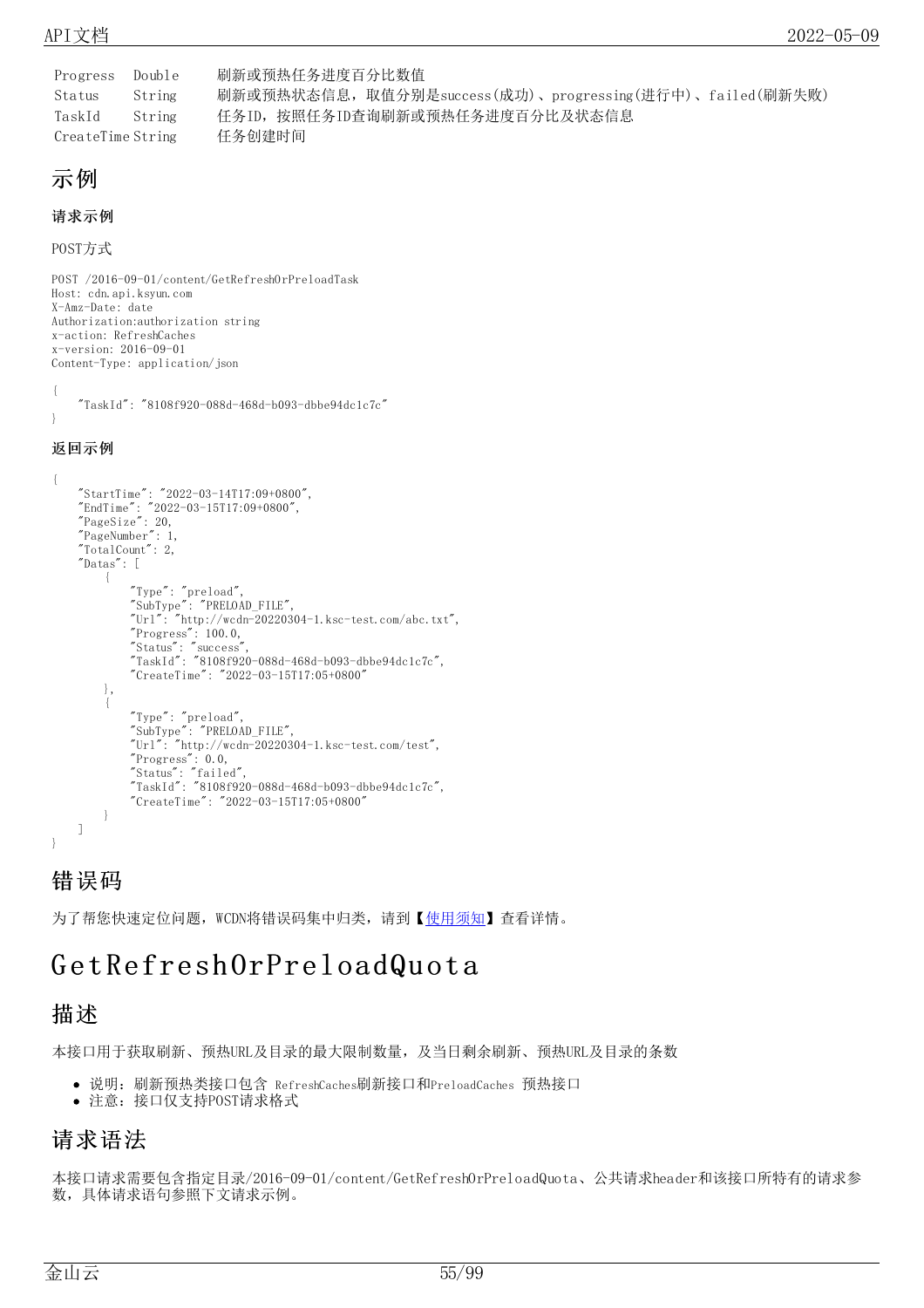## 返回参数

| 参数名                    | 类型及范围 | 说明                   |  |
|------------------------|-------|----------------------|--|
| RefreshUrlQuota        | Long  | 文件刷新Ur1上限条数, 配额为1000 |  |
| RefreshDirQuota        | Long  | 目录刷新Ur1上限条数, 配额为100  |  |
| PreloadUrlQuota Long   |       | 预热Ur1上限条数, 配额为500    |  |
| RefreshUrlSurplus Long |       | 当日剩余文件刷新 Url 条数      |  |
| RefreshDirSurplus Long |       | 当日剩余目录刷新 Url 条数      |  |
| PreloadUrlSurplusLong  |       | 当日剩余预热 Url 条数        |  |

### 示例

#### 请求示例

GET|POST 方式:

GET|POST /2016-09-01/content/GetRefreshOrPreloadQuota Host: cdn.api.ksyun.com X-Amz-Date: date Authorization:authorization string X-Action: GetRefreshOrPreloadQuota X-Version: 2016-09-01

#### 返回示例

```
{
    "RefreshUrlQuota": 555,
    "RefreshDirQuota": 100,
    "PreloadUrlQuota": 36,
    "RefreshUrlSurplus": 55,
    "RefreshDirSurplus": 55,
   "PreloadUrlSurplus": 55
}
```
### 错误码

为了帮您快速定位问题, WCDN将错误码集中归类, 请到【[使用须知](https://docs.ksyun.com/documents/41619#4)】查看详情。

# Set Domain Log Service

### 描述

本接口用于启用、停用某个加速域名的日志服务。

- 支持批量域名查询,多个域名ID用逗号(半角)分隔
- 日志服务支持按域名维度启用、停用

#### 注意:

● 域名对应账户如果由于欠费,或域名处于非法状态(审核中、审核失败、停用),则无法正常调用该接口启用加速域名 的日志服务。

### 请求语法

本接口请求需要包含指定目录/2016-09-01/log/SetDomainLogService、公共请求header和该接口所特有的请求参数,具体请 求语句参照下文请求示例。

### 请求参数

| 参数名          | 必选 | 类型及范<br>闱 | 说明                                                       |
|--------------|----|-----------|----------------------------------------------------------|
| ActionType 是 |    | String    | 操作类型, 取值为start: 启用; stop: 停用; modify-granularity: 更改日志粒度 |
| DomainIds 是  |    | String    | 需要启用或停用日志服务的域名ID, 支持批量域名开启或停用, 多个域名ID用逗号(半<br>角)<br>分隔   |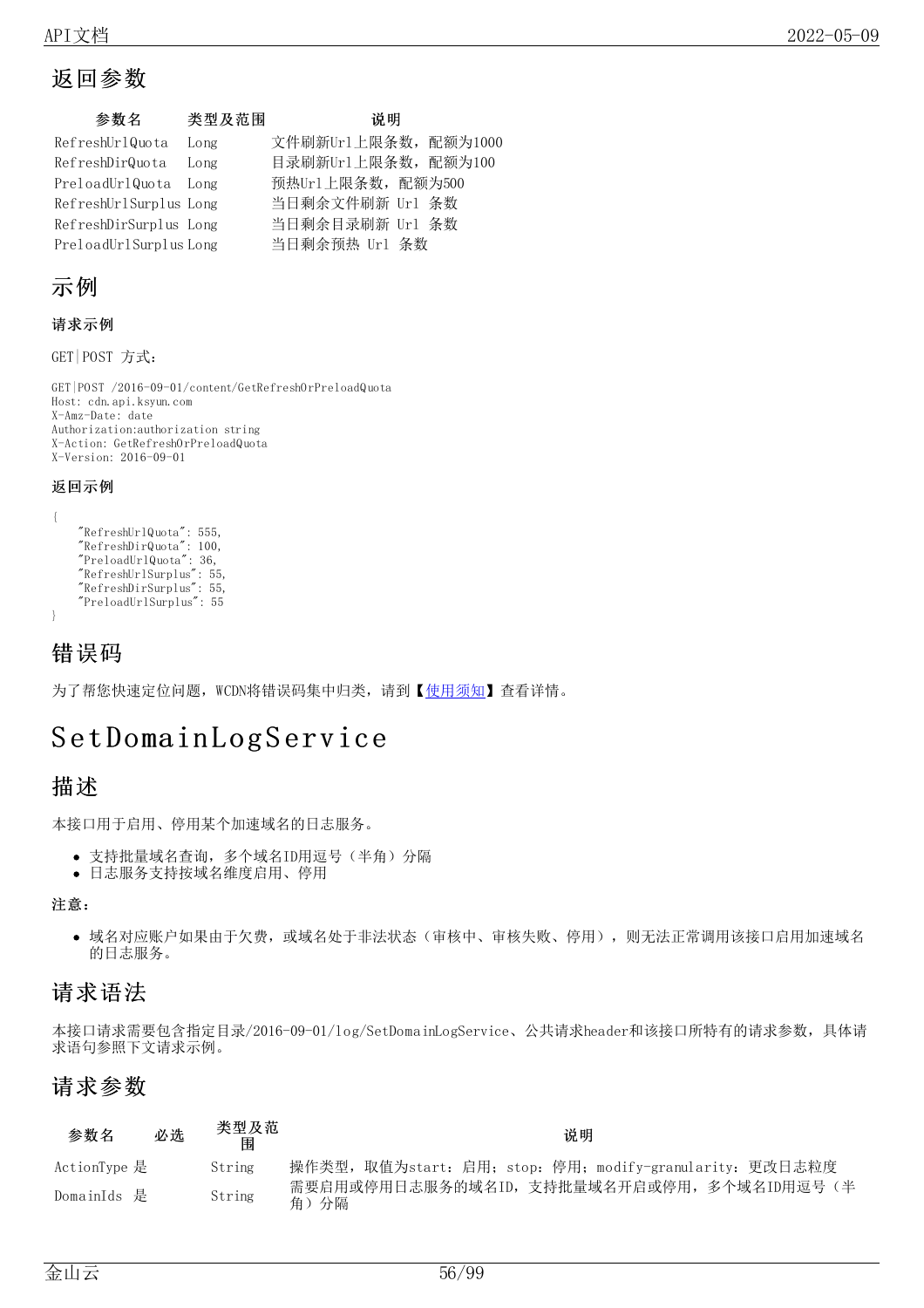Granularit y Long

日志存储粒度,取值为5:按5分钟粒度存储;60:按小时粒度存储;1440:按天粒度存储 ,默认按天粒度存储,此入参在ActionType为stop时为非必填,其余情况为必填

### 示例

### 请求示例

GET方式:

/2016-09-01/log/SetDomainLogService?ActionType=start&DomainIds=2D08M8V&Granularity=5 Host: cdn.api.ksyun.com X-Amz-Date: date Authorization:authorization string x-action: GetDomainLogService x-version: 2016-09-01 Granularity: 5

#### POST方式:

```
POST /2016-09-01/log/SetDomainLogService
Host: cdn.api.ksyun.com
X-Amz-Date: date
Authorization:authorization string
x-action: GetDomainLogService
x-version: 2016-09-01
Content-Type: application/json
```

```
{
    "DomainIds": "2D08M8V",
    "ActionType":"start",
    "Granularitye":"5"
}
```
#### 返回示例

说明:本接口调用成功只会返回200的状态码,无返回值,若调用失败,则会返回错误码。

### 错误码

为了帮您快速定位问题, WCDN将错误码集中归类, 请到【[使用须知](https://docs.ksyun.com/documents/41619#4)】查看详情。

# GetDomainLogServiceStatus

### 描述

本接口用于获取域名日志服务状态。

支持批量域名查询,多个域名ID用逗号(半角)分隔

### 请求语法

本接口请求需要包含指定目录/2016-09-01/log/GetDomainLogServiceStatus、公共请求header和该接口所特有的请求参数, 具体请求语句参照下文请求示例。

### 请求参数

| 参数名         | 必选 | 类型及范围  | 说明 |                                        |
|-------------|----|--------|----|----------------------------------------|
| DomainIds 是 |    | String |    | 需要查询日志服务的域名ID,支持批量域名查询,多个域名ID用逗号(半角)分隔 |

### 返回参数

|     | 参数名 类型及范围 | 说明      |
|-----|-----------|---------|
| D . | n. 17     | はんロナ心ナム |

Datas Data[] 域名日志状态信息

#### **Data**

参数名 类型及范围 说明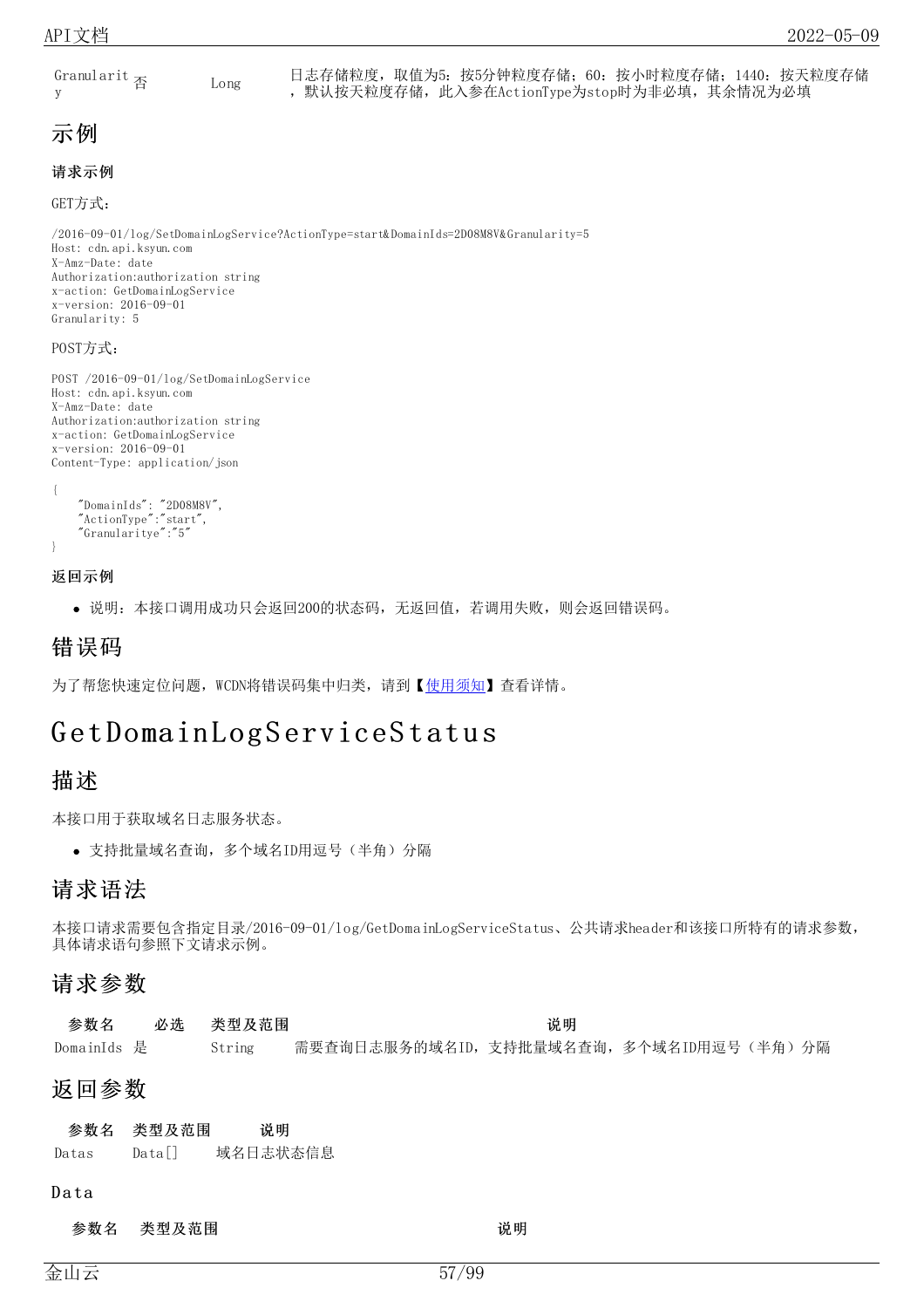| DomainId         | String | 域名ID                                              |
|------------------|--------|---------------------------------------------------|
| Status           | String | 域名的日志服务状态,取值为start: 启用; stop: 停用                  |
| Granularity Long |        | 日志存储粒度, 取值为5: 按5分钟粒度存储, 60: 按小时粒度存储; 1440: 按天粒度存储 |

示例

#### 请求示例

GET方式:

/2016-09-01/log/GetDomainLogServiceStatus?DomainIds=2D09QNJ,2D09VP6,2D09QVE,2D09X6F 1.1 Host: cdn.api.ksyun.com X-Amz-Date: date Authorization:authorization string x-action: GetDomainLogServiceStatus x-version: 2016-09-01

#### POST方式:

```
POST /2016-09-01/log/GetDomainLogServiceStatus 1.1
Host: cdn.api.ksyun.com
X-Amz-Date: date
Authorization:authorization string
x-action: GetDomainLogServiceStatus
x-version: 2016-09-01
Content-Type: application/json
```
{ "DomainIds": "2D09QNJ,2D09VP6,2D09QVE,2D09X6F" }

### 返回示例

```
{
    "Datas": [
         {
             "DomainId": "2D09QNJ",
             "Status": "start",
             "Granularity": 1440
        },
         {
             "DomainId": "2D09VP6",
             "Status": "start",
             "Granularity": 1440
        },
         {
             "DomainId": "2D09QVE",
             "Status": "start",
             "Granularity": 1440
        },
         {
             "DomainId": "2D09X6F",
             "Status": "start",
             "Granularity": 1440
        }
    ]
}
```
### 错误码

为了帮您快速定位问题, WCDN将错误码集中归类, 请到【[使用须知](https://docs.ksyun.com/documents/41619#4)】查看详情。

# GetDomainLogs

### 描述

获取指定域名的原始访问日志的下载地址。

- 注意:
	- 当查询开始时间和查询结束时间均不指定时,默认查询时间为当天;
	- 默认只支持33天内的日志下载。

### 请求语法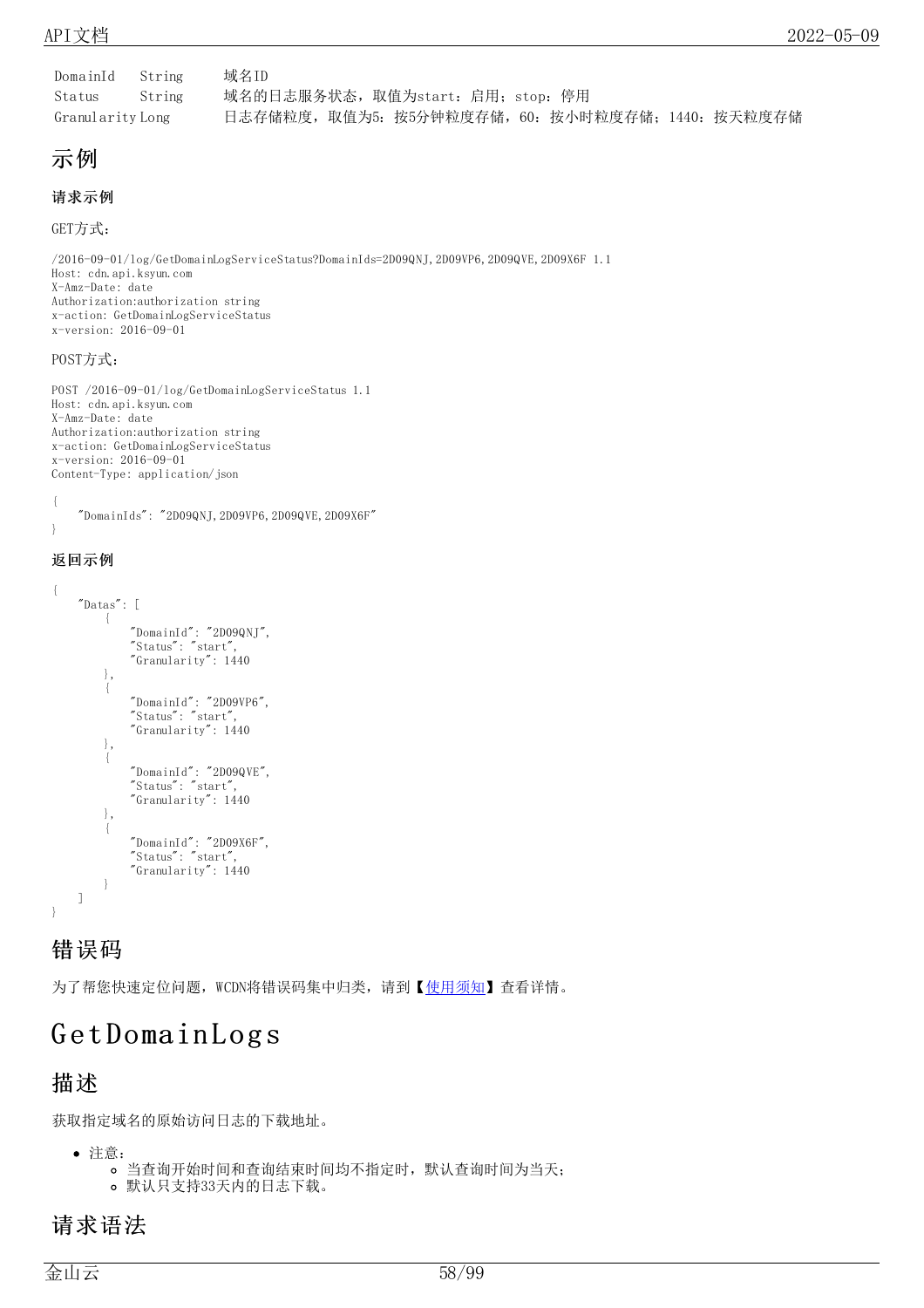本接口请求需要包含指定目录/2016-09-01/log/GetDomainLogs、公共请求header和该接口所特有的请求参数,具体请求语句 参照下文请求示例。

### 请求参数

| 参数名                    | 必选 | 类型及范<br>围 | 说明                                                                              |
|------------------------|----|-----------|---------------------------------------------------------------------------------|
| DomainId               | 是  | String    | 域名ID,只支持单个域名输入                                                                  |
| StartTime 否            |    | String    | 查询开始时间,格式yyyy-MM-dd,开始时间和结束时间均不指定时,默认是当天                                        |
| EndTime                | 否  | String    | 查询结束时间, 格式yyyy-MM-dd, 开始时间和结束时间均不指定时, 默认是当天, 若已<br>指定开始时间StartTime,则EndTime为必填项 |
| PageSize               | 否  | Long      | 分页大小, 取值为1-500, 最大500, 默认50                                                     |
| PageNumbe <sub>否</sub> |    | Long      | 取得第几页, 取值为: 1-10000, 最大10000, 默认1                                               |

### 返回参数

| 参数名             | 类型及范围                             | 说明    |
|-----------------|-----------------------------------|-------|
| DomainId String |                                   | 域名ID  |
| PageSize Long   |                                   | 整页大小  |
| PageNumber Long |                                   | 页码    |
| TotalCount Long |                                   | 日志总条数 |
|                 | DomainLogs DomainLogData[] 日志信息数据 |       |

### DomainLogData

|                  | 参数名 类型及范围 | 说明             |
|------------------|-----------|----------------|
| StartTime String |           | 日志开始时间         |
| EndTime          | String    | 日志结束时间         |
| LogName          | String    | 日志名称           |
| LogUr1           | String    | 日志下载地址, 33天后过期 |
| LogSize          | String    | 日志大小, 单位Byte   |

### 示例

#### 请求示例

```
GET方式:
```

```
GET /2016-09-01/log/GetDomainLogs?PageNumber=1
&PageSize=2
&StartTime=2017-01-03&EndTime=2017-01-03&DomainId=2D09X6F 1.1
Host: cdn.api.ksyun.com
X-Amz-Date: date
Authorization:authorization string
x-action: GetDomainLogs
x-version: 2016-09-01
```
#### POST方式:

```
POST /2016-09-01/log/GetDomainLogs 1.1
Host: cdn.api.ksyun.com
X-Amz-Date: date
Authorization:authorization string
x-action: GetDomainLogs
x-version: 2016-09-01
Content-Type: application/json
```

```
{
    "StartTime": "2017-01-03",
    "EndTime": "2017-01-03",
    "PageNumber": 1,
    "PageSize": 2,
    "DomainId": "2D09X6F"
}
```
### 返回示例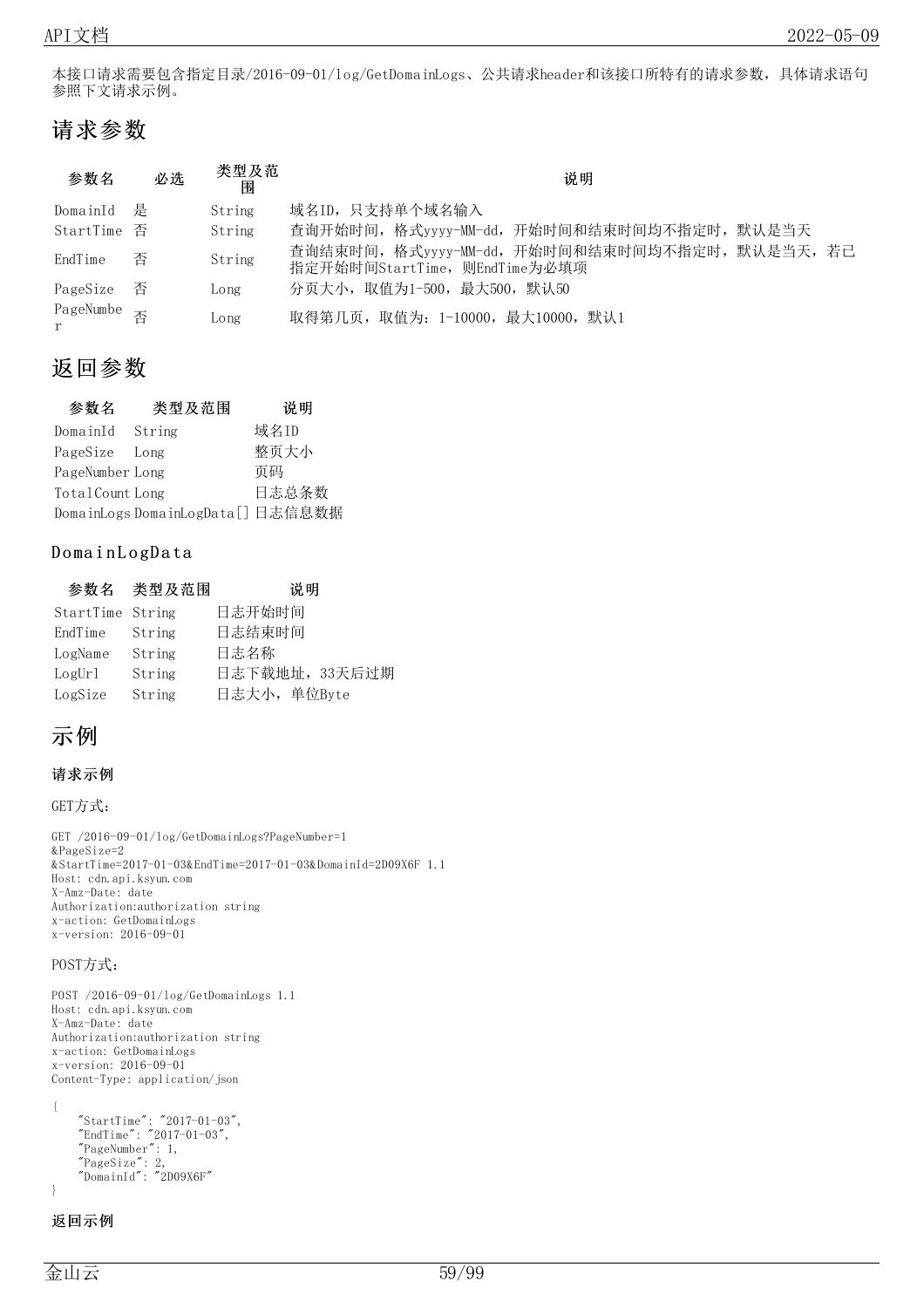```
{
    "DomainId": "2D09X6F",
    "PageSize": 2,
    "PageNumber": 1,
    "TotalCount": 0,
    "DomainLogs": [
        {
            "StartTime": "2017-01-03",
            "EndTime": "2017-01-03",
            "LogName": "2017-01-03.gz",
            "LogUrl": "http://kss.ksyun.com/bucket/test.com/2017-02-17-18-00.log.gz?AccessKeyId=XXXXX&Expires=1487331449&Signatur
e=XXXXXX&response-content-disposition=attachment",
            "LogSize": "5242880"
        }
   ]
}
```
### 错误码

为了帮您快速定位问题, WCDN将错误码集中归类, 请到【[使用须知](https://docs.ksyun.com/documents/41619#4)】查看详情。

# Get Certificates

### 描述

本接口用于获取用户的证书列表信息。

### 请求语法

本接口请求需要包含指定目录/2016-09-01/cert/GetCertificates、公共请求header和该接口所特有的请求参数,具体请求语 句参照下文请求示例。

### 请求参数

| 参数名       | 必选 类型及范围 |                     | 说明 |                            |
|-----------|----------|---------------------|----|----------------------------|
|           | Long     |                     |    | 分页大小,默认20,最大100,取值1~100间整数 |
| PageNum 否 | Long     | 取第几页,默认为1,取值1~10000 |    |                            |

### 返回参数

| 参数名        | 类型                              | 说明   |
|------------|---------------------------------|------|
|            | Certificates Certificate[] 证书列表 |      |
| PageNum    | Long                            | 页码   |
| PageSize   | Long                            | 单页大小 |
| TotalCount | Long                            | 总条数  |

### Certifica te

| 参数名                       | 类型及范围  | 说明                        |
|---------------------------|--------|---------------------------|
| CertificateName           | String | 证书名称                      |
| CertificateId             | String | 证书唯一性ID                   |
| Enable                    | String | 证书状态, 启用: on, 未启用:off     |
| IssueDomain               | String | CA颁发时证书绑定的域名              |
| IssueTime                 | String | 证书颁发时间                    |
| ExpirationTime            | String | 证书过期时间                    |
| CertificateContent String |        | 证书内容,PEM格式                |
| CertificateType           | String | 证书类型, 分别是EV\DV\OV         |
| ConfigDomainNames String  |        | 证书已绑定域名, 域名之间用半角英文逗号","相隔 |

示例

请求示例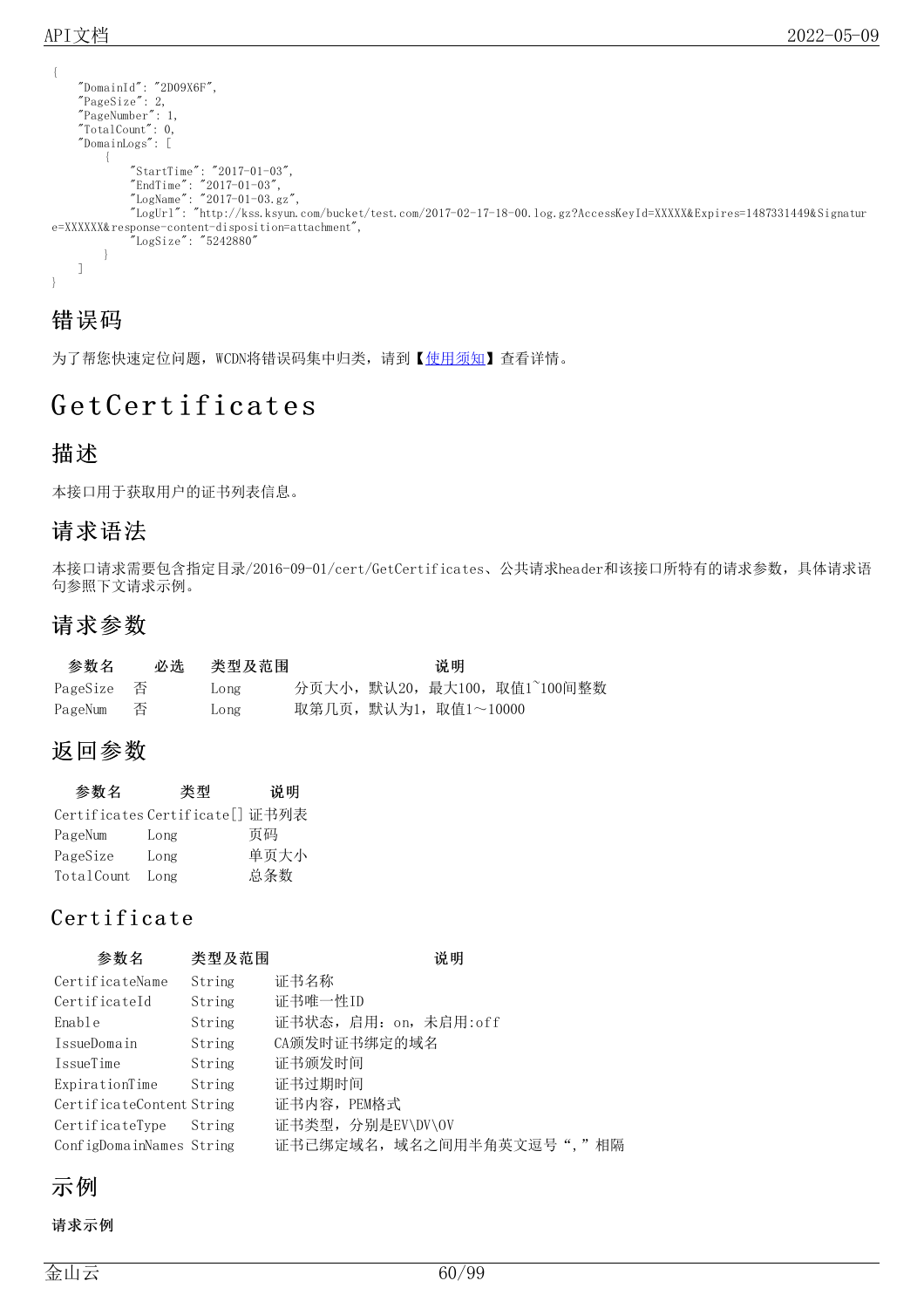#### POST方式:

```
POST /2016-09-01/cert/GetCertificates 1.1
Host: cdn.api.ksyun.com
X-Amz-Date: date
Authorization:authorization string
x-action: GetCertificates
x-version: 2016-09-01
Content-Type: application/json
```
{ "PageSize": 2, "PageNum": 1 }

### 返回示例:

{

"Certificates": [ { "CertificateName": "test", "CertificateId": "969", "Enable": "on", "IssueDomain": "www.huanfou.net.cn", "IssueTime": "1533547545", "ExpirationTime": "1536139545",

"CertificateContent": "-----BEGIN CERTIFICATE-----\nMIID8zCCAtugAwIBAgIJAIziJNVI9HdSMA0GCSqGSIb3DQEBBQUAMIGPMQswCQ YD\nVQQGEwJISDEQMA4GA1UECAwHYmVpamluZzEQMA4GA1UEBwwHYmVpamluZzENMAsG\nA1UECgwEaHV5YTENMAsGA1UECwwEaHV5YTEbMBkGA1UEAwwSd3d3Lmh1 YW5mb3Uu\nbmV0LmNuMSEwHwYJKoZIhvcNAQkBFhJ3d3cuaHVhbmZvdS5uZXQuY24wHhcNMTgw\nODA2MDkyNTQ1WhcNMTgwOTA1MDkyNTQ1WjCBjzELMAkGA1UEBhM CSEgxEDAOBgNV\nBAgMB2JlaWppbmcxEDAOBgNVBAcMB2JlaWppbmcxDTALBgNVBAoMBGh1eWExDTAL\nBgNVBAsMBGh1eWExGzAZBgNVBAMMEnd3dy5odWFuZm91L m5ldC5jbjEhMB8GCSqG\nSIb3DQEJARYSd3d3Lmh1YW5mb3UubmV0LmNuMIIBIjANBgkqhkiG9w0BAQEFAAOC\nAQ8AMIIBCgKCAQEA2bH1j/bjoh0B7CUn3ovUG6q5 cLh6fyowJPWzGDDVEkbA17H2\nzYKParXOYgJFVAQ4W/OAxoFLNE2glba5eObDaGHLiu6syEEYLE4v8zczL9TIMqVs\nuqzGL61Y2zKS3JBviPy7atFy3w/QXcH48YF DAwkCKDE3ehW4SruFEimQfOrMS/WZ\ndYeWr3Iuv+a5c7Emo7t5AoY+yAp6D1AG6XyWuwtMi9rfdJ6j461FM4XCYk9Gi1AQ\nvyvPnXd0rfrlNEbQV8ucNftn8RT4z1 i1yFJ+3FAZl+TZ1V2cn6JG+LeQMqgLvp47\nTSXzqhYyshQeBY12Y6m9jXdqC+VUDZ9Olp+92wIDAQABo1AwTjAdBgNVHQ4EFgQU\nghJiOk6aMGYw7WSsEDNwWEav OTIwHwYDVR0jBBgwFoAUghJiOk6aMGYw7WSsEDNw\nWEavOTIwDAYDVR0TBAUwAwEB/zANBgkqhkiG9w0BAQUFAAOCAQEAwz3Tx5Xv3yzJ\nLGlQtuBESGKsRXd20H x8YZ2JVQs1g82L9CKfI84mFJ+QiqCEmIdY/ERB7zt6vqbD\nGfBoIX6Z+9hxiZZwIm5ziLLbYAcX/lg1bqNb8mdP29LEhYn3A6TmLR3XJAF7EXwB\ntNN3VPry1sIwJ APLQ3BvQcXk+3InF3+lgrUX+1/wNNEl2xiKxbpEt/OTAzh3jkYK\npE0CCnmfGoIVCwGJLUqr8uSf8fJud1nQh63P52hOKzWiiaADku7og2wLAT7d2QoC\nLb0yAr3X 0MP+TiCCg8ZLMGe7p7tJjTX6Hmc+ayJgNuq9cOWozSvaIH60C7N0iAJk\nS2J45go9Rg==\n-----END CERTIFICATE-----",

"CertificateType": "DV",

"ConfigDomainNames": "www.huanfou.net.cn"

}, {

"CertificateName": "cert1128FanDomain",

"CertificateId": "1636",

"Enable": "on",

"IssueDomain": "vbutest.huanfou.net.cn,\*.huanfou.net.cn",

"IssueTime": "1498176000",

"ExpirationTime": "1529798399",

"CertificateContent": "-----BEGIN CERTIFICATE-----\nMIIFdjCCBF6gAwIBAgIQVE9s/oT4krLguy6Uf0NmhTANBgkqhkiG9w0BAQsFADB C\nMQswCQYDVQQGEwJVUzEWMBQGA1UEChMNR2VvVHJ1c3QgSW5jLjEbMBkGA1UEAxMS\nUmFwaWRTU0wgU0hBMjU2IENBMB4XDTE3MDYyMzAwMDAwMFoXDTE4MDYyM zIzNTk1\nOVowGzEZMBcGA1UEAwwQKi5odWFuZm91Lm5ldC5jbjCCASIwDQYJKoZIhvcNAQEB\nBQADggEPADCCAQoCggEBAKRELpGWvYKCz/K5xyfXxsF+iDf2KK4 FPkkpvcWwuCj4\nKRQ/aAjS0+Yt9o+1MjFwFB5bKMLg8qSQtN1/sKVTViH15TPVhjhC2JD0WfhVwLeu\nA2r3yFlBQ7N3a+v7v15rf9eoa4TCLOLw3N1BUDbdeuMjGp3 dY6b8VAtDF8idy5sF\nx/omwQTNCAMBUETAGGM7K4YdD2v5RrhrLqYTuFxJb5/H418XJWsu6adnvq+t7fsh\nmlAYaEZMEiCJrG3PVrSen8cj9RQ+GuGKw3ANRrmViy4 7B3gih+eHuKPGF12mdEid\ndJRZ1X1WYlKzcI/O0MLY6N7vH55olhyQNWO9DCfqS7UCAwEAAaOCAo0wggKJMCsG\nA1UdEQQkMCKCECouaHVhbmZvdS5uZXQuY26CD mh1YW5mb3UubmV0LmNuMAkGA1Ud\nEwQCMAAwKwYDVR0fBCQwIjAgoB6gHIYaaHR0cDovL2dwLnN5bWNiLmNvbS9ncC5j\ncmwwbwYDVR0gBGgwZjBkBgZngQwBAgEw WjAqBggrBgEFBQcCARYeaHR0cHM6Ly93\nd3cucmFwaWRzc2wuY29tL2xlZ2FsMCwGCCsGAQUFBwICMCAMHmh0dHBz0i8vd3d3\nLnJhcGlkc3NsLmNvbS9sZWdhbDA fBgNVHSMEGDAWgBSXwidQnsLJ7AyIMsh8reKm\nAU/abzAOBgNVHQ8BAf8EBAMCBaAwHQYDVR0lBBYwFAYIKwYBBQUHAwEGCCsGAQUF\nBwMCMFcGCCsGAQUFBwEBB EswSTAfBggrBgEFBQcwAYYTaHR0cDovL2dwLnN5bWNk\nLmNvbTAmBggrBgEFBQcwAoYaaHR0cDovL2dwLnN5bWNiLmNvbS9ncC5jcnQwggEG\nBgorBgEEAdZ5AgQC BIH3BIH0APIAdwDd6x0reg1PpiCLga2BaHB+Lo6dAdVciI09\nEcTNtuy+zAAAAVzUFN3NAAAEAwBIMEYCIQD1Xs1682zaaP7cT86y8iAIpN4QLkCO\nvgOYUrDC6v 7VFwIhALRF3nnzY8d11x7cxfKhghnOMevQWNL7KG/7PLD/bHEoAHcA\npLkJkLQYWBSHuxOizGdwCjw1mAT5G9+443fNDsgN3BAAAAFc1BTd6wAABAMASDBG\nAiEA2G MIrPb3SPE3Va9rG0e9IankDMKmZLKbbFYuaYUHcoECIQCt9tWBSpZGs7PH\nAHjN0tCCqxFrQgZSXECylvPxPKYHPDANBgkqhkiG9w0BAQsFAAOCAQEALiIZQWu/\nU 3MtoXoOUXAs7GjB+FT6FvZl8g+2ZIXpHI6+ybQnCb6y6LnB3+35jipwkoJEO0V/\nbTEjWXD/+0FXJ6eB4cys1qtMQOv/G0NKbmcBx7s/m1I/tEa2Vwtxz3VRNgD00H kc\njMyZ1YgwleIZXnme6mf1VO9AA3q2ntR2b4VhM97XKcv5H+KxWANT/QJJs2HB9Yfi\n2bImszEEZPrBMfF52ZrlprntcPGUPeN5kn+vJGZKWwo25yEKOxme47o7r xtSOyq8\nPLDrIS24rDYiXQVViiksM9ddjnvLXsASkMam2auyg/UBnvteyCz+c8E9feg3fxIl\n01gXmKz5+ORgDQ==\n-----END CERTIFICATE-----\n-----BE GIN CERTIFICATE-----\nMIIETTCCAzWgAwIBAgIDAjpxMA0GCSqGSIb3DQEBCwUAMEIxCzAJBgNVBAYTAlVTMRYwFAYDVQQK\nEw1HZW9UcnVzdCBJbmMuMRswGQ YDVQQDExJHZW9UcnVzdCBHbG9iYWwgQ0EwHhcNMTMxMjExMjM0\nNTUxWhcNMjIwNTIwMjM0NTUxWjBCMQswCQYDVQQGEwJVUzEWMBQGA1UEChMNR2VvVHJ1c3QgSW 5j\nLjEbMBkGA1UEAxMSUmFwaWRTU0wgU0hBMjU2IENBMIIBIjANBgkqhkiG9w0BAQEFAAOCAQ8AMIIB\nCgKCAQEAu1jBEgEul9h9GKrIwuWF4hdsYC7JjTEFORoGm FbdVNcRjFlbPbFUrkshhTIWX1SG5tmx\n2GCJa1i+ctqgAEJ2sSdZTM3jutRc2aZ/uyt11UZEvexAXFm33Vmf8Wr3BvzWLxmKlRK6msrVMNI4\n/Bk7WxU7NtBDTdFlo dSLwWBBs9ZwF8w5wJwMoD23ESJOztmpetIqYpygC04q18NhWoXdXBC5VD0t\nA/hJ8LySt7ecMcfpuKqCCwW5Mc0IW7siC/acjopVHHZDdvDibvDfqCl158ikh4tq8bs IyTYYZe5Q\nQ7hdctUoOeFTPiUs2itP3YqeUFDgb5rE1RkmiQF1cwmbOwIDAQABo4IBSjCCAUYwHwYDVR0jBBgw\nFoAUwHqYaI2J+6sFZAwRfap9ZbjKzE4wHQYDV R0OBBYEFJfCJ1CewsnsDIgvyHyt4qYBT9pvMBIG\nA1UdEwEB/wQIMAYBAf8CAQAwDgYDVR0PAQH/BAQDAgEGMDYGA1UdHwQvMC0wK6ApoCeGJWh0dHA6\nLy9nMS5 zeW1jYi5jb20vY3Jscy9ndGdsb2JhbC5jcmwwLwYIKwYBBQUHAQEEIzAhMB8GCCsGAQUF\nBzABhhNodHRwOi8vZzIuc3ltY2IuY29tMEwGA1UdIARFMEMwQQYKYIZI AYb4RQEHNjAzMDEGCCsG\nAQUFBwIBFiVodHRwOi8vd3d3Lmdlb3RydXN0LmNvbS9yZXNvdXJjZXMvY3BzMCkGA1UdEQQiMCCk\nHjAcMRowGAYDVQQDExFTeW1hbn RlY1BLSS0xLTU2OTANBgkqhkiG9w0BAQsFAAOCAQEANevhiyBW\nlLp6vXmp9uP+bji0MsGj21hWID59xzqxZ2nVeRQb9vrsYPJ5zQoMYIp0TKOTKqDwUX/N6fmS/Z ar\nRfViPT9gRlATPSATGC6URq7VIf5Dockj/lPEvxrYrDrK3maXI67T30pNcx9vMaJRBBZqAOv5jUOB\n8FChH6bKOvMoPF9RrNcKRXdLDlJiG9g4UaCSLT+Qbsh+ QJ8gRhVd4FB84XavXu0R0y8TubglpK9Y\nCa81tGJUheNI3rzSkHp6pIQNo0LyUcDUrVNlXWz4Px8G8k/Ll6BKWcZ40egDuYVtLLrhX7atKz4l\necWLVtXjCYDqwSfC 2Q7sRwrp0Mr82A==\n-----END CERTIFICATE-----

"CertificateType": "DV",

"ConfigDomainNames": "vbutest.huanfou.net.cn,\*.huanfou.net.cn"

} ],

TotalCount": 14.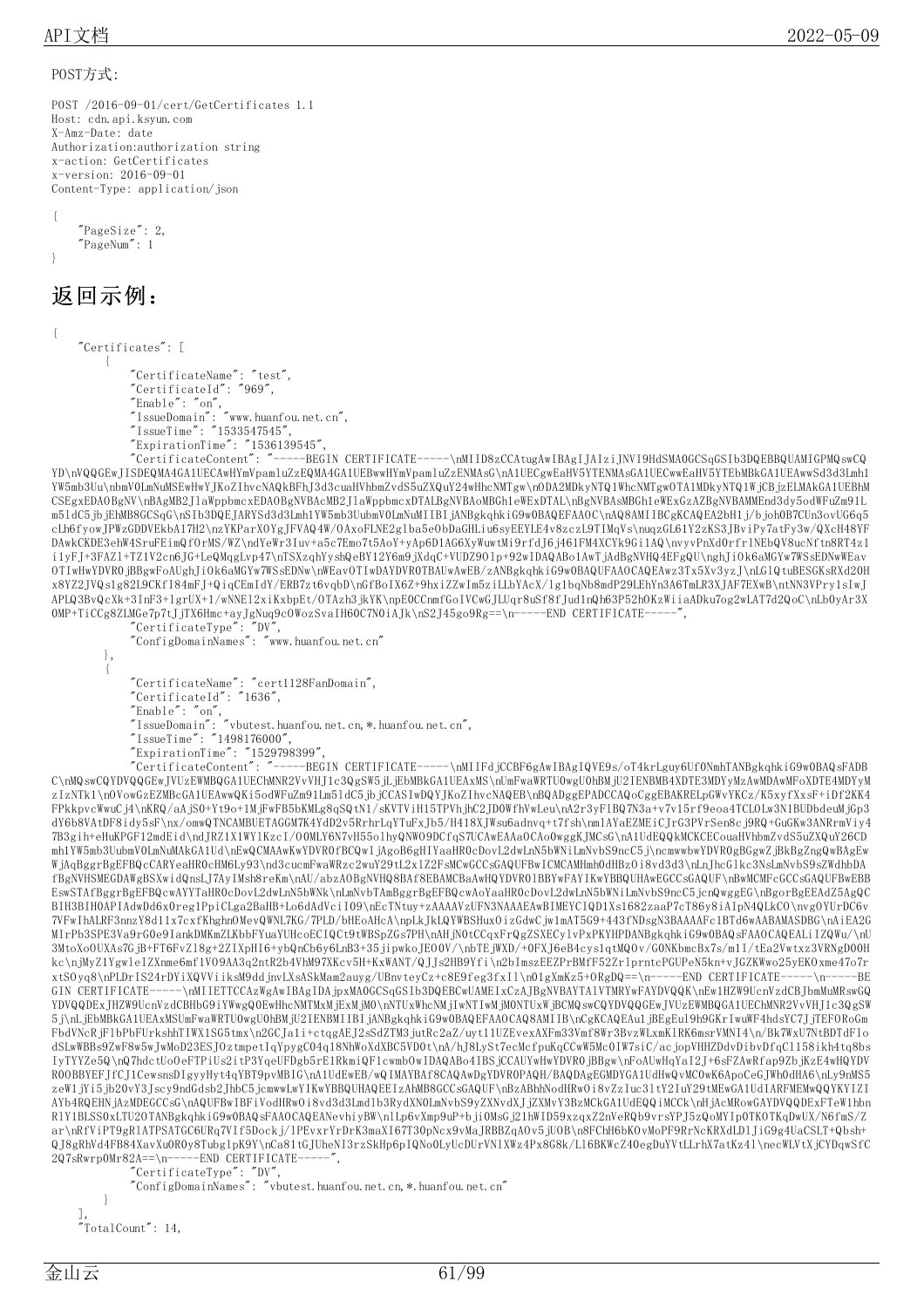}

```
"PageSize": 2,
"PageNum": 1
```
### 错误码

为了帮您快速定位问题, WCDN将错误码集中归类, 请到【[使用须知](https://docs.ksyun.com/documents/41619#4)】查看详情。

# Set Cert ificate

### 描述

本接口用于更新证书,对应控制台的"编辑证书"功能,支持上传服务器证书和私钥。

### 请求语法

本接口请求需要包含指定目录 /2016-09-01/cert/SetCertificate、公共请求header和该接口所特有的请求参数,具体请求语 句参照下文请求示例。

### 请求参数

| 参数名                 | 必选 | 类型及范围  | 说明          |
|---------------------|----|--------|-------------|
| CertificateId       | 是  | string | 证书对应的唯一ID   |
| CertificateName     | 是  | String | 安全证书名称      |
| ServerCertificate 是 |    | String | 域名对应的安全证书内容 |
| PrivateKey          | 是  | String | 安全证书对应的私钥内容 |

### 返回参数

| 参数名                  | 类型及范围 | 说明        |
|----------------------|-------|-----------|
| CertificateId string |       | 证书对应的唯一ID |

### 示例

#### 请求示例

POST方式:

```
POST /2016-09-01/statistics/SetCertificates 1.1
Host: cdn.api.ksyun.com
X-Amz-Date: date
Authorization:authorization string
x-action: SetCertificates
x-version: 2016-09-01
Content-Type: application/json
```

```
{
    "CertificateId": 852,
    "CertificateName": "testone",
    "ServerCertificate": "====ServerCertificate====",
    "PrivateKey": "====PrivateKey===="
}
```
### 返回示例

```
{
    "CertificateId": "12766"
}
```
### 错误码

为了帮您快速定位问题, WCDN将错误码集中归类, 请到【[使用须知](https://docs.ksyun.com/documents/41619#4)】查看详情。

# RemoveCert ificat es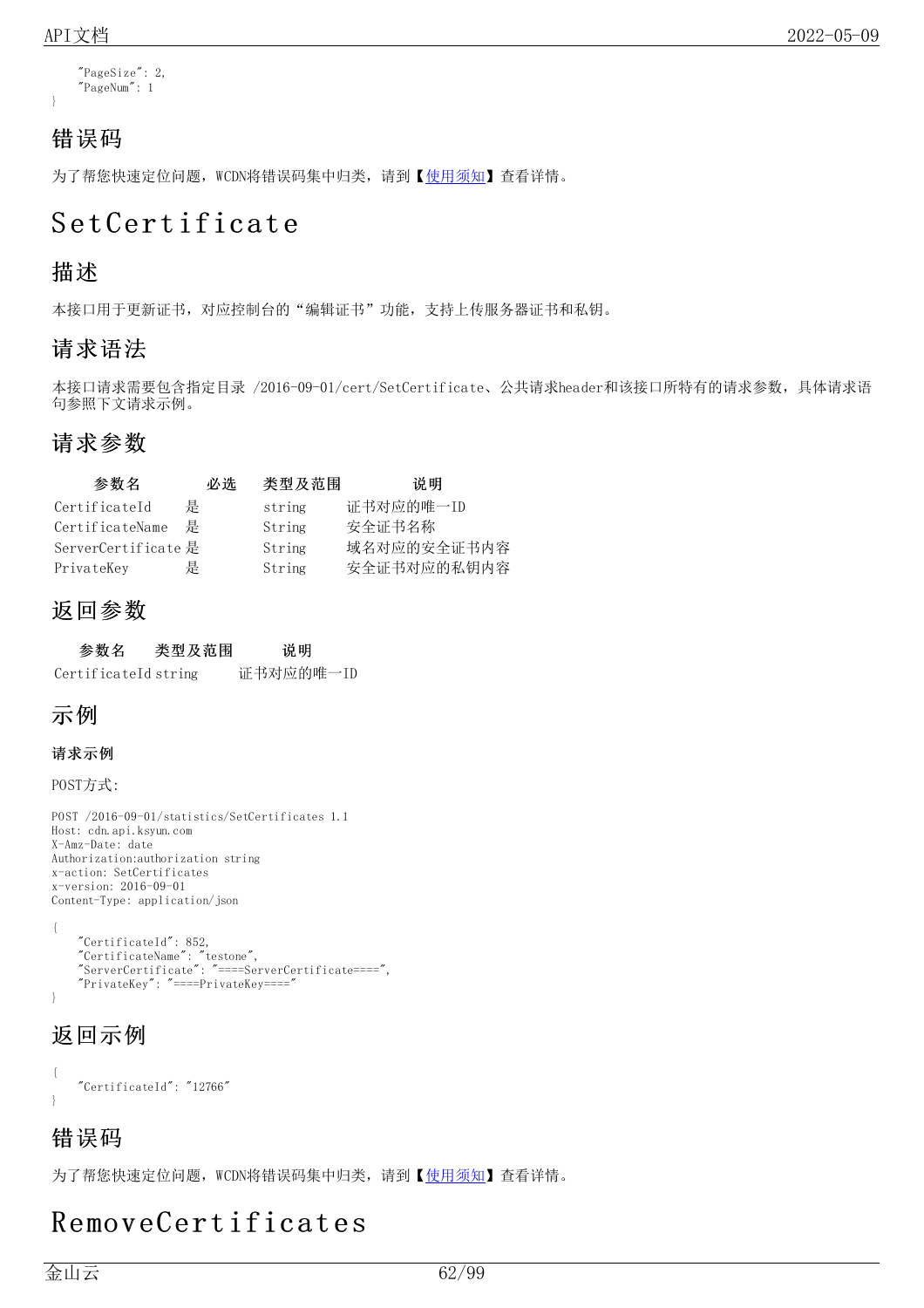### 描述

本接口用于删除一个或多个证书。

注意: 仅当证书状态为未启用状态时方可删除证书。

### 请求语法

本接口请求需要包含指定目录 /2016-09-01/cert/RemoveCertificates、公共请求header和该接口所特有的请求参数,具体 请求语句参照下文请求示例。

### 请求参数

| 参数名              | 必选 类型及范围 | 说明                           |  |
|------------------|----------|------------------------------|--|
| CertificateIds 是 | String   | 多个SSL安全证书ID, ID之间用英文半角", "相隔 |  |

### 示例

```
请求示例
```
POST方式:

```
POST /2016-09-01/cert/RemoveCertificates
Host: cdn.api.ksyun.com
X-Amz-Date: date
Authorization:authorization string
x-action: RemoveCertificates
x-version: 2016-09-01
Content-Type: application/json
```

```
{
    "CertificateIds":"6146"
}
```
#### 返回示例

说明:本接口调用成功只会返回200的状态码,无返回值,若调用失败,则会返回错误码。

### 错误码

为了帮您快速定位问题, WCDN将错误码集中归类, 请到【[使用须知](https://docs.ksyun.com/documents/41619#4)】查看详情。

# ConfigCertificate

### 描述

本接口用于为单个或多个加速域名配置服务证书。此接口支持形如:\*.a.com的泛域名证书配置服务。

### 请求语法

本接口请求需要包含指定目录/2016-09-01/cert/ConfigCertificate、公共请求header和该接口所特有的请求参数,具体请求 语句参照下文请求示例。

### 请求参数

| 参数名                                       | 必选 | 类型及范<br>闱 | 说明                                                                                                                                            |
|-------------------------------------------|----|-----------|-----------------------------------------------------------------------------------------------------------------------------------------------|
| Enable                                    | 是  | String    | 开启、关闭设置服务证书, 取值: on: 开启, off: 关闭, 默认为off。当选择开启时,<br>以下为必填; 当选择关闭时, 联动关闭 HTTP 2.0 和强制跳转                                                        |
| DomainIds 是                               |    | String    | 域名ID,支持按逗号分隔输入多条Id                                                                                                                            |
| Certificat $\mathop{\oplus}_\mathrm{eId}$ |    | String    | 金山云生成的安全证书唯一性ID; 若输入证书ID, 则CertificateName、ServerCertific<br>ate、PrivateKey可不填写; 若无证书ID, 则CertificateName、ServerCertificate、Pr<br>ivateKev为必填 |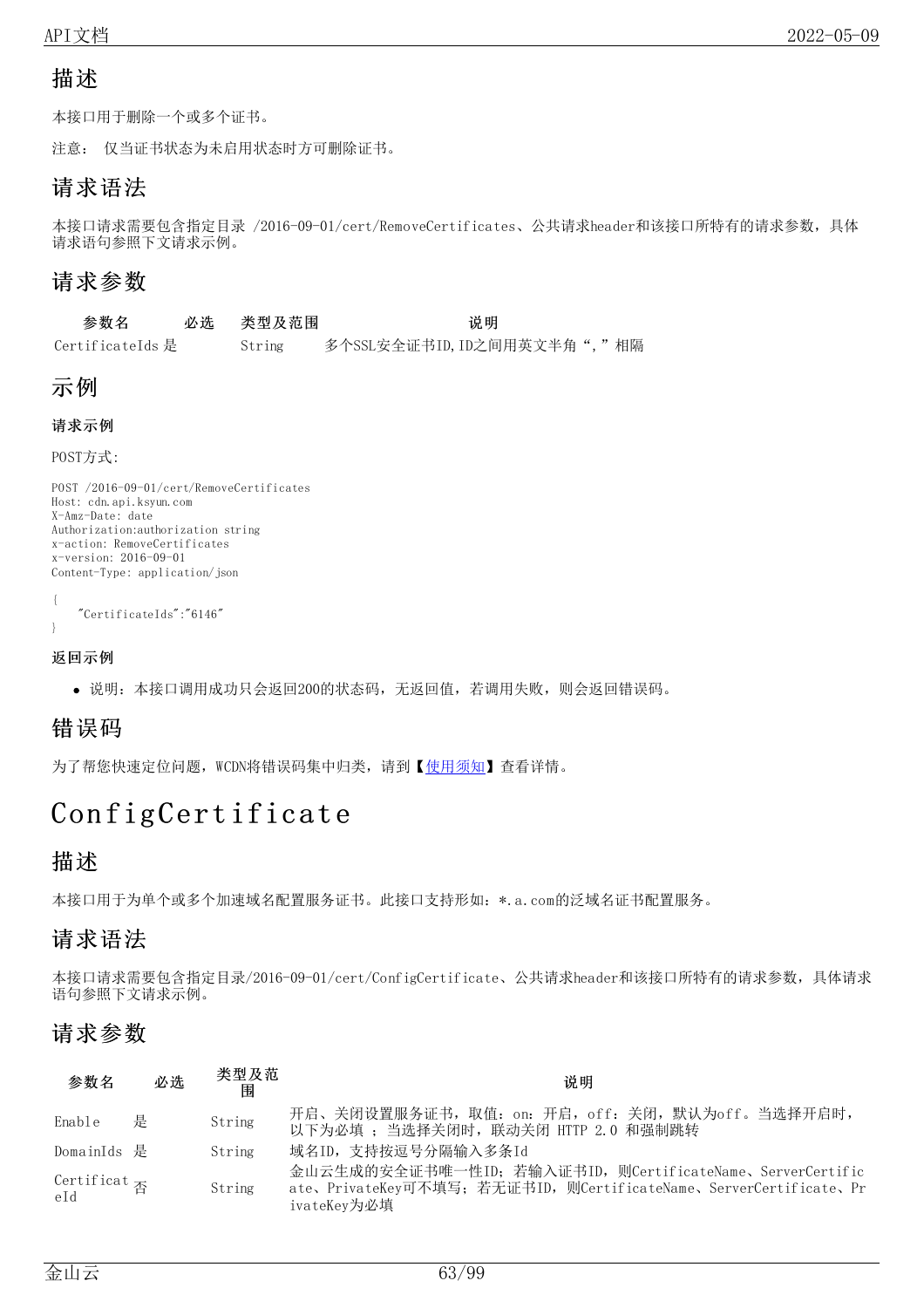| Certificat $\overline{\mathbb{B}}$<br>eName | String | 安全证书名称      |
|---------------------------------------------|--------|-------------|
| ServerCert $\overline{\mathbb{B}}$ if icate | String | 域名对应的安全证书内容 |
| PrivateKey 否                                | String | 安全证书对应的私钥内容 |

注: CertificateId有值时,忽略CertificateName、ServerCertificate和Privatekey的值。

### 错误码

| ErrorCode错误码                          | Message 错误信息                                                                                                                  | HTTP 状态 | 语义                        |
|---------------------------------------|-------------------------------------------------------------------------------------------------------------------------------|---------|---------------------------|
| Supported                             | InvalidEnable.ValueNot The specified value of parameter Enable is not supported.                                              | 400     | Enable的值不合<br>法           |
| ingParameter                          | ServerCertificate. Miss An input parameter ServerCertificate that is mandatory for<br>processing the request is not supplied. | 400     | ServerCertifica<br>te参数缺失 |
| meter                                 | PrivateKey.MissingPara An input parameter PrivateKey that is mandatory for process<br>ing the request is not supplied.        | 400     | PrivateKey参数<br>缺失        |
| InvalidServerCertifica<br>te          | The ServerCertificate you provided is malformed!                                                                              | 400     | 证书内容不合法                   |
| InvalidPrivateKey                     | The Private Key you provided is malformed!                                                                                    | 400     | 私钥内容不合法                   |
| Match                                 | ServerCertificate. Miss The Private Key does not math the specified ServerCertificat<br>e!                                    | 400     | 证书和私钥不匹<br>配              |
| InvalidServerCertifica<br>te. TooLong | The ServerCertificate you provided is over the max length!                                                                    | 400     | 证书私钥内容超<br>过长度限制(16K      |
| teName. TooLong                       | InvalidServerCertifica The ServerCertificate name you provided is over the max leng <sub>400</sub><br>th 128!                 |         | 证书名称不能超<br>过128个字符        |
|                                       | Certificate.Duplicated The Certificate name is duplicated.                                                                    | 400     | 证书名称重复                    |
| Certificate.CertNull                  | The Certificate is not null.                                                                                                  | 400     | 证书不能为空                    |
| Certificate. FormatErr<br>or          | The Certificate format is error.                                                                                              | 400     | 证书格式错误                    |
| Certificate. KeyNull                  | The private key is not null.                                                                                                  | 400     | 私钥不能为空                    |
| Key. Malformed                        | The private key format is error.                                                                                              | 400     | 私钥格式错误                    |
| ServerCertificateName.<br>NameNul 1   | The ServerCertificateName                                                                                                     | 400     | 证书名称不能为<br>空              |

### 示例

#### 请求示例

POST方式:

{

POST /2016-09-01/cert/ConfigCertificate Host: cdn.api.ksyun.com X-Amz-Date: date Authorization:authorization string x-action: ConfigCertificate x-version: 2016-09-01 Content-Type: application/json

{ "Enable":"on", "DomainIds":"2D08BS7", "CertificateName":"test",

"ServerCertificate":"-----BEGIN CERTIFICATE-----\nMIIC2jCCAcKgAwIBAgIUUF4UPAJvGsvsrSmS4gjXfoyKWY8wDQYJKoZIhvcNAQEL\nBQAwGD EWMBQGA1UEAwwNZHlsYW5mZW5nLmNvbTAeFw0yMDEwMjkxMTU0MTBaFw0z\nMTA4MDIwMDAwMDBaMCExHzAdBgNVBAMMFnl1a2kuMTAzMC5rc2MtdGVzdC5jb20w\ng gEiMA0GCSqGSIb3DQEBAQUAA4IBDwAwggEKAoIBAQDFBLkHpEGo5d8AdfMQzEls\nciXNv10gilLPFK+vDG/IItbdsttyA8J+s+HJtkZJatrzYFm2UPv/t6RB+gtCXi /c\nPOwRlb8H4J3t+a4ARJZZ2M8HxsRpwBllOvPrmwHMBnsq0iQVU7Mud2J1DSQJjDZt\nCrkpv0PtYg6tt704n/\nl7jc1Sac0RV8/n4Yia15cMlnxwIl1zTtIhL13c CXjWDAz1\n+lCL+puwhq6s42sLTF7g9wLFm9H9h7Wa+JLSKa63iPgW7ziDTudn1yX9fjyZScAi\nt+VzADo7FKGZl6WkfREKLYT9Dks1TLVEdF2sTxfvmq2h5H6A4Fgfp W8aCJ3/WfdF\nAgMBAAGjEzARMA8GA1UdEwEB/\nwQFMAMBAf8wDQYJKoZIhvcNAQELBQADggEBAKrn\nsqWg6N2KC3d6C2VE5/pJAwzQTmUla8Jq+aMwnTkS38y8P N5XGlnI4glYmY1UOimH\n0zc867Fl2KnuUxhTDykpmt5Dwa2OPtXS8hVP0PPb/sY1f4LsIh0tBfYsqs7YeMCr\nE01R7lX7kDO05k+FUZHWNcEKkjEIxS\n+8DL6s4Gw ezJUyB6HbH3TP7TPNE5+Ba0z0\nqHbs97MGHdOTfBG+Brcka3tiQeIJR+DTv4GLBuhJ1HK8LC3EJgFX1vv06G+yiH5z\ntLjQuOFaweaJrWo/yWpx+HPER06rCQsekx Z66bkCkIwgGXN9xSVk+5gkeP07Vu+u\nfE2Dkofso83e16Oeoi8=\n----END CERTIFICATE-

"PrivateKey":"-----BEGIN PRIVATE KEY-----\nMIIEvQIBADANBgkqhkiG9w0BAQEFAASCBKcwggSjAgEAAoIBAQDFBLkHpEGo5d8A\ndfMQzElsciXNv 10gilLPFK+vDG/IItbdsttyA8J+s+HJtkZJatrzYFm2UPv/t6RB\n+gtCXi/cPOwRlb8H4J3t+a4ARJZZ2M8HxsRpwBllOvPrmwHMBnsq0iQVU7Mud2J1\nDSQJjDZtC rkpv0PtYg6tt704n/l7jc1Sac0RV8/n4Yia15cMlnxwIl1zTtIhL13c\nCXjWDAz1+lCL+puwhq6s42sLTF7g9wLFm9H9h7Wa+JLSKa63iPgW7ziDTudn1yX9\nfjyZScA it+VzADo7FKGZl6WkfREKLYT9Dks1TLVEdF2sTxfvmq2h5H6A4FgfpW8a\nCJ3/WfdFAgMBAAECggEAeiqpiWGDDXYsx55b8GichtBpPKGS36CmJJ5RKhxuHA3u\nal 6D0LkgG2zzbx7FirTlu9BdEL465KA9DGQ+IxNAXjKwt17Bq+LOS0htauEc0e2s\nwsev91sU5D6gDdJ6VMcYDL9tfIQAMan5tVdGp1z4SrlBg++D8WjCbVnnzXr1OnTk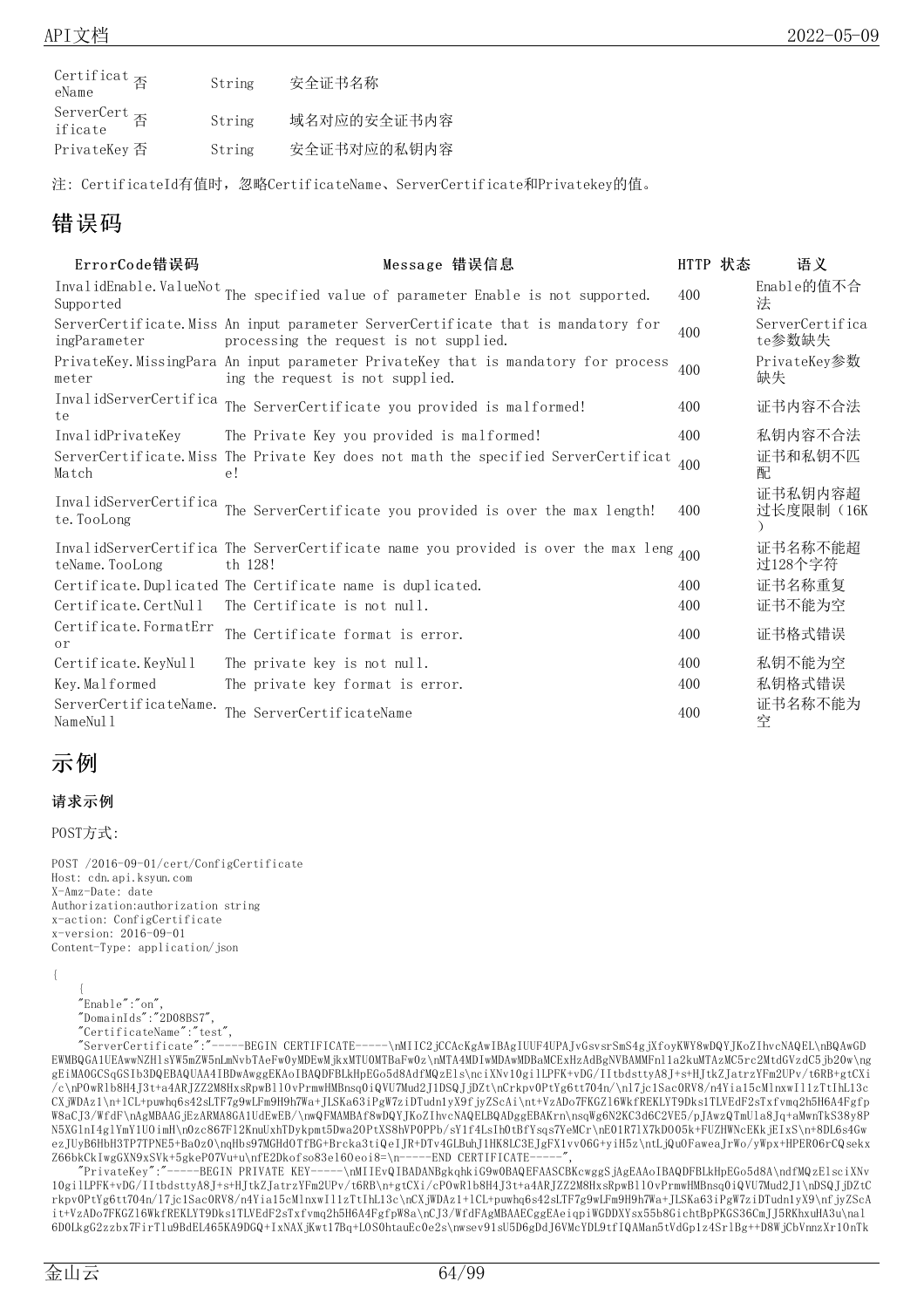\n9Xd3wv6v/zz5NOvSdfN2la3DfsCsuA1wgXqL5m1HO2345wToZJGjNCy676ysmIVl\nxVaokrwm0ZnFv1Oyo2/Xp4e4ZFILFCQpwFRHGhi8j4hvq8HCku0fv1Y8pAK kVaLT\nBz/UTqhixsMxL7SjmCWCI5/WIpfs9en86mnLeFrxwQKBgQD9Y0Uws/AtF7+5BkH9\nU3nfGSAfJnkBMlsYatZeCbQJuLguckcJjNkiS2B9mUWPvNtN1YjuHpSm hFUDdD32\nZAset9g65YdUyAjN3XtUVoL5ndrnvbUZ+kipHQqRo8pHYO2lbK+xTO0jERyUNASV\nljay7pP20o7TkfQKv6vdA0zNjQKBgQDHDK9hrPPOhQKtAmDqSGa 0ysd5WT6EfWyX\nFz+YIJyEDCb67HjZtIqjSYK7RgILhU9V+WG8SdxB6h9s45Mvzu8bjuT/h/fHzbv8\n9ItiOtcP1/+BPbG+PaYebpQvI7c1NG+7nk+vzUF89sRT/aC 6lhxqOFXfnptmwfxQ\nNF8pNy0WmQKBgQC61ylc2UH/riRkRZYBOz2BYaCK966AUGZVoeoCG3uTM480SHXT\nN/WgUR6MXqmpbKP1R8CZfRk1lByv2FYcSfbdJskd3 MQmov3C908KiGQ5tcmF2iAh\nUKmlcdGqRLFSYsm5kmQXA9dUZTjCm3zJ5KLe3AdlGCvTHCtshZsv9E/8vQKBgEfe\nlaiP2QwVTI0JUdLlx2e52+I9zevqmX3IYCb eh4TKGnz5Sv1YScKBdVmHApAEV0v0\nmkxw4r1N+oDHfsqBTiZGJvr4rgePijPgXD9gfWx0EgYpL3dALS3JwWlv3OOyBjHZ\nDG6ujtm/A85Lwm/8aVAU/TSbwQKOQj r3XfC0wmvpAoGANKx56eIwMJwh+dqpzW8+\nXgCFqO+FIzrwCHafqgAzEgTREzLXJ4rR2SC/bbYhtCb+4Xb4gzS8bQ/ca5kSotX/\n5vBYfTfjVG36VZFLuPA8K5zY qlSqqH96LpZJdI1ZgODK9u6bzovwvguXpzBD/Prm\nqQFaxxzO8P2F6DBSeNJxPT8=\n-----END PRIVATE KEY-}

#### 返回示例

}

```
{
    "CertificateId": "6145"
}
```
### 错误码

为了帮您快速定位问题, WCDN将错误码集中归类, 请到【[使用须知](https://docs.ksyun.com/documents/41619#4)】查看详情。

# Ip Ch eck

### 描述

用于检测指定的IP地址是否为金山云WCDN节点的IP地址。并返回节点IP的运营商和省份信息。

### 请求语法

本接口请求需要包含指定目录/2016-09-01/service/IpCheck、公共请求header和该接口所特有的请求参数,具体请求语句参 照下文请求示例。

### 请求参数

| 参数名 |   | 必选 类型及范围 | 说明            |
|-----|---|----------|---------------|
| Ip  | 是 | String   | 指定的IP,不支持批量IP |

### 返回参数

参数名 类型及范围 说明 CdnIp String 是否为金山云的WCDNIP, 如果是, 则为true; 如果不是, 则为false Isp String 运营商,运营商枚举见[使用须知](https://docs.ksyun.com/documents/196#38) Region String 区域, 区域枚举[见使用须知](https://docs.ksyun.com/documents/196#36) Province String 省份,省份枚举[见使用须知](https://docs.ksyun.com/documents/196#37) City String 城市

### 示例

#### 请求示例

POST /2016-09-01/service/IpCheck 1.1 Host: cdn.api.ksyun.com X-Amz-Date: date Authorization:authorization string x-action: IpCheck x-version: 2016-09-01 Content-Type: application/json

{ "Ip":"112.84.134.62" }

#### 返回示例

```
{
    "CdnIp": "false",
    "Isp": "联通",
```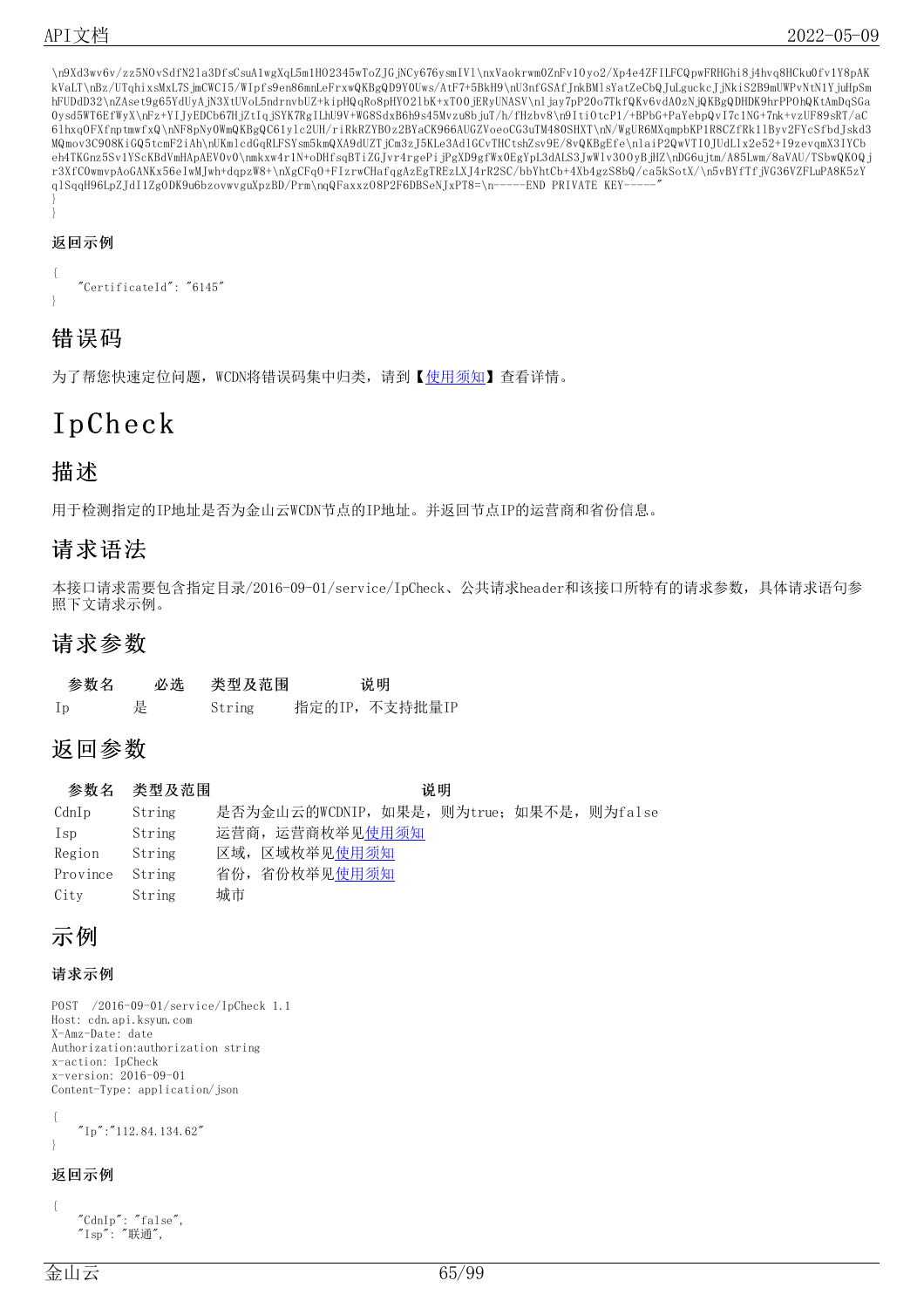}

```
"Region": "中国大陆",
"Province": "江苏",
"City": "扬州"
```
### 错误码

为了帮您快速定位问题, WCDN将错误码集中归类, 请到【[使用须知](https://docs.ksyun.com/documents/41619#4)】查看详情。

# Get Client Request Data

### 描述

- 本接口用于获取域名不同粒度(5分钟、1小时、1天)的统计数据,含flow: 流量,单位为 byte; bandwidth: 带宽, 单位为 bps; request: 请求数, 单位为 次; qps: 平均每秒请求次数, 单位: 次/秒 当粒度为1小时或者1天时, 带宽 取该粒度范围内所含5分钟点的最大峰值点
- 统计方式:按照client IP归属来进行统计
- 支持查询最近一年内,最大跨度为90天的数据(不同粒度支持查询跨度不一样)  $\bullet$
- 国内细化数据查询,支持到域名(CdnType/Domain)、区域、省份、运营商、协议类型、IP类型、粒度的多维度数据查 询
- 单次查询总返回数据点不超过10000个, 域名数量不得超过1000个, 且单次查询时间跨度至少包含一个时间粒度点(如, 粒度为5分钟的时候,单次查询起止时间应大于等于五分钟)

### 请求语法

本接口请求需要包含指定目录/2020-06-30/statistics/GetClientRequestData和公共请求header和该接口所特有的请求参 数,具体请求语句参照下文请求示例。

### 请求参数

| 参数名          | 必选 | 类型及范<br>围 | 说明                                                                                                                                                                                                                                           |
|--------------|----|-----------|----------------------------------------------------------------------------------------------------------------------------------------------------------------------------------------------------------------------------------------------|
| StartTime 是  |    | String    | 获取数据起始时间点,日期格式按ISO8601表示法,北京时间,格式为: YYYY-MM-DDThh:<br>mm+0800,例如: 2016-08-01T21:10+0800                                                                                                                                                      |
| EndTime      | 是  | String    | 结束时间需大于起始时间; 获取日期格式按照IS08601表示法, 北京时间, 格式为: YYYY<br>-MM-DDThh:mm+0800, 例如: 2016-08-01T21:15+0800                                                                                                                                             |
| Metric       | 否  | String    | 指定查询指标, 支持的类型有: flow: 流量, 单位为 byte; bandwidth: 带宽, 单位为<br>bps; request: 请求数,单位为 次; qps: 平均每秒请求次数,单位: 次,支持批量数<br>据查询, 多个类型用逗号(半角) 分隔, 默认为全部类型                                                                                                 |
| Interval     | 否  | Long      | 统计粒度, 取值为 5: 5分钟粒度; 60: 1小时粒度; 1440: 1天粒度;<br>5分钟及以上粒度的带宽值均取该粒度时间段内的5分钟粒度的峰值点,流量、请求数取值<br>为求和值。<br>缺省为5分钟粒度。<br>5分钟粒度查询范围最大跨度为31天,其余粒度查询范围最大跨度为90天                                                                                           |
| CdnType      | 是  | String    | 产品类型, 只允许输入一种类型, 取值为wcdn: 全站加速                                                                                                                                                                                                               |
| Domains      | 否  | String    | 当前账户下选择时间段内正在运行状态的加速域名,可输入需要查询的域名,支持批量<br>域名查询, 多个域名用逗号 (半角) 分隔, 缺省为全部域名                                                                                                                                                                     |
| Areas        | 否  | String    | 网民分布区域简称,具体见【使用须知】,支持多区域查询,多个区域用逗号(半角)<br>分隔, 缺省为全部区域                                                                                                                                                                                        |
| Provinces    | 否  | String    | 省份区域名称, 枚举类型表见【使用须知】; 支持省份批量查询, 多个省份用逗号(半<br>角) 分隔, 缺省为全部省份(当Areas选项有且仅有中国大陆选项时, 此类型生效, 且支<br>持数据展开),具体Provinces见下附录说明                                                                                                                       |
| Isps         | 否  | String    | 运营商名称,枚举类型表见【使用须知】; 只允许输入一种类型,缺省为全部运营商,<br>(当Areas选项有且仅有中国大陆选项时, 此类型生效, 且支持数据展开), 具体ISP见<br>下附录说明                                                                                                                                            |
| IpType       | 否  | String    | IP类型, 取值为ipv4:ipv4类型数据;ipv6:ipv类型数据; 单选, 缺省为全部IP类型                                                                                                                                                                                           |
| Schema       | 否  | String    | 协议类型, 取值为http:http协议数据; https:https协议数据; quic: quic协议数据,<br>单选, 缺省为全部协议类型                                                                                                                                                                    |
| ResultType 否 |    | String    | 统计结果数据展示方式, 支持不展开和展开, 缺省为 不展开 (unexpand) 数据展开支持<br>全部展开 (expand) 和按照指定查询维度展开, 包含: 域名 (domain) 、区域、省份 (p<br>rovince)、运营商(isp)、IP类型(ip)、协议类型(schema) 支持多个条件组合展<br>开,多个条件之间用半角逗号区分开来 —— PS:此处一共有31种组合数据包含关系如下<br>: 域名 > 省份 > 运营商 > IP 类型 > 协议类型 |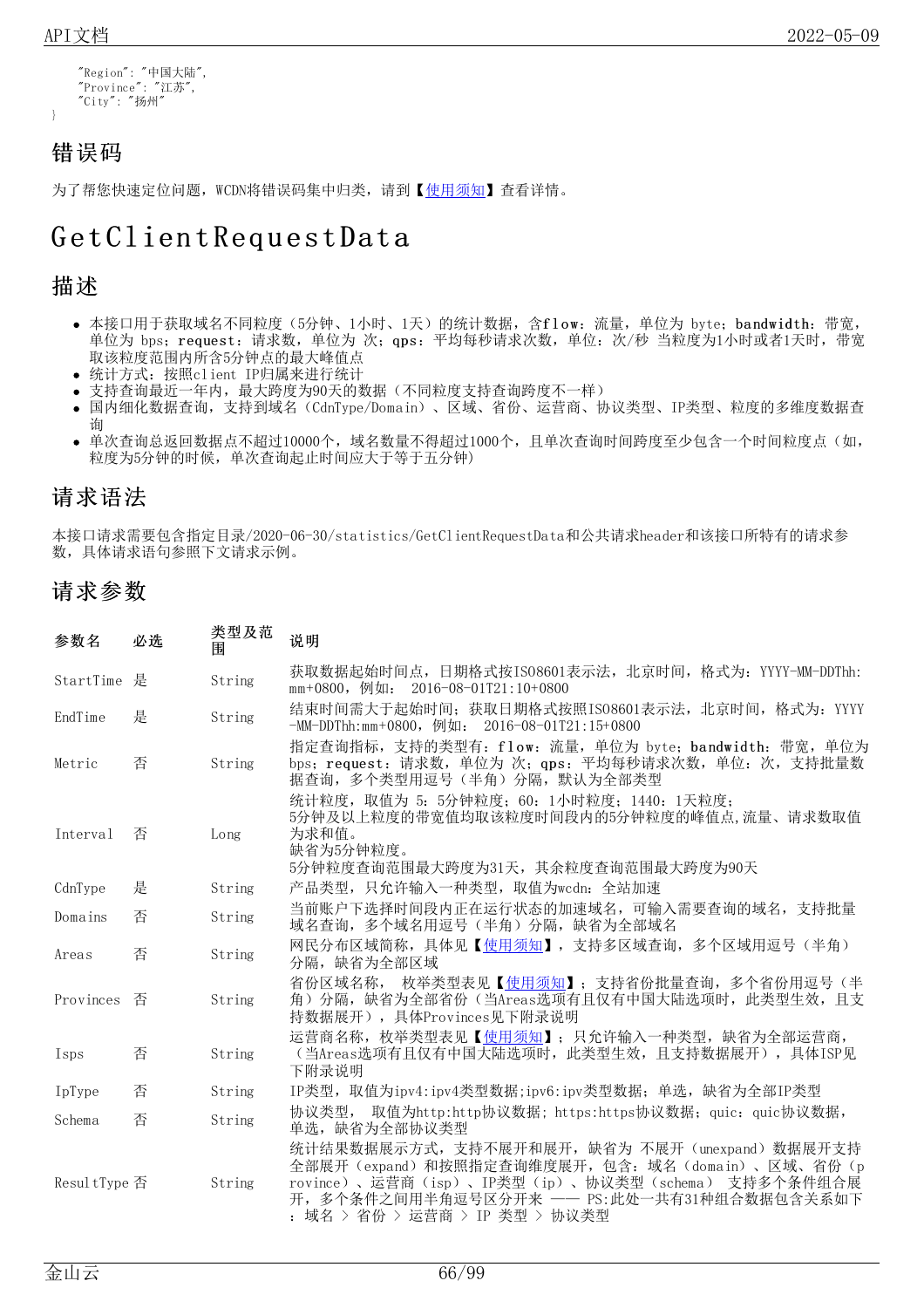### 返回参数

#### 参数名 类型及范围 说明

| StartTime         | String         | 开始时间                                        |
|-------------------|----------------|---------------------------------------------|
| EndTime           | String         | 结束时间                                        |
| Metric            | String         | 本次查询指标                                      |
| Interval          | Long           | 粒度                                          |
| CdnType           | String         | 产品类型                                        |
| Domains           | String         | 域名列表, 逗号 (半角) 间隔                            |
| Areas             | String         | 区域, 逗号(半角)间隔, 枚举类型表见使用须知                    |
| Provinces         | String         | 省份区域, 枚举类型表见使用须知                            |
| Isps              | String         | 运营商, 枚举类型表见使用须知                             |
| IpType            | String         | IP类型                                        |
| Schema            | String         | 协议类型                                        |
| ResultType String |                | 是否展开, 以及展开的维度, 多个维度用逗号(半角) 间隔               |
| Datas             | $\text{Datas}$ | 不同条件下的统计数据                                  |
| RequestId         | String         | 唯一请求 ID, 每次请求都会返回。定位问题时需要提供该次请求的 RequestId。 |

#### **Datas**

#### 参数名 类型及范围 说明

|      | Condition Condition[] 查询条件 |      |
|------|----------------------------|------|
| Data | $Data$                     | 查询数据 |

#### Condition

| 参数名              | 类型及范围 说明 |                           |
|------------------|----------|---------------------------|
| 参数名              | 类型及范围    | 说明                        |
| Domains          | String   | 域名列表, 逗号 (半角) 间隔          |
| Areas            | String   | 区域,逗号(半角)间隔               |
| Provinces String |          | 省份区域,按查询条件展示,无此条件,则不展示    |
| Isps             | String   | 运营商, 按查询条件展示, 无此条件, 则不展示  |
| IpType           | String   | IP类型, 按查询条件展示, 无此条件, 则不展示 |
| Schema           | String   | 协议类型, 按查询条件展示, 无此条件, 则不展示 |

#### Data

#### 参数名 类型及范围 说明

| Time           | String | 时间点                            |
|----------------|--------|--------------------------------|
| Bandwidth Long |        | 对应时间点带宽峰值, 按查询条件展示, 无此条件, 则不展示 |
| Flow           | Long   | 对应时间点流量, 按查询条件展示, 无此条件, 则不展示   |
| Request        | Long   | 对应时间点请求数,按查询条件展示,无此条件,则不展示     |
| Qps            | Double | 对应时间点 QPS, 按查询条件展示, 无此条件, 则不展示 |

### 示例

#### 请求示例

GET方式:

GET /2020-06-30/statistics/GetClientRequestData?StartTime=2022-03-15T15%3a35%2b0800&EndTime=2022-03-15T15%3a40%2b0800&Metric=fl ow&Interval=5&CdnType=wcdn&Areas=CN&Provinces=beijing&Isps=&IpType=&Schema=&ResultType= Host: cdn.api.ksyun.com X-Amz-Date: date Authorization:authorization string

x-action: GetClientRequestData x-version: 2020-06-30

#### POST方式:

POST /2020-06-30/statistics/GetClientRequestData Host: cdn.api.ksyun.com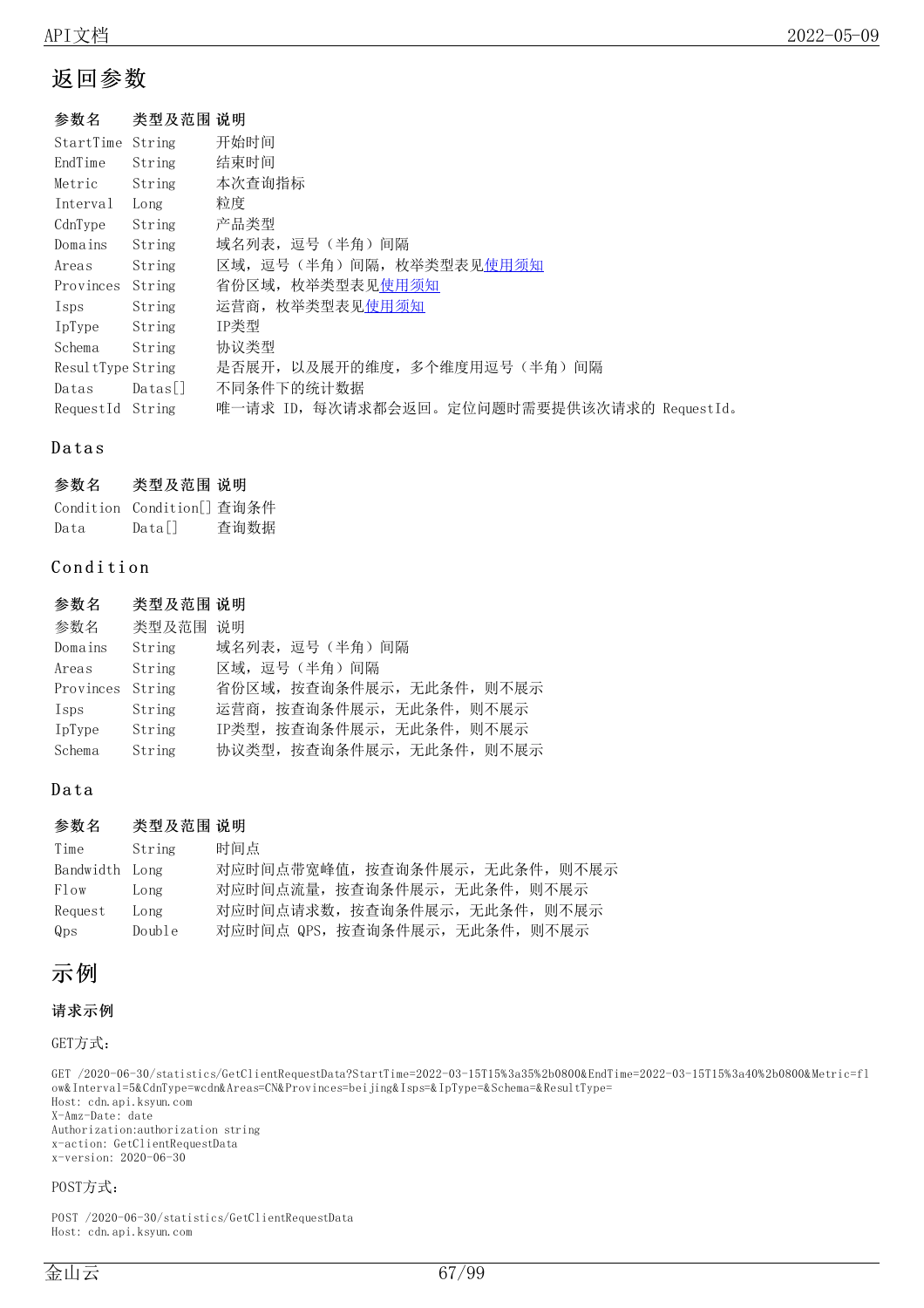X-Amz-Date: date Authorization:authorization string x-action: GetClientRequestData x-version: 2020-06-30 Content-Type: application/json  $\left\{ \right.$ "StartTime": "2022-03-15T15:35+0800", "EndTime": "2022-03-15T15:40+0800", "Metric": "flow", "Interval": "5", "CdnType": "wcdn", "Areas": "CN", "Provinces": "beijing",  $\degree$ Isps $\degree$ :  $\degree$ ",  $\emph{''IpType''}:$   $\emph{''''},$ "Schema": "", "ResultType": "" } 返回示例 { "StartTime": "2022-03-15T15:35+0800", "EndTime": "2022-03-15T15:40+0800", "Metric": "flow", "Interval": 5, "CdnType": "wcdn", "Domains": "www.test.com", "Areas": "CN", "Provinces": "beijing",  $"Isps"$ :  $"PBS, CT, CTT, CE, UN, CM, Other",$ "IpType": "ipv4,ipv6", "Schema": "http, https, quic", "ResultType": "unexpand", "Datas": [ { "Condition": {}, "Data": [ { "Time": "2022-03-15T15:35+0800", "Flow": 115070987 } ] } ], "RequestId": "456e36fe-71e2-46e2-8c21-9f2020bd694a" }

### 错误码

为了帮您快速定位问题, WCDN将错误码集中归类, 请到【[使用须知](https://docs.ksyun.com/documents/41619#4)】查看详情。

# G et S erverDat a

### 描述

- 本接口用于获取域名不同粒度(5分钟、1小时、1天)的服务及回源数据,含flow:流量,单位为 byte; bandwidth: 带宽,单位为 bps; request: 请求数,单位为 次; qps: 平均每秒请求次数, 单位: 次
- 当粒度为1小时或者1天时,带宽取该粒度范围内所含5分钟点的最大峰值点
- 统计方式:按照server IP归属来进行统计
- 支持查询最近一年内,最大跨度为90天的数据(不同粒度支持查询跨度不一样)
- 支持域名(CdnType/Domain)、区域、协议类型、IP类型、粒度 多维度数据查询
- 单次查询总返回数据点不超过10000个, 域名数量不得超过1000个, 且单次查询时间跨度至少包含一个时间粒度点(如, 粒度为5分钟的时候,单次查询起止时间应大于等于五分钟)

### 请求语法

本接口请求需要包含指定目录/2020-06-30/statistics/GetServerData和公共请求header和该接口所特有的请求参数,具体 请求语句参照下文请求示例。

### 请求参数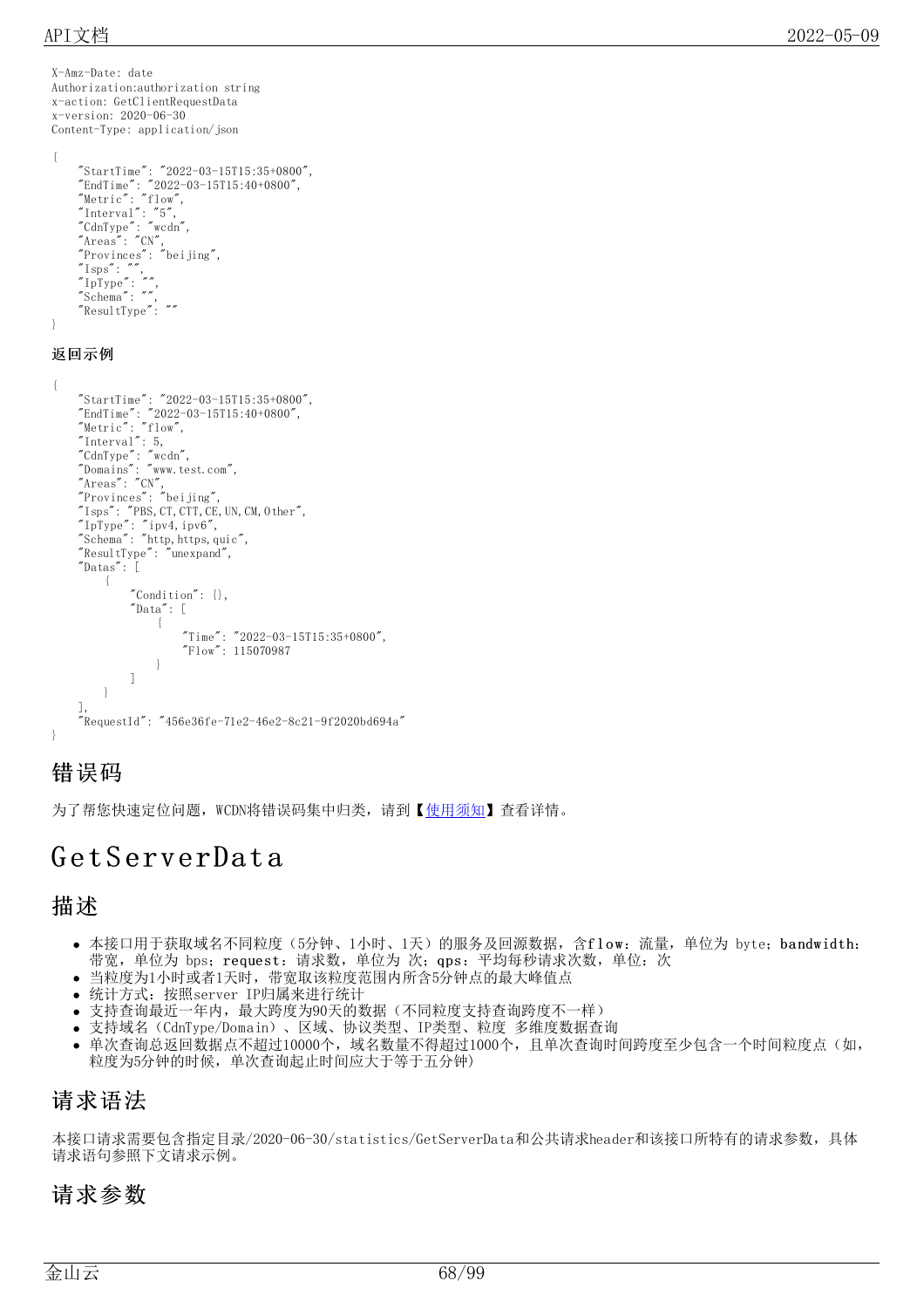| 参数名           | 必选 | 类型及范<br>围 | 说明                                                                                                                                          |
|---------------|----|-----------|---------------------------------------------------------------------------------------------------------------------------------------------|
| StartTime 是   |    | String    | 获取数据起始时间点,日期格式按ISO8601表示法,北京时间,格式为:YYYY-MM-DDThh:<br>$mm+0800$ , 例如: 2016-08-01T21:10+0800                                                  |
| EndTime       | 是  | String    | 结束时间需大于起始时间; 获取日期格式按照ISO8601表示法, 北京时间, 格式为: YYYY<br>$-MM-DDThh:mm+0800$ , 例如: 2016-08-01T21:15+0800                                         |
| Metric        | 否  | String    | 指定查询指标, 支持的类型有: flow: 流量, 单位为 byte; bandwidth: 带宽, 单位为<br>bps; request: 请求数,单位为次; qps: 平均每秒请求次数,单位: 次,支持批量数<br>据查询, 多个类型用逗号(半角) 分隔, 默认为全部类型 |
| DataType      | 否  | String    | 数据类型,取值为edge: 服务数据; origin: 回源数据; 一次查询只允许查询一个类型<br>, 缺省为 edge                                                                               |
|               |    |           | 统计粒度,取值为5: 5分钟粒度; 60: 1小时粒度; 1440: 1天粒度;<br>5分钟及以上粒度的带宽值均取该粒度时间段内的5分钟粒度的峰值点,缺省为5分钟粒度                                                        |
| Interval      | 否  | Long      | 1分钟粒度查询范围最大跨度为24小时,5分钟粒度查询范围最大跨度为31天其余粒度查<br>询范围最大跨度为90天                                                                                    |
| CdnType       | 是  | String    | 产品类型, 只允许输入一种类型, 取值为wcdn: 全站加速                                                                                                              |
| Domains       | 否  | String    | 当前账户下选择时间段内正在运行状态的加速域名,可输入需要查询的域名,支持批量<br>域名查询, 多个域名用逗号(半角) 分隔, 缺省为全部域名                                                                     |
| Regions       | 否  | String    | 区域简称,具体见【 <u>使用须知</u> 】,支持多区域查询,多个区域用逗号(半角)分隔,缺<br>省为全部区域                                                                                   |
| Schema        | 否  | String    | 协议类型, 取值为http:http协议数据; https:https协议数据; quic: quic协议数据,<br>单选, 缺省为全部协议类型                                                                   |
| Resul tType 否 |    | String    | 统计结果数据展示方式, 支持不展开和展开, 缺省为 不展开 (unexpand) 展开支持全部<br>展开(expand)和按照某个查询维度展开,具体包含: 区域(region)(回源不支持按<br>照区域展开)、域名(domain)、协议类型(schema)          |

## 返回参数

#### 参数名 类型及范围 说明 StartTime String 开始时间 EndTime String 结束时间 Metric String 本次查询指标 DataType String 数据类型 Interval Long 粒度 CdnType String 产品类型 Domains String 域名列表, 逗号(半角)间隔 Regions String 区域,逗号(半角)间隔 Schema String 协议类型 ResultType String 是否展开,以及展开的维度,逗号(半角)间隔 RequestId String 唯一请求 ID,每次请求都会返回。定位问题时需要提供该次请求的 RequestId。 Datas Datas[] 不同条件下的统计数据

#### **Datas**

#### 参数名 类型及范围 说明

| 参数名  | 类型及范围 说明                   |      |
|------|----------------------------|------|
|      | Condition Condition[] 查询条件 |      |
| Data | Datall                     | 查询数据 |

### Condition

#### 参数名 类型及范围 说明

| Domains String  |        | 域名列表, 逗号 (半角) 间隔          |
|-----------------|--------|---------------------------|
| DataType String |        | 查询数据类型,服务数据/回源数据          |
| Regions String  |        | 区域, 逗号(半角)间隔              |
| Schema          | String | 协议类型, 按查询条件展示, 无此条件, 则不展示 |

#### Data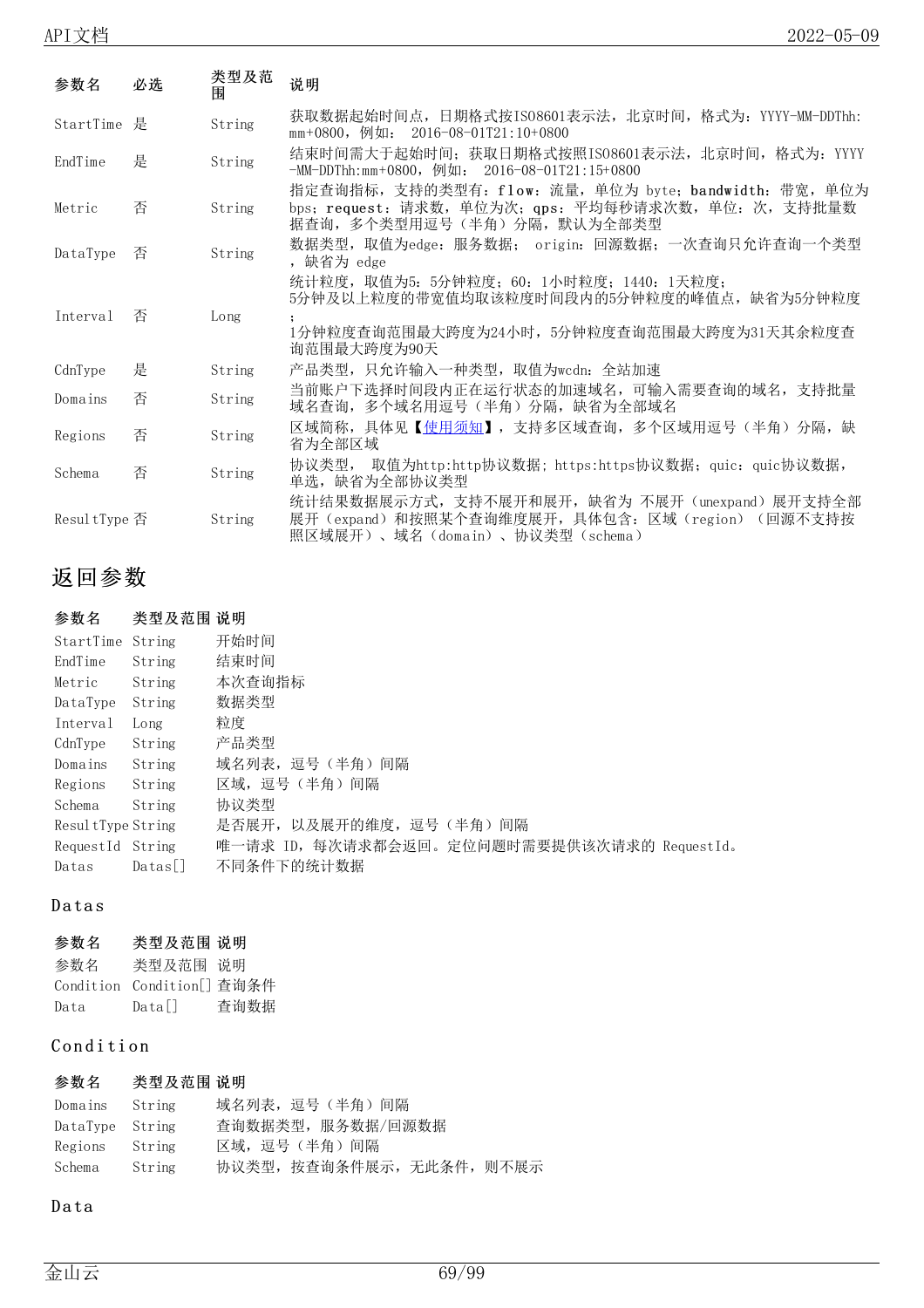#### 参数名 类型及范围 说明

| Time           | String | 时间点                                 |
|----------------|--------|-------------------------------------|
| Bandwidth Long |        | 对应时间点带宽/回源带宽峰值,按查询条件展示,无此条件,则不展示    |
| Flow           | Long   | 对应时间点流量/回源流量值, 按查询条件展示, 无此条件, 则不展示  |
| Request        | Long   | 对应时间点请求数/回源请求数,按查询条件展示,无此条件,则不展示    |
| Qps            | Long   | 对应时间点 QPS/回源QPS数据,按查询条件展示,无此条件,则不展示 |

### 示例

#### 请求示例

GET方式:

GET /2020-06-30/statistics/GetServerData?StartTime=2022-03-15T15%3a35%2b0800&EndTime=2022-03-15T15%3a40%2b0800&DataType=origin &CdnType=wcdn&Domains=wcdn-test1.ksc-test.com Host: cdn.api.ksyun.com X-Amz-Date: date Authorization:authorization string x-action: GetServerData x-version: 2020-06-30

#### POST方式:

POST /2020-06-30/statistics/GetServerData Host: cdn.api.ksyun.com X-Amz-Date: date Authorization:authorization string x-action: GetServerData x-version: 2020-06-30 Content-Type: application/json { "StartTime": "2022-03-15T15:35+0800", "EndTime": "2022-03-15T15:40+0800", "DataType":"origin", "CdnType":"wcdn",

```
"Domains":"wcdn-test1.ksc-test.com"
}
```
#### 返回示例

```
{
    "StartTime": "2022-03-15T15:35+0800",
    "EndTime": "2022-03-15T15:40+0800",
    "Metric": "flow,bandwidth,request,qps",
    "DataType": "origin",
    "Interval": 5,
    "CdnType": "wcdn",
    "Domains": "wcdn-test1.ksc-test.com",
    "Regions": "EU,AP1,NA,AP2,AP3,AF,CN,SA",
    "Schema": "http, https, quic","ResultType": "unexpand",
    "Datas": [
        {
            "Condition": {
                "DataType": "origin"
            },
            "Data": [
                 {
                     "Time": "2022-03-15T15:35+0800",
                    "Bandwidth": 3068366,
                     "Flow": 115063727,
                     "Request": 340,
                    "Qps": 1.1333333333333333
                }
            ]
       }
    ],
    "RequestId": "d8caafb6-f452-4ca0-bd88-4089bb3ab455"
}
```
### 错误码

为了帮您快速定位问题, WCDN将错误码集中归类, 请到【[使用须知](https://docs.ksyun.com/documents/41619#4)】查看详情。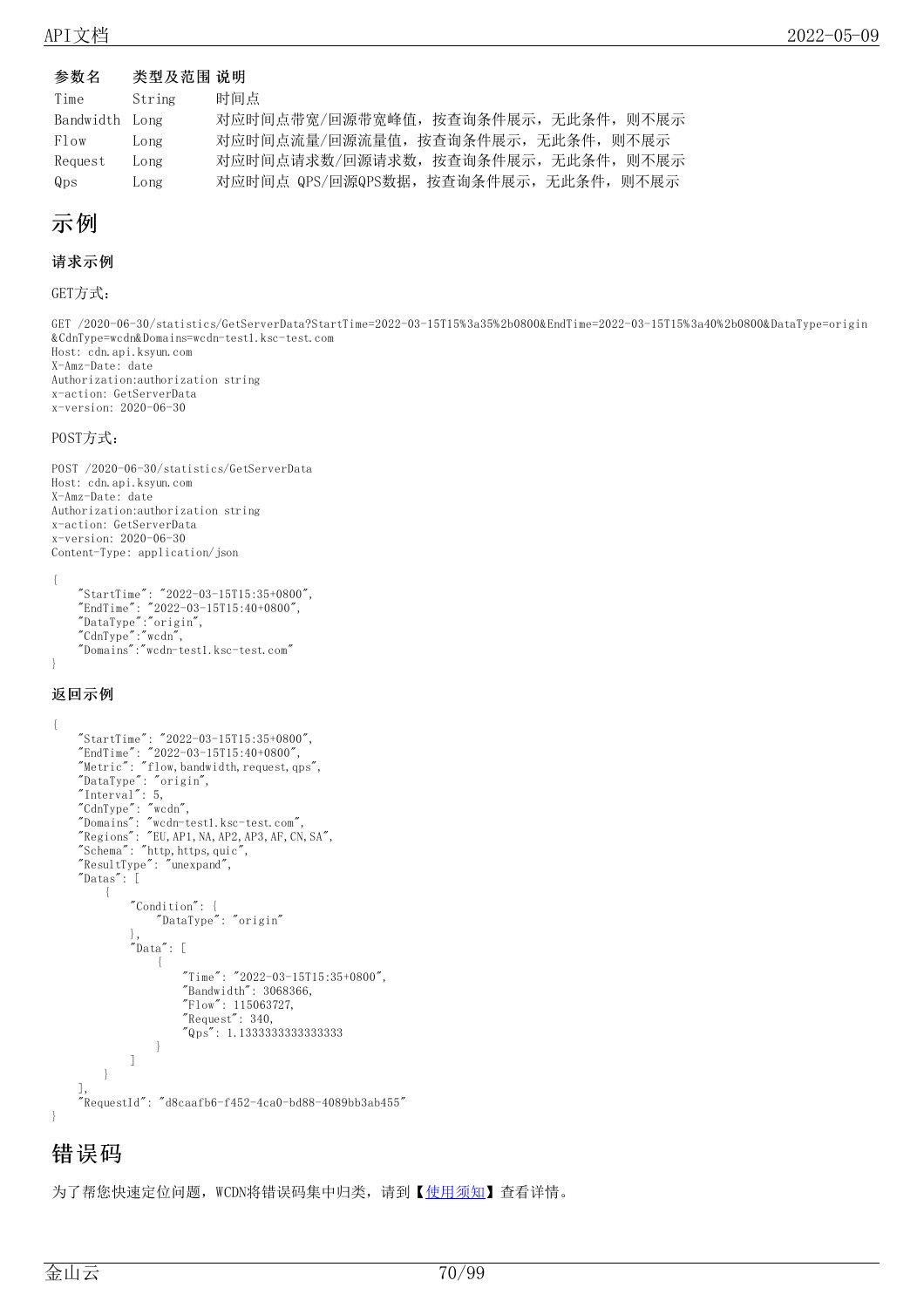# GetDomainHttpCodeData

### 描述

- 本接口用于获取域名某段时间内的Http状态码访问次数及占比数据,用于绘制状态码占比饼图
- 支持查询最近一年内,最大跨度为90天的数据
- 时效性:5分钟
- 支持域名(CdnType/Domain)、区域、 省份、 运营商、 协议类型、 IP类型、粒度 条件进行查询 当Areas选项有且 仅有CN时,Provinces和Isps选项才可生效,其余情况均走缺省设置,否则查询会失败
- 单次查询总返回数据点不超过10000个,域名数量不得超过1000个,且单次查询时间跨度至少包含一个时间粒度点(如, 粒度为5分钟的时候,单次查询起止时间应大于等于五分钟)

### 请求语法

本接口请求需要包含指定目录/2020-06-30/statistics/GetDomainHttpCodeData和公共请求header和该接口所特有的请求参 数,具体请求语句参照下文请求示例。

### 请求参数

| 参数名           | 必选 | 类型及范<br>闱 | 说明                                                                                                                  |
|---------------|----|-----------|---------------------------------------------------------------------------------------------------------------------|
| StartTime     | 是  | String    | 获取数据起始时间点,日期格式按ISO8601表示法,北京时间,格式为: YYYY-MM-DDThh:<br>mm+0800,例如: 2016-08-01T21:10+0800                             |
| EndTime       | 是  | String    | 结束时间需大于起始时间; 获取日期格式按照IS08601表示法, 北京时间, 格式为: YYYY<br>-MM-DDThh:mm+0800, 例如: 2016-08-01T21:15+0800                    |
| CdnType       | 是  | String    | 产品类型,只允许输入一种类型,取值为wcdn: 全站加速                                                                                        |
| Domains       | 否  | String    | 当前账户下选择时间段内正在运行状态的加速域名,可输入需要查询的域名,支持批量<br>域名查询,多个域名用逗号(半角)分隔,缺省为全部域名                                                |
| Areas         | 否  | String    | 网民分布区域简称,具体见【使用须知】,支持多区域查询,多个区域用逗号(半角)<br>分隔,缺省为全部区域                                                                |
| Provinces     | 否  | String    | 省份区域名称, 枚举类型表见【使用须知】;支持省份批量查询,多个省份用逗号(半<br>角)分隔,缺省为全部省份(当Areas选项有且仅有中国大陆选项时,此类型生效)                                  |
| Isps          | 否  | String    | 运营商名称, 枚举类型表见【使用须知】; 只允许输入一种类型, 缺省为全部运营商,<br>(当Areas选项有且仅有中国大陆选项时,此类型生效)                                            |
| IpType        | 否  | String    | IP类型,取值为ipv4:ipv4类型数据;ipv6:ipv6类型数据;单选,缺省为全部IP类型                                                                    |
| Schema        | 否  | String    | 取值为http:http协议数据; https:https协议数据; quic: quic协议数据,<br>协议类型,<br>单选,缺省为全部协议类型                                         |
| Resul tType 否 |    | String    | 统计结果数据展示方式,此处表示是否按照域名维度展开,支持不展开(unexpand)、按<br>照具体域名维度展开(domain)、按照具体状态码维度展开(code)、展开(expand)<br>缺省为不展开(unexpand)方式 |

### 返回参数

#### 参数名 类型及范围 说明

| StartTime         | String | 开始时间             |
|-------------------|--------|------------------|
| EndTime           | String | 结束时间             |
| CdnType           | String | 产品类型             |
| Domains           | String | 域名列表, 逗号 (半角) 间隔 |
| Areas             | String | 区域, 逗号(半角) 间隔    |
| Provinces         | String | 省份区域             |
| Isps              | String | 运营商              |
| IpType            | String | IP类型             |
| Schema            | String | 协议类型             |
| ResultType String |        | 是否展开, 以及展开的维度    |
| Datas             | Datas  | 各种Http状态码数据及占比   |

#### **Datas**

参数名 类型及范围 说明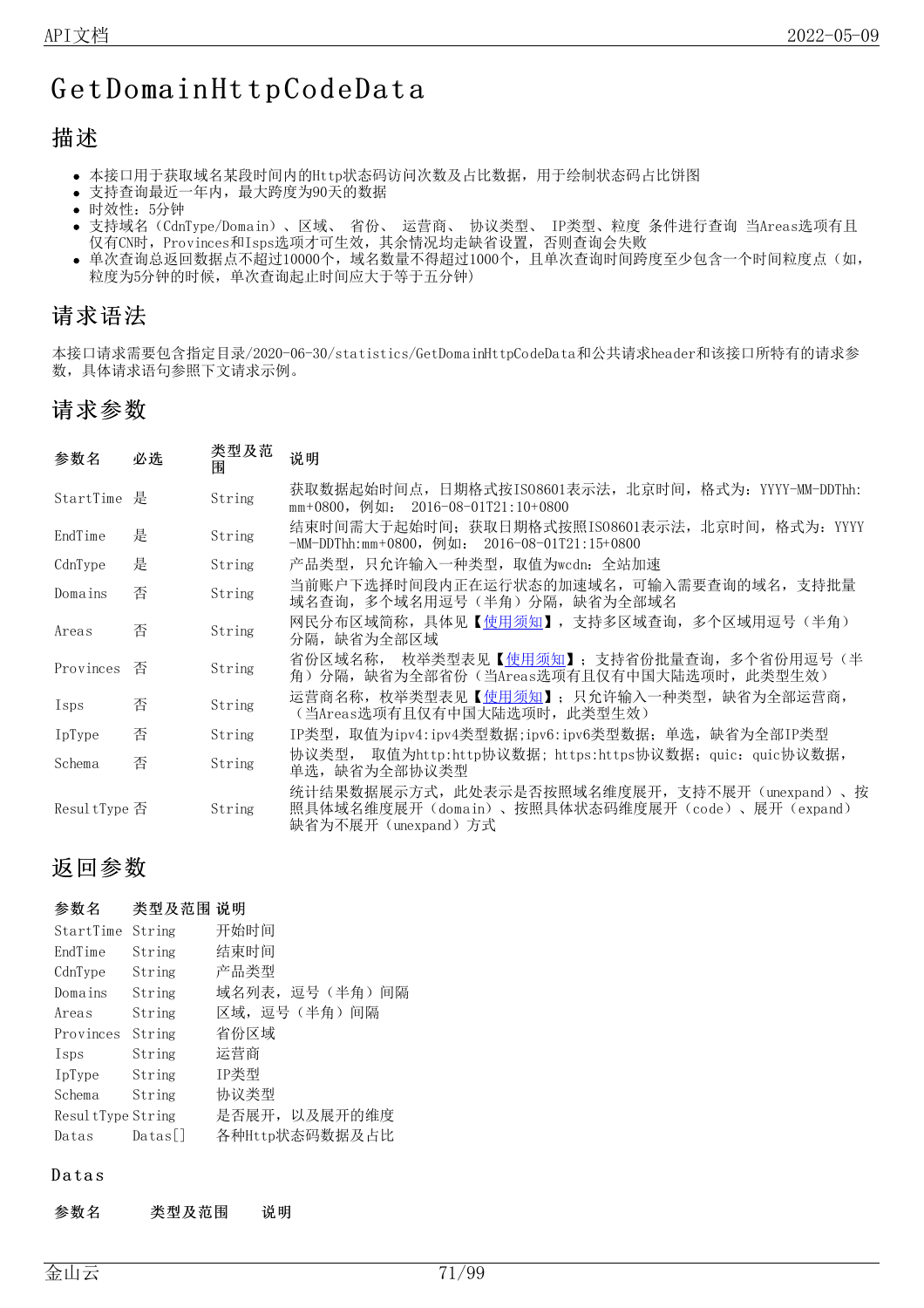Condition Condition 查询条件 HttpCodeData HttpCodeData[] Http状态码

#### Condition

| 参数名            | 类型及范围 说明 |                       |  |
|----------------|----------|-----------------------|--|
| Domains String |          | 域名列表, 域名之间用逗号 (半角) 隔开 |  |

#### Http C o d eD a ta

#### 参数名 类型及范围 说明

CodeType Srting Http状态码类型,类型取值为2xx、3xx、4xx、5xx Code Srting Http具体状态码, 如200/404等 Pv Long 状态码/状态码类型访问次数 Proportion Double 状态码/状态码类型占总访问次数占比

```
示例
```
#### 请求示例

GET方式:

GET /2020-06-30/statistics/GetDomainHttpCodeData?StartTime=2020-09-01T08%3a00%2b0800&EndTime=2020-09-01T08%3a05%2b0800&CdnType= wcdn&Domains=www.test.com&Areas=CN&Provinces=beijing&Isps=&IpType=&Schema=&ResultType= Host: cdn.api.ksyun.com X-Amz-Date: date Authorization:authorization string x-action: GetDomainHttpCodeData x-version: 2020-06-30

#### POST方式:

POST /2020-06-30/statistics/GetDomainHttpCodeData Host: cdn.api.ksyun.com X-Amz-Date: date Authorization:authorization string x-action: GetDomainHttpCodeData x-version: 2020-06-30 Content-Type: application/json

{

```
"StartTime":"2020-09-01T08:00+0800",
"EndTime":"2020-09-01T08:05+0800",
"CdnType":"wcdn",
"Domains":"www.test.com",
"Areas":"CN",
"Provinces":"beijing",
^{\prime\prime}Isps^{\prime\prime}:^{\prime\prime\prime},
"IpType":"",
"Schema":"",
"ResultType":""
```
}

#### 返回示例

```
{
    "StartTime": "2020-09-01T08:00+0800",
    "EndTime": "2020-09-01T08:05+0800",
    "CdnType": "wcdn",
    "Domains": "www.test.com",
    "Areas": "CN",
    "Provinces": "beijing",
    "Isps": "PBS, CT, CTT, CE, UN, CM, 0ther",
    "IpType": "ipv4,ipv6",
    "Schema": "http, https, quic","ResultType": "unexpand",
   "Datas": [
        {
            "Condition":
                {
                     "Domains":"www.test.com"
                },
            "httpcodeData":
            [
                 {
```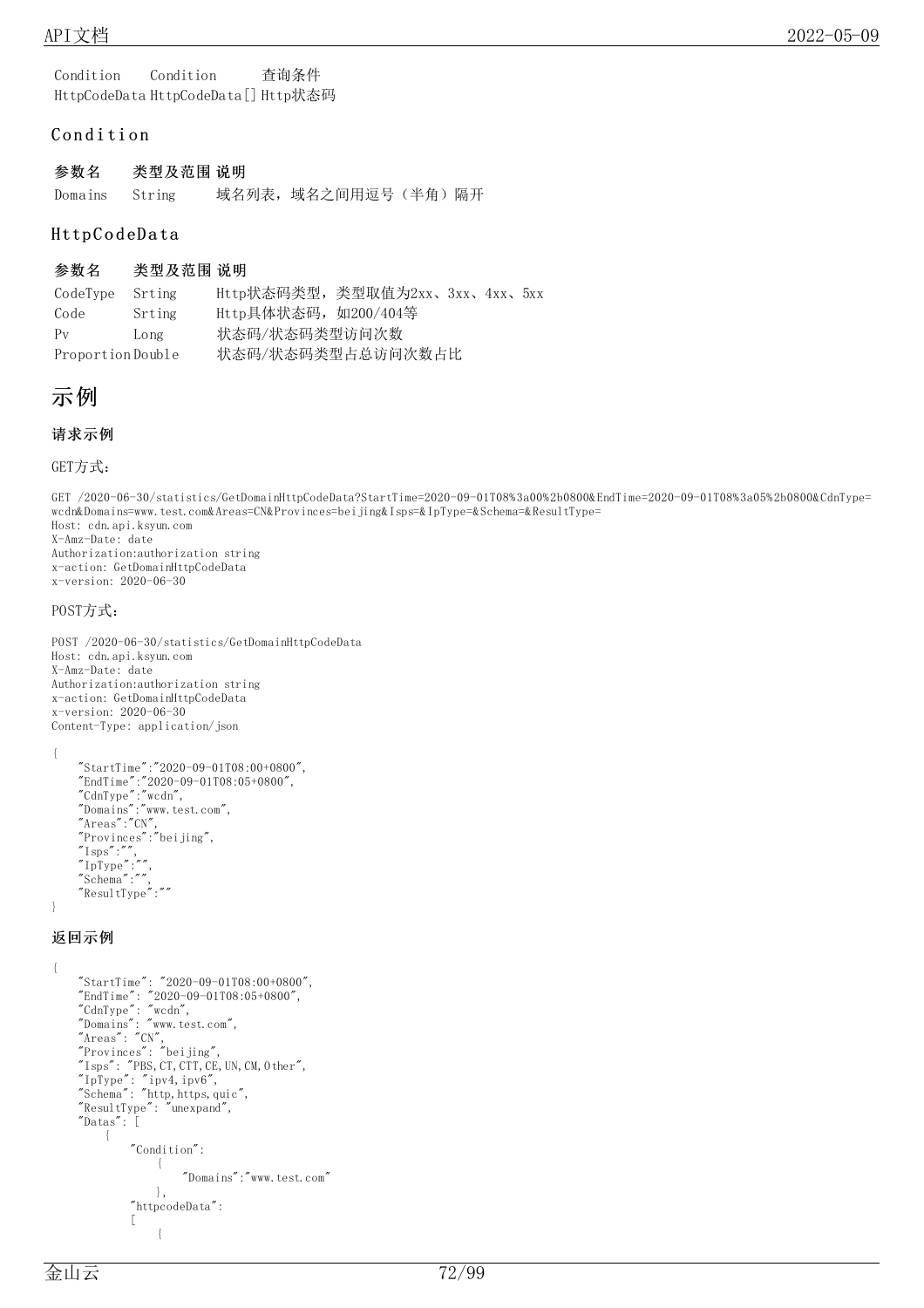

为了帮您快速定位问题, WCDN将错误码集中归类, 请到【[使用须知](https://docs.ksyun.com/documents/41619#4)】查看详情。

# Get Domain Http Code Detailed Data

## 描述

- 本接口用于获取域名不同粒度(1分钟、5分钟、1小时、1天)的实时Http状态码访问次数及占比数据,用于绘制状态码 占比曲线图。 当粒度为1小时或者1天时,取该粒度范围内所含5分钟点的累加和
- 时效性:5分钟
- 支持查询最近一年内,最大跨度为90天的数据
- 支持域名(CdnType/Domain)、区域、 省份、 运营商、 协议类型、 IP类型、粒度 条件下查询 当Areas选项有且仅 有CN时, Provinces和Isps选项才可生效, 其余情况均走缺省设置, 否则查询会失败
- 单次查询总返回数据点不超过10000个, 域名数量不得超过1000个, 且单次查询时间跨度至少包含一个时间粒度点(如, 粒度为5分钟的时候,单次查询起止时间应大于等于5分钟)

## 请求语法

本接口请求需要包含指定目录/2020-06-30/statistics/GetDomainHttpCodeDetailedData和公共请求header和该接口所特有 的请求参数,具体请求语句参照下文请求示例。

| 参数名       | 必选 | 类型及范<br>围 | 说明                                                                                                                                                                |
|-----------|----|-----------|-------------------------------------------------------------------------------------------------------------------------------------------------------------------|
| StartTime | 是  | String    | 获取数据起始时间点,日期格式按ISO8601表示法,北京时间,格式为: YYYY-MM-DDThh:<br>mm+0800, 例如: 2016-08-01T21:10+0800                                                                          |
| EndTime   | 是  | String    | 结束时间需大于起始时间; 获取日期格式按照IS08601表示法, 北京时间, 格式为: YYYY<br>$-MM-DDThh:mm+0800$ , 例如: 2016-08-01T21:15+0800                                                               |
| Interval  | 否  | Long      | 统计粒度,取值为 1: 1分钟粒度; 取值为 5: 5分钟粒度; 60: 1小时粒度; 1440: 1天粒<br>度:<br>5分钟以上粒度的值取该粒度时间段内的5分钟粒度的累加和,缺省为5分钟粒度.<br>1分钟粒度查询范围最大跨度为24小时,5分钟粒度查询范围最大跨度为31天,其余粒度<br>查询范围最大跨度为90天 |
| CdnType   | 是  | String    | 产品类型,只允许输入一种类型,取值为wcdn:全站加速                                                                                                                                       |
| Domains   | 否  | String    | 当前账户下选择时间段内正在运行状态的加速域名, 可输入需要查询的域名, 支持批量<br>域名查询, 多个域名用逗号 (半角) 分隔, 缺省为全部域名                                                                                        |
| Areas     | 否  | String    | 网民分布区域简称,具体见【 <u>使用须知</u> 】,支持多区域查询,多个区域用逗号(半角)<br>分隔, 缺省为全部区域                                                                                                    |
| Provinces | 否  | String    | 枚举类型表见【 <u>使用须知</u> 】;支持省份批量查询,多个省份用逗号(半 <br>省份区域名称,<br>角)分隔,缺省为全部省份(当Areas选项有且仅有中国大陆选项时,此类型生效)                                                                   |
| Isps      | 否  | String    | 运营商名称,枚举类型表见【使用须知】; 只允许输入一种类型,缺省为全部运营商,<br>(当Areas选项有且仅有中国大陆选项时, 此类型生效)                                                                                           |
| IpType    | 否  | String    | IP类型, 取值为ipv4:ipv4类型数据;ipv6:ipv6类型数据; 单选, 缺省为全部IP类型                                                                                                               |
| Schema    | 否  | String    | 取值为http:http协议数据;https:https协议数据;quic:quic协议数据,<br>协议类型,<br>单选, 缺省为全部协议类型                                                                                         |
| CodeType  | 否  | String    | 状态码分类,取值为: 2xx/3xx/4xx/5xx,默认为全部状态码类型                                                                                                                             |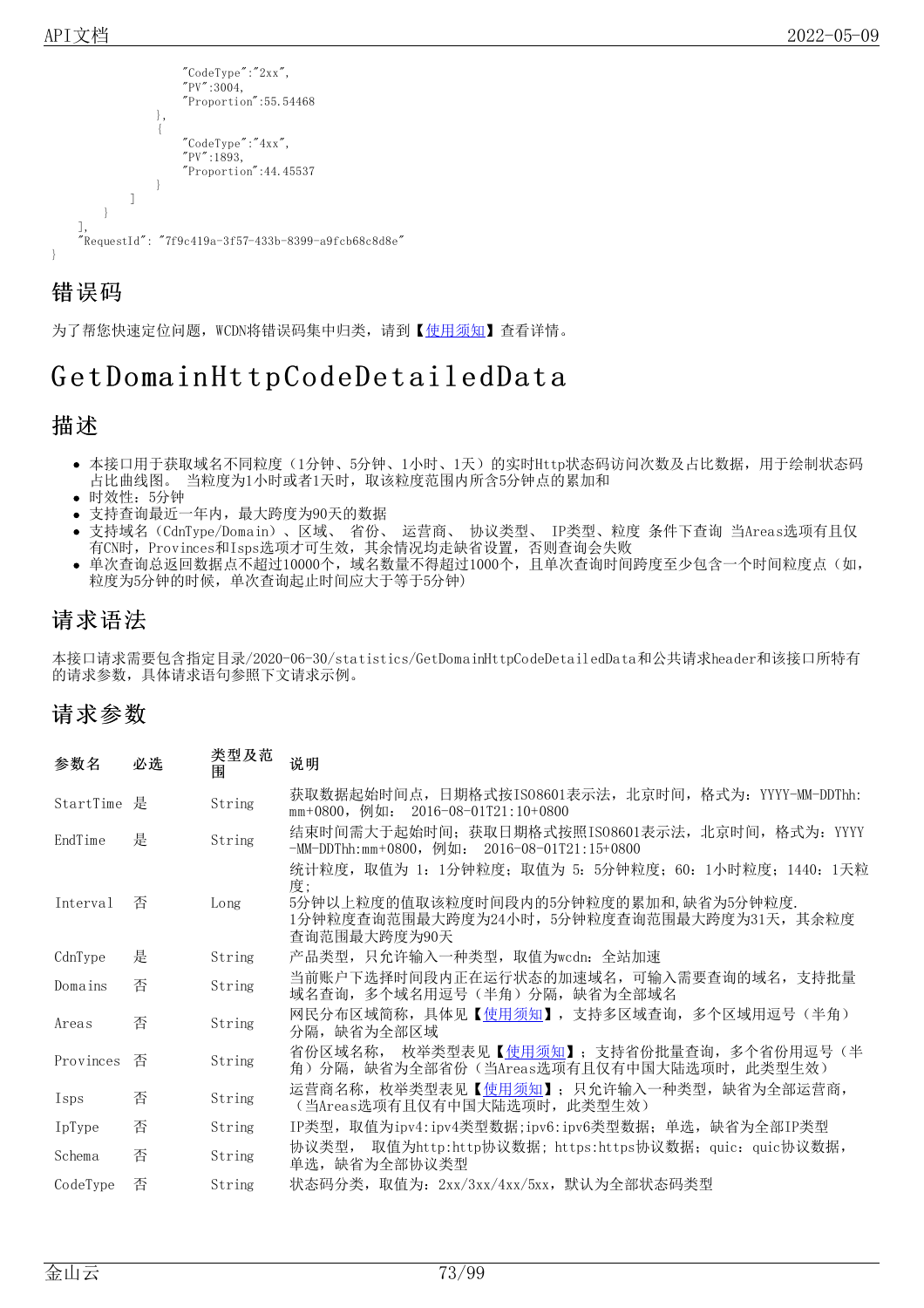| Resul tType 否 | String |
|---------------|--------|
|               |        |

统计结果数据展示方式,此处表示是否按照域名维度展开,支持不展开(unexpand)、按 照具体域名维度展开(domain),按照具体状态码维度展开(code)、展开(expand) 缺省为不展开(unexpand)方式

## 返回参数

| 参数名               | 类型及范围 说明 |                            |
|-------------------|----------|----------------------------|
| StartTime         | String   | 开始时间                       |
| EndTime           | String   | 结束时间                       |
| Interval          | Long     | 粒度                         |
| CdnType           | String   | 产品类型                       |
| Domains           | String   | 域名列表,逗号(半角)间隔              |
| Areas             | String   | 区域,逗号(半角)间隔                |
| Provinces         | String   | 省份区域                       |
| Isps              | String   | 运营商                        |
| IpType            | String   | IP类型                       |
| Schema            | String   | 协议类型                       |
| ResultType String |          | 是否展开, 以及展开的维度              |
| CodeType          | String   | 状态码分类,取值为: 2xx/3xx/4xx/5xx |
| Datas             | Datas    | 每个时间粒度的各种Http状态码数据及占比      |

### **Datas**

| 参数名       | 类型及范围                               | 说明   |
|-----------|-------------------------------------|------|
| Condition | Condition                           | 查询条件 |
|           | HttpCodeData HttpCodeData[] Http状态码 |      |

### Condition

| 参数名     | 类型及范围 说明 |               |  |  |
|---------|----------|---------------|--|--|
| Domains | String   | 域名列表,逗号(半角)间隔 |  |  |

### Http C o d eD a ta

| 参数名      | 类型及范围    | 说明                                                        |  |  |
|----------|----------|-----------------------------------------------------------|--|--|
| Time     | String   | 时间点                                                       |  |  |
| CodeType | CodeType | Http状态码类型占比统计,类型取值为2xx、3xx、4xx、5xx                        |  |  |
|          |          | CodeDetailDatas CodeDetailDatas[] Http具体状态码占比统计,如200/404等 |  |  |

### C o d eTy p e

### 参数名 类型及范围 说明

| CodeType          | Srting | Http状态码类型   |
|-------------------|--------|-------------|
| $P_{V}$           | Long   | 此状态码类型总访问次数 |
| Proportion Double |        | 此状态码类型总访问占比 |

### CodeDetailDatas

| 参数名               | 类型及范围 说明 |             |
|-------------------|----------|-------------|
| Code              | Srting   | Http具体状态码   |
| $P_V$             | Long     | 状态码访问次数     |
| Proportion Double |          | 状态码占总访问次数占比 |

## 示例

### 请求示例

GET方式: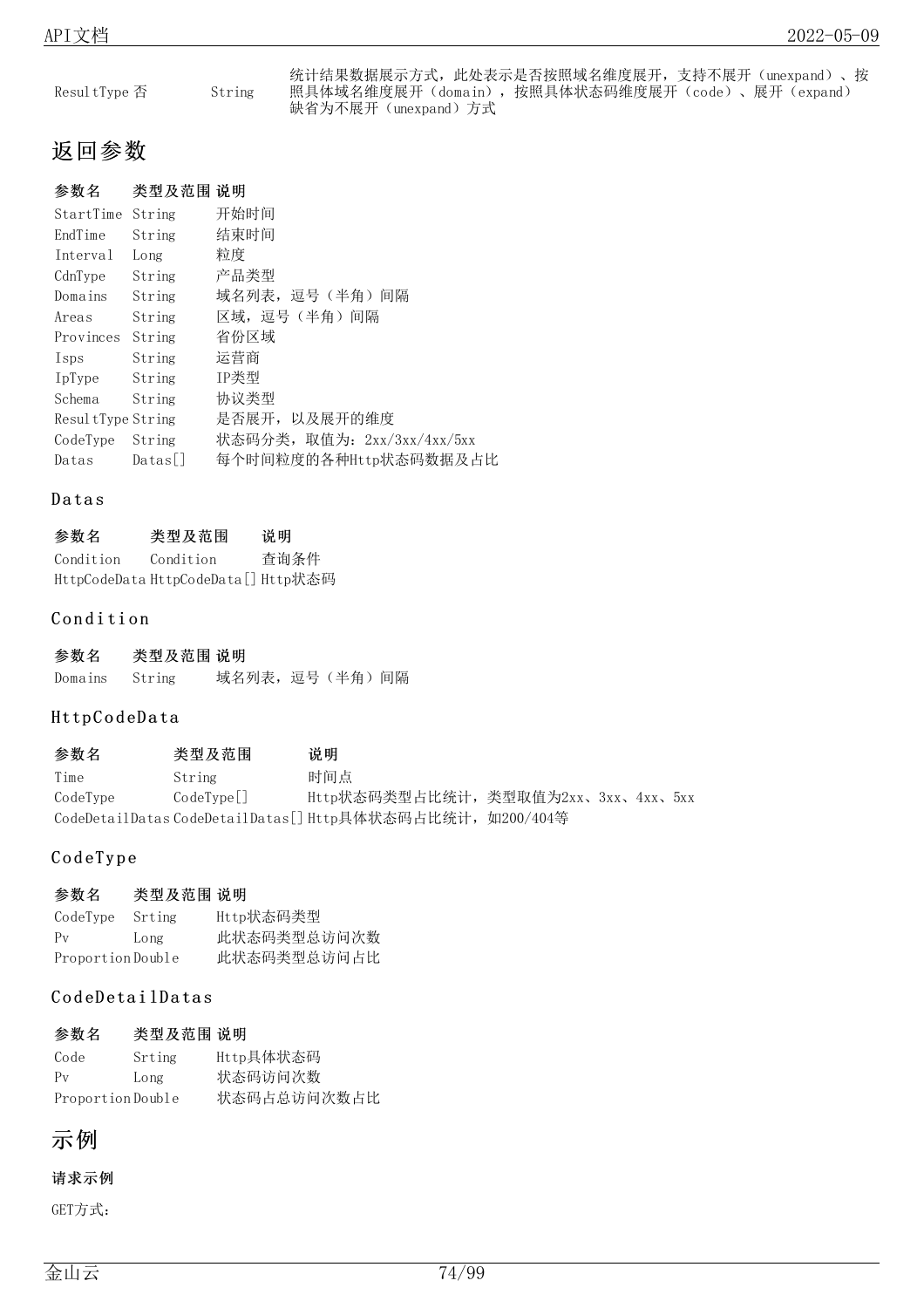```
GET /2020-06-30/statistics/GetDomainHttpCodeDetailedData?StartTime=2020-09-01T08%3a00%2b0800&EndTime=2020-09-01T08%3a05%2b0800&
Interval=5&CdnType=wcdn&Domains=www.test.com&Areas=CN&Provinces=beijing&Isps=&IpType=&Schema=&CodeType=2xx,4xx&ResultType=
Host: cdn.api.ksyun.com
X-Amz-Date: date
Authorization:authorization string
x-action: GetDomainHttpCodeDetailedData
x-version: 2020-06-30
POST方式:
POST /2020-06-30/statistics/GetDomainHttpCodeDetailedData
Host: cdn.api.ksyun.com
X-Amz-Date: date
Authorization:authorization string
x-action: GetDomainHttpCodeDetailedData
x-version: 2020-06-30
Content-Type: application/json
{
     "StartTime":"2020-09-01T08:00+0800",
     "EndTime":"2020-09-01T08:05+0800",
     "Interval":5,
     "CdnType":"wcdn",
     "Domains":"www.test.com",
     "Areas":"CN",
     "Provinces":"beijing",
     ^{\prime\prime}Isps^{\prime\prime}:^{\prime\prime\prime},
     "IpType":"",
    \sum_{n=1}^{\infty}Schema":"",
     "CodeType":"2xx, 4xx","ResultType":""
}
返回示例
{
     "StartTime": "2020-09-01T08:00+0800",
     "EndTime": "2020-09-01T08:05+0800",
     "Interval":5,
     "CdnType": "wcdn",
     "Domains": "www.test.com",
     "Areas": "CN",
     "Provinces": "beijing",
     "Isps": "PBS, CT, CTT, CE, UN, CM, Other","IpType": "ipv4,ipv6",
     "Schema": "http, https, quic",
     "CodeType":"2xx, 4xx","ResultType": "unexpand",
     "Datas": [
         {
             "Condition":
                  {
                      "Domains":"www.test.com"
                 },
             "httpcodeData":
             [
                  {
                      "Time":"2020-09-01T08:00+0800",
                      "CodeType":
                      [
                           {
                               "CodeType":"2xx",
                               "PV":300,
                               "Proportion":50
                          },
                           {
                               "CodeType":"4xx",
                               "PV":300,
                               "Proportion":50
                          }
                      ]
                 },
                  {
                      "Time":"2020-09-01T08:05+0800",
                      "CodeType":
                      [
                           {
                               "CodeType":"2xx",
                               "PV":300,
                               "Proportion":50
                          },
                           {
                               "CodeType":"4xx",
                               "PV":300,
```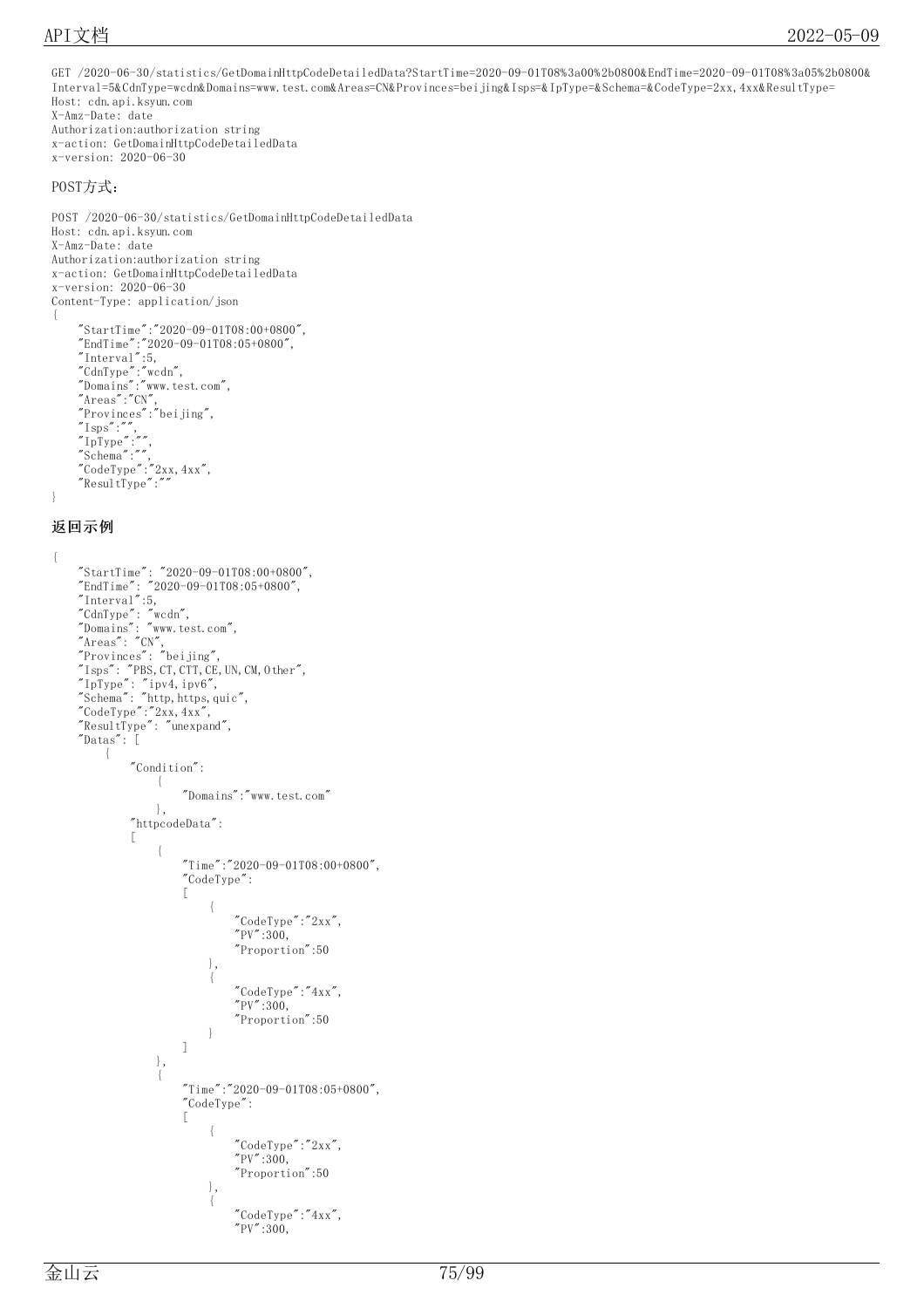

为了帮您快速定位问题, WCDN将错误码集中归类, 请到【[使用须知](https://docs.ksyun.com/documents/41619#4)】查看详情。

## Get SrcDomain Http CodeData

## 描述

- 本接口用于获取域名实时Http状态码访问次数及占比数据,用于绘制状态码占比饼图。
- 支持查询最近一年内,最大跨度为90天的数据
- 单次查询总返回数据点不超过10000个, 域名数量不得超过1000个, 且单次查询时间跨度至少包含一个时间粒度点(如, 粒度为5分钟的时候,单次查询起止时间应大于等于5分钟)

## 请求语法

本接口请求需要包含指定目录 /2020-06-30/statistics/GetSrcDomainHttpCodeData和公共请求header和该接口所特有的请 求参数,具体请求语句参照下文请求示例。

## 请求参数

| 参数名           | 必选 | 类型及范<br>闱 | 说明                                                                                                                   |
|---------------|----|-----------|----------------------------------------------------------------------------------------------------------------------|
| StartTime 是   |    | String    | 获取数据起始时间点, 日期格式按IS08601表示法, 北京时间, 格式为: YYYY-MM-DDThh:<br>mm+0800, 例如: 2016-08-01T21:10+0800                          |
| EndTime       | 是  | String    | 结束时间需大于起始时间; 获取日期格式按照IS08601表示法, 北京时间, 格式为: YYYY<br>$-MM-DDThh:mm+0800$ , 例如: 2016-08-01T21:15+0800                  |
| CdnType       | 是  | String    | 产品类型,只允许输入一种类型,取值为wcdn: 全站加速                                                                                         |
| Domains       | 否  | String    | 当前账户下选择时间段内正在运行状态的加速域名, 可输入需要查询的域名, 支持批量<br>域名杳询,多个域名用逗号(半角)分隔,缺省为全部域名                                               |
| Schema        | 否  | String    | 协议类型, 取值为http:http协议数据; https:https协议数据; quic: quic协议数据,<br>单选,缺省为全部协议类型                                             |
| Resul tType 否 |    | String    | 统计结果数据展示方式,此处表示是否按照域名维度展开,支持不展开(unexpand)、按<br>照具体域名维度展开(domain), 按照具体状态码维度展开(code)、展开(expand)<br>缺省为不展开(unexpand)方式 |

## 返回参数

### 参数名 类型及范围 说明

| StartTime String  |                | 开始时间           |  |  |
|-------------------|----------------|----------------|--|--|
| EndTime           | String         | 结束时间           |  |  |
| CdnType           | String         | 产品类型           |  |  |
| Domains           | String         | 域名列表, 逗号(半角)间隔 |  |  |
| Schema            | String         | 协议类型           |  |  |
| ResultType String |                | 是否展开, 以及展开的维度  |  |  |
| Datas             | $\text{Datas}$ | 各种Http状态码数据及占比 |  |  |

### **Datas**

| 参数名       | 类型及范围                               | 说明   |
|-----------|-------------------------------------|------|
| Condition | Condition                           | 查询条件 |
|           | HttpCodeData HttpCodeData[] Http状态码 |      |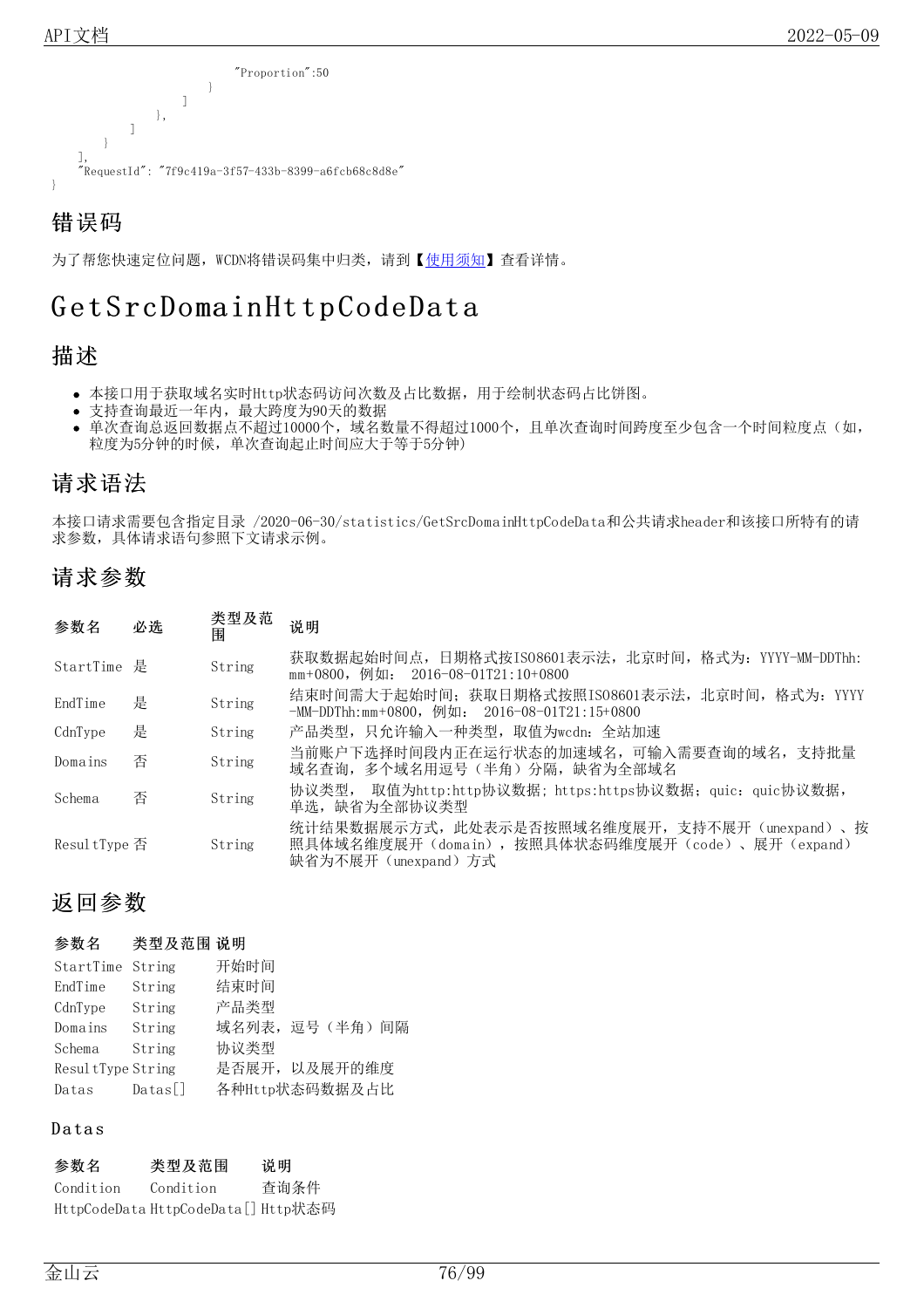### Condition

| 参数名     | 类型及范围 说明 |               |  |  |
|---------|----------|---------------|--|--|
| Domains | String   | 域名列表,逗号(半角)间隔 |  |  |

### Http C o d eD a ta

| 参数名               | 类型及范围 说明 |                                 |  |  |
|-------------------|----------|---------------------------------|--|--|
| 参数名               | 类型及范围 说明 |                                 |  |  |
| CodeType          | Srting   | Http状态码类型, 类型取值为2xx、3xx、4xx、5xx |  |  |
| Code              | Srting   | Http具体状态码, 如200/404等            |  |  |
| $P_V$             | Long     | 状态码/状态码类型访问次数                   |  |  |
| Proportion Double |          | 状态码/状态码类型占总访问次数占比               |  |  |

## 示例

### 请求示例

```
GET方式:
```
GET /2020-06-30/statistics/GetSrcDomainHttpCodeData?StartTime=2020-09-01T08%3a00%2b0800&EndTime=2020-09-01T08%3a05%2b0800&CdnTy pe=wcdn&Domains=www.test.com&Schema=&ResultType= Host: cdn.api.ksyun.com X-Amz-Date: date Authorization:authorization string x-action: GetSrcDomainHttpCodeData x-version: 2020-06-30

### POST方式:

```
POST /2020-06-30/statistics/GetSrcDomainHttpCodeData
Host: cdn.api.ksyun.com
X-Amz-Date: date
Authorization:authorization string
x-action: GetSrcDomainHttpCodeData
x-version: 2020-06-30
Content-Type: application/json
```
{

}

{

```
"StartTime":"2020-09-01T08:00+0800",
"EndTime":"2020-09-01T08:05+0800",
"CdnType":"wcdn",
"Domains":"www.test.com",
"Schema":"",
"ResultType":""
```
### 返回示例

```
"StartTime": "2020-09-01T08:00+0800",
"EndTime": "2020-09-01T08:05+0800",
"CdnType": "wcdn",
"Domains": "www.test.com",
"Schema": "http, https, quic","ResultType": "unexpand",
"Datas": [
    {
        "Condition":
             {
                 "Domains":"www.test.com"
            },
        "httpcodeData":
        \lceil{
                 "CodeType":"2xx",
                 "PV" : 3004,"Proportion":55.54468
            },
             {
                 "CodeType":"4xx",
                 "PV" : 1893,"Proportion":44.45537
             }
        ]
```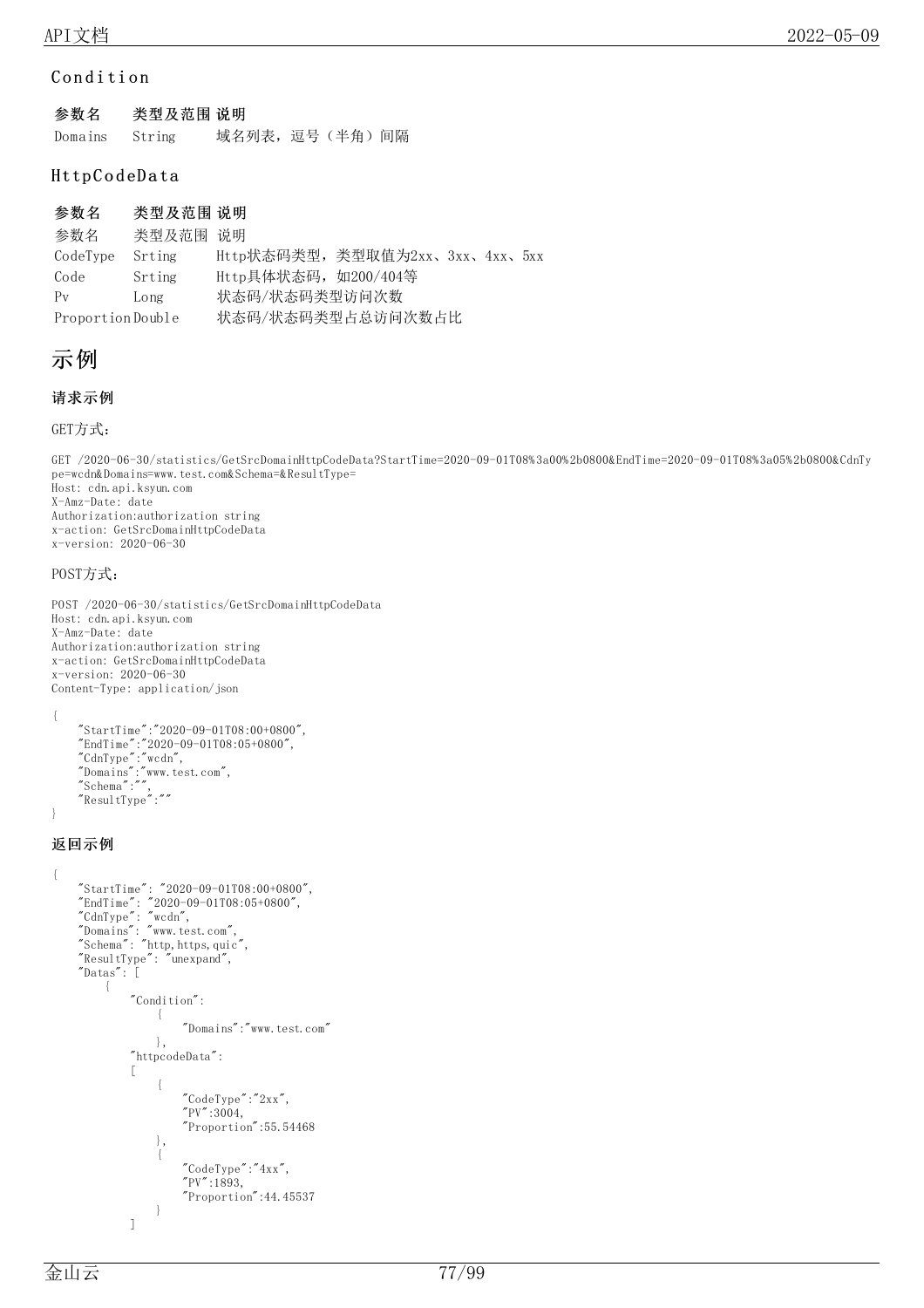} ], "RequestId": "7f9c419a-3f87-433b-8399-a9fcb68c8d8e" }

## 错误码

为了帮您快速定位问题, WCDN将错误码集中归类, 请到【[使用须知](https://docs.ksyun.com/documents/41619#4)】查看详情。

## Get SrcDomain Http CodeDetailedData

### 描述

- 本接口用于获取域名不同粒度(1分钟、5分钟、1小时、1天)的实时Http状态码访问次数及占比数据,用于绘制状态码 占比曲线图。 当粒度为1小时或者1天时,取该粒度范围内所含5分钟点的最大峰值点
- 支持查询最近一年内,最大跨度为90天的数据
- 支持域名(CdnType/Domain)、 协议类型、 粒度 条件下查询
- 单次查询总返回数据点不超过10000个,域名数量不得超过1000个,且单次查询时间跨度至少包含一个时间粒度点(如, 粒度为5分钟的时候,单次查询起止时间应大于等于5分钟)

## 请求语法

本接口请求需要包含指定目录/2020-06-30/statistics/GetSrcDomainHttpCodeDetailedData和公共请求header和该接口所特 有的请求参数,具体请求语句参照下文请求示例。

## 请求参数

| 参数名           | 必选 | 类型及范<br>围 | 说明                                                                                                                                                               |
|---------------|----|-----------|------------------------------------------------------------------------------------------------------------------------------------------------------------------|
| StartTime     | 是  | String    | 获取数据起始时间点,日期格式按ISO8601表示法,北京时间,格式为: YYYY-MM-DDThh:<br>mm+0800,例如: 2016-08-01T21:10+0800                                                                          |
| EndTime       | 是  | String    | 结束时间需大于起始时间; 获取日期格式按照IS08601表示法, 北京时间, 格式为: YYYY<br>$-MM-DDThh:mm+0800$ , 例如: 2016-08-01T21:15+0800                                                              |
| Interval      | 否  | Long      | 统计粒度, 取值为 1: 1分钟粒度; 取值为 5: 5分钟粒度; 60: 1小时粒度; 1440: 1天粒<br>度:5分钟以上粒度的值取该粒度时间段内的5分钟粒度的累加和, 缺省为5分钟粒度. 1分钟<br>粒度查询范围最大跨度为24小时,5分钟粒度查询范围最大跨度为31天,其余粒度查询范<br>围最大跨度为90天 |
| CdnType       | 是  | String    | 产品类型,只允许输入一种类型,取值为wcdn: 全站加速                                                                                                                                     |
| Domains       | 否  | String    | 当前账户下选择时间段内正在运行状态的加速域名,可输入需要查询的域名,支持批量<br>域名查询,多个域名用逗号(半角)分隔,缺省为全部域名                                                                                             |
| Schema        | 否  | String    | 协议类型, 取值为http:http协议数据; https:https协议数据; quic: quic协议数据,<br>单选,缺省为全部协议类型                                                                                         |
| CodeType      | 否  | String    | 状态码分类,取值为: 2xx/3xx/4xx/5xx,默认为全部状态码类型,多个状态码类型用逗<br>号 (半角) 分隔                                                                                                     |
| Resul tType 否 |    | String    | 统计结果数据展示方式,此处表示是否按照域名维度展开,支持不展开(unexpand)、按<br>照具体域名维度展开(domain),按照具体状态码维度展开(code)、展开(expand)<br>缺省为不展开(unexpand)方式                                              |

## 返回参数

| 参数名               | 类型及范围 说明 |                                    |
|-------------------|----------|------------------------------------|
| StartTime String  |          | 开始时间                               |
| EndTime           | String   | 结束时间                               |
| Interval          | Long     | 粒度                                 |
| CdnType           | String   | 产品类型                               |
| Domains           | String   | 域名列表, 逗号(半角)间隔                     |
| Schema            | String   | 协议类型                               |
| ResultType String |          | 是否展开, 以及展开的维度                      |
| CodeType          | String   | 状态码分类,取值为:2xx/3xx/4xx/5xx,逗号(半角)间隔 |
| Datas             | Datas    | 每个时间粒度的各种Http状态码数据及占比              |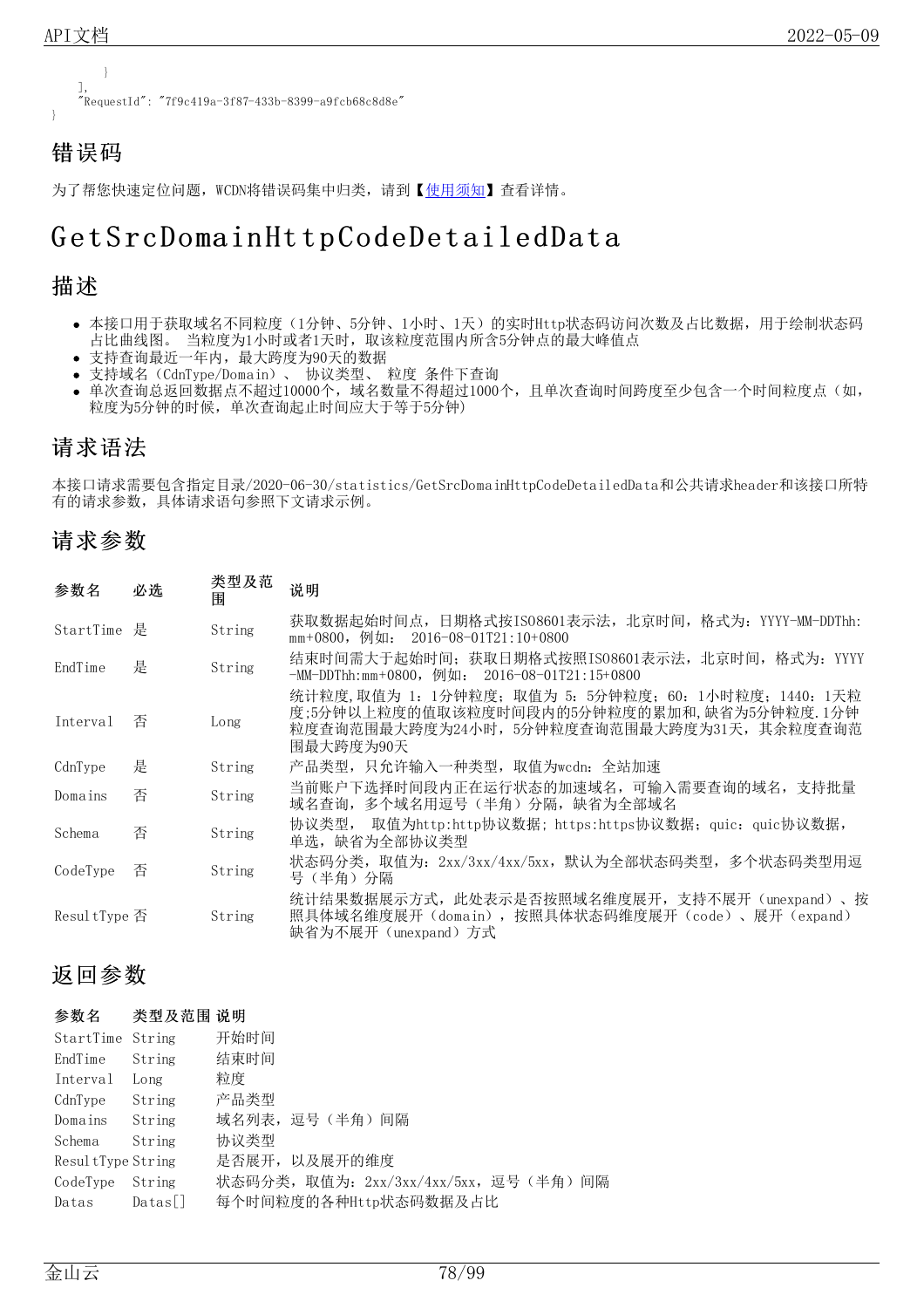### **Datas**

| 参数名       | 类型及范围                               | 说明   |
|-----------|-------------------------------------|------|
| Condition | Condition                           | 杳询条件 |
|           | HttpCodeData HttpCodeData[] Http状态码 |      |

### Condition

参数名 类型及范围 说明 Domains String 域名列表,逗号(半角)间隔

### Http C o d eD a ta

参数名 类型及范围 说明 Time String 时间点 CodeType CodeType[] Http状态码类型占比统计,类型取值为2xx、3xx、4xx、5xx CodeDetailDatas CodeDetailDatas[] Http具体状态码占比统计,如200/404等

### C o d e T y p e

### 参数名 类型及范围 说明

| CodeType          | Srting | Http状态码类型   |
|-------------------|--------|-------------|
| $P_V$             | Long   | 此状态码类型总访问次数 |
| Proportion Double |        | 此状态码类型总访问占比 |

### CodeDetailDatas

| 参数名               | 类型及范围 说明 |             |
|-------------------|----------|-------------|
| Code              | Srting   | Http具体状态码   |
| $P_V$             | Long     | 状态码访问次数     |
| Proportion Double |          | 状态码占总访问次数占比 |

## 示例

### 请求示例

GET方式:

GET /2020-06-30/statistics/GetSrcDomainHttpCodeDetailedData?StartTime=2020-09-01T08%3a00%2b0800&EndTime=2020-09-01T08%3a05%2b08 00&Interval=5&CdnType=wcdn&Domains=www.test.com&Schema=&CodeType=2xx,4xx&ResultType= Host: cdn.api.ksyun.com X-Amz-Date: date Authorization:authorization string x-action: GetSrcDomainHttpCodeDetailedData x-version: 2020-06-30

#### POST方式:

```
POST /2020-06-30/statistics/GetSrcDomainHttpCodeDetailedData
Host: cdn.api.ksyun.com
X-Amz-Date: date
Authorization:authorization string
x-action: GetSrcDomainHttpCodeDetailedData
x-version: 2020-06-30
Content-Type: application/json
{
    "StartTime":"2020-09-01T08:00+0800",
    "EndTime":"2020-09-01T08:05+0800",
    "Interval":5,
    "CdnType":"wcdn",
    "Domains":"www.test.com",
    "Schema":"",
    "CodeType":"2xx, 4xx","ResultType":""
}
```
### 返回示例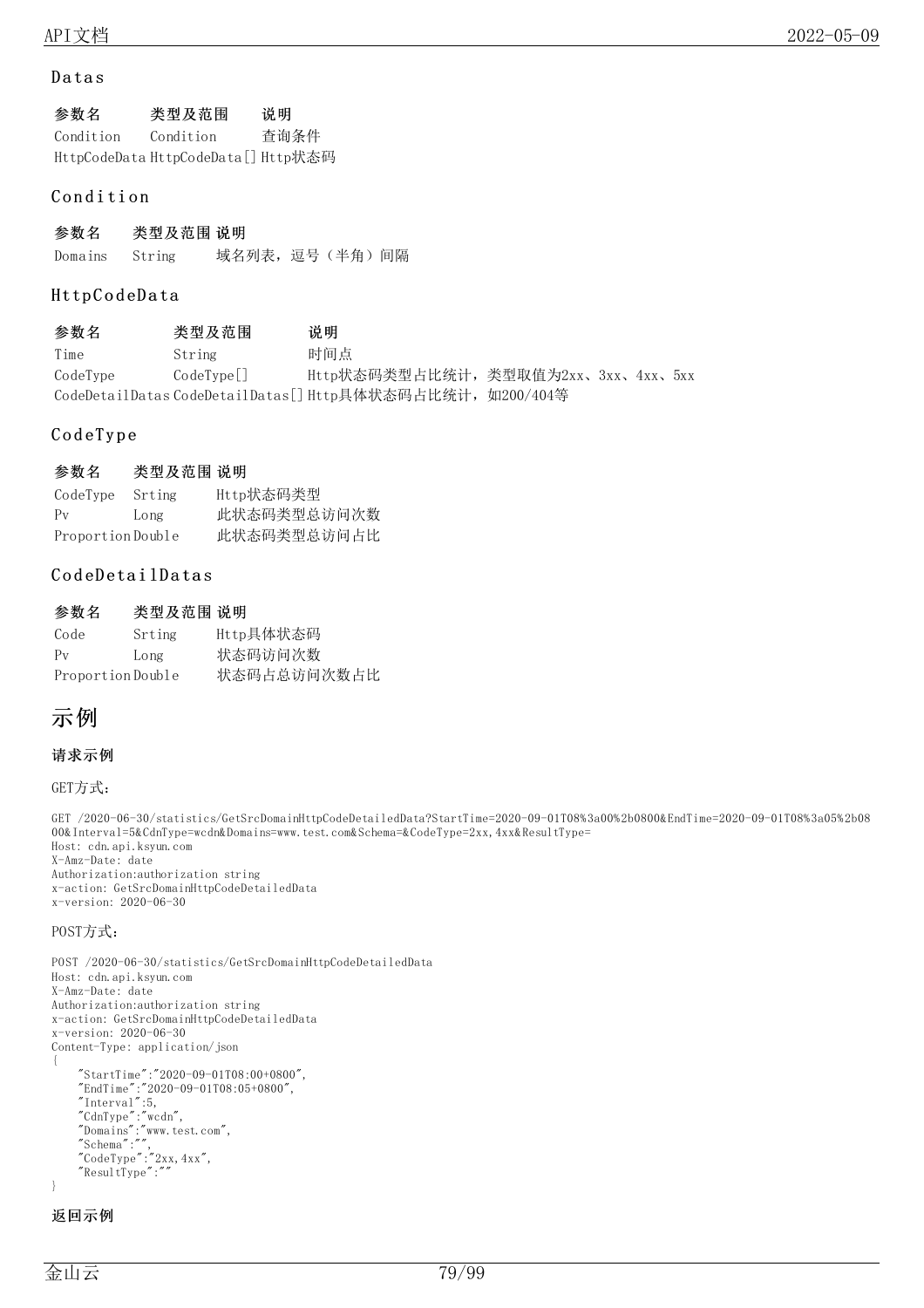```
{
    "StartTime": "2020-09-01T08:00+0800",
    "EndTime": "2020-09-01T08:05+0800",
    "Interval":5,
    "CdnType": "wcdn",
    "Domains": "www.test.com",
    "Schema": "http, https, quic","CodeType":"2xx,4xx",
    "ResultType": "unexpand",
    "Datas": [
        {
             "Condition":
                 {
                      "Domains":"www.test.com"
                 },
             "httpcodeData":
             \lceil{
                      "Time":"2020-09-01T08:00+0800",
                      "CodeType":
                     [
                          {
                              "CodeType":"2xx",
                              "PV":300,
                              "Proportion":50
                          },
                          {
                              "CodeType":"4xx",
                              "PV":300,
                              "Proportion":50
                          }
                     ]
                 },
                 {
                      "Time":"2020-09-01T08:05+0800",
                     "CodeType":
                     [
                          {
                              "CodeType":"2xx",
                              "PV":300,
                              "Proportion":50
                          },
                          {
                              "CodeType":"4xx",
                               "PV":300,
                              "Proportion":50
                          }
                     ]
                 },
            ]
        }
    ],
    "RequestId": "7f9c419a-3f57-433b-8389-a6fcb68c8d8e"
}
```
为了帮您快速定位问题, WCDN将错误码集中归类, 请到【[使用须知](https://docs.ksyun.com/documents/41619#4)】查看详情。

## GetFlowHitRateData

## 描述

- 本接口用于获取域名不同粒度(1分钟、5分钟、1小时、1天)的实时流量命中率数据,用于绘制命中率曲线图。 当粒度 为1小时或者1天时,取该粒度范围内所含5分钟点的最大峰值点
- 支持查询最近一年内,最大跨度为90天的数据
- 支持域名(CdnType/Domain)、粒度 条件下数据查询

## 请求语法

本接口请求需要包含指定目录/2020-06-30/statistics/GetFlowHitRateData和公共请求header和该接口所特有的请求参数, 具体请求语句参照下文请求示例。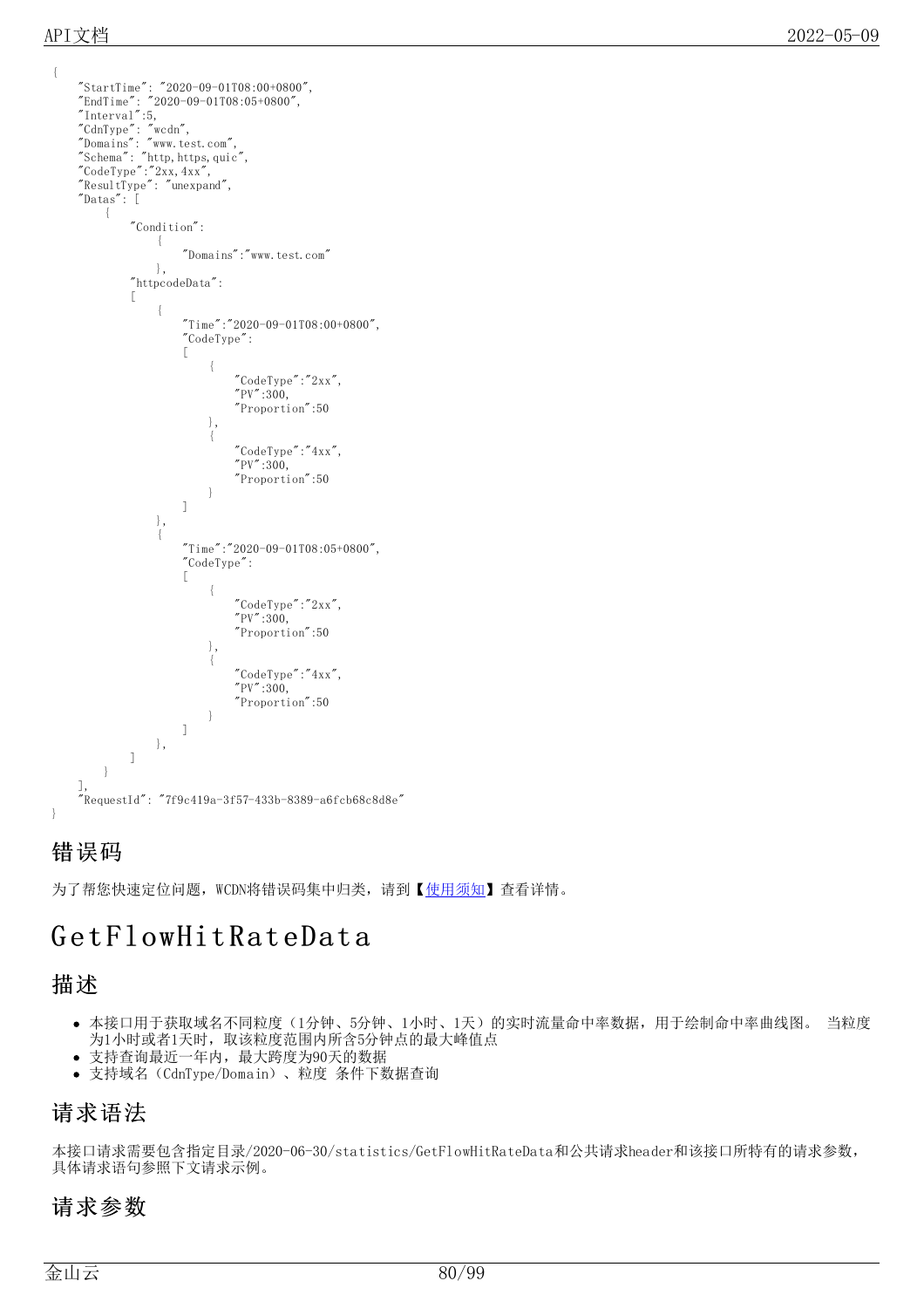| 参数名           | 必选 | 类型及范<br>闱 | 说明                                                                                                                                                                     |
|---------------|----|-----------|------------------------------------------------------------------------------------------------------------------------------------------------------------------------|
| StartTime 是   |    | String    | 获取数据起始时间点, 日期格式按IS08601表示法, 北京时间, 格式为: YYYY-MM-DDThh:<br>$mm+0800$ , 例如: 2016-08-01T21:10+0800                                                                         |
| EndTime       | 是  | String    | 结束时间需大于起始时间,获取日期格式按照IS08601表示法,北京时间,格式为: YYYY<br>-MM-DDThh:mm+0800,例如: 2016-08-01T21:15+0800                                                                           |
| Interval      | 否  | Long      | 统计粒度, 取值为 1: 1分钟粒度; 取值为 5: 5分钟粒度; 60: 1小时粒度; 1440: 1天粒<br>度; 5分钟及以上粒度的值取该粒度时间段内的5分钟粒度的流量值累加和, 缺省为5分钟<br>粒度。1分钟粒度查询范围最大跨度为24小时, 5分钟粒度查询范围最大跨度为31天, 其<br>余粒度杳询范围最大跨度为90天 |
| CdnType       | 否  | String    | 产品类型,只允许输入一种类型,取值为wcdn. 全站加速,当CdnType和Domains两个条<br>件同时存在时,讲行强校验。                                                                                                      |
| Domains       | 否  | String    | 当前账户下选择时间段内正在运行状态的加速域名, 可输入需要查询的域名, 支持批量<br>域名查询, 多个域名用逗号(半角) 分隔, 缺省为全部域名, 当CdnType和Domains两个<br>条件同时存在时,讲行强校验。                                                        |
| Resul tType 否 |    | String    | 统计结果数据展示方式, 支持不展开(unexpand)、按域名(domain)维度展开共2种展<br>开方式,缺省为 不展开 (unexpand)                                                                                              |

### 参数名 类型及范围 说明

| StartTime String  |                | 开始时间           |
|-------------------|----------------|----------------|
| EndTime           | String         | 结束时间           |
| Interval          | Long           | 粒度             |
| CdnType           | String         | 产品类型           |
| Domains           | String         | 域名列表, 逗号(半角)间隔 |
| ResultType String |                | 是否展开, 以及展开的维度  |
| Datas             | $\text{Datas}$ | 不同条件下的统计数据     |
| RequestId String  |                | 请求ID           |

### **Datas**

### 参数名 类型及范围 说明

Condition Condition[] 查询条件 DetailData DetailData[] 流量命中率

### Condition

| 参数名     | 类型及范围 说明 |               |  |  |
|---------|----------|---------------|--|--|
| Domains | String   | 域名列表,逗号(半角)间隔 |  |  |

### DetailData<sup>[]</sup>

| 参数名                      | 类型及范围 说明 |                                            |
|--------------------------|----------|--------------------------------------------|
| Time                     | String   | 时间点                                        |
| HitFlow                  | Long     | Hit状态的访问流量, 即边缘流量-回源流量                     |
| MissFlow                 | Long     | Miss状态的访问流量, 即回源流量                         |
| HitFlowProportion Double |          | Hit状态访问流量占比, 即HitFlow/(HitFlow+MissFlow)   |
| MissFlowProportionDouble |          | Miss状态访问流量占比, 即MissFlow/(HitFlow+MissFlow) |

## 示例

### 请求示例

GET方式:

GET /2020-06-30/statistics/GetFlowHitRateData?StartTime=2020-09-01T08%3a00%2b0800&EndTime=2020-09-01T08%3a05%2b0800&Interval=5 &CdnType=wcdn&ResultType= Host: cdn.api.ksyun.com X-Amz-Date: date Authorization:authorization string x-action: GetFlowHitRateData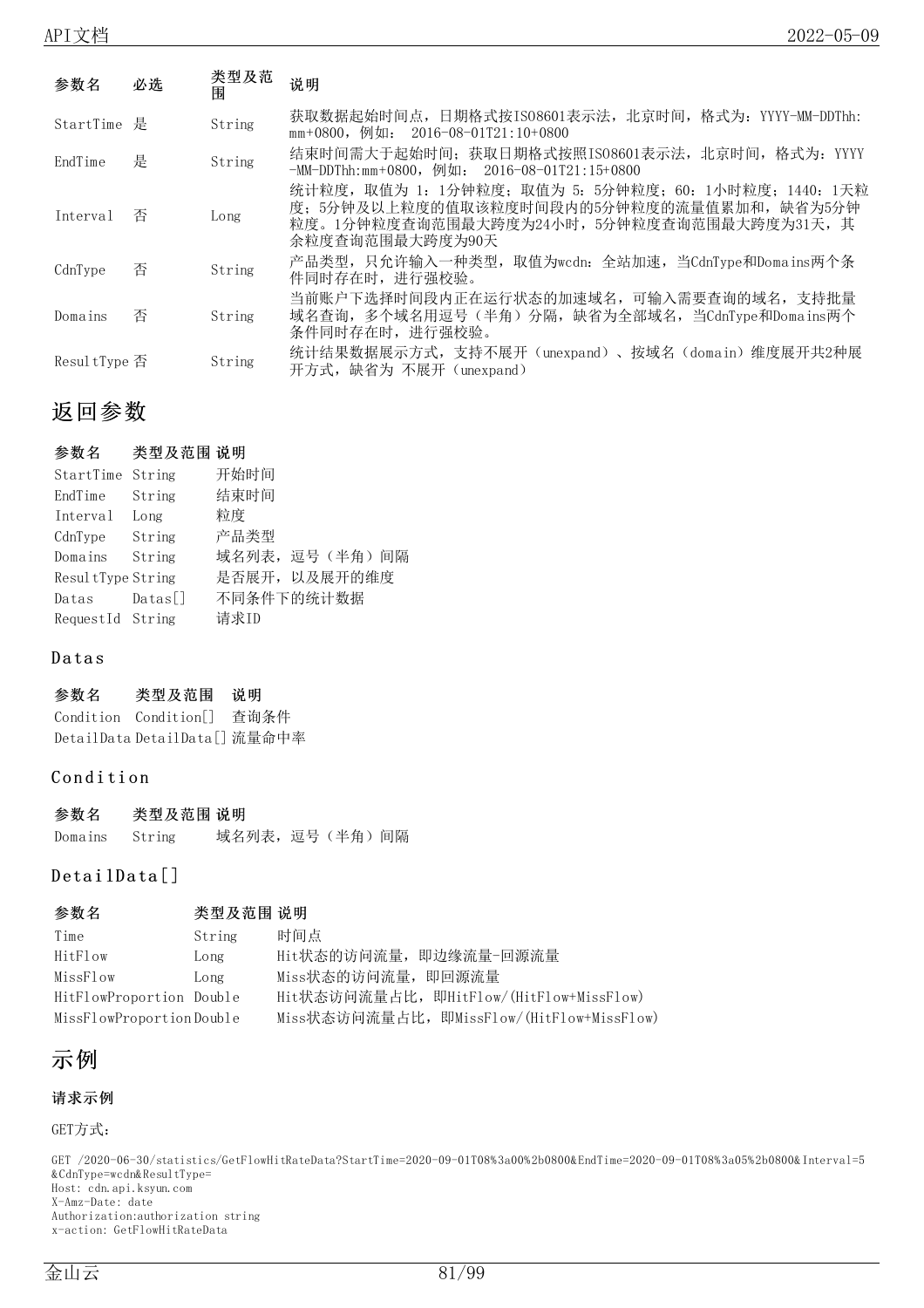x-version: 2020-06-30

POST方式:

```
POST /2020-06-30/statistics/GetFlowHitRateData
Host: cdn.api.ksyun.com
X-Amz-Date: date
Authorization:authorization string
x-action: GetFlowHitRateData
x-version: 2020-06-30
Content-Type: application/json
{
    "StartTime": "2020-09-01T08:00+0800",
    "EndTime": "2020-09-01T08:05+0800",
    "Interval": 5,
    "CdnType": "wcdn",
    "ResultType": "",
```
#### }

### 返回示例

```
{
    "StartTime": "2020-09-01T08:00+0800",
    "EndTime": "2020-09-01T08:05+0800",
    "Interval": 5,
    "CdnType": "wcdn",
    "Domains": "www.test.com",
    "ResultType": "unexpand",
    "RequestId": "0c24b681-be53-4425-abe3-4193be5dda8f",
    "Datas": [
        {
             "Condition": {}\}"DetailData": [
                 {
                     "Time": "2020-09-01T08:00+0800",
                     "HitFlow": 270767,
                     "MissFlow": 15236,
                     "MissFlowProportion": 0.05327216847375727,
                     "HitFlowProportion": 0.9467278315262427
                 }
            ]
        }
    ]
}
```
## 错误码

为了帮您快速定位问题, WCDN将错误码集中归类, 请到【[使用须知](https://docs.ksyun.com/documents/41619#4)】查看详情。

## Get Req Hit RateData

### 描述

- 本接口用于获取域名不同粒度(1分钟、5分钟、1小时、1天)的请求数命中率数据,用于绘制命中率曲线图。 当粒度为 1小时或者1天时,取该粒度范围内所含5分钟点的最大峰值点
- 支持查询最近一年内,最大跨度为90天的数据
- 支持域名(CdnType/Domain)、粒度 条件下数据查询

## 请求语法

本接口请求需要包含指定目录/2020-06-30/statistics/GetReqHitRateData和公共请求header和该接口所特有的请求参数, 具体请求语句参照下文请求示例。

| 参数名         | 必选 | 类型及范<br>闱 | 说明                                                                                                  |
|-------------|----|-----------|-----------------------------------------------------------------------------------------------------|
| StartTime 是 |    | String    | 获取数据起始时间点,日期格式按ISO8601表示法,北京时间,格式为: YYYY-MM-DDThh:<br>mm+0800,例如: 2016-08-01T21:10+0800             |
| EndTime     | 是  | String    | 结束时间需大于起始时间; 获取日期格式按照ISO8601表示法, 北京时间, 格式为: YYYY<br>$-MM-DDThh:mm+0800$ , 例如: 2016-08-01T21:15+0800 |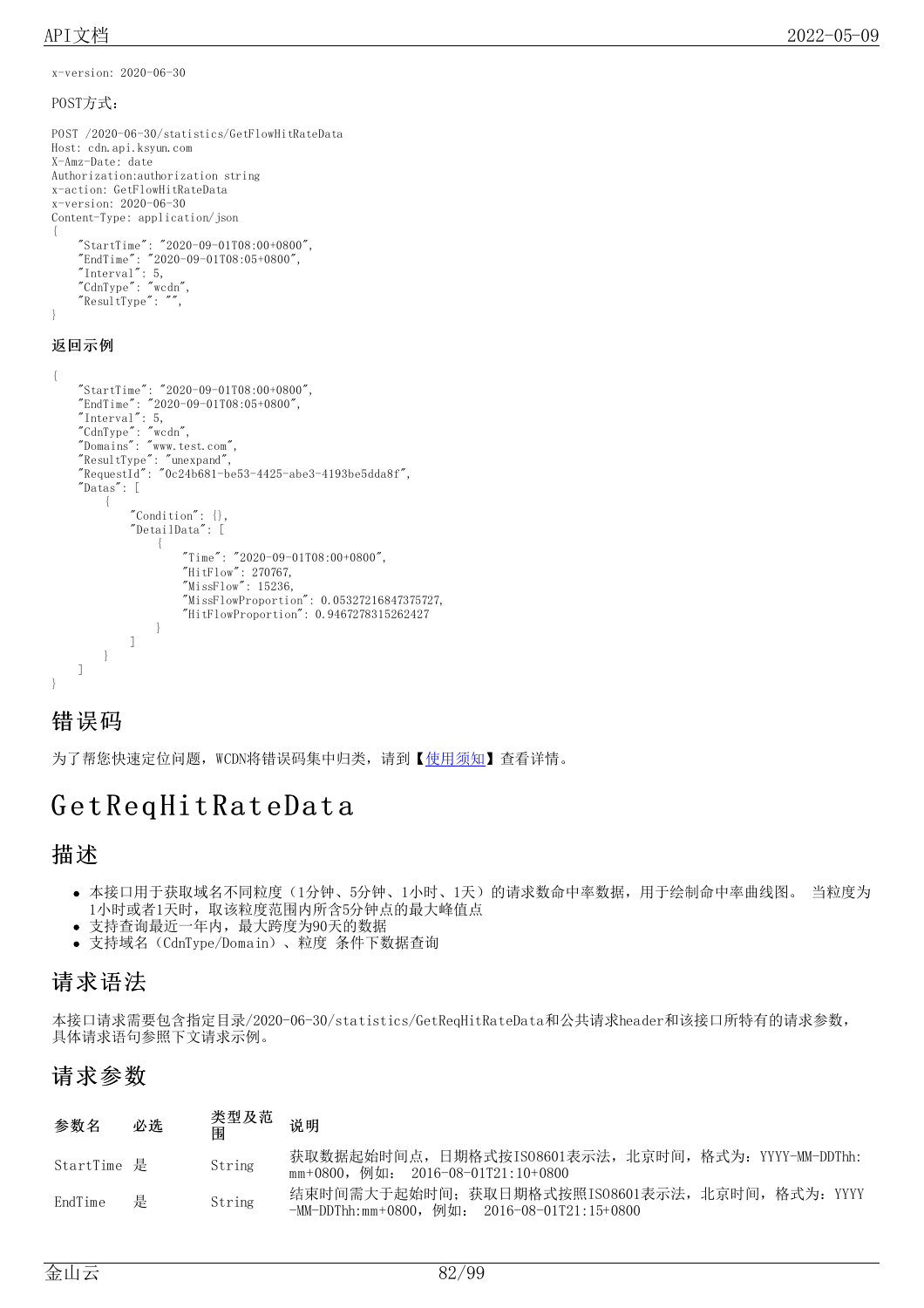| Interval 否    |   | Long   | 统计粒度, 取值为 1: 1分钟粒度; 取值为 5: 5分钟粒度; 60: 1小时粒度; 1440: 1天粒<br>度; 5分钟及以上粒度的值取该粒度时间段内的5分钟粒度的请求数值累加和的命中率, 缺<br>省为5分钟粒度。1分钟粒度查询范围最大跨度为24小时,5分钟粒度查询范围最大跨度为3<br>1天,其余粒度杳询范围最大跨度为90天 |
|---------------|---|--------|---------------------------------------------------------------------------------------------------------------------------------------------------------------------------|
| CdnType       | 否 | String | 产品类型,只允许输入一种类型,取值为wcdn. 全站加速,当CdnType和Domains两个条<br>件同时存在时,进行强校验。                                                                                                         |
| Domains       | 否 | String | 当前账户下选择时间段内正在运行状态的加速域名,可输入需要查询的域名,支持批量<br>域名查询,多个域名用逗号(半角)分隔,缺省为全部域名,当CdnType和Domains两个<br>条件同时存在时,讲行强校验。                                                                 |
| Resul tType 否 |   | String | 统计结果数据展示方式,支持不展开 (unexpand) 、按域名 (domain) 维度展开共2种展<br>开方式,缺省为 不展开 (unexpand)                                                                                              |

### 参数名 类型及范围 说明

| StartTime String  |                | 开始时间            |
|-------------------|----------------|-----------------|
| EndTime           | String         | 结束时间            |
| Interval          | Long           | 粒度              |
| CdnType           | String         | 产品类型            |
| Domains           | String         | 域名列表, 逗号(半角) 间隔 |
| ResultType String |                | 是否展开, 以及展开的维度   |
| Datas             | $\text{Datas}$ | 不同条件下的统计数据      |
| RequestId String  |                | 请求ID            |

### **Datas**

| 参数名 | 类型及范围                          | 说明 |
|-----|--------------------------------|----|
|     | Condition Condition[] 查询条件     |    |
|     | DetailData DetailData[] 请求数命中率 |    |

### Condition

| 参数名     | 类型及范围 说明 |               |  |  |
|---------|----------|---------------|--|--|
| Domains | String   | 域名列表,逗号(半角)间隔 |  |  |

### DetailData

| 参数名                    | 类型及范围 说明 |                                    |
|------------------------|----------|------------------------------------|
| Time                   | String   | 时间点                                |
| HitPy                  | Long     | Hit状态的访问次数, 即服务请求数-回源请求数           |
| MissPy                 | Long     | Miss状态的访问次数, 即回源请求数                |
| HitPyProportion Double |          | Hit状态访问次数占比, 即HitPv/(HitPv+MissPv) |
| MissPvProportionDouble |          | Miss状态访问次数占比, 即SrcPv/(HitPv+SrcPv) |

## 示例

### 请求示例

GET方式:

GET /2020-06-30/statistics/GetReqHitRateData?StartTime=2020-09-01T08%3a00%2b0800&EndTime=2020-09-01T08%3a05%2b0800&Interval=5& CdnType=wcdn&ResultType= Host: cdn.api.ksyun.com X-Amz-Date: date Authorization:authorization string x-action: GetReqHitRateData x-version: 2020-06-30

#### POST方式:

POST /2020-06-30/statistics/GetReqHitRateData Host: cdn.api.ksyun.com X-Amz-Date: date Authorization:authorization string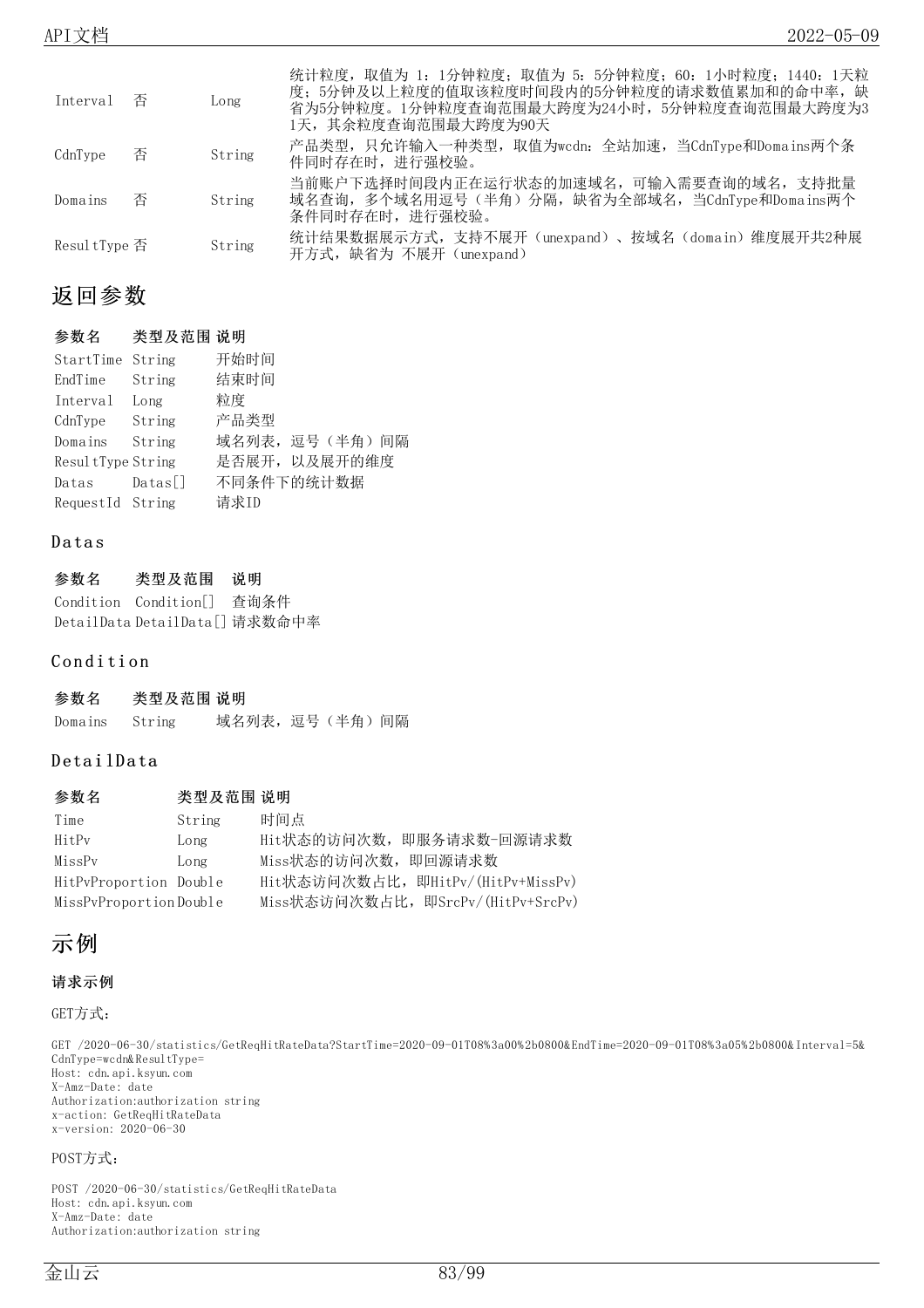```
x-action: GetReqHitRateData
x-version: 2020-06-30
Content-Type: application/json
{
    "StartTime":"2020-09-01T08:00+0800",
    "EndTime":"2020-09-01T08:05+0800",
    "Interval":5,
    "CdnType":"wcdn",
    "ResultType":""
}
```
### 返回示例

```
{
    "StartTime": "2020-09-01T08:00+0800",
    "EndTime": "2020-09-01T08:05+0800",
    "Interval": 5,
    "CdnType": "wcdn",
    "Domains": "www.test.com",
    "ResultType": "unexpand",
    "RequestId": "0c24b681-be53-4425-abe3-4193be3dda5f",
    "Datas": [
        {
            "Condition": {}\}"DetailData": [
                 {
                     "Time": "2020-09-01T08:00+0800",
                     "HitFlow": 270767,
                     "MissFlow": 15236,
                    "MissFlowProportion": 0.05327216847375727,
                     "HitFlowProportion": 0.9467278315262427
                }
            ]
        }
   ]
}
```
## 错误码

为了帮您快速定位问题, WCDN将错误码集中归类, 请到【[使用须知](https://docs.ksyun.com/documents/41619#4)】查看详情。

## G et RealTimeHit Rat eDat a

## 描述

- 本接口用于获取域名的实时流量命中率、请求数命中率数据,用于绘制命中率饼图。
- 支持查询最近一年内,最大跨度为90天的数据
- 支持批量域名查询
- 时效性:5分钟

## 请求语法

本接口请求需要包含指定目录/2020-06-30/statistics/GetRealTimeHitRateData和公共请求header和该接口所特有的请求参 数,具体请求语句参照下文请求示例。

| 参数名                                                       | 必选 | 类型及范<br>闱 | 说明                                                                                                          |
|-----------------------------------------------------------|----|-----------|-------------------------------------------------------------------------------------------------------------|
| StartTime 是                                               |    | String    | 获取数据起始时间点,日期格式按ISO8601表示法,北京时间,格式为: YYYY-MM-DDThh:<br>mm+0800, 例如: 2016-08-01T21:10+0800                    |
| EndTime                                                   | 是  | String    | 结束时间需大于起始时间; 获取日期格式按照IS08601表示法, 北京时间, 格式为: YYYY<br>-MM-DDThh:mm+0800,例如: 2016-08-01T21:15+0800             |
| HitRatetyp <sub><math>\overline{\mathcal{A}}</math></sub> |    | String    | 命中率类型, 取值为取值为flowhitrate:流量命中率;reqhitrate:请求数命中率, 单选<br>,缺省为流量命中率,                                          |
| CdnType                                                   | 是  | String    | 产品类型,只允许输入一种类型,取值为wcdn:全站加速,当CdnType和Domains两个条<br>件同时存在时,进行强校验。                                            |
| Domains                                                   | 否  | String    | 当前账户下选择时间段内正在运行状态的加速域名, 可输入需要查询的域名, 支持批量<br>域名查询,多个域名用逗号(半角)分隔,缺省为全部域名,当CdnType和Domains两个<br>条件同时存在时,进行强校验。 |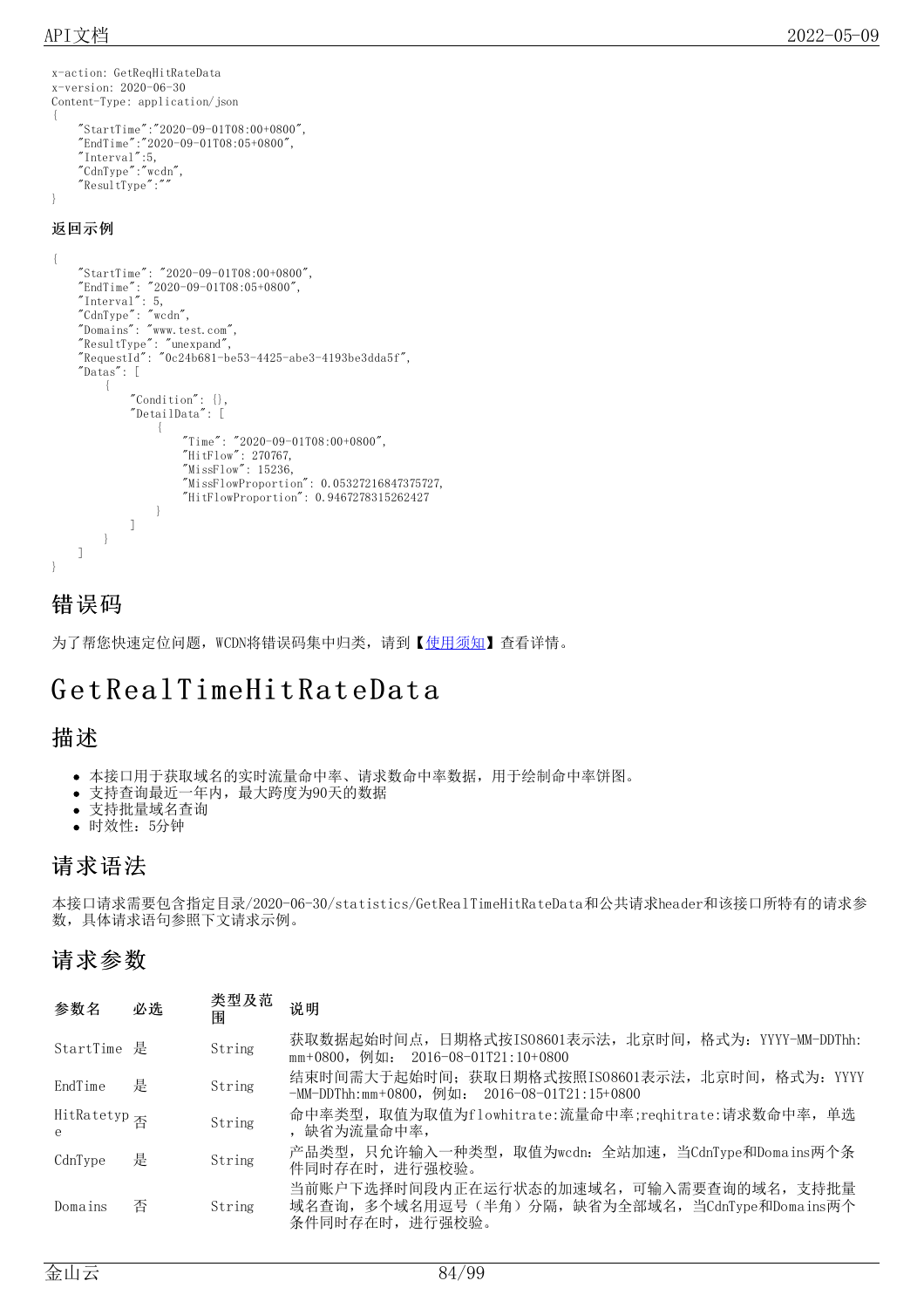| Resul tType 否 | String |                         | 统计结果数据展示方式,支持不展开(unexpand)、按域名(domain)维度展开共2种展 |  |  |
|---------------|--------|-------------------------|------------------------------------------------|--|--|
|               |        | 开方式, 缺省为 不展开 (unexpand) |                                                |  |  |

| StartTime          | String         | 开始时间            |
|--------------------|----------------|-----------------|
| EndTime            | String         | 结束时间            |
| HitRatetype String |                | 命中率类型           |
| CdnType            | String         | 产品类型            |
| Domains            | String         | 域名列表, 逗号(半角) 间隔 |
| ResultType         | String         | 是否展开, 以及展开的维度   |
| Datas              | $\text{Datas}$ | 不同条件下的统计数据      |
| RequestId          | String         | 请求ID            |

### **Datas**

参数名 类型及范围 说明 Condition Condition[] 查询条件 DetailData DetailData 命中率

### Condition

| 参数名     | 类型及范围 说明 |                  |  |  |
|---------|----------|------------------|--|--|
| Domains | String   | 域名列表, 逗号 (半角) 间隔 |  |  |

### DetailData

| 参数名                      | 类型及范围 说明 |                                                    |
|--------------------------|----------|----------------------------------------------------|
| HitPy                    | Long     | Hit状态的访问次数, 即服务请求数-回源请求数                           |
| MissPv                   | Long     | Miss状态的访问次数, 即回源请求数                                |
| HitPyProportion          | Double   | Hit状态访问次数占比, 即HitPv/(HitPv+SrcPv), 单位为: %          |
| MissPvProportion         | Double   | Miss状态访问次数占比, 即SrcPv/(HitPv+SrcPv), 单位为: %         |
| HitFlow                  | Long     | Hit状态的访问流量, 即服务流量-回源流量                             |
| MissFlow                 | Long     | Miss状态的访问流量, 即回源流量                                 |
| HitFlowProportion Double |          | Hit状态访问流量占比, 即HitFlow/(HitFlow+MissFlow), 单位为: %   |
| MissFlowProportionDouble |          | Miss状态访问流量占比, 即MissFlow/(HitFlow+MissFlow), 单位为: % |

## 示例

### 请求示例

GET方式:

GET /2020-06-30/statistics/GetRealTimeHitRateData?StartTime=2020-09-01T08%3a00%2b0800&EndTime=2020-09-01T08%3a05%2b0800&HitRate type=flowhitrate&CdnType=wcdn&ResultType= Host: cdn.api.ksyun.com X-Amz-Date: date Authorization:authorization string x-action: GetRealTimeHitRateData x-version: 2020-06-30 POST方式:

POST /2020-06-30/statistics/GetRealTimeHitRateData Host: cdn.api.ksyun.com X-Amz-Date: date Authorization:authorization string x-action: GetRealTimeHitRateData x-version: 2020-06-30 Content-Type: application/json { "StartTime":"2020-09-01T08:00+0800",

"EndTime":"2020-09-01T08:05+0800", "HitRatetype":"flowhitrate",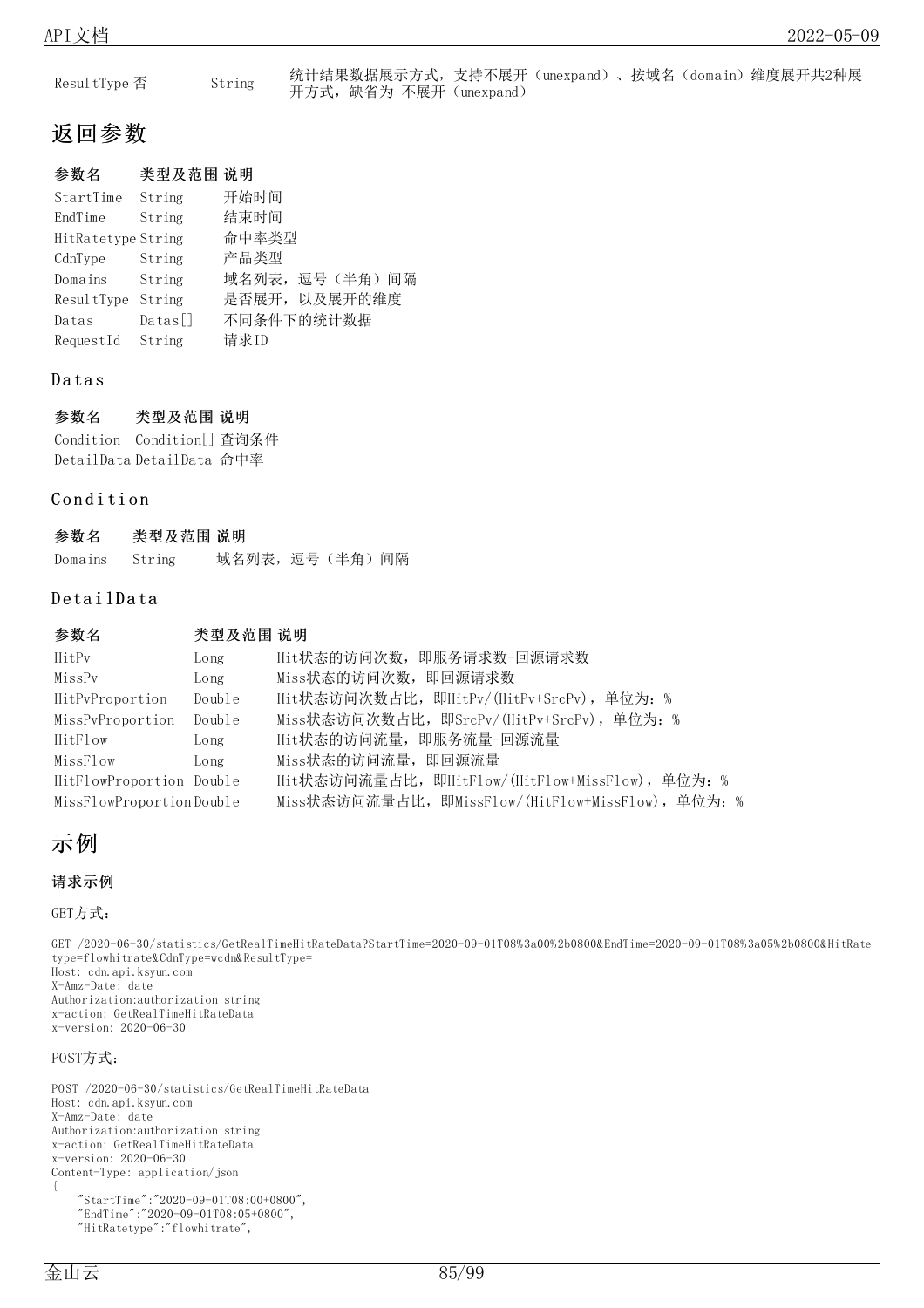### 返回示例

}

"CdnType":"wcdn", "ResultType":""

```
{
    "StartTime": "2020-09-01T08:00+0800",
    "EndTime": "2020-09-01T08:05+0800",
    "HitRatetype": "flowhitrate",
    "CdnType": "wcdn",
    "Domains": "www.test.com",
    "ResultType": "unexpand",
    "RequestId": "bb26fc61-3a1b-48fd-be86-aef8f0f27319",
    "Datas": [
        {
            "Condition": {},
            "DetailData": {
                 "HitFlow": 270767,
                 "MissFlow": 15236,
                 "MissFlowProportion": 0.05327211259450502,
                "HitFlowProportion": 0.946726838466549
            }
        }
   ]
}
```
## 错误码

为了帮您快速定位问题, WCDN将错误码集中归类, 请到【[使用须知](https://docs.ksyun.com/documents/41619#4)】查看详情。

## G et Domain Req u est PeriodRat ioDat a

### 描述

- 本接口用于获取域名不同粒度(1分钟、5分钟、1小时、1天)的统计数据, 含f l ow: 流量, 单位为 byte; bandwidth: 带宽, 单位为 bps; request: 请求数, 单位为 次; qps: 平均每秒请求次数, 单位: 次/秒 当粒 度为1小时或者1天时,带宽取该粒度范围内所含5分钟点的最大峰值点
- 支持查询最近一年内,最大跨度为31天的数据
- 国内细化数据查询,支持到域名(CdnType/Domain)、区域、省份、运营商、协议类型、IP类型、粒度 多维度数据查询
- 当Areas选项有且仅有CN时, Provinces和Isps选项才可生效, 其余情况均走默认, 否则查询会失败
- 单次查询总返回数据点不超过10000个,域名数量不得超过1000个,且单次查询时间跨度至少包含一个时间粒度点(如, 粒度为5分钟的时候,单次查询起止时间应大于等于五分钟)

## 请求语法

本接口请求需要包含指定目录/2020-06-30/statistics/GetDomainRequestPeriodRatioData和公共请求header和该接口所特 有的请求参数,具体请求语句参照下文请求示例。

| 参数名                              | 必选 | 类型及范<br>闱 | 说明                                                                                                                       |
|----------------------------------|----|-----------|--------------------------------------------------------------------------------------------------------------------------|
| CurrentPer<br>iodStartTi 是<br>me |    | String    | 获取数据起始时间点,日期格式按IS08601表示法,北京时间,格式为: YYYY-MM-DDThh:<br>mm+0800, 例如: 2016-08-01T21:14+0800                                 |
| CurrentPer<br>iodEndTime 是       |    | String    | 结束时间需大于起始时间; 获取日期格式按照IS08601表示法, 北京时间, 格式为: YYYY<br>-MM-DDThh:mm+0800,例如: 2016-08-01T21:14+0800                          |
| PriorPerio<br>dStartTim 是<br>e   |    | String    | 获取数据起始时间点, 不可与CurrentPeriodStartTime相同, 日期格式按IS08601表示法<br>, 北京时间, 格式为: YYYY-MM-DDThh:mm+0800, 例如: 2016-08-01T21:14+0800 |
| PriorPerio<br>dEndTime           |    | String    | 结束时间需大于起始时间; 获取日期格式按照IS08601表示法, 北京时间, 格式为: YYYY<br>-MM-DDThh:mm+0800,例如: 2016-08-01T21:14+0800                          |
| Metric                           | 是  | String    | 指定查询指标, 单选, 支持的类型为: flow: 流量, 单位为 byte; bandwidth: 带宽,<br>单位为 bps; request: 请求数,单位为 次; qps: 平均每秒请求次数,单位: 次               |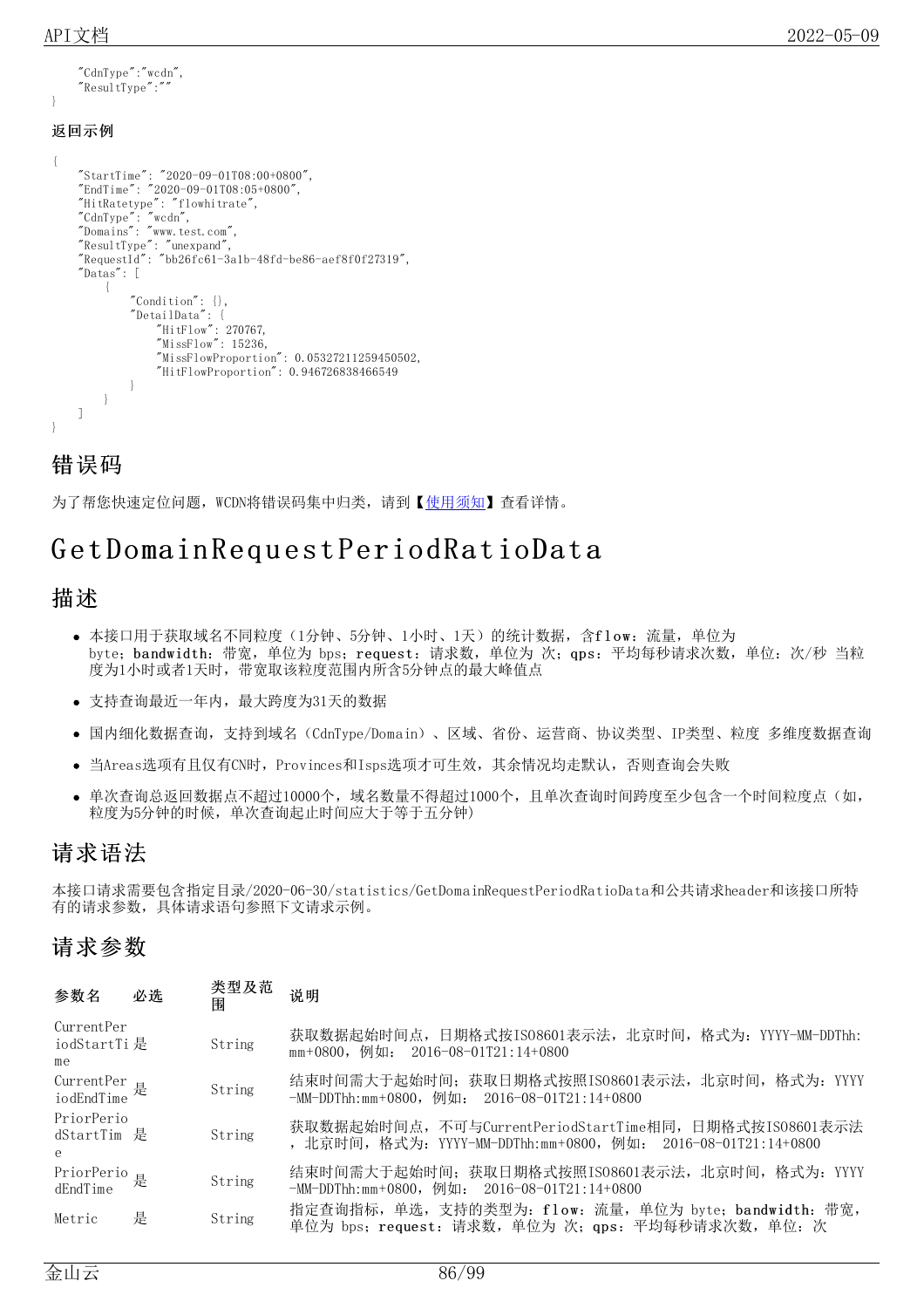| CdnType       | 是 | String | 产品类型,只允许输入一种类型,取值为wcdn:全站加速                                                                                                                                     |
|---------------|---|--------|-----------------------------------------------------------------------------------------------------------------------------------------------------------------|
| Interval      | 否 | Long   | 统计粒度,取值为 1: 1分钟粒度; 取值为 5: 5分钟粒度; 60: 1小时粒度; 1440: 1天粒<br>度; 5分钟及以上粒度的带宽值均取该粒度时间段内的5分钟粒度的峰值点。默认为5分钟<br>粒度1分钟粒度查询范围最大跨度为24小时5分钟粒度查询范围最大跨度为31天其余粒度<br>查询范围最大跨度为31天 |
| Domains       | 否 | String | 当前账户下选择时间段内正在运行状态的加速域名,可输入需要查询的域名,支持批量<br>域名查询, 多个域名用逗号 (半角) 分隔, 缺省为全部域名                                                                                        |
| Areas         | 否 | String | 网民分布区域简称,枚举类型表见使用须知,支持多区域查询,多个区域用逗号(半角<br>) 分隔,缺省为全部区域                                                                                                          |
| Provinces     | 否 | String | 枚举类型表见使用须知; 支持省份批量查询,多个省份用逗号(半角)<br>省份区域名称,<br>分隔,缺省为全部省份(当Areas选项有且仅有中国大陆选项时,此类型生效),具体Pr<br>ovinces见下附录说明                                                      |
| Isps          | 否 | String | 运营商名称, 枚举类型表见使用须知; 只允许输入一种类型, 缺省为全部运营商,<br>(当A<br>reas选项有且仅有中国大陆选项时, 此类型生效), 具体ISP见下附录说明                                                                        |
| IpType        | 否 | String | IP类型,取值为ipv4:ipv4类型数据;ipv6:ipv6类型数据;单选,缺省为全部IP类型                                                                                                                |
| Schema        | 否 | String | 取值为http:http协议数据;https:https协议数据;quic:quic协议数据,<br>协议类型,<br>单选,缺省为全部协议类型                                                                                        |
| Resul tType 否 |   | String | 统计结果数据展示方式,支持不展开和按一种维度展开,缺省为 不展开(unexpand)可<br>展开维度包含: 区域 (area)、域名 (domain)、省份 (province)、运营商 (isp)、<br>IP类型 (ip)、协议类型 (schema),                               |

| 参数名                              | 类型及范围 说明       |                                             |
|----------------------------------|----------------|---------------------------------------------|
| Current Period Start Time String |                | 开始时间                                        |
| CurrentPeriodEndTime             | String         | 结束时间                                        |
| PriorPeriodStartTime             | String         | 开始时间                                        |
| PriorPeriodEndTime               | String         | 结束时间                                        |
| Metric                           | String         | 本次查询指标                                      |
| Interval                         | Long           | 粒度                                          |
| CdnType                          | String         | 产品类型                                        |
| Domains                          | String         | 域名列表,逗号(半角)间隔                               |
| Areas                            | String         | 区域,逗号(半角)间隔,枚举类型表见使用须知                      |
| Provinces                        | String         | 省份区域, 枚举类型表见 <u>使用须知</u>                    |
| Isps                             | String         | 运营商,枚举类型表见 <u>使用须知</u>                      |
| IpType                           | String         | IP类型                                        |
| SchemaType                       | String         | 协议类型                                        |
| ResultType                       | String         | 是否展开, 以及展开的维度                               |
| Datas                            | $\text{Datas}$ | 不同条件下的统计数据                                  |
| RequestId                        | String         | 唯一请求 ID, 每次请求都会返回。定位问题时需要提供该次请求的 RequestId。 |

### **Datas**

| 参数名  | 类型及范围 说明                               |      |
|------|----------------------------------------|------|
|      | Condition Condition <sup>[]</sup> 杳询条件 |      |
| Data | $\text{Data}$                          | 查询数据 |

### Condition

| 参数名               | 类型及范围 说明 |                                       |
|-------------------|----------|---------------------------------------|
| Domains           | String   | 域名列表,逗号(半角)间隔                         |
| Areas             | String   | 区域,逗号(半角)间隔,,枚举类型表见使用须知               |
| Provinces         | String   | 省份区域, 按查询条件展示, 无此条件, 则不展示, 枚举类型表见使用须知 |
| Isps              | String   | 运营商, 按查询条件展示, 无此条件, 则不展示, 枚举类型表见使用须知  |
| IpType            | String   | IP类型, 按查询条件展示, 无此条件, 则不展示             |
| SchemaType String |          | 协议类型, 按查询条件展示, 无此条件, 则不展示             |

### D a ta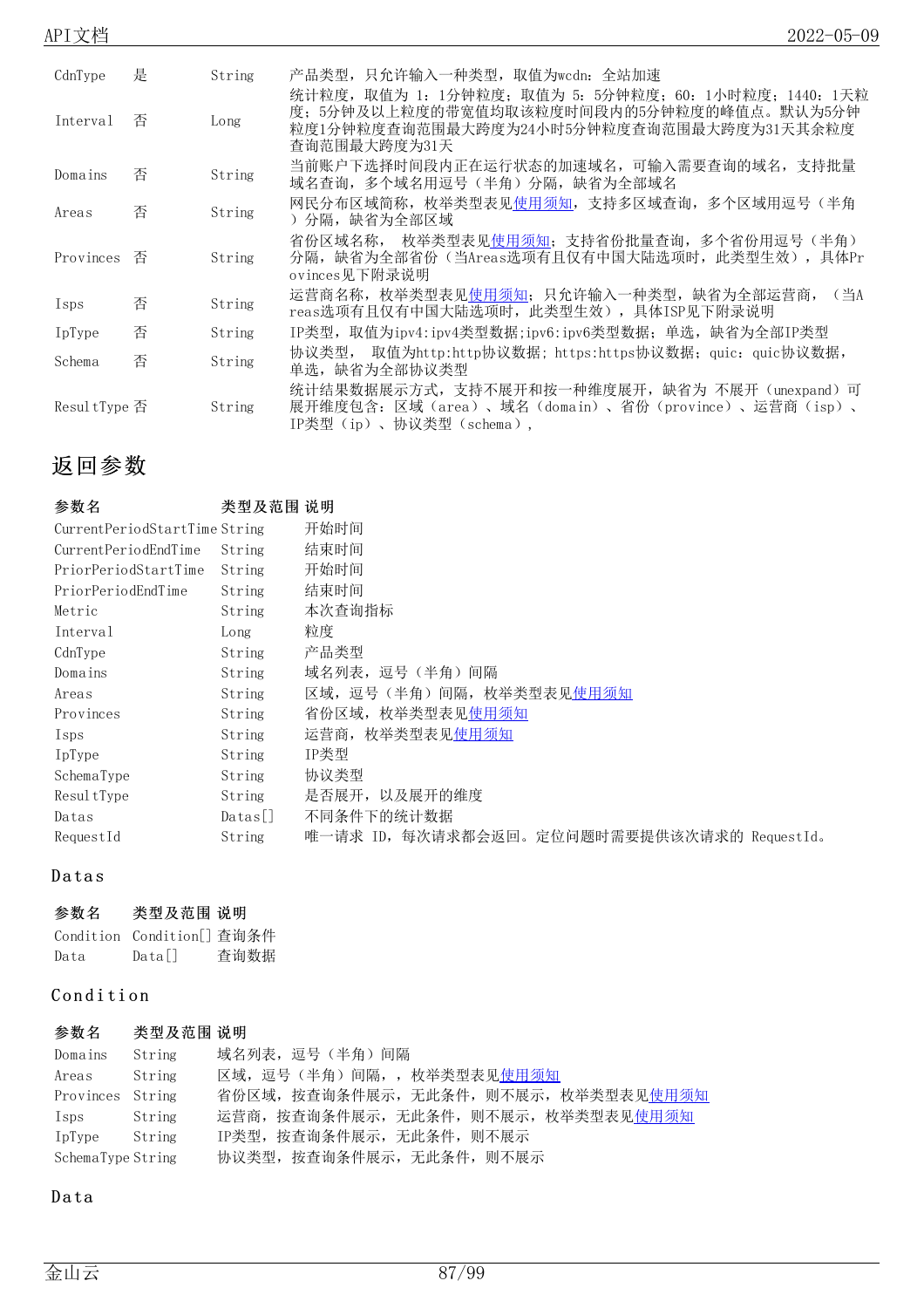| 参数名                                      | 类型及范<br>围 | 说明                                                                                                                                |
|------------------------------------------|-----------|-----------------------------------------------------------------------------------------------------------------------------------|
| $CurrentPer$ String<br>iodTime           |           | 当前时间点                                                                                                                             |
| PriorPerio String<br>dTime               |           | 对比时间点                                                                                                                             |
| CurrentPer<br>iodValue<br>Long           |           | 当前范围内此时间点对应的查询数据值,不同的条件此处对应的值不一样,具体见下flow: 流量,<br>单位为 byte; bandwidth: 带宽, 单位为 bps; request: 请求数, 单位为 次; qps: 平均每秒请<br>求次数, 单位: 次 |
| PriorPerio Long<br>dValue                |           | 对比的时间范围内此时间点对应的查询数据值,不同的条件此处对应的值不一样,具体见下flow:<br>流量,单位为 byte; bandwidth: 带宽,单位为 bps; request: 请求数,单位为 次; qps: 平均<br>每秒请求次数,单位:次   |
| PeriodRati <sub>Double</sub><br>$\Omega$ |           | 环比百分数,单位"%",小数点后保留两位数据计算方法: (当期时间点数值-对比时间点数值)/<br>对比时间点数值*100%                                                                    |

## 示例

### 请求示例

GET方式:

```
GET /2020-06-30/statistics/GetDomainRequestPeriodRatioData?CurrentPeriodStartTime=2020-09-01T08%3a00%2b0800&CurrentPeriodEndTime
=2020-09-01T08%3a05%2b0800&PriorPeriodStartTime=2020-09-02T08%3a00%2b0800&PriorPeriodEndTime=2020-09-02T08%3a05%2b0800&Metric
=flow&Areas=CN&Provinces=beijing&CdnType=wcdn&ResultType=
Host: cdn.api.ksyun.com
X-Amz-Date: date
Authorization:authorization string
x-action: GetDomainRequestPeriodRatioData
x-version: 2020-06-30
POST方式:
POST /2020-06-30/statistics/GetDomainRequestPeriodRatioData
Host: cdn.api.ksyun.com
X-Amz-Date: date
Authorization:authorization string
x-action: GetDomainRequestPeriodRatioData
x-version: 2020-06-30
Content-Type: application/json
{
    "CurrentPeriodStartTime": "2022-03-15T15:25+0800",
    "CurrentPeriodEndTime": "2022-03-15T15:30+0800",
    "PriorPeriodStartTime": "2022-03-15T15:35+0800",
    "PriorPeriodEndTime": "2022-03-15T15:40+0800",
    "Metric": "flow",
    "CdnType": "wcdn",
    "Domains": "wcdn-test1.ksc-test.com"
}
返回示例
{
    "CurrentPeriodStartTime": "2022-03-15T15:25+0800",
    "CurrentPeriodEndTime": "2022-03-15T15:30+0800",
    "PriorPeriodStartTime": "2022-03-15T15:35+0800",
    "PriorPeriodEndTime": "2022-03-15T15:40+0800",
    "Metric": "flow",
    "Interval": 5,
    "CdnType": "wcdn",
    "Domains": "wcdn-test1.ksc-test.com",
    "Areas": "CN,HK,TW,MO,US,JP,SG,IN,ID,TH,MY,AU,VN,CA,GB,RU,DE,FR,BR,ZA,AE,PH,KR,Other",
    "Provinces": "",
    \degreeIsps\degree: \degree",
    "IpType": "ipv4, ipv6","ResultType": "unexpand",
    "RequestId": "501feb9e-1f05-4fdb-9a90-73ac0ed4d4ae",
    "Datas": [
        {
             "Condition": {},
             \sqrt[\prime]{\rm Data} . <br> [
                 {
                     "CurrentPeriodTime": "2022-03-15T15:25+0800",
                     "PriorPeriodTime": "2022-03-15T15:35+0800",
                     "CurrentPeriodValue": 75028563,
                     "PriorPeriodValue": 115064029,
                     "PeriodRatio": -34.79
```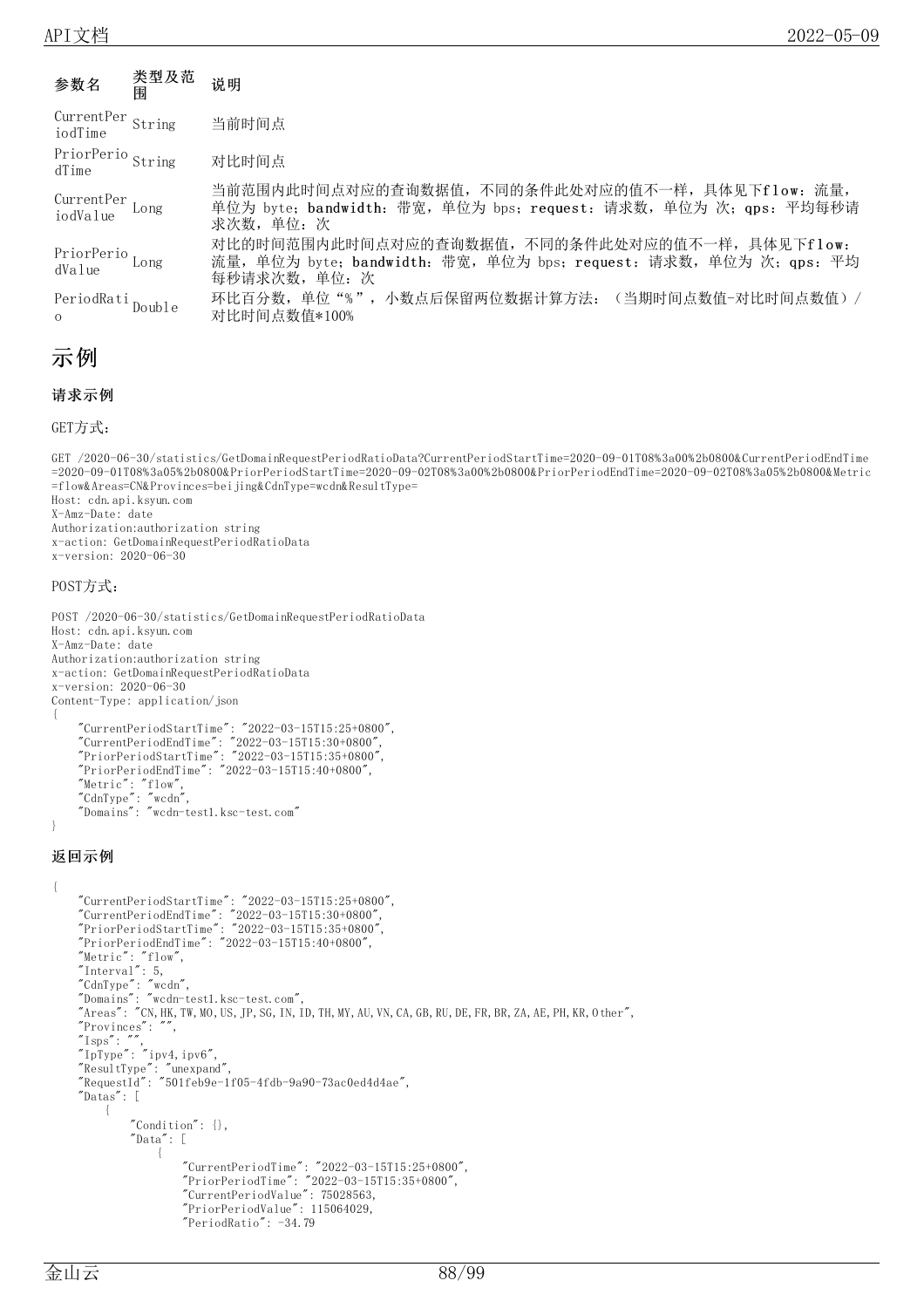

为了帮您快速定位问题, WCDN将错误码集中归类, 请到【[使用须知](https://docs.ksyun.com/documents/41619#4)】查看详情。

## Get Domain Ranking List Data

## 描述

本接口用于获取用户维度下所有域名的流量、流量占比、带宽峰值、峰值时间、访问次数,并支持按流量、带宽峰值、排行

- 支持按产品类型查询
- 最多可获取最近一年内以天为维度的数据
- 使用场景:
	- 查询用户维度所有域名的流量、流量占比、带宽峰值、峰值时间、访问次数,并按流量排行展示

## 请求参数

| 参数名         | 必选 | 类型及范<br>闱 | 说明                                                                                                  |
|-------------|----|-----------|-----------------------------------------------------------------------------------------------------|
| StartTime 是 |    | String    | 获取数据起始时间点,日期格式按IS08601表示法,北京时间,格式为: YYYY-MM-DDThh:<br>mm+0800,例如: 2016-08-01T21:15+0800             |
| EndTime     | 是  | String    | 结束时间需大于起始时间; 获取日期格式按照ISO8601表示法, 北京时间, 格式为: YYYY<br>$-MM-DDThh:mm+0800$ , 例如: 2016-08-01T21:15+0800 |
| CdnType     | 否  | String    | 产品类型, 取值为all: 全部类型, 取值为wcdn: 全站加速                                                                   |
| SortBy      | 否  | String    | 排序方式,取值为bandwidth: 带宽峰值,flow: 流量,pv: 请求数,缺省为flow                                                    |

## 返回参数

| 参数名              | 类型及范围  | 说明                                          |
|------------------|--------|---------------------------------------------|
| StartTime String |        | 开始时间                                        |
| EndTime          | String | 结束时间                                        |
| CdnType          | String | 产品类型                                        |
| RequestId String |        | 唯一请求 ID, 每次请求都会返回。定位问题时需要提供该次请求的 RequestId。 |
| SortBy           | String | 排序方式                                        |
| Datas            |        | DomainRankingList[] 域名统计数据, 并按指定的排序方式降序排列返回 |

### Domain Ranking List

| 参数名                  | 类型及范围 说明 |                                       |
|----------------------|----------|---------------------------------------|
| 参数名                  | 类型及范围    | 说明                                    |
| Domain               | String   | 域名                                    |
| Rank                 | Long     | 排名                                    |
| Flow                 | Long     | 服务流量(该域名在所选时间段内的流量合并值)                |
| FlowProportionDouble |          | 流量占比(该域名在所选时间段内的流量占所有域名流量总量的百分比)      |
| Bw                   | Long     | 带宽峰值, 查询日期内的带宽峰值                      |
| PeakTime             | String   | 峰值时间点, 查询日期内的峰值时间点                    |
| $P_V$                | Long     | 服务请求数即访问次数(该域名在所选时间段内访问次数合并值)         |
| PyProportion         | Double   | 服务请求数占比(该域名在所选时间段内的请求数占所有域名请求数总量的百分比) |

示例

请求示例

GET方式: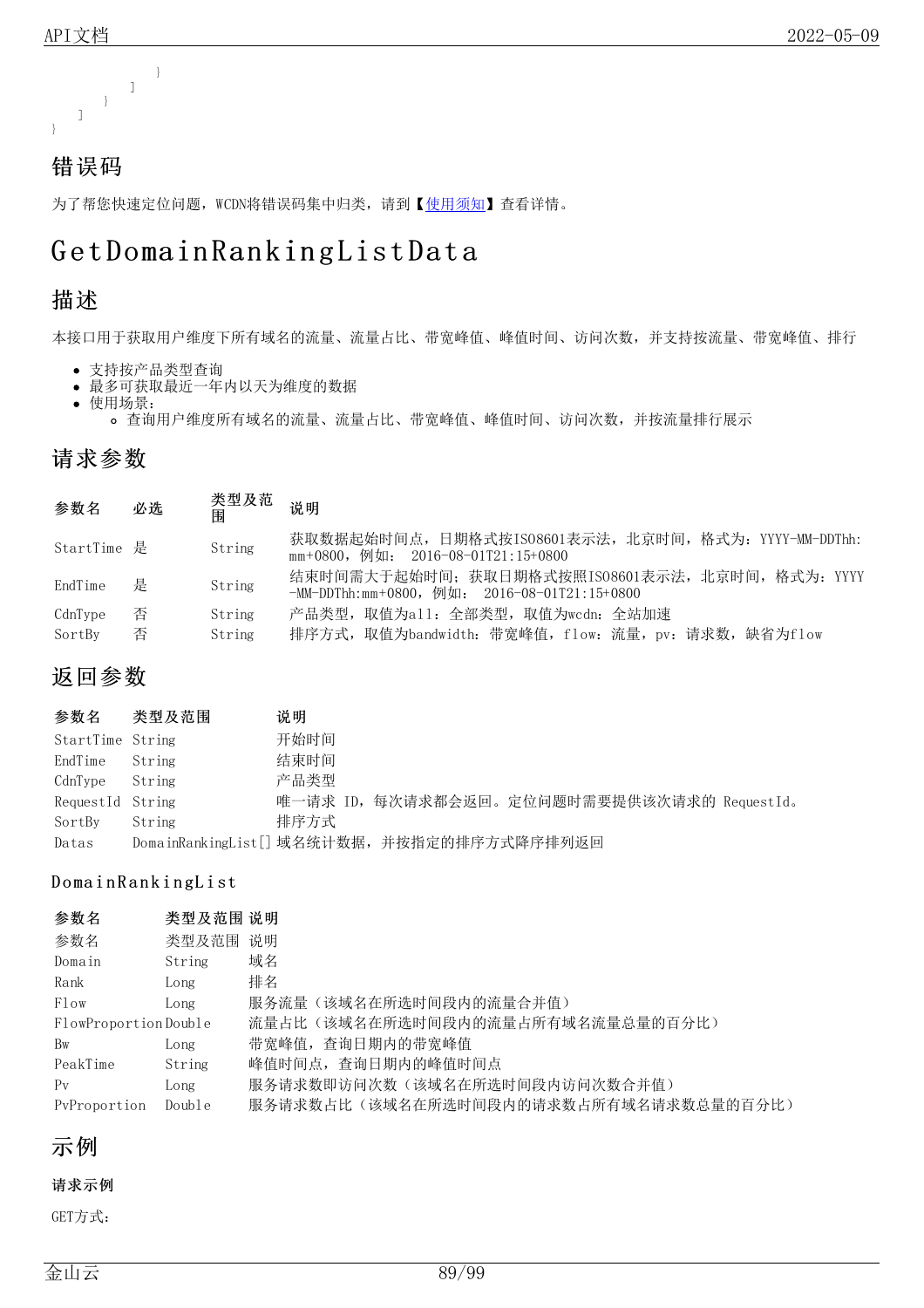GET /2020-06-30/statistics/GetDomainRankingListData?StartTime=2020-09-01T08%3a00%2b0800&EndTime=2020-09-01T08%3a05%2b0800&CdnTy pe=wcdn&SortBy=flow Host: cdn.api.ksyun.com X-Amz-Date: date Authorization:authorization string x-action: GetDomainRankingListData x-version: 2020-06-30

### POST方式:

```
POST /2020-06-30/statistics/GetDomainRankingListData
Host: cdn.api.ksyun.com
X-Amz-Date: date
Authorization:authorization string
x-action: GetDomainRankingListData
x-version: 2020-06-30
Content-Type: application/json
{
    "StartTime":"2020-09-01T08:00+0800",
    "EndTime":"2020-09-01T08:05+0800",
    "CdnType":"wcdn",
    "SortBy":"flow"
}
```
### 返回示例

```
{
    "StartTime": "2020-09-01T08:00+0800",
    "EndTime": "2020-09-01T08:05+0800",
    "CdnType": "wcdn",
    "SortBy": "flow",
    "Datas": [
        {
            "Domain": "www.test.com",
            "Rank" : 1,"Flow": 257285,
            "FlowProportion": 3.0964726677548394E-4,
            "Bw": 6860,
            "PeakTime": "2020-09-01T08:00+0800",
            "Pv" : 352,"PvProportion": 0.4077897102607769
        }
    ],
    "RequestId": "a1742346-233f-42c1-9be2-4255ca9deca0"
}
```
## 错误码

为了帮您快速定位问题, WCDN将错误码集中归类, 请到【[使用须知](https://docs.ksyun.com/documents/41619#4)】查看详情。

## GetTopUrlData

### 描述

本接口用于获取域名某天内某一时段的TOP Url访问数据,仅包含Top200且访问次数大于15次的 Url的访问次数(请求数)、 流量,并支持按请求数或流量排序

- 支持批量域名查询, 多个域名ID用逗号(半角)分隔
- 最多可获取最近一年内24小时跨度的数据
- 时效性:30分钟延迟
- 单次查询域名数量不得超过1000个,且单次查询时间跨度至少包含一个时间粒度点(如,粒度为5分钟的时候,单次查询 起止时间应大于等于五分钟)
- 参数过滤说明:查询跨度大于天时,索引数据量太大,严重影响存储和查询性能,按天聚合流量<4096000B的查询结果会 被过滤,因此可能导致按小时查询结果条数大于按天查询结果数

### 请求语法

本接口请求需要包含指定目录/2020-06-30/statistics/GetTopUrlData和公共请求header和该接口所特有的请求参数,具体 请求语句参照下文请求示例。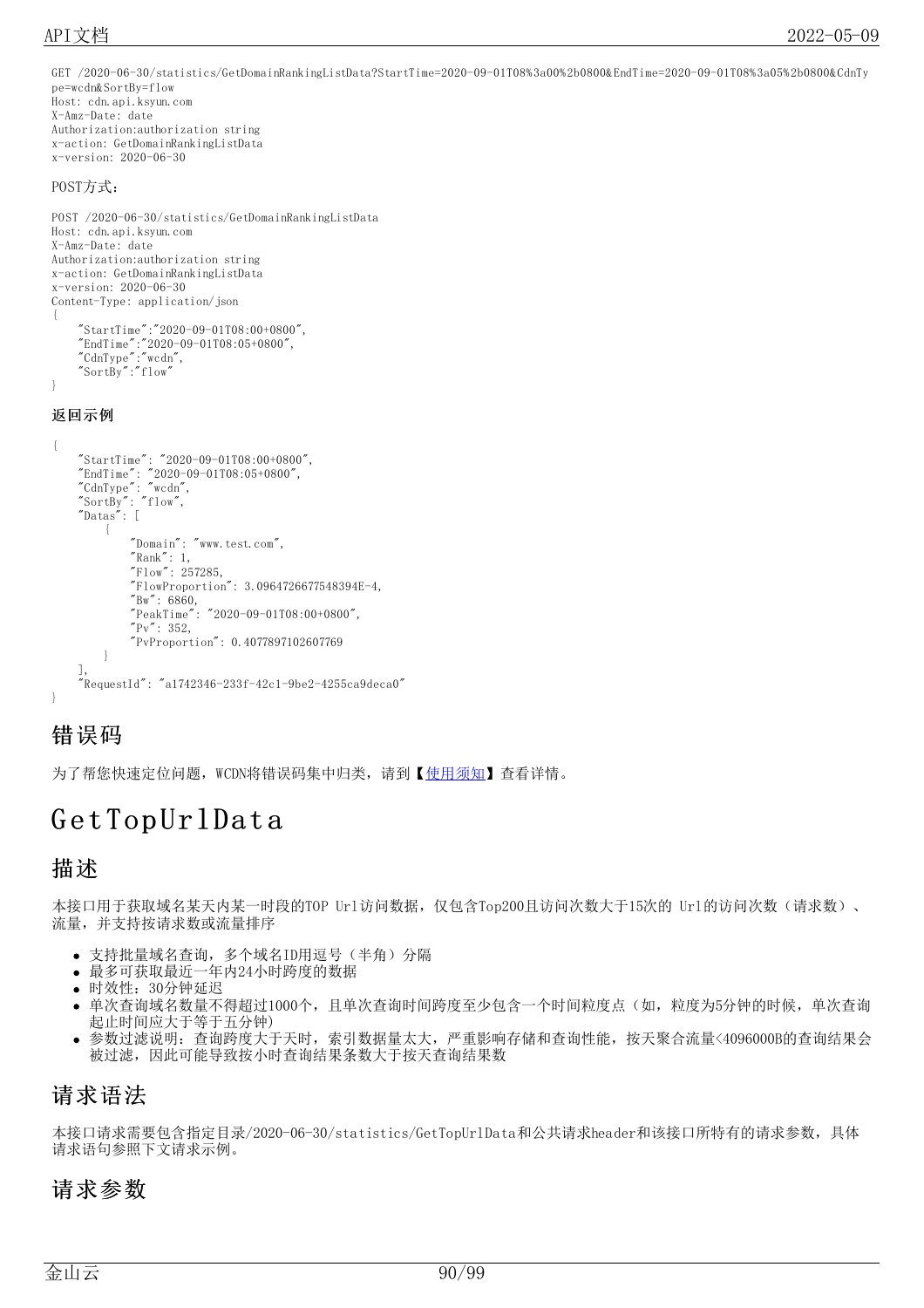| 参数名         | 必选 | 类型及范<br>围 | 说明                                                                                                  |  |
|-------------|----|-----------|-----------------------------------------------------------------------------------------------------|--|
| StartTime 是 |    | String    | 获取数据起始时间点,日期格式按ISO8601表示法,北京时间,格式为: YYYY-MM-DDThh:<br>mm+0800, 例如: 2016-08-01T21:14+0800            |  |
| EndTime     | 是  | String    | 结束时间需大于起始时间; 获取日期格式按照IS08601表示法, 北京时间, 格式为: YYYY<br>$-MM-DDThh:mm+0800$ , 例如: 2016-08-01T21:14+0800 |  |
| CdnType     | 是  | String    | 产品类型,只允许输入一种类型,取值为wcdn: 全站加速                                                                        |  |
| Domains     | 否  | String    | 域名,缺省为当前产品类型下的全部域名,可输入需要查询的域名,支持批量域名查询<br>,多个域名用逗号(半角)分隔                                            |  |
| LimitN      | 否  | Int.      | 热门Url条数, 取值为1-200, 最大200, 默认100                                                                     |  |
| SortBy      | 否  | String    | 排序方式, 取值为flow: 流量, pv: 请求数, 缺省为pv                                                                   |  |

| 参数名       | 类型及范围 说明 |                                             |
|-----------|----------|---------------------------------------------|
| 参数名       | 类型及范围    | 说明                                          |
| StartTime | String   | 开始时间                                        |
| EndTime   | String   | 结束时间                                        |
| CdnType   | String   | 产品类型                                        |
| Domains   | String   | 域名                                          |
| LimitN    | Int      | 热门Url条数                                     |
| SortBy    | String   | 排序方式                                        |
| RequestId | String   | 唯一请求 ID, 每次请求都会返回。定位问题时需要提供该次请求的 RequestId。 |
| Datas     | Urllist  | 热门Url列表                                     |

### UrlList

| 参数名                  | 类型及范围 说明 |                                        |
|----------------------|----------|----------------------------------------|
| Url                  | String   | URL地址                                  |
| Rank                 | Long     | 排名                                     |
| $P_{V}$              | Long     | 访问次数                                   |
| PyProportion         | Double   | 服务请求数占比(该URL在所选时间段内的请求数占所有域名请求数总量的百分比) |
| Flow                 | Long     | 访问流量                                   |
| FlowProportionDouble |          | 流量占比(该域名在所选时间段内的流量占所有域名流量总量的百分比)       |

## 示例

### 请求示例

GET方式:

GET /2020-06-30/statistics/GetTopUrlData?StartTime=2020-09-01T08%3a00%2b0800&EndTime=2020-09-01T08%3a05%2b0800&CdnType=wcdn&Li mitN=10&SortBy=flow Host: cdn.api.ksyun.com X-Amz-Date: date Authorization:authorization string x-action: GetTopUrlData x-version: 2020-06-30

### POST方式:

```
POST /2020-06-30/statistics/GetTopUrlData
Host: cdn.api.ksyun.com
X-Amz-Date: date
Authorization:authorization string
x-action: GetTopUrlData
x-version: 2020-06-30
Content-Type: application/json
{
    "StartTime":"2020-09-01T08:00+0800",
    "EndTime":"2020-09-01T08:05+0800",
    "CdnType":"wcdn",
    "LimitN":10,
    "SortBy":"flow"
}
```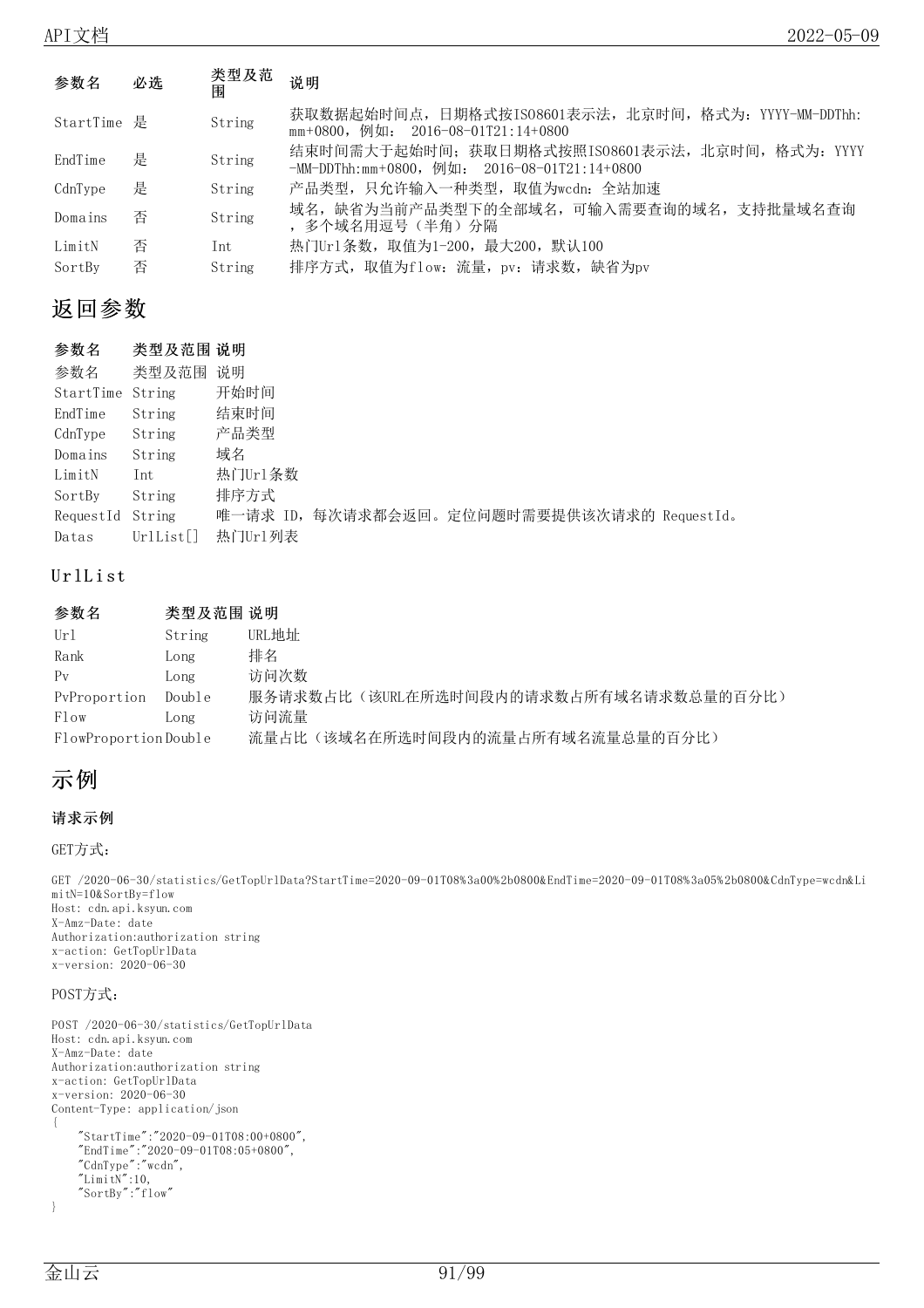### 返回示例

```
{
    "StartTime": "2020-09-01T08:00+0800",
    "EndTime": "2020-09-01T08:05+0800",
    "CdnType": "wcdn",
    "Domains": "www.test.com",
    "LimitN": 10,
    "SortBy": "flow",
    "Datas": [
        {
            "Url": "http://www.test.com/test.txt",
            "Rank" : 1,"Pv" : 352,"PvProportion": 100.0,
            "Flow": 257285,
            "FlowProportion": 100.0
        }
    ],
    "RequestId": "6b901375-8803-4653-8efb-b62566b7c675"
}
```
## 错误码

为了帮您快速定位问题, WCDN将错误码集中归类, 请到【[使用须知](https://docs.ksyun.com/documents/41619#4)】查看详情。

## GetTopReferData

## 描述

本接口用于获取域名某天内某一时段的热门页面访问数据排名,仅包含Top200且访问数大于15次的热门页面的访问次数、访问 流量,并支持按访问次数或流量排序

- 支持批量域名查询,多个域名用逗号(半角)分隔
- 最多可获取最近一年内24小时跨度的数据
- 时效性:30分钟延迟
- 单次查询域名数量不得超过1000个,且单次查询时间跨度至少包含一个时间粒度点(如,粒度为5分钟的时候,单次查询 起止时间应大于等于五分钟)

## 请求语法

本接口请求需要包含指定目录/2020-06-30/statistics/GetTopReferData和公共请求header和该接口所特有的请求参数,具 体请求语句参照下文请求示例。

## 请求参数

| 参数名         | 必选 | 类型及范<br>闱 | 说明                                                                                              |
|-------------|----|-----------|-------------------------------------------------------------------------------------------------|
| StartTime 是 |    | String    | 获取数据起始时间点,日期格式按ISO8601表示法,北京时间,格式为: YYYY-MM-DDThh:<br>$mm+0800$ , 例如: 2016-08-01T21:14+0800     |
| EndTime     | 是  | String    | 结束时间需大于起始时间; 获取日期格式按照IS08601表示法, 北京时间, 格式为: YYYY<br>-MM-DDThh:mm+0800,例如: 2016-08-01T21:14+0800 |
| CdnType     | 是  | String    | 产品类型,只允许输入一种类型,取值为wcdn: 全站加速                                                                    |
| Domains     | 否  | String    | 域名, 缺省为当前产品类型下的全部域名, 可输入需要查询的域名, 支持批量域名查询<br>,多个域名用逗号(半角)分隔                                     |
| LimitN      | 否  | Long      | 热门Refer条数, 取值为1-200, 最大200, 默认100                                                               |
| SortBy      | 否  | String    | 排序方式, 取值为flow: 流量, pv: 请求数, 缺省为pv                                                               |

## 返回参数

### 参数名 类型及范围 说明

| 参数名              | 类型及范围  | 说明   |
|------------------|--------|------|
| StartTime String |        | 开始时间 |
| EndTime          | String | 结束时间 |
| CdnType          | String | 产品类型 |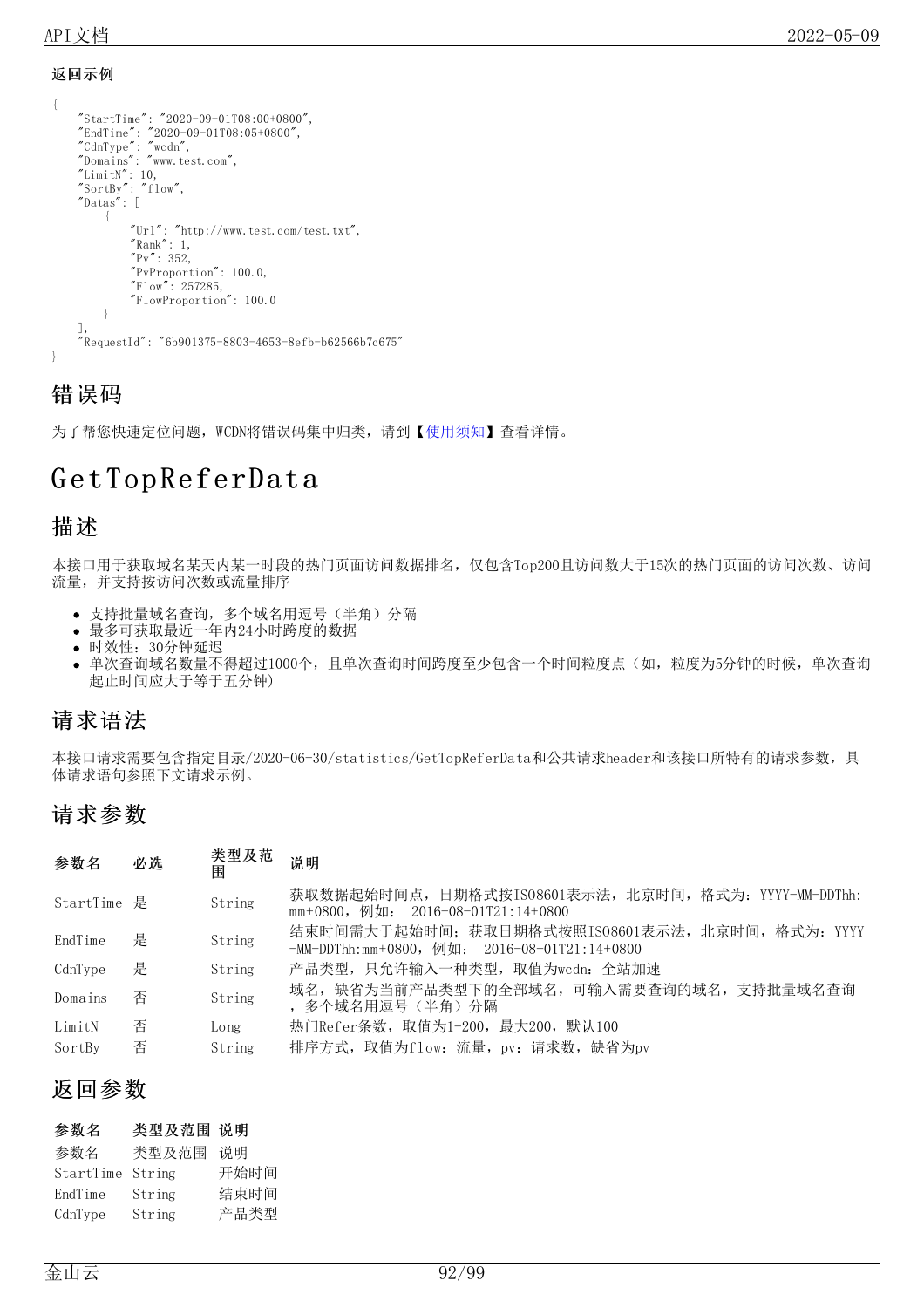| Domains          | String | 域名                                          |
|------------------|--------|---------------------------------------------|
| LimitN           | Long   | 热门Refer条数,取值为1-200,最大200,默认100              |
| RequestId String |        | 唯一请求 ID, 每次请求都会返回。定位问题时需要提供该次请求的 RequestId。 |
| SortBy           | String | 排序方式                                        |
| Datas            |        | ReferList[] 热门Refer列表                       |

### **ReferList**

### 参数名 类型及范围 说明

| Refer                | String | Refer来源地址(只统计来源地址的domain部分)            |
|----------------------|--------|----------------------------------------|
| Rank                 | Long   | 排名                                     |
| $P_V$                | Long   | 访问次数                                   |
| PyProportion         | Double | 服务请求数占比(该URL在所选时间段内的请求数占所有域名请求数总量的百分比) |
| Flow                 | Long   | 访问流量                                   |
| FlowProportionDouble |        | 流量占比(该域名在所选时间段内的流量占所有域名流量总量的百分比)       |

## 示例

### 请求示例

GET方式:

GET /2020-06-30/statistics/GetTopReferData?StartTime=2020-09-01T08%3a00%2b0800&EndTime=2020-09-01T08%3a05%2b0800&CdnType=wcdn& LimitN=10&SortBy=flow Host: cdn.api.ksyun.com X-Amz-Date: date Authorization:authorization string x-action: GetTopReferData x-version: 2020-06-30

### POST方式:

```
POST /2020-06-30/statistics/GetTopReferData
Host: cdn.api.ksyun.com
X-Amz-Date: date
Authorization:authorization string
x-action: GetTopReferData
x-version: 2020-06-30
Content-Type: application/json
{
    "StartTime":"2020-09-01T08:00+0800",
    "EndTime":"2020-09-01T08:05+0800",
    "CdnType":"wcdn",
    ''LimitN'':10,
    "SortBy":"flow"
}
```
### 返回示例

```
{
    "StartTime": "2020-09-01T08:00+0800",
    "EndTime": "2020-09-01T08:05+0800",
    "CdnType": "wcdn",
    "Domains": "www.test.com",
    "LimitN": 10,
    "SortBy": "flow",
    "Datas": [
        {
             "Refer": "-",
             "Rank" : 1,"Pv" : 398,"PvProportion": 100.0,
             "Flow": 283369,
            "FlowProportion": 100.0003176070777
        }
    ],
    "RequestId": "0e1fa8c0-d8b5-4531-9424-72426dd3eddf"
\mathbf{1}
```
## 错误码

为了帮您快速定位问题, WCDN将错误码集中归类, 请到【[使用须知](https://docs.ksyun.com/documents/41619#4)】查看详情。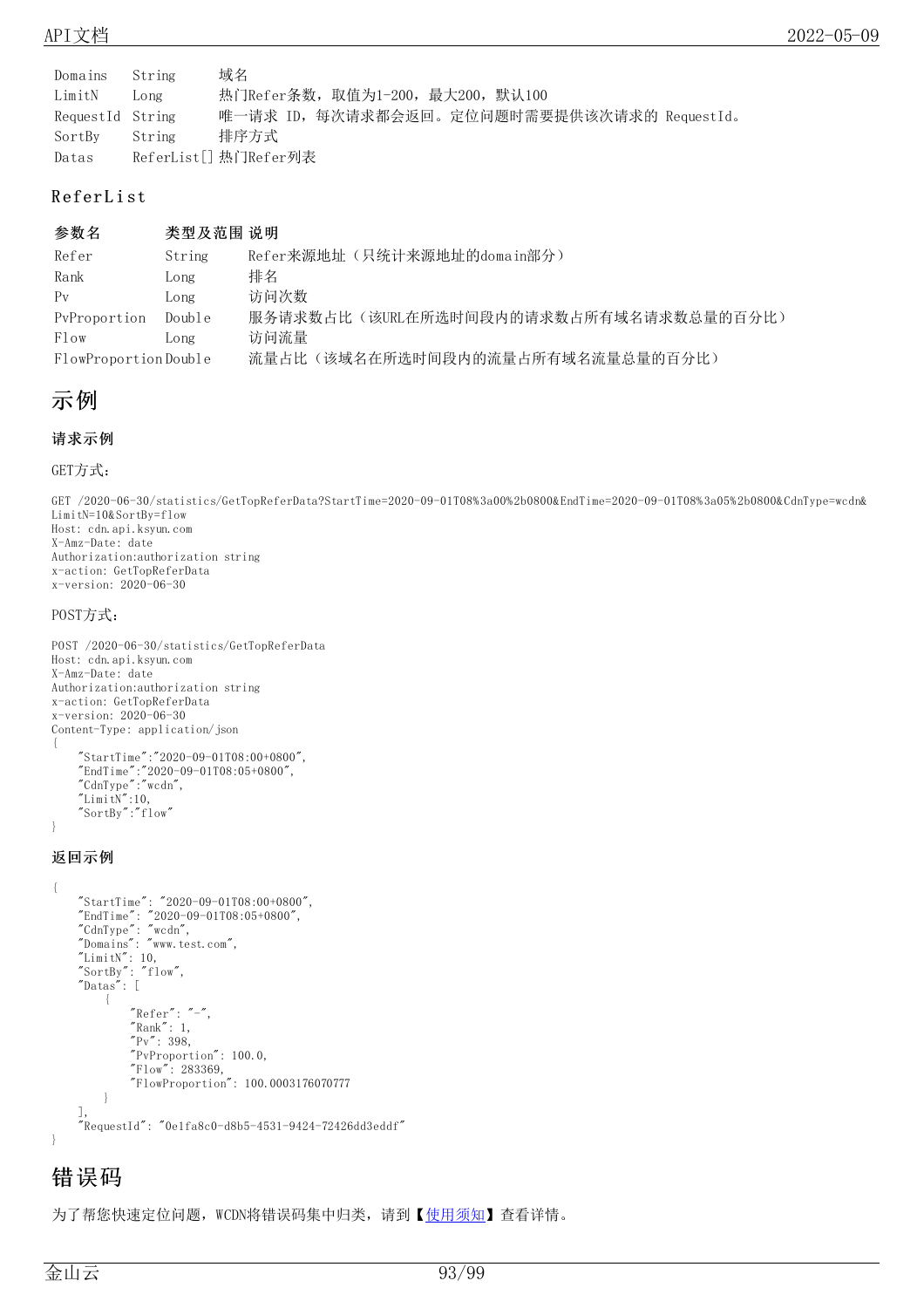## Get Area I spData

## 描述

本接口用于获取国内各省份、海外地区及运营商的访问流量、访问流量占比、访问次数、访问次数占比数据

- 支持按指定的起止时间查询,两者需要同时指定
- 支持批量域名查询,多个域名ID用逗号(半角)分隔
- 最多可获取最近一年内以天为维度的数据,最大跨度支持31天

## 请求语法

本接口请求需要包含指定目录/2020-06-30/statistics/GetAreaIspData和公共请求header和该接口所特有的请求参数,具体 请求语句参照下文请求示例。

## 请求参数

| 参数名         | 必选 | 类型及范<br>闱 | 说明                                                                                               |
|-------------|----|-----------|--------------------------------------------------------------------------------------------------|
| StartTime 是 |    | String    | 获取数据起始时间点, 日期格式按IS08601表示法, 北京时间, 格式为: YYYY-MM-DDThh:<br>mm+0800, 例如: 2016-08-01T21:14+0800      |
| EndTime     | 是  | String    | 结束时间需大于起始时间; 获取日期格式按照ISO8601表示法, 北京时间, 格式为: YYYY<br>-MM-DDThh:mm+0800, 例如: 2016-08-01T21:14+0800 |
| CdnType     | 是  | String    | 产品类型,取值为wcdn: 全站加速                                                                               |
| Domains     | 否  | String    | 域名,缺省为当前产品类型下的全部域名,可输入需要查询的域名,支持批量域名查询<br>,多个域名用逗号(半角)分隔                                         |

## 返回参数

| 参数名              | 类型及范围  | 说明                                         |
|------------------|--------|--------------------------------------------|
| StartTime String |        | 开始时间                                       |
| EndTime          | String | 结束时间                                       |
| CdnType          | String | 产品类型                                       |
| Domains          | String | 域名                                         |
| Datas            |        | AreaDataByArea[] 查询时间段内的地区数据               |
| RequestId String |        | 唯一请求 ID, 每次请求都会返回。定位问题时需要提供该次请求的 RequestId |

### A r ea Data By A r ea

| 参数名                  | 类型及范围  | 说明                                      |
|----------------------|--------|-----------------------------------------|
| Area                 | String | 地区名称, 国内为省份, 海外为国家。具体枚举类型表见使用须知         |
| Flow                 | Long   | 服务流量(所选域名、所选时间段内合并值)                    |
| $P_{V}$              | Long   | 服务请求数(所选域名、所选时间段内合并值)                   |
| FlowProportionDouble |        | 流量占比(所选域名在所选时间段内在该区域的流量合并值占总量的百分比)      |
| PyProportion         | Double | 请求数占比(所选域名在所选时间段内在该区域的请求数合并值占总请求数的百分比)  |
| Isps                 |        | AreaDataByIsp[] 该区域各运营商的统计数据, 仅统计中国大陆数据 |

### AreaDataByIsp

| 参数名                | 类型及范<br>围 | 说明                                                                         |
|--------------------|-----------|----------------------------------------------------------------------------|
| Isp                | String    | Isp名称, 国内运营商为: 电信, 铁通, 联通, 移动, 鹏博士, 教育网, 国内其他, 海外运营商为:<br>海外运营商。具体枚举类型表见附录 |
| Flow               | Long      | 服务流量(所选域名、所选时间段内合并值)                                                       |
| $P_{V}$            | Long      | 服务请求数(所选域名、所选时间段内合并值)                                                      |
| FlowPropor<br>tion | Double    | 流量占比(所选域名在所选时间段内在该区域该运营商的流量合并值占总量的百分比)                                     |
| PvProporti<br>on.  | Double    | 请求数占比(所选域名在所选时间段内在该区域该运营商的请求数合并值占总请求数的百分比)                                 |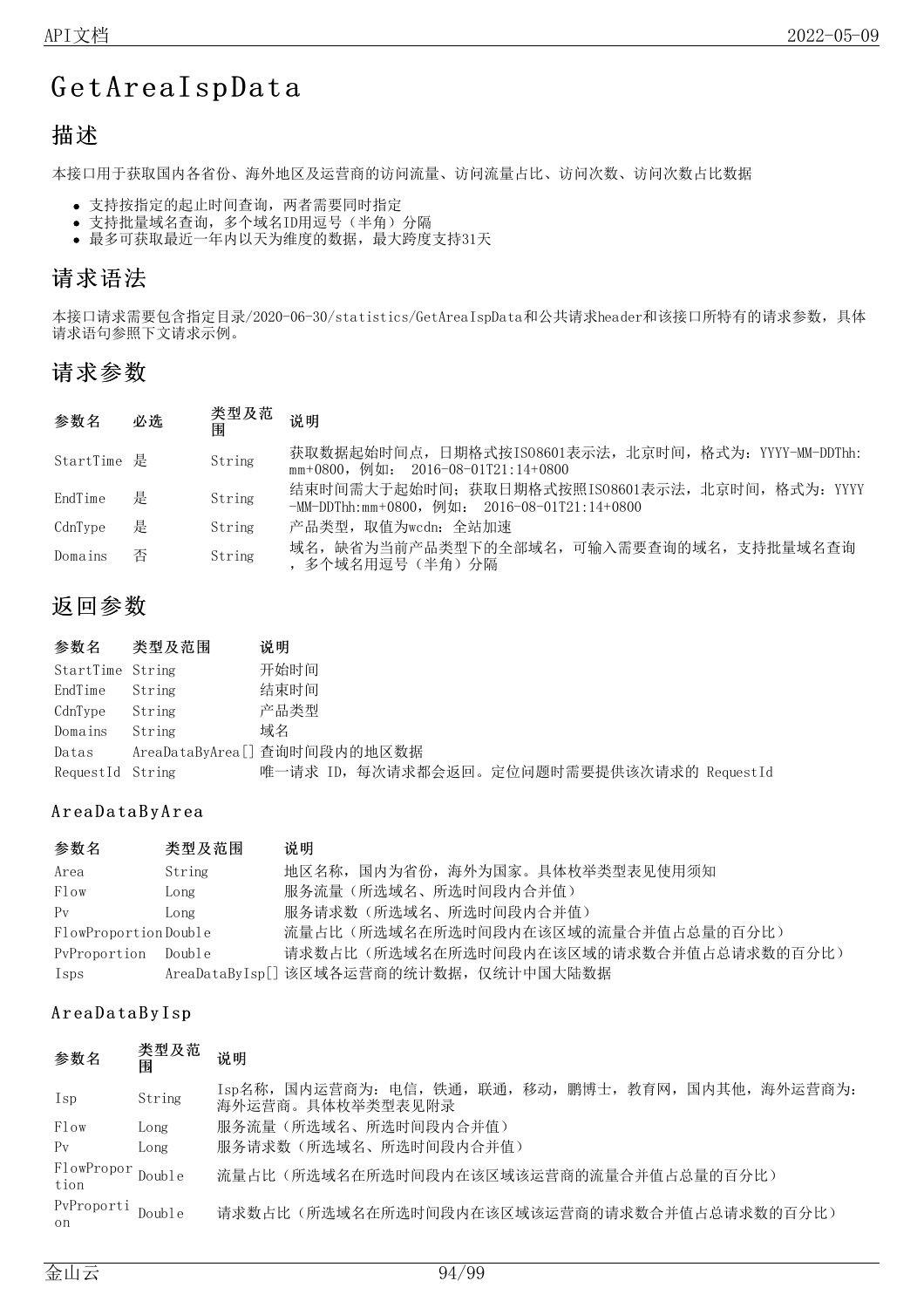### 示例

### 请求示例

GET方式:

GET /2020-06-30/statistics/GetAreaIspData?StartTime=2020-09-01T08%3a00%2b0800&EndTime=2020-09-01T08%3a05%2b0800&CdnType=wcdn Host: cdn.api.ksyun.com X-Amz-Date: date Authorization:authorization string x-action: GetAreaIspData x-version: 2020-06-30

#### POST方式:

```
POST /2020-06-30/statistics/GetAreaIspData
Host: cdn.api.ksyun.com
X-Amz-Date: date
Authorization:authorization string
x-action: GetAreaIspData
x-version: 2020-06-30
Content-Type: application/json
{
    "StartTime":"2020-09-01T08:00+0800",
    "EndTime":"2020-09-01T08:05+0800",
    "CdnType":"wcdn"
```

```
}
```
#### 返回示例

```
{
    "StartTime": "2020-09-01T08:00+0800",
    "EndTime": "2020-09-01T08:05+0800",
    "CdnType": "wcdn",
    "Domains": "www.test.com",
    "Datas": [
        {
             "Area": "oversea",
             "Flow": 683,
             "Pv" : 9,"FlowProportion": 0.23881202381826508,
             "PvProportion": 2.1739130434782608,
             "Isps": [
                 {
                      "Isp": "OverseaIsp",
                      "Flow": 683,
                      ''Pv'': 9,
                      "FlowProportion": 100.0,
                      "PvProportion": 100.0
                 }
             ]
        },
         {
             "Area": "zhejiang",
             "Flow": 19160,
             "Pv": 34,
             "FlowProportion": 6.699324123510922,
             "PvProportion": 8.212560386473431,
             "Isps": [
                 {
                      \degreeIsp\degree: \degreeCT\degree,
                      "Flow": 11814,
                      "Pv": 21,
                      "FlowProportion": 61.659707724425886,
                      "PvProportion": 61.76470588235294
                 },
                  {
                      \degreeIsp\degree: \degreeCM\degree,
                      "Flow": 1709,
                      "Pv" : 3,"FlowProportion": 8.919624217118997,
                      "PvProportion": 8.823529411764707
                 },
                  {
                      \tilde{}} Isp": "UN",
                      "Flow": 5637,
                      "Pv": 10,
                      "FlowProportion": 29.420668058455114,
                      "PvProportion": 29.411764705882355
                 }
             ]
```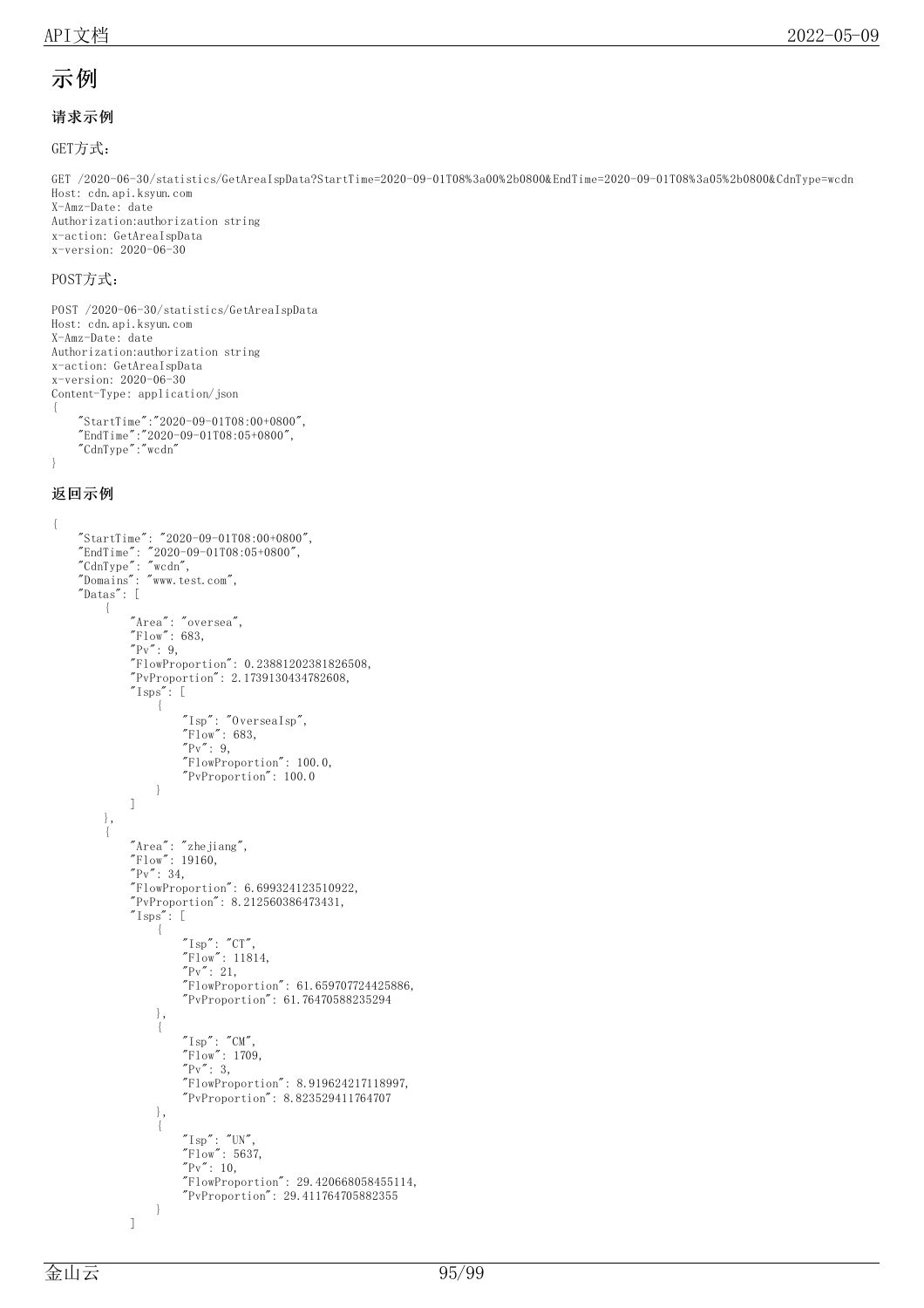

为了帮您快速定位问题, WCDN将错误码集中归类, 请到【[使用须知](https://docs.ksyun.com/documents/41619#4)】查看详情。

## G et Top Ip Dat a

## 描述

本接口用于获取域名某天内某一时段的TOP IP访问数据排名,仅包含Top200且访问次数大于15次的独立请求IP的访问次数、 访问流量,并按访问次数排序

- 支持批量域名查询,多个域名ID用逗号(半角)分隔
- 最多可获取最近一年内24小时跨度的数据
- 时效性:30分钟延迟
- 单次查询域名数量不得超过1000个,且单次查询时间跨度至少包含一个时间粒度点(如,粒度为5分钟的时候,单次查 询起止时间应大于等于五分钟)。

## 请求语法

本接口请求需要包含指定目录/2020-06-30/statistics/GetTopIpData和公共请求header和该接口所特有的请求参数,具体请 求语句参照下文请求示例。

## 请求参数

| 参数名         | 必选 | 类型及范<br>围 | 说明                                                                                                  |
|-------------|----|-----------|-----------------------------------------------------------------------------------------------------|
| StartTime 是 |    | String    | 获取数据起始时间点,日期格式按ISO8601表示法,北京时间,格式为: YYYY-MM-DDThh:<br>mm+0800,例如: 2016-08-01T21:14+0800             |
| EndTime     | 是  | String    | 结束时间需大于起始时间; 获取日期格式按照IS08601表示法, 北京时间, 格式为: YYYY<br>$-MM-DDThh:mm+0800$ , 例如: 2016-08-01T21:14+0800 |
| CdnType     | 是  | String    | 产品类型,只允许输入一种类型,取值为wcdn:全站加速                                                                         |
| Domains     | 否  | String    | 当前账户下选择时间段内正在运行状态的加速域名,可输入需要查询的域名,支持批量<br>域名杳询,多个域名用逗号(半角)分隔,缺省为全部域名                                |
| LimitN      | 否  | Long      | 独立请求的IP数,取值为1-200,最大200,默认100                                                                       |
| SortBy      | 否  | String    | 排序方式, 取值为flow: 流量, pv: 请求数, 缺省为pv                                                                   |

## 返回参数

### 参数名 类型及范围 说明

| StartTime String |             | 开始时间                                        |
|------------------|-------------|---------------------------------------------|
| EndTime          | String      | 结束时间                                        |
| CdnType          | String      | 产品类型                                        |
| Domains          | String      | 域名列表                                        |
| LimitN           | Long        | 独立请求的IP数, 取值为1-200, 最大200, 默认100            |
| RequestId String |             | 唯一请求 ID, 每次请求都会返回。定位问题时需要提供该次请求的 RequestId。 |
| Datas            | $I\nu List$ | 独立请求的IP列表                                   |

### Ip L i st

### 参数名 类型及范围 说明

| Ip      | String | 独立请求的IP地址 |
|---------|--------|-----------|
| $P_{V}$ | Long   | 访问次数      |
| Flow    | Long   | 访问流量      |

## 示例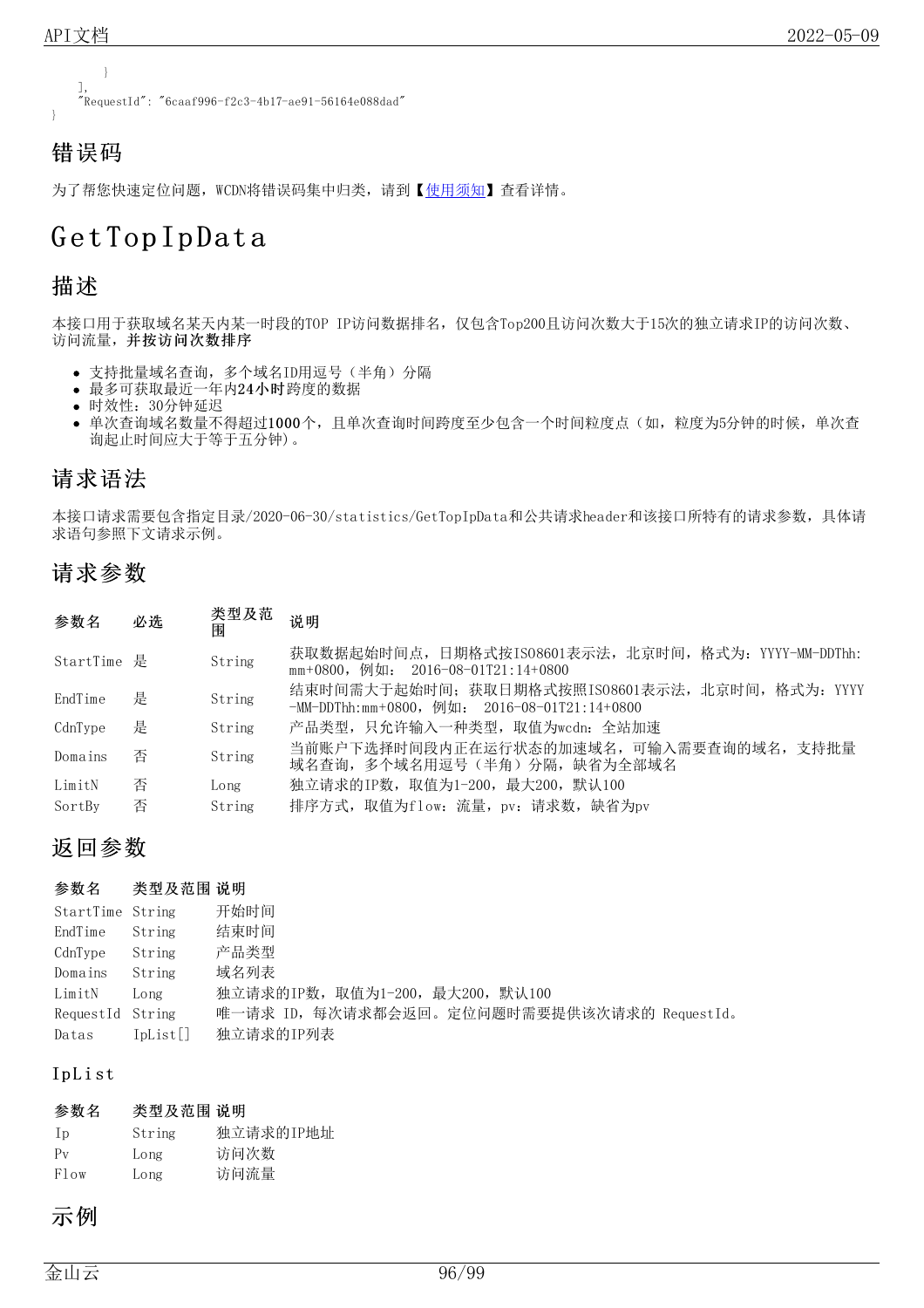### 请求示例

GET方式:

GET /2020-06-30/statistics/GetTopIpData?StartTime=2020-09-01T08%3a00%2b0800&EndTime=2020-09-01T08%3a05%2b0800&CdnType=wcdn&Lim itN=10&SortBy=flow Host: cdn.api.ksyun.com X-Amz-Date: date Authorization:authorization string x-action: GetTopIpData x-version: 2020-06-30

### POST方式:

```
POST /2020-06-30/statistics/GetTopIpData
Host: cdn.api.ksyun.com
X-Amz-Date: date
Authorization:authorization string
x-action: GetTopIpData
x-version: 2020-06-30
Content-Type: application/json
{
    "StartTime":"2020-09-01T08:00+0800",
    "EndTime":"2020-09-01T08:05+0800",
    "CdnType":"wcdn",
    ''LimitN'':10,
    "SortBy":"flow"
}
返回示例
```
{ "StartTime": "2020-09-01T08:00+0800", "EndTime": "2020-09-01T08:05+0800", "CdnType": "wcdn",  $"$ LimitN": 10, "Datas": [ {  $\text{"Ip"': "1.1.1.1",}$  $"Pv" : 243,$ "Flow": 160311 } ], "Domains": "www.test.com",  $"$ RequestId":  $"$ e4bcd7fc-e991-4c3b-3839-52d6cbdf20f5", "SortBy": "flow" }

## 错误码

为了帮您快速定位问题, WCDN将错误码集中归类, 请到【[使用须知](https://docs.ksyun.com/documents/41619#4)】查看详情。

## G et UvDat a

### 描述

本接口用于获取域名独立请求的IP个数,单位:个

- 支持按指定的起止时间查询,两者需要同时指定
- 支持批量域名查询,多个域名ID用逗号(半角)分隔
- 最多可获取最近一年内31天跨度的数据
- 统计粒度:5分钟粒度
- 时效性:30分钟延迟

## 请求语法

本接口请求需要包含指定目录/2020-06-30/statistics/GetUvData和公共请求header和该接口所特有的请求参数,具体请求 语句参照下文请求示例。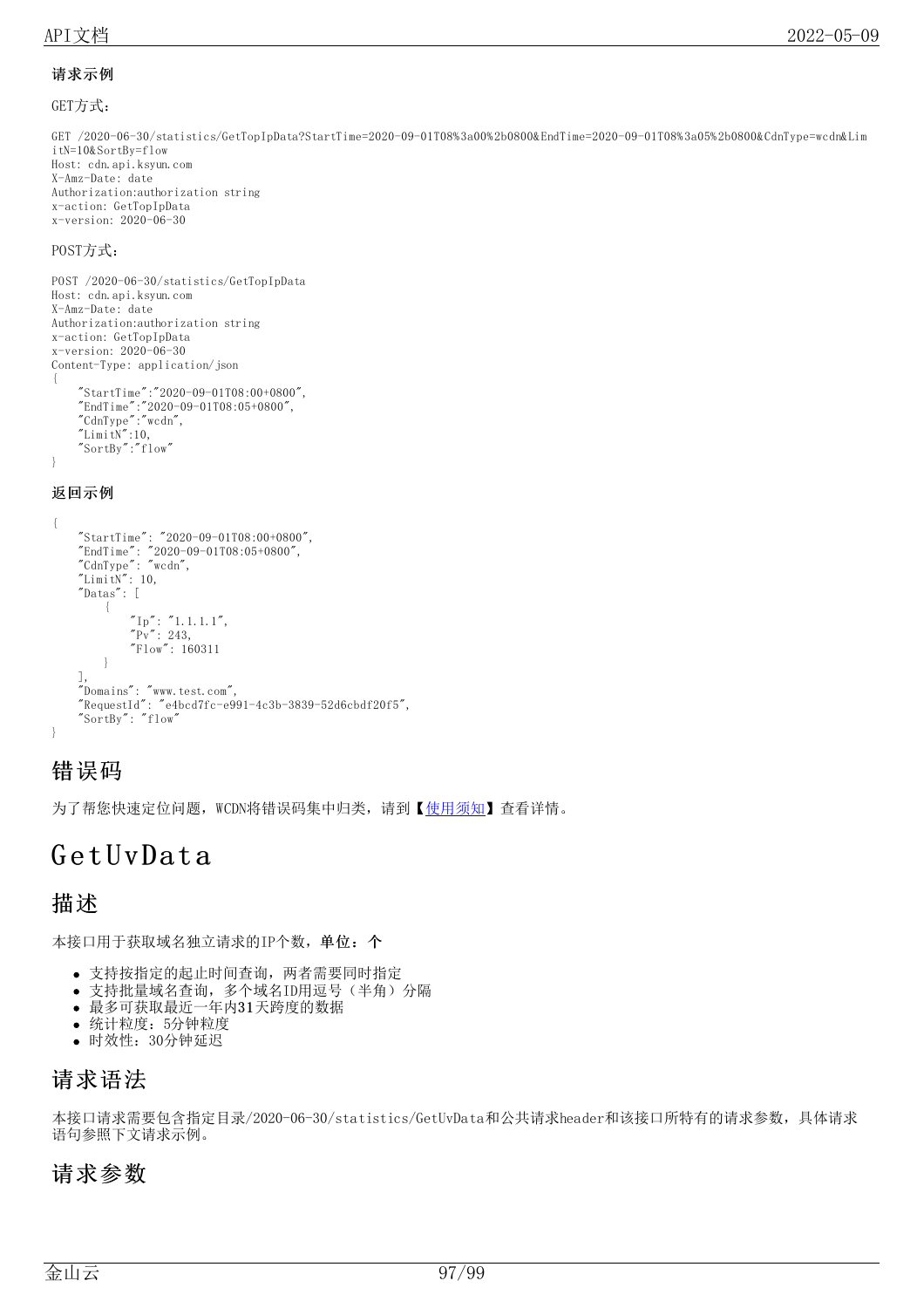| 参数名               | 必选 | 类型及范<br>闱 | 说明                                                                                                  |
|-------------------|----|-----------|-----------------------------------------------------------------------------------------------------|
| StartTime 是       |    | String    | 获取数据起始时间点, 日期格式按IS08601表示法, 北京时间, 格式为: YYYY-MM-DDThh:<br>$mm+0800$ , 例如: 2016-08-01T21:14+0800      |
| EndTime           | 是  | String    | 结束时间需大于起始时间; 获取日期格式按照IS08601表示法, 北京时间, 格式为: YYYY<br>$-MM-DDThh:mm+0800$ , 例如: 2016-08-01T21:14+0800 |
| CdnType           | 是  | String    | 产品类型,只允许输入一种类型,取值为wcdn: 全站加速                                                                        |
| Domains           | 否  | String    | 域名,缺省为当前产品类型下的全部域名,可输入需要查询的域名,支持批量域名查询<br>,多个域名用逗号(半角)分隔                                            |
| ResultType $\Phi$ |    | String    | 统计结果数据展示方式, 支持不展开(unexpand)和按照域名维度展开(expand), 缺省<br>为 不展开                                           |

| 参数名              | 类型及范围  | 说明                                          |
|------------------|--------|---------------------------------------------|
| StartTime String |        | 开始时间                                        |
| EndTime          | String | 结束时间                                        |
| CdnType          | String | 产品类型                                        |
| Domains          | String | 域名列表, 逗号(半角) 间隔                             |
| ResultType Long  |        | 统计结果数据展示方式                                  |
| RequestId String |        | 唯一请求 ID, 每次请求都会返回。定位问题时需要提供该次请求的 RequestId。 |
| Datas            |        | UvDataByTime[] 每个时间粒度的独立请求的IP数据             |

### U v D a t a B y T i me

| 参数      | 类型     | 描述                                                             |
|---------|--------|----------------------------------------------------------------|
| Time    | String | 时间点                                                            |
| Uv      | Long   | 独立请求的IP个数,(所选域名合并值)                                            |
| Domains |        | UvDataByDomain[] 每个域名的详细独立请求的IP个数数据ResultType取值为expand时返回此项数据) |

### U v D a ta B y D o main

| 参数                      | 类型     | 描述            |
|-------------------------|--------|---------------|
| Domain                  | String | 域名            |
| $\overline{\mathrm{H}}$ | Long   | 该域名的独立请求的IP个数 |

## 示例

### 请求示例

GET方式:

GET /2020-06-30/statistics/GetUvData?StartTime=2020-09-01T08%3a00%2b0800&EndTime=2020-09-01T08%3a05%2b0800&CdnType=wcdn Host: cdn.api.ksyun.com X-Amz-Date: date Authorization:authorization string x-action: GetUvData x-version: 2020-06-30

### POST方式:

```
POST /2020-06-30/statistics/GetUvData
Host: cdn.api.ksyun.com
X-Amz-Date: date
Authorization:authorization string
x-action: GetUvData
x-version: 2020-06-30
Content-Type: application/json
{
    "StartTime":"2020-09-01T08:00+0800",
    "EndTime":"2020-09-01T08:05+0800",
    "CdnType":"wcdn"
}
```
#### 返回示例